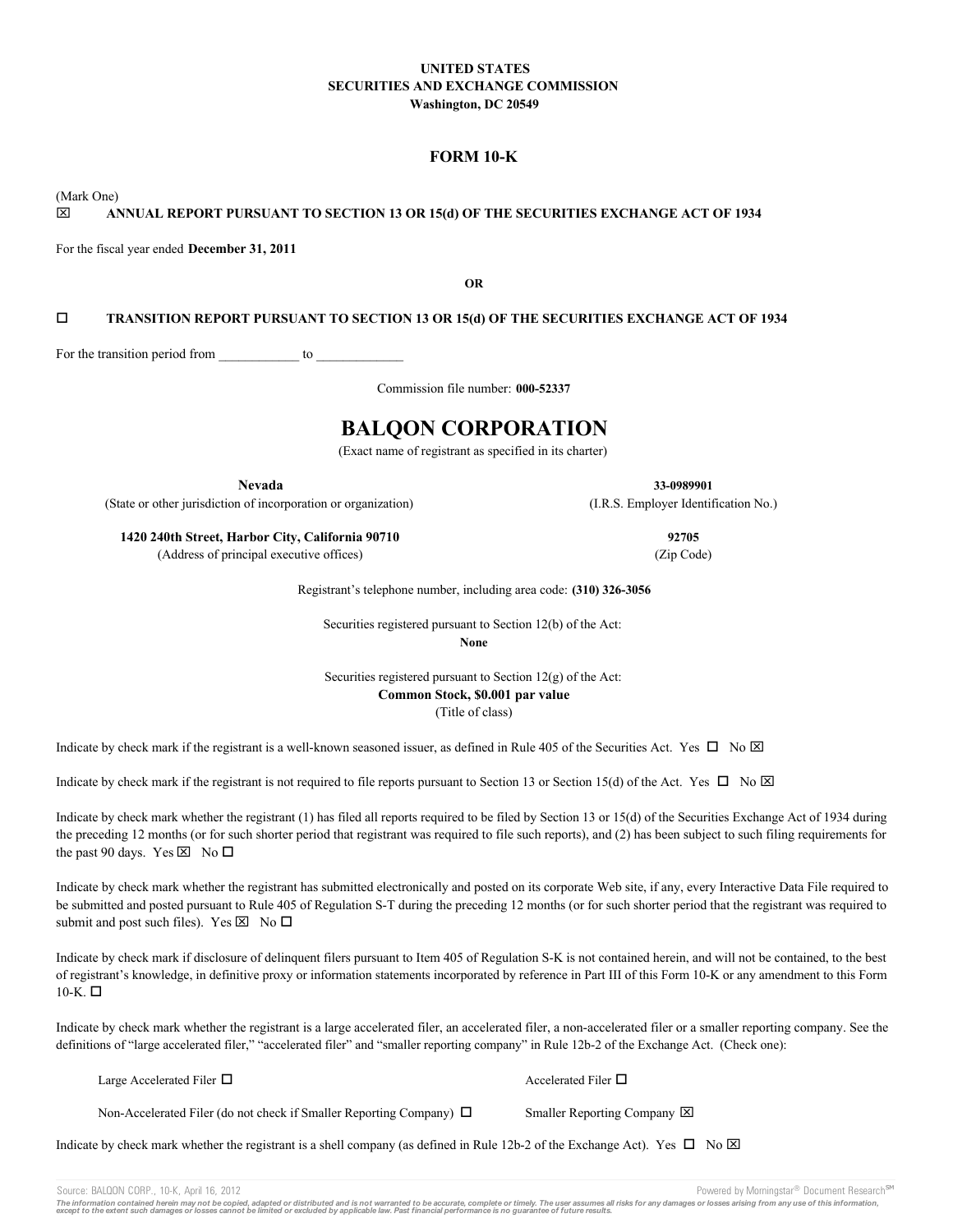The aggregate market value of the voting common equity held by nonaffiliates of the registrant, computed by reference to the closing price of such stock on June 30, 2011, the last business day of the registrant's most recently completed second fiscal quarter, was \$7,565,329.

The number of shares outstanding of the Registrant's common stock, \$0.001 par value, as of April 13, 2012 was 35,641,530.

DOCUMENTS INCORPORATED BY REFERENCE None

Source: BALQON CORP., 10-K, April 16, 2012 **Powered by Morningstar® Document Research** Morningstar® Document Research Morningstar® Document Research Morningstar® Document Research Morningstar® Document Research Morningstar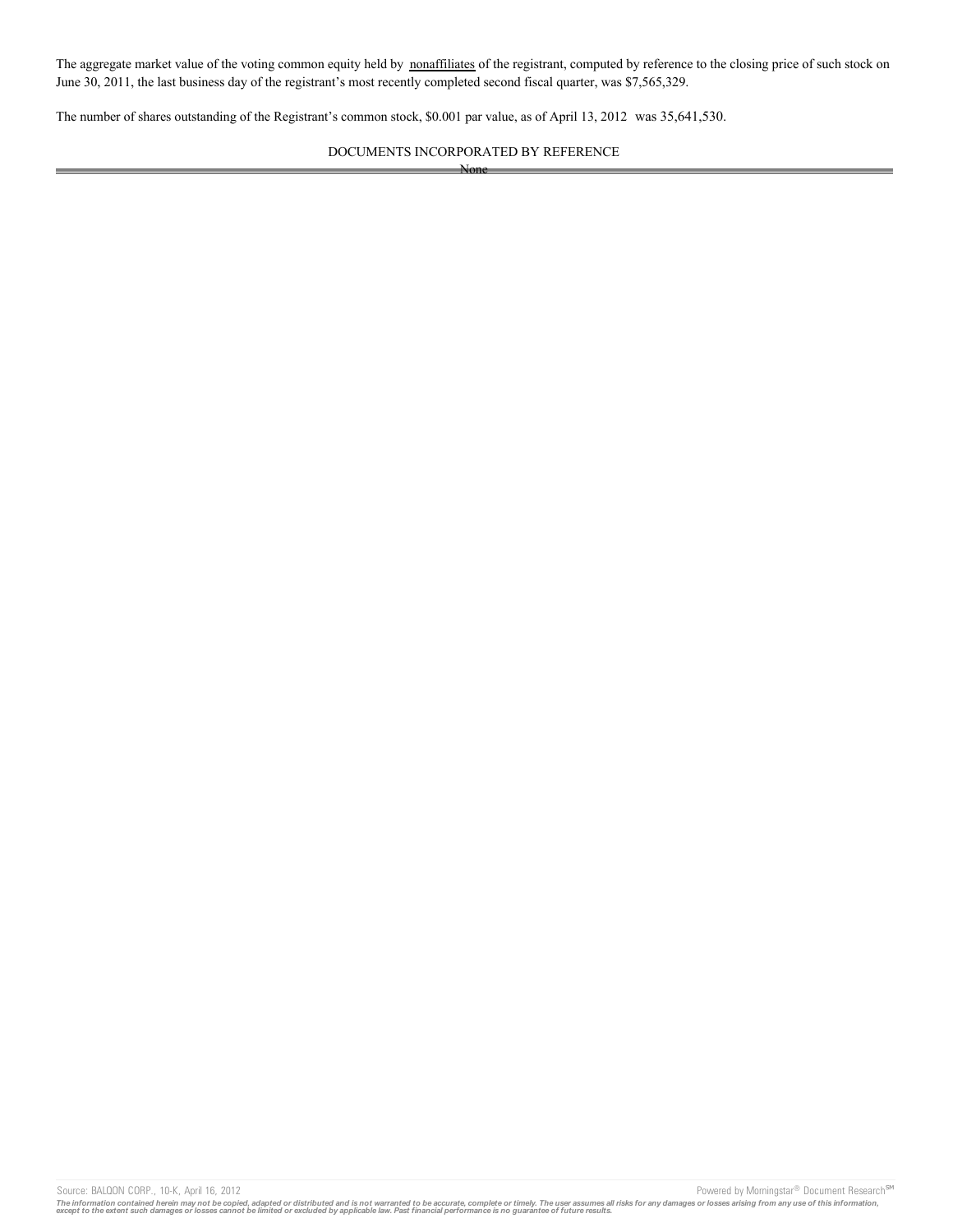# **BALQON CORPORATION ANNUAL REPORT ON FORM 10-K FOR THE YEAR ENDED DECEMBER 31, 2011**

# **TABLE OF CONTENTS**

|             |                                                                                                              | Page |
|-------------|--------------------------------------------------------------------------------------------------------------|------|
| Item 1.     | <b>Business</b>                                                                                              | 3    |
| Item 1A.    | <b>Risk Factors</b>                                                                                          | 24   |
| Item 1B.    | <b>Unresolved Staff Comments</b>                                                                             | 34   |
| Item 2.     | Properties                                                                                                   | 34   |
| Item 3.     | <b>Legal Proceedings</b>                                                                                     | 35   |
| Item 4.     | Mine Safety Disclosure                                                                                       | 35   |
| Item 5.     | Market for Registrant's Common Equity, Related Stockholder Matters and Issuer Purchases of Equity Securities | 35   |
| Item 6.     | Selected Financial Data                                                                                      | 37   |
| Item 7.     | Management's Discussion and Analysis of Financial Condition and Results of Operations                        | 37   |
| Item 7A.    | Quantitative and Qualitative Disclosures About Market Risk                                                   | 49   |
| Item 8.     | Financial Statements and Supplementary Data                                                                  | 49   |
| Item 9.     | Changes in and Disagreements With Accountants on Accounting and Financial Disclosure                         | 49   |
| Item 9A.    | Controls and Procedures                                                                                      | 49   |
| Item 9B.    | Other Information                                                                                            | 51   |
| Item $10$ . | Directors, Executive Officers and Corporate Governance                                                       | 52   |
| Item 11.    | <b>Executive Compensation</b>                                                                                | 58   |
| Item 12.    | Security Ownership of Certain Beneficial Owners and Management and Related Stockholder Matters               | 63   |
| Item $13.$  | Certain Relationships and Related Transactions, and Director Independence                                    | 76   |
| Item $14$ . | Principal Accounting Fees and Services                                                                       | 83   |
| Item 15.    | <b>Exhibits and Financial Statement Schedules</b>                                                            | 84   |

2

Source: BALQON CORP., 10-K, April 16, 2012 **Powered by Morningstar®** Document Research SM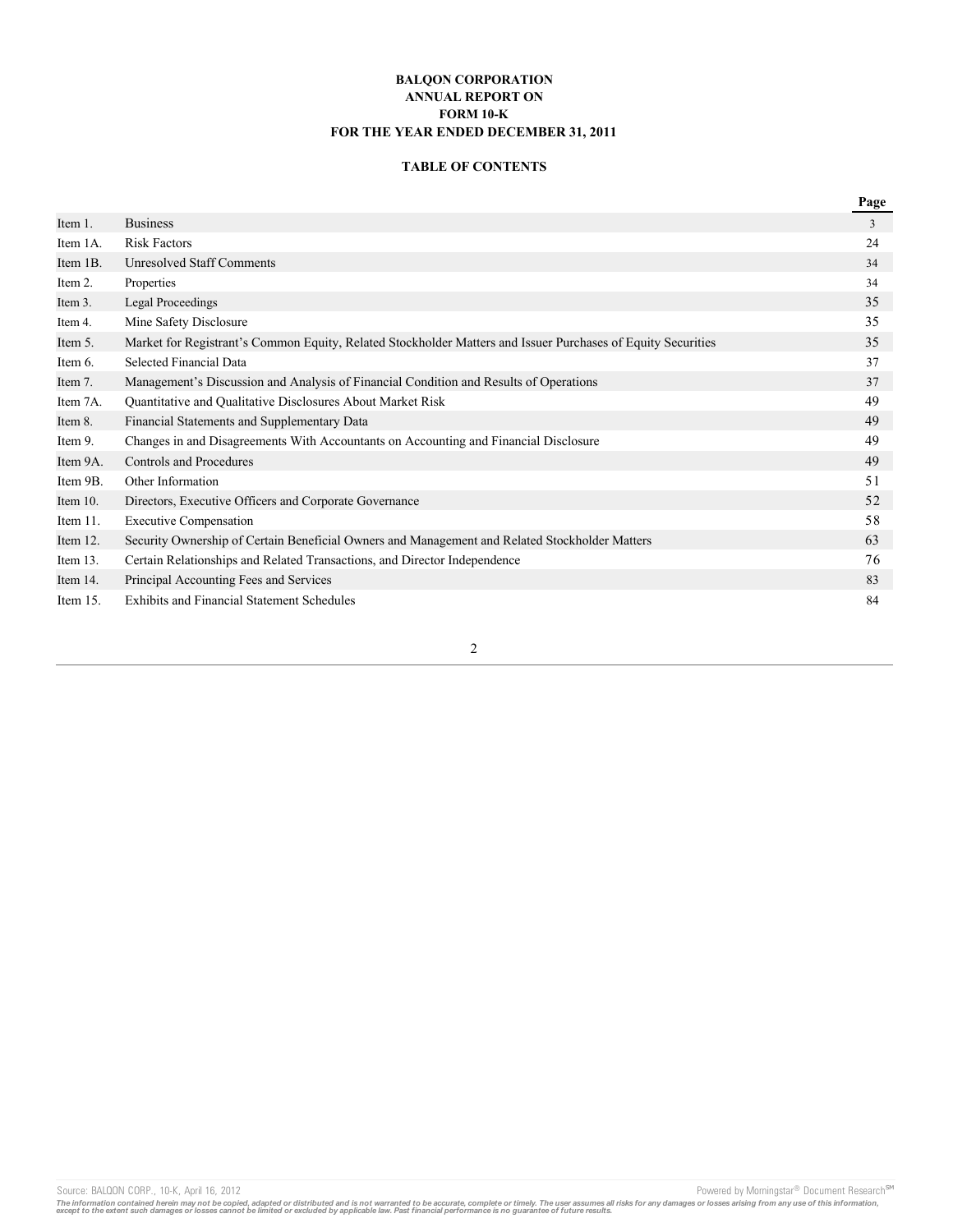### **CAUTIONARY STATEMENT**

*All statements included or incorporated by reference in this Annual Report on Form 10-K, other than statements or characterizations of historical fact, are forward-looking statements. Examples of forward-looking statements include, but are not limited to, statements concerning projected net sales, costs and expenses and gross margins; our accounting estimates, assumptions and judgments; the demand for our products; the competitive nature of and anticipated growth in our industry; and our prospective needs for additional capital. These forward-looking statements are based on our current expectations, estimates, approximations and projections about our industry and business, management's beliefs, and certain assumptions made by us, all of which are subject to change. Forward-looking statements can often be identified by words such as "anticipates," "expects," "intends," "plans," "predicts," "believes," "seeks," "estimates," "may," "will," "should," "would," "could," "potential," "continue," "ongoing," similar expressions, and variations or negatives of these words. These statements are not guarantees of future performance and are subject to risks, uncertainties and assumptions that are difficult to predict. Therefore, our actual results could differ materially and adversely from those expressed in any forward-looking statements as a result of various factors, some of which are listed under "Risk Factors" in Item 1A of this report. These forward-looking statements speak only as of the date of this report. We undertake no obligation to revise or update publicly any forward-looking statement for any reason, except as otherwise required by law.*

# **PART I**

### **Item 1. Business.**

### **Business Overview**

We are a developer and manufacturer of electric drive systems, charging systems and battery systems for trucks, tractors, buses, industrial equipment and renewable energy storage devices. We also design and assemble electric powered yard tractors, short haul drayage tractors and inner city trucks utilizing our proprietary drive systems, battery systems and charging systems.

Each of our electric drive systems is comprised of an electric motor, transmission, our proprietary flux vector motor controller (which controls the speed of an electric motor by varying the input frequency and voltage from a vehicle's batteries), power electronic components and proprietary software configured to specific application needs. Our lithium battery systems feature our proprietary battery management system, or BMS, an electronic device connected to each lithium battery cell to monitor and balance the state of charge of the battery, including its temperature, voltage and current during charge and discharge cycles. Our proprietary software allows our BMS to be used on any battery cell chemistry. Our charging systems, introduced in the third quarter of 2011, vary in capacity ranging from 8 kilo Watt ("kW") to 120 kW in power and 200 Volts to 700 Volts in charge voltage.

A key element of our marketing strategy is to provide fully integrated propulsion and energy systems to vehicle manufacturers worldwide, allowing original equipment manufacturers, or OEMs, of commercial vehicles, such as trucks, tractors, and buses, to rapidly integrate our proprietary technologies into diversified vehicle platforms to address a growing global demand for commercial electric vehicles. We are also engaged in the research and development of battery systems, charging systems and power inverters (which convert direct current voltage into alternating current voltage) for use in energy storage devices to reduce peak loads in commercial applications in different industries, such as in the telecommunications industry, and in large commercial and industrial buildings.

### 3

Source: BALQON CORP., 10-K, April 16, 2012 **Powered by Morningstar® Document Research** in Powered by Morningstar® Document Research in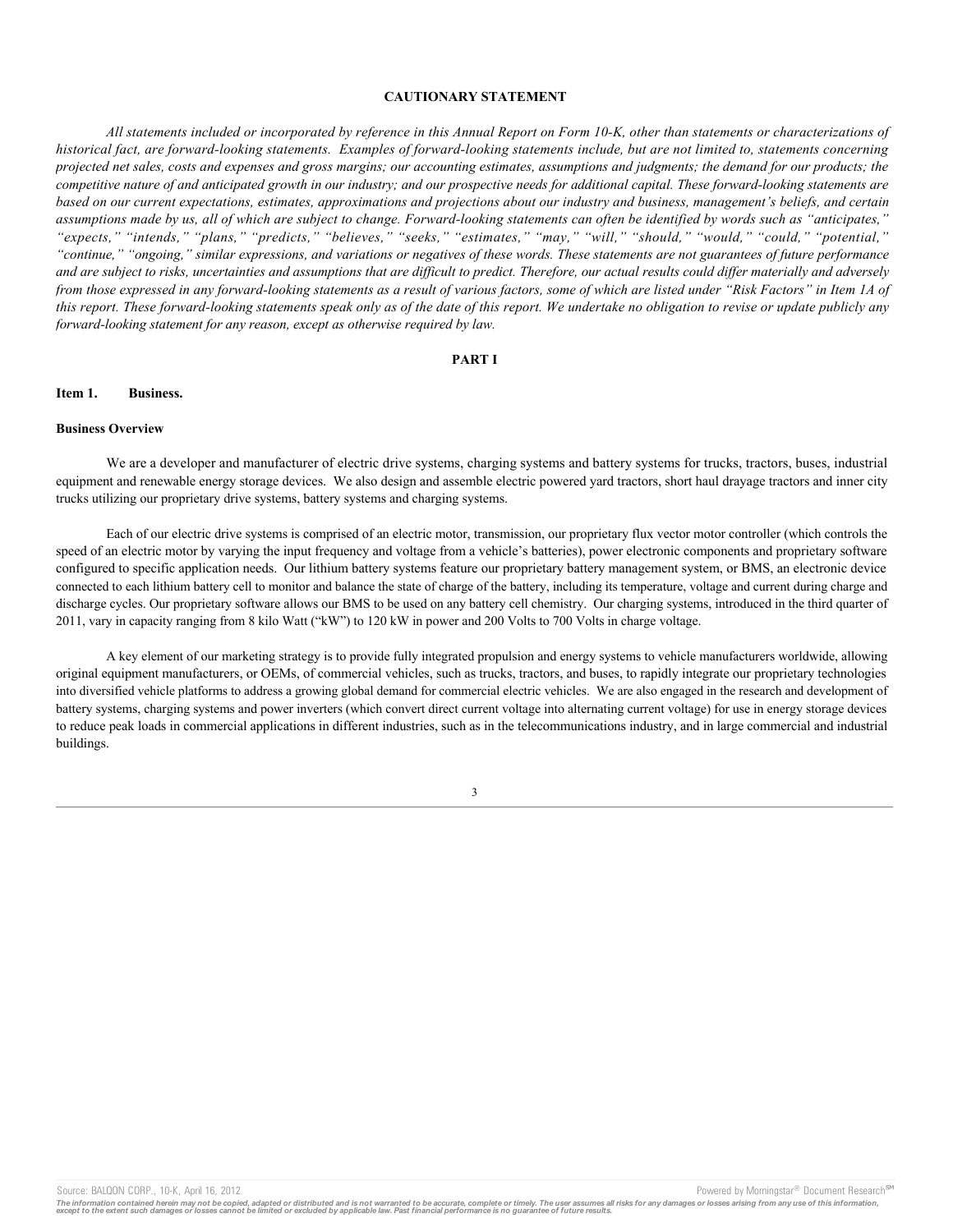We sell our electric drive systems, charging systems and battery systems to global OEMs of commercial vehicles and industrial equipment. A key element of our sales strategy is to develop strategic partnerships with regional OEMs to jointly develop commercial electric vehicles that incorporate our drive systems, charging systems and battery systems into localized chassis platforms that meet regional customer needs. We believe that this strategy allows us to market our proprietary technologies to global customers while reducing product development and integration time for our OEM partners.

We also develop, design, assemble, market and sell zero-emissions heavy-duty electric yard tractors, heavy-duty short haul drayage tractors, and inner city Class 7 trucks that feature our proprietary electric drive systems, charging systems and lithium battery systems. Our heavy-duty electric tractors are suitable for use in the transportation of containers and heavy loads in off-highway applications at facilities such as marine terminals, rail yards, industrial warehouses, intermodal facilities (facilities where freight is transferred from one mode of transportation to another without actual handling of the freight itself when changing modes), military bases and industrial plants. Our medium-duty electric trucks can be configured by our customers for various uses in inner city on-highway applications. For example our customers can configure our medium-duty electric trucks as box trucks or shuttle busses for use in inner city applications.

As of the date of this report, our electric tractor product portfolio features three products in our Nautilus product line: (i) the Nautilus XE20, a heavyduty electric yard tractor; (ii) the Nautilus XE30, a heavy-duty Class 8 electric short-haul tractor; and (iii) the Nautilus XR E20, a longer-range version of the Nautilus XE20. We also offer a heavy-duty Class 7 electric truck, the Mule M100. The Mule M100 is designed as zero emissions solutions to transport loads of up to 4 tons and, depending on battery selection, can be configured to have a range of up to 150 miles on a single charge under unloaded conditions.

### **Recent Developments**

#### **Overview**

During 2011, we focused a significant portion of our research and development on the development of electric drive systems, charging systems, and the next generation of our flux vector motor controllers to address the light and medium-duty vehicle markets. We also developed our proprietary, high frequency fast chargers that have a capacity of up to 160 kW that will provide our customers with the capability to charge our vehicles in less than two hours. During 2011, we also developed and shipped our next generation flux vector motor controllers, which incorporate the latest commercially available transistor technology and provide higher efficiency and more power than our existing flux vector motor controllers. Our next generation flux vector motor controllers are designed to work seamlessly with induction motor or permanent magnet motor designs, allowing us the ability to develop drive systems for light-duty vehicles such as automobiles, pickup trucks and light-duty delivery vehicles. Our efforts during 2011 also led to the development of power inverters, charging systems and battery systems capable of providing up to one Mega Watt ("MW") of power in peak load sharing applications in energy storage devices. In 2011, significant research and development effort was focused on developing energy storage products ranging from 16 kilo Watt hours ("kWh") to 1.1 Mega Watt hours ("MWh") of energy storage. During 2011, we also developed and sold battery systems to address applications such as forklifts and pallet jacks in the telecommunication energy storage and material handling markets. Also during the third quarter of 2011, we developed and sold battery systems to address applications such as forklifts and pallet jacks in the telecommunication energy storage and material handling markets. We developed and shipped energy storage products for forklifts, telecom and commercial buildings.

We also focused a significant portion of our production efforts during 2011 on (i) designing an electric drive system configuration that can be integrated into 14 to 30 passenger mini-buses in connection with an order from Winston Global Energy, or WGE, and an agreement with Ashok Leyland Ltd., (ii) integrating the electric drive systems we developed in connection with the WGE order and our agreement with Ashok Leyland into the mini-bus chassis specified by each of them, (iii) developing a medium-duty on-road electric truck, our Mule M100, and (iv) producing Nautilus XR E20s in connection with an agreement with T&K Logistics, Inc. and an agreement with the City of Los Angeles.



The information contained herein may not be copied, adapted or distributed and is not warranted to be accurate, complete or timely. The user assumes all risks for any damages or losses arising from any use of this informat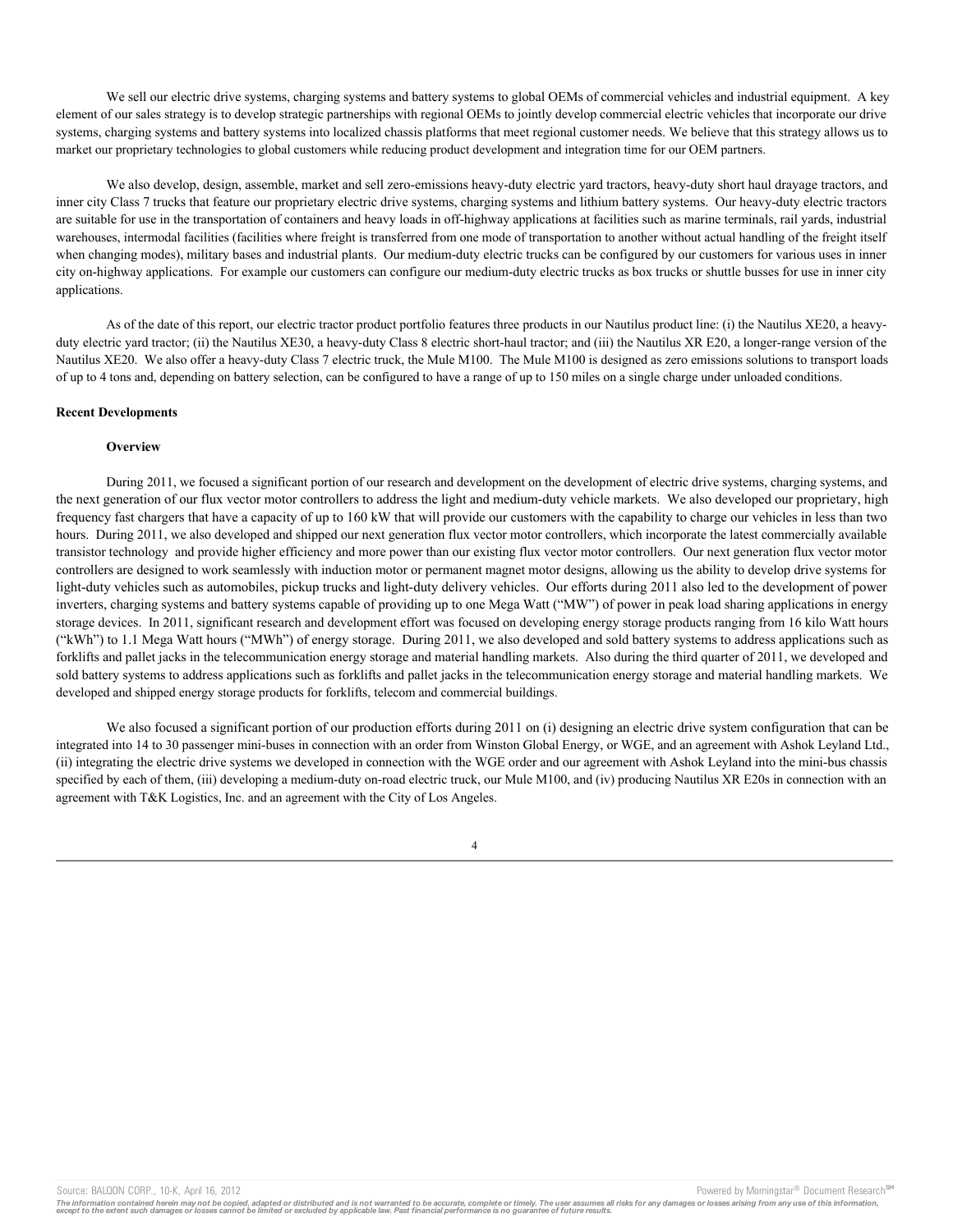Our product engineering efforts during 2011 resulted in the development of an extended range yard tractor, our Nautilus XR E20, which is capable of operating over two shifts on a single charge in warehouse applications. Our Nautilus XR E20, an extended range version of Nautilus XE20, has a range of 16 hours of run time on a single charge under unloaded conditions, which is double the range of the Nautilus XE20. In addition, during 2011 we developed a drive system for a yard tractor to address the zero emissions tractor market in Europe. During 2011, we also developed, tested and sold our Mule M100, a heavy-duty class 7 electric truck, configured for use as an electric 32 passenger shuttle bus. Further, in 2011 we developed and sold a chassis that includes our drive system, battery system and charging system to be configured for use as a 40 foot passenger bus.

### **Significant Highlights**

During the third quarter of 2011 we introduced our charging systems ,which vary in capacity, ranging from 8 kW to 120 kW in power and 200 Volts to 700 Volts in charge voltage. Our charging systems feature 8 kW modules that are connected in series to achieve a maximum charge rate of 120 kW, and they are equipped with our proprietary software that conforms to Society of Automotive Engineers J1772 communication and protocol requirements.

In October 2011, we sold five units of our next generation flux vector motor controllers to a customer engaged in the manufacturing of monorail systems. Our new generation of motor controllers are equipped with current transistor technology and are able to work seamlessly with induction or permanent magnet motor designs. We expect to market these flux vector motor controllers to automobile manufacturers worldwide for use in light-duty passenger vehicle and cargo vehicle applications.

In November 2011, we completed the assembly of and delivered a one MW battery storage system to a local university for use as a peak load sharing device. The system has completed initial tests and is operational under limited use. Subject to the university opening the building in which the MW battery storage system is installed, we expect the system to be in full use in second quarter of 2012.

In December 2011, we completed and delivered two additional drive and battery systems to Ashok Leyland, for use in development of inner city electric buses. We also received additional orders for development and shipment of four drive and battery systems for medium duty electric trucks for use in inner city applications.

During the third quarter of 2011, one of our electric drive systems was integrated into a heavy-duty tow tractor jointly developed by us and Mol Industries, an OEM located in Europe. As of the date of this report, the completed vehicle has successfully completed testing at a customer site. We expect the demonstrations of the Mol Industries tractor featuring our electric drive system to result in additional orders for our electric drive systems from OEMs in Europe.

In the third quarter of 2011, we sold two Nautilus XR E20 yard tractors, one to a steel manufacturer and one to a military base. We expect these Nautilus XR E20s to be used to transport trailers and containers at these facilities. In addition to our Nautilus XR E20s, we also shipped our new charging systems to these customers, enabling our customers to use the Nautilus XR E20s during three shift operations.

5

Source: BALQON CORP., 10-K, April 16, 2012 **Powered by Morningstar® Document Research** in Powered by Morningstar® Document Research in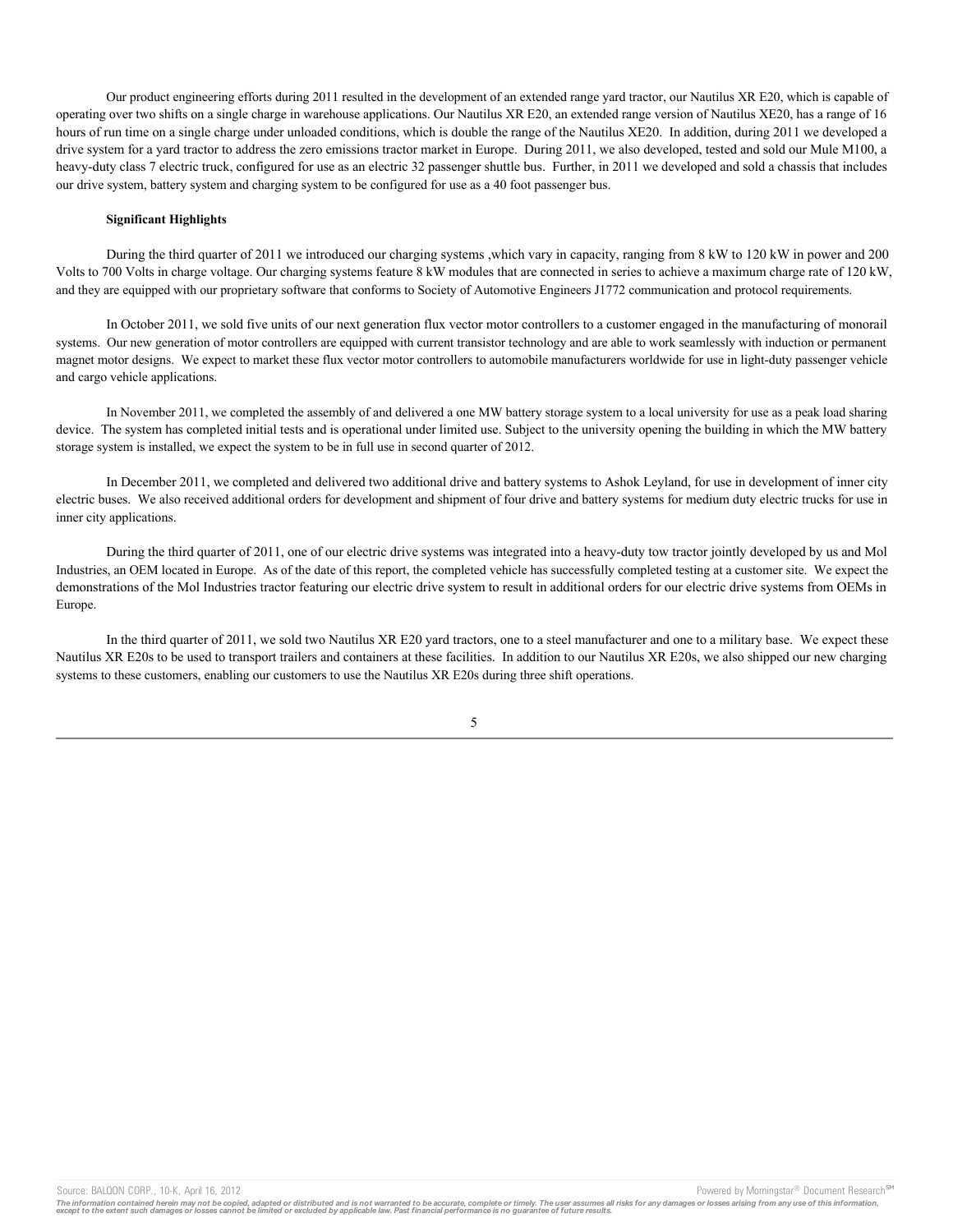During the third quarter of 2011, we developed, tested and sold a Mule M100, a heavy-duty truck, configured for use as an electric 32 passenger inner city shuttle bus. During this period, we also delivered and sold one 40 foot passenger electric drive chassis and a charging system to a customer engaged in the development of next generation electric buses and passenger vehicles. The chassis incorporates our drive system and battery system and will be configured by our customer for use as a 40 foot passenger bus. We expect our customer to complete the body development of the vehicle during the first quarter of 2012 and demonstrate its use to the local transit department soon thereafter.

During the third and fourth quarter, we also sold six battery storage systems to a customer in the telecommunications industry to demonstrate the fuel savings that result from the use of battery power on remote wireless towers. As of the date of this report, the battery storage systems are operational and have demonstrated a significant reduction in fuel costs resulting from use of battery power during off-peak hours of operation of the wireless towers. Based on these preliminary results, we anticipate that we will receive additional orders for our battery storage systems from potential customers in the telecommunications industry during 2012. As of the date of this report, we have received additional orders for these systems from three customers during 2012.

#### **Significant Customers and Strategic Partnerships**

In November 2010, T&K Logistics, the provider of logistics services to Ford Motor Company and the manager of on-site transportation of trailers and containers at Ford Motor Company's assembly plant in Wayne, Michigan, agreed to lease 10 of our Nautilus yard tractors for use at the assembly plant for a period of 36 months. While we shipped five of our Nautilus XR E20s to T&K Logistics during the first six months of 2011, T&K Logistics has not accepted delivery of these units due to delays during the installation of charging systems into the tractors. The Nautilus XR E20s that we shipped to T&K Logistics featured battery systems with double the battery energy and, therefore, double the range of our Nautilus XE20s. Due to delays during the installation of charging systems into the tractors at T&K Logistics' facility, we have delayed shipment of the remaining units to T&K Logistics until the tractors that have already been shipped are installed with charging systems and are accepted by T&K Logistics. We will not begin to generate revenues under the leasing arrangement with T&K Logistics until T&K Logistics accepts the units initially shipped. As of the date of this report, all five units are operational and undergoing extended test by customer prior to final acceptance. We expect acceptance of the units during second quarter of 2012, after which we will determine revised shipment schedule for the remaining units.

In January 2011, we entered into an agreement with WGE, an affiliate of our Chairman of the Board headquartered in Shenzhen China, under which WGE agreed to purchase 300 of our electric drive systems at an aggregate purchase price of approximately \$15.9 million. The electric drive systems are to be integrated into 14 to 30 passenger mini-buses and must be delivered by no later than July 25, 2012. During the second and third quarters of 2011, we spent significant efforts towards developing a medium-duty electric drive system that would seamlessly integrate into a 14 passenger mini-bus chassis specified by WGE. As of the date of this report, we have delivered one electric drive system under the WGE purchase order and are working with WGE to ensure that it can be integrated into the mini-bus chassis specified by WGE. We have experienced delays during the integration process due to chassis limitations and are in the process of redesigning the drive systems to ensure proper integration into the chassis. Once our electric drive system has been integrated into the 14 passenger mini-bus, the mini-bus will be tested. After the initial mini-bus is successfully tested and accepted by WGE, we will begin production of the remaining drive systems and begin generating revenues under the agreement with WGE. We expect to begin integration and initial testing of the 14 passenger mini-bus that incorporates our medium-duty electric drive system during 2012 and upon successful completion of testing determine schedule for delivery of rest of the drive systems during 2013.

Source: BALQON CORP., 10-K, April 16, 2012 **Powered by Morningstar® Document Research** in Powered by Morningstar® Document Research in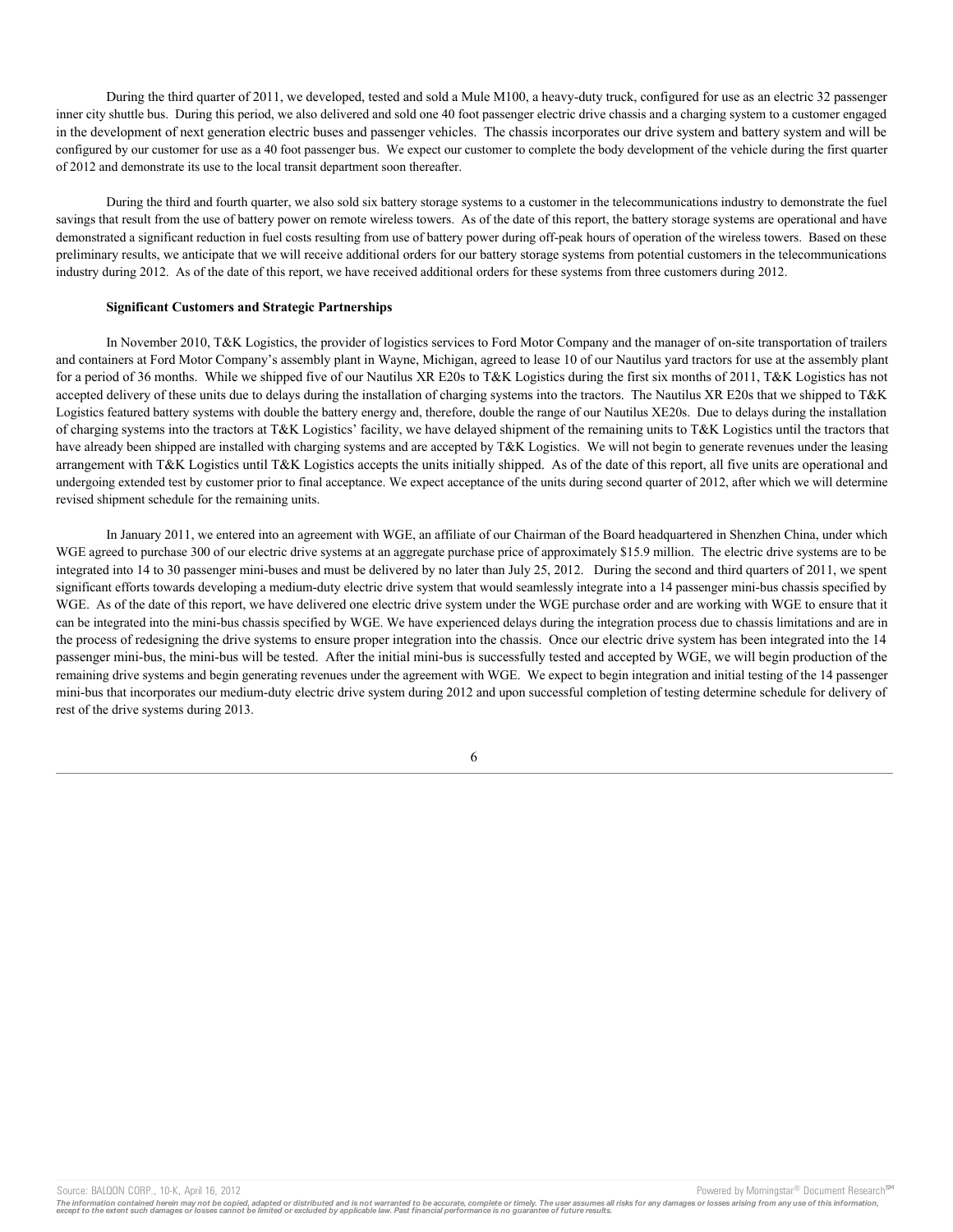Under an agreement with the City of Los Angeles, or City of Los Angeles Agreement, we agreed to sell 20 Nautilus E20 heavy-duty electric yard tractors (the predecessor to our Nautilus XE20) and five Nautilus E30 short-haul tractors (the predecessor to our Nautilus XE30) to the City of Los Angeles for use at the Port of Los Angeles. As of the date of this report, we have delivered 14 Nautilus E20s (including four Nautilus XE20s two of which have been retrofitted with extended range lithium batteries and are referred to as our Nautilus XR E20s) and one Nautilus XE30 to the Port of Los Angeles under the terms of the City of Los Angeles Agreement. Initial use of the electric vehicles at the Port of Los Angeles evidenced that the vehicles had a range of between five and six hours. Upon the request of the City of Los Angeles to increase the range of the vehicles to meet two shift operations, we retrofitted two of the vehicles already delivered under the City of Los Angeles Agreement with extended range lithium battery systems, hydraulic systems and idle stop software in order to extend the range of the resultant vehicle, the Nautilus XR E20. The two retrofitted Nautilus XR E20s have completed seven months of testing at a local marine facility. Further, as of the date of this report, two additional E20s are being tested at a local recycling facility under heavy loads exceeding 40 tons. We believe that the performance of the Nautilus XR E20s are meeting expectations, and the City of Los Angeles has requested that we retrofit two additional vehicles with extended range lithium battery systems for testing at an alternate facility. The City of Los Angeles Agreement terminated on June 26, 2011, and, consequently, we do not have an obligation to sell, and the City of Los Angeles does not have an obligation to buy, the remaining 10 vehicles. We expect to negotiate a new agreement with the City of Los Angeles to upgrade six existing units with extended range batteries to increase the range of the vehicles delivered under the previous agreement. We are also in negotiations with the City of Los Angeles to deliver on-road Class 8 truck for use in drayage applications that will allow us to deliver the remaining 6 electric yard tractors, 4 short-haul electric tractors. While we are confident that such an agreement with the City of Los Angeles will be reached, no assurance can be given that we will in fact enter into such an agreement.

During the year ended December 31, 2010, we delivered electric drive systems and lithium battery systems to Ashok Leyland, a large manufacturer of trucks and buses based in India, to be installed into intercity hybrid buses to be used for demonstration purposes. The intercity hybrid buses incorporating our electric drive systems and lithium battery systems underwent field tests for one year. As a result of the successful demonstration and testing of these intercity hybrid buses, in April 2011 we entered into a Joint Development Agreement with Ashok Leyland under which we will work with Ashok Leyland to jointly develop and test six electric vehicles (comprised of buses and trucks) using Ashok Leyland's glider chassis and our electric drive systems and lithium battery systems. As of the date of this report, we have sold two electric drive systems to Ashok Leyland for integration into prototype inner city buses. In addition we have also delivered two electric drive systems and battery systems for integration into inner city delivery truck. Subject to the six prototypes being delivered and meeting established performance and cost targets and/or Ashok Leyland obtaining firm requirements from its customers, Ashok Leyland has agreed to purchase a minimum of 14 additional drive systems from us for sale to its customers. As of the date of this report, we have delivered four of the six prototypes.

#### **Distribution Agreement**

In December 2010, we entered into a three year distribution agreement, or Distribution Agreement, with Seven One Limited, or SOL, under which we were appointed as the exclusive authorized distributor in the United States for the promotion, marketing and sale of lithium iron phosphate batteries and high voltage charging systems manufactured by Seven One Battery Company. On December 31, 2011, batteries with a value of \$1,915,200 were held on consignment. For the year ended December 31, 2011, we sold batteries for an aggregate of \$843,228 which batteries had a cost basis of \$714,600.

Source: BALQON CORP., 10-K, April 16, 2012 **Powered by Morningstar® Document Research** and the second powered by Morningstar® Document Research and the second powered by Morningstar® Document Research and the second powere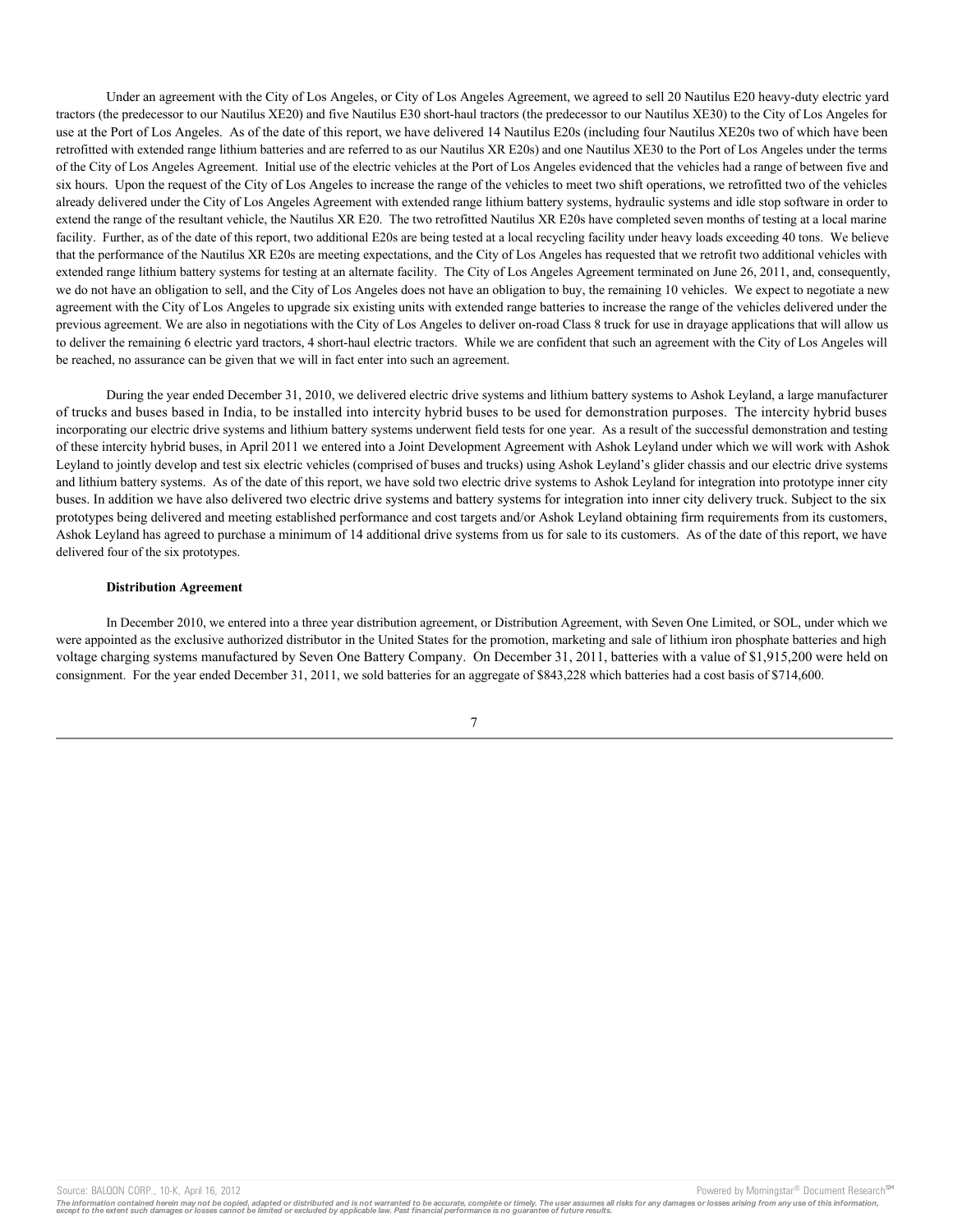#### **Historical Background**

We are a Nevada corporation that was incorporated on November 21, 2001, as BMR Solutions, Inc. On September 15, 2008, we entered into a Merger Agreement with Balqon Corporation, a California corporation, or Balqon California, and our wholly-owned subsidiary Balqon Acquisition Corp., or Acquisition Subsidiary, or Merger Transaction. Upon the closing of the Merger Transaction on October 24, 2008, Balqon California merged with and into Acquisition Subsidiary with Acquisition Subsidiary surviving and immediately thereafter, Acquisition Subsidiary merged with and into our company and at that time we also changed our name from BMR Solutions, Inc. to Balqon Corporation. Our current business is comprised solely of the business of Balqon California. Balqon California was incorporated on April 21, 2005 and commenced operations in 2006.

In May 2008, Balqon California received a purchase order, or AQMD Purchase Agreement, from the California South Coast Air Quality Management District, or AQMD, for one Nautilus E20 electric yard tractor to be used in a demonstration program to demonstrate the benefits of using zero emissions electric vehicles in off-highway container transportation applications. In March 2009, we delivered a Nautilus E20 to the AQMD under the terms of the AQMD Purchase Agreement. We continue to be obligated to pay the AQMD a royalty fee of \$1,000 per electric vehicle sold or leased to anyone other than the AQMD or the Port of Los Angeles. The royalty fee will be adjusted for inflation every five years. Under the terms of the AQMD Purchase Agreement, the AQMD has the right to use data collected during the test phase and has a royalty free, nonexclusive, irrevocable license to produce any copyrighted material produced under the AQMD Purchase Agreement.

In June 2008, Balqon California received a purchase order under the City of Los Angeles Agreement for 20 Nautilus E20 heavy-duty electric yard tractors (the predecessor to our Nautilus E20) and five Nautilus E30 short-haul tractors (the predecessor to our Nautilus XE30) to the City of Los Angeles for use at the Port of Los Angeles. The City of Los Angeles has agreed to pay us up to an aggregate of \$5,383,750, comprised of \$189,950 for each Nautilus E20 yard tractor, \$208,500 for each Nautilus E30 drayage tractor, and \$542,250 for the delivery of five sets of battery chargers. We are also obligated to pay the City of Los Angeles a royalty fee of \$1,000 per electric vehicle sold or leased to any party other than the City of Los Angeles or the AQMD. The royalty fee will be adjusted for inflation every five years.

In September 2008, Balqon California entered into an agreement with EMS, and its sole member, Robert Gruenwald, to acquire substantially all of the assets of EMS, including all intellectual property assets used in the development and manufacture of flux vector motor controllers. At the time of the acquisition, EMS had been engaged in developing, designing and manufacturing flux vector motor controllers for use in automotive products and material handling equipment since 1997. At the time of the acquisition, Mr. Gruenwald was, and continues to be, our Vice President Research and Development. As a result of this acquisition, Balqon California acquired proprietary technology and designs that we currently use in our electric vehicles. Since its inception in 1997, EMS had sold over 250 motor controllers for use in applications including industrial conveyor systems, electric buses, delivery trucks, a monorail system and mining vehicles. EMS sold products primarily to OEMs of electric buses, mining vehicles, delivery trucks and specialty automotive vehicles.

In May 2009, we received a grant, or Lithium Grant, of up to \$400,000 from the City of Los Angeles to reimburse us for costs we incur in connection with the installation, demonstration and evaluation of lithium powered battery modules in two of our zero emissions Nautilus vehicles. Upon completion of the testing of these two vehicles, one Nautilus XE20 and one Nautilus XE30, we delivered the two vehicles to the City of Los Angles against the City of Los Angeles Agreement. In June 2009, we completed the assembly of a Nautilus XE30 retrofitted with lithium battery modules, and an initial testing of this Nautilus XE30 demonstrated a range of over 150 miles on a single charge under unloaded conditions. In August 2009, we completed the assembly of a Nautilus XE20 retrofitted with lithium battery modules, and an initial testing of this Nautilus XE20 demonstrated a range of 95 miles on a single charge under unloaded conditions.

Source: BALQON CORP., 10-K, April 16, 2012 **Powered by Morningstar® Document Research** in Powered by Morningstar® Document Research in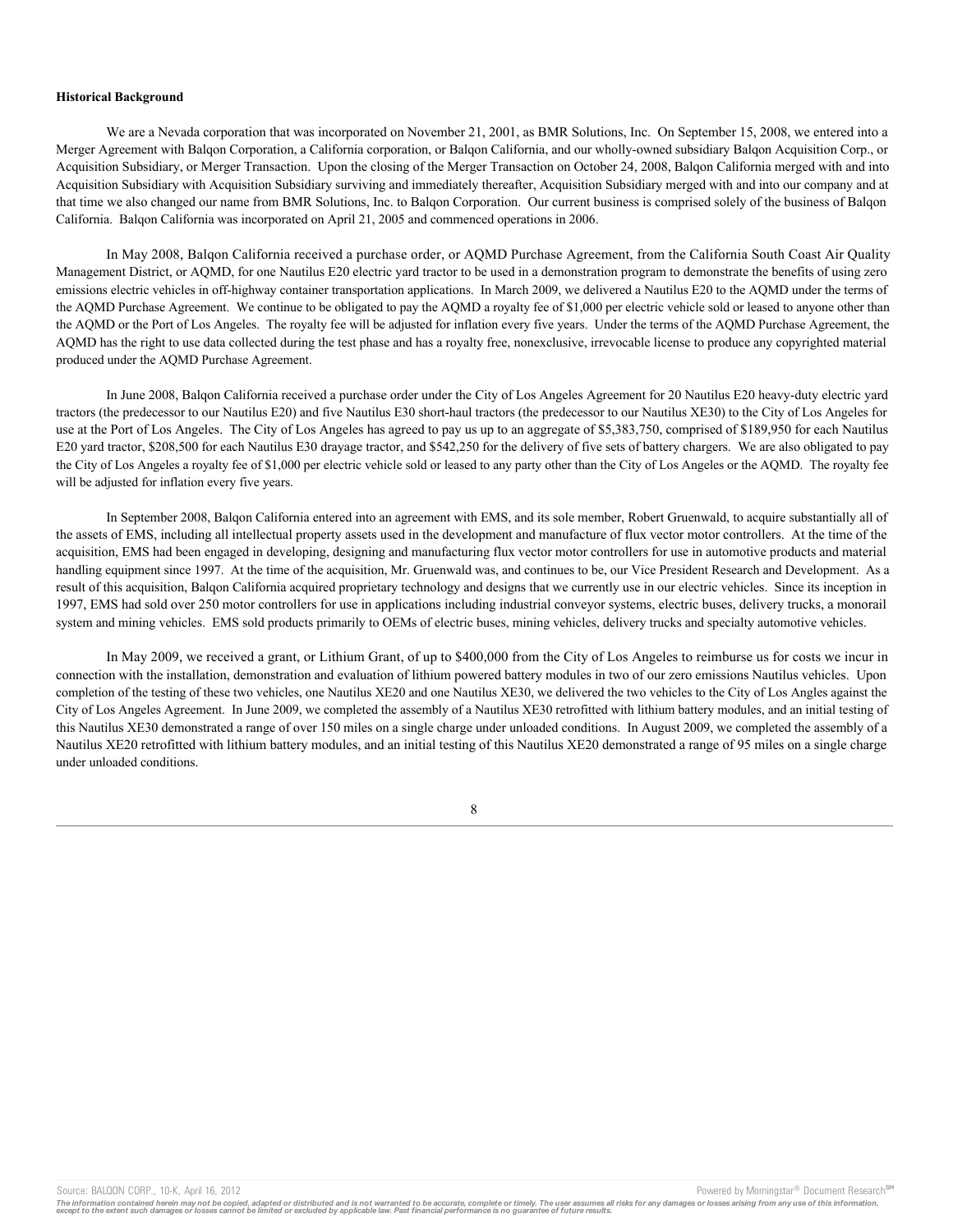In June 2009, we entered into an agreement, or Autocar Agreement, with Autocar to collaborate on the development, marketing and sale of cab-over onhighway Class 7 and Class 8 zero emissions electric trucks, or Autocar Trucks, to be used in short-haul drayage and refuse hauling applications in North America. We have agreed to purchase Department of Transportation, or DOT, compliant chassis designed for cab-over-engine-heavy-duty vehicles, or Autocar Chassis, exclusively from Autocar for a period of at least three years. The Autocar Agreement is for an initial term commencing on June 9, 2009 and ending 36 months after the first sale of an Autocar Truck featuring a DOT compliant Autocar Chassis by us to an end user, or First Sale. After the initial term, the Autocar Agreement will automatically continue for successive one-year terms until it is terminated at the end of its term by either party giving the other party notice of termination at least 60 days prior to the end of the applicable term. Under the Autocar Agreement, we have agreed to purchase: a minimum of 50 Autocar Chassis during the first 12-month period after the First Sale (with at least five Autocar Chassis being purchased by December 9, 2009), a minimum of 75 Autocar Chassis during the second 12-month period after the First Sale, and a minimum of 112 Autocar Chassis during the third 12-month period after the First Sale. We purchased five Autocar Chassis during 2009. We did not purchase any Autocar Chassis during 2010, and, as of December 31, 2011, the First Sale under the Autocar Agreement has not occurred. Due to technical limitations and inability for both companies to jointly meet conformance to DOT standards without incurring unreasonable cost or expense, Company expects to allocate resources to alternate designs to address on-road Class 7 and Class 8 vehicles.

During the term of the Autocar Agreement, Autocar has agreed that it will not partner with any supplier of electric drive systems other than with us for Autocar's production of on-highway Class 7 or Class 8 drayage vehicles for sale in North America (other than partners or suppliers of hydraulic hybrid or parallel hybrid systems), without our prior written consent. During the term of the Autocar Agreement and for an additional 12 months following termination of the Autocar Agreement, we agreed that we will not partner with, sell or otherwise supply or install electric drive systems to any OEM other than Autocar for all on-highway Class 7 and Class 8 drayage vehicles, refuse vehicles, aircraft service vehicles or any other application appropriate for cab-over engine chassis for sale in the United States, Canada or Mexico, without Autocar's prior written consent. However, we may sell such vehicles during the 12 months following termination of the Autocar Agreement without Autocar's prior written consent if we pay Autocar a fee of \$6,000 per vehicle.

We have agreed with Autocar to jointly provide aftermarket services for the Autocar Trucks, with us servicing the drive systems and Autocar servicing the Chassis. We have also agreed with Autocar to jointly develop sales leads, coordinate sales facilities, and train each other's sales forces in the operation and sale/lease of the Autocar Trucks. During the term of the Autocar Agreement, we will pay Autocar a sales commission of 3% of the purchase price of any electric vehicle we sell to an end-user arising out of or resulting from sales leads generated by Autocar or its dealers.

In September 2009, we released our first on-highway heavy-duty electric truck for short-haul on-highway applications, the Mule M150. The Mule M150 was designed as a zero emissions solution for short-haul on-highway routes in inner cities, port facilities and airports for the distribution of goods and cargo. The Mule M150 was equipped with our fully integrated heavy-duty electric drive system and lithium batteries and could travel at a maximum speed of 55 miles per hour with a range of 150 miles on a single charge under unloaded conditions. In 2011, we replaced our Mule M150 with our Mule M100, a Class 7 heavy-duty truck, to meet customer needs and DOT requirements.

9

The information contained herein may not be copied, adapted or distributed and is not warranted to be accurate, complete or timely. The user assumes all risks for any damages or losses arising from any use of this informat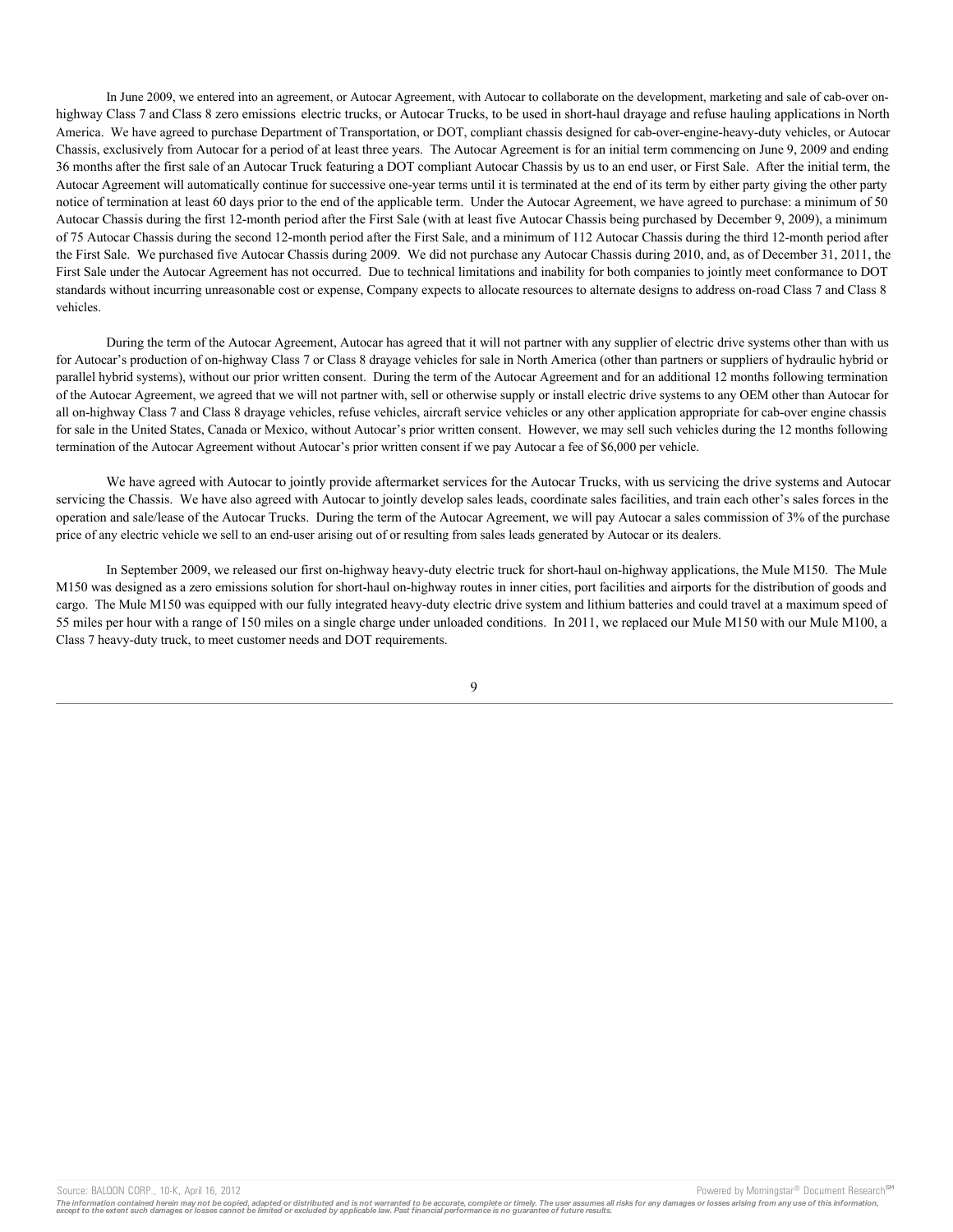During 2010, we focused our efforts on raising capital to fund our operations and on activities centered around innovation, the integration of our technologies across product platforms and the adoption of our products in the global marketplace. In 2010, we raised \$7,350,000 in gross proceeds through the sale of our convertible notes, convertible debentures and common stock and warrants in several private placement transactions and we completed the development of our proprietary lithium BMS which increases battery life and safety of our batteries across product platforms. During 2010, we also integrated lithium batteries into all of our electric vehicles. Our efforts to promote the integration of our electric drive systems and battery modules into a variety of applications have resulted in us forming strategic alliances with electric bus, truck and forklift manufacturers in Asia and North America. Further, during 2010, we expanded our sales force to include dealers in Argentina, Columbia, Costa Rica, Spain, and, generally, in Europe.

In January 2010, we released our lithium battery powered yard tractor, the Nautilus XE20, with a range of 95 miles under unloaded conditions, a maximum range of 40 miles under loaded conditions and maximum speed of 25 miles per hour. The Nautilus XE20 incorporates our electric drive system and proprietary BMS on a yard tractor chassis manufactured by Autocar, LLC. In February 2010, we successfully completed eight weeks of cold weather testing on our Nautilus XE20 in actual industrial applications during two eight hour shift operations at temperatures below 10 °F under loads exceeding 30 tons.

In March 2010, we completed the design and testing of our proprietary BMS, which monitors battery conditions and balances battery cells during charge and discharge cycles. Our proprietary software allows our BMS to be used on any battery cell chemistry.

In May 2010, we successfully demonstrated the use of our Nautilus XE20 in a three shift operation at a warehousing facility utilizing a fast charger facilitated by our proprietary BMS that has the ability to charge our vehicles in less than two hours.

In July 2010, we shipped 240 kW flux vector motor controllers to an inner city electric bus manufacturer in United States.

During September 2010, we integrated one of our heavy-duty drive systems into a 45 foot, 25 ton Class A recreational vehicle manufactured by MVP RV, demonstrating the viability of our technology in the recreational vehicle market. This completed vehicle operates at speeds of 65 mph and has a demonstrated range of 250 miles on a single charge. Currently, the vehicle is undergoing road testing conducted by MVP RV, a potential international customer.

### **Electric Vehicle Industry**

Over the past 20 years, the electric vehicle industry has grown rapidly as a result of increasing demand for environmentally friendly modes of transportation. The high price of fossil fuel and heightened environmental concerns over greenhouse gas emissions worldwide have resulted in increased demand for electric and hybrid vehicles. Similarly, there has been an increase in demand for battery powered low or zero emissions vehicles in off-highway material handling applications.

We believe that large electric vehicle markets are developing in a wide-range of vehicle platforms for a variety reasons, including improved fuel economy, lower emissions, greater reliability, lower maintenance costs and improved performance. Of these myriad reasons, as crude oil prices rise and consumers and businesses alike contend with higher gasoline and diesel prices, improved fuel economy has emerged as a significant factor in the development and potential growth of the emerging electric vehicle markets.

Source: BALQON CORP., 10-K, April 16, 2012 **Powered by Morningstar® Document Research** in Powered by Morningstar® Document Research in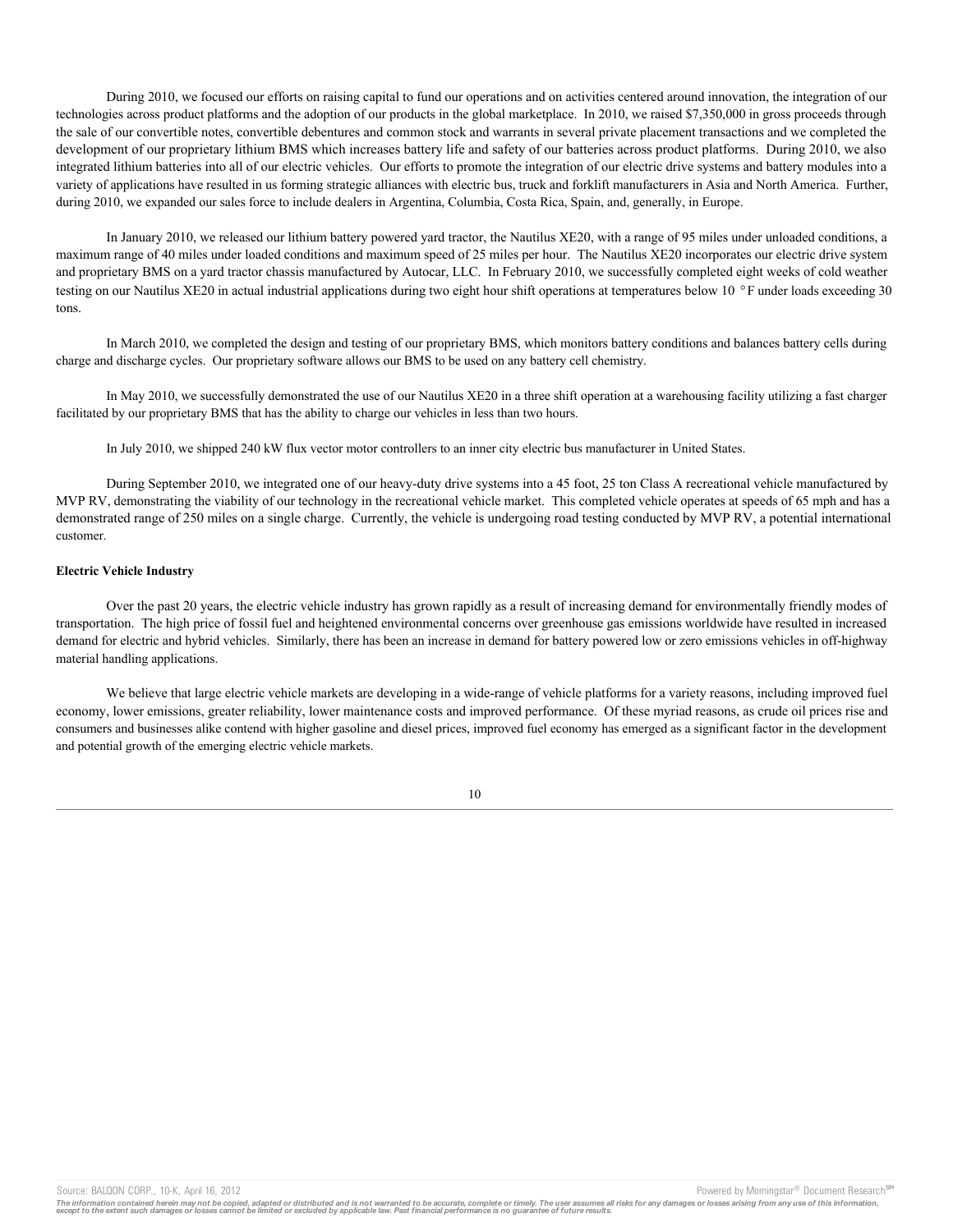In the past decade, increasing concerns over the effects of greenhouse gas emissions on climate change have accompanied a significant rate of growth of urban populations in countries such as China and India, resulting in global regulatory changes supporting the adoption of zero emissions electric vehicles in commercial and consumer markets. Further, a steady increase in fossil fuel prices and significant improvements in battery technology over the past three years have resulted in the adoption of electric vehicle technologies across product platforms in niche applications. We believe that the promise of new battery technologies over the next two years and the growing uncertainty related to increasing fossil fuel prices will result in further increases in the rate of adoption of electric vehicles in the global marketplace.

We believe that the market for commercial vehicles such as buses, trucks and tractors present the earliest growth opportunities for electric vehicles. We believe that a significant percentage of Class 3 through Class 8 commercial vehicles use diesel fuel, posing significant health risks in inner city areas. According to the California Energy Commission, among medium-duty and heavy-duty trucks, Class 8 trucks are both the largest emitters of carbon dioxide and the largest fuel users; consuming two-thirds of all truck fuel in the United States, or 1.57 million barrels per day. The current fuel economy for Class 8 trucks is estimated by the U.S. Department of Energy at 6.0 miles per gallon and is projected to rise to 6.8 miles per gallon by 2025. Further, the heavy-duty and medium-duty vehicle markets are sensitive to increases in fuel prices and is increasingly becoming subject to stringent regulations promulgated by local and federal air pollution agencies.

We believe that the continued liberalization of global trade coupled with the growth in container packaging of goods has resulted in the use of larger container ships which, in turn, has resulted in a commensurate increase in ship capacities. This increase in the size of container ships has resulted in concentrated growth at larger ports which, in turn, has resulted in a higher rate of increase in air pollution at these ports and a desire for more stringent environmental regulations.

The California Air Resource Board has called for a 10% reduction in carbon emissions resulting from transportation fuels by year 2020. This legislation has required engine manufacturers to improve engine fuel economy which, in turn, has resulted in over a 10% increase in vehicle costs over the past two years. Furthermore, local entities, such as the Port of Los Angeles, have developed local legislation banning certain model years of trucks and engines to mitigate pollution risks in local communities.

In light of these recent regulatory initiatives, and the identification of heavy-duty truck pollution as the most significant source of air pollution at ports, we believe that the demand for heavy-duty electric vehicles will increase. In response to this anticipated increase in demand, we have developed and will continue to develop solutions for zero emissions vehicle platforms as an alternative to current fossil fuel based transportation solutions. In addition to being incorporated into our electric vehicles, our electric drive systems and lithium battery modules can also be incorporated into, among other platforms, inner city buses, refuse trucks, street sweepers, delivery vans, airport ground support equipment and inner city delivery trucks.

During the past two years increased production and technological improvements in lithium battery technologies have resulted in renewed interest in the use of lithium batteries in industrial equipment such as forklifts, pallet jacks and ground support equipment. Lithium batteries provide opportunities to lower the maintenance costs and gain higher run time in industrial equipment. We believe that providers of lower voltage lithium battery modules have a competitive edge over providers of lead acid batteries for use in industrial equipment.

11

The information contained herein may not be copied, adapted or distributed and is not warranted to be accurate, complete or timely. The user assumes all risks for any damages or losses arising from any use of this informat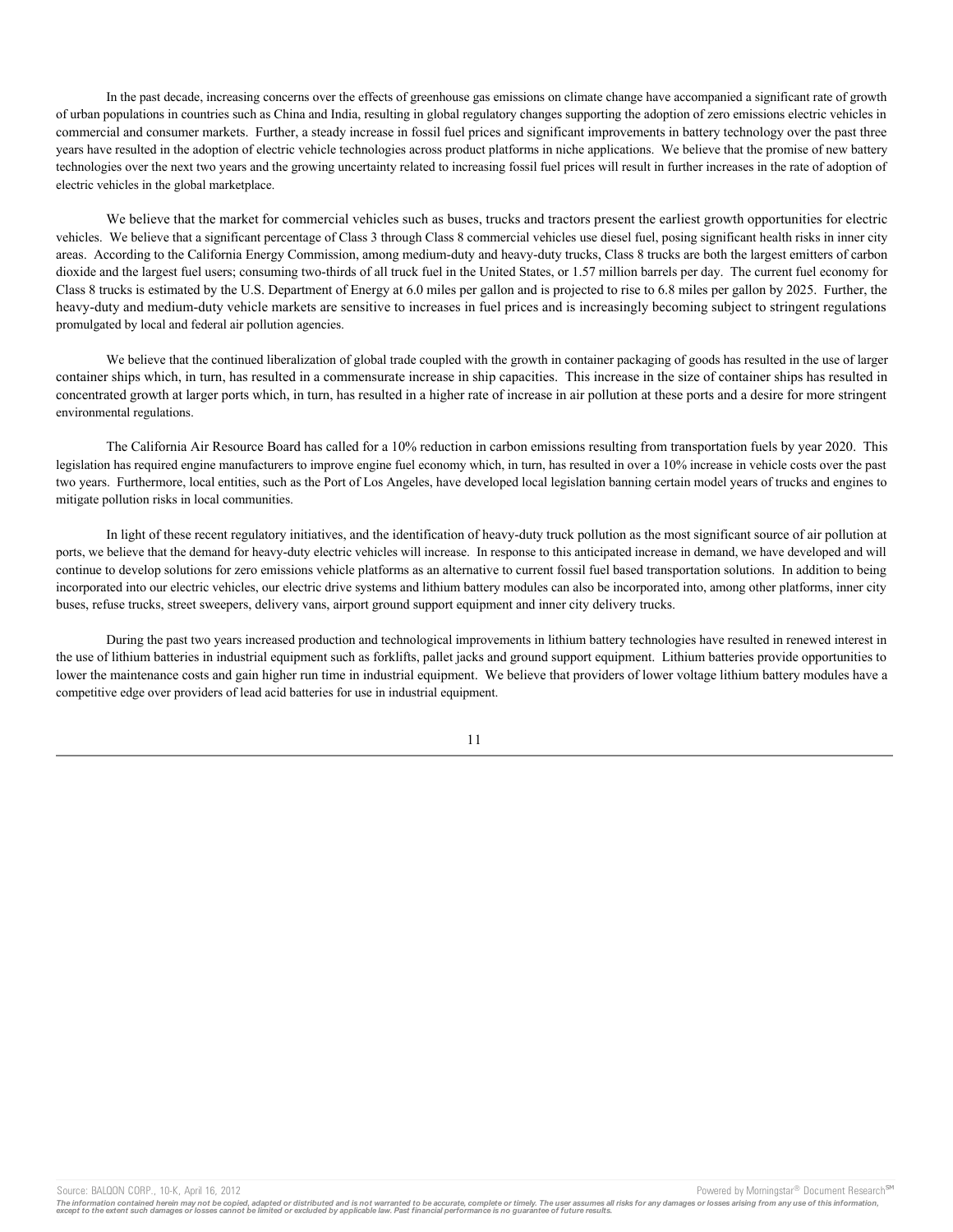#### **Energy Storage**

The global utilities industries are increasingly turning to renewable energy sources such as solar, wind and geothermal sources in an effort to decarbonize the utility sector. Unlike fossil fuel based electricity, renewable energy sources such as wind and solar generate an unpredictable amount of power at different times during the day and due to changes in weather patterns. Use of high energy density lithium batteries allows users of the electricity to store the power generated by solar panels or wind mills during off-peak hours, thereby providing more predictable power output during the day. Increased global energy demand has also resulted in a sharp increase in electricity prices which has resulted in rapid growth of smaller and more local power generation known as microgrid. The use of battery storage in microgrid applications allows for the generators to serve as more efficient load sharing or load shaving devices during peak hours of electricity demand.

Our exclusive distributor relationship with SOL, a large format lithium battery manufacturer, has provided us with an opportunity to enter the mid level energy storage markets. Our initial focus in these markets is replacing large installations of lead acid batteries, such as telecom, data backup systems, with lithium based technologies and providing a lower cost alternative to load sharing and load shaving applications in off-grid applications such as large industrial plants and commercial buildings. We believe that the lower cost and longer life of our energy storage systems provide us a competitive edge in addressing energy storage systems in the mid level market ranging from 240 kWh to 1 MWh systems.

#### **Our Competitive Strengths**

Our fully integrated electric drive system provides us with the opportunity to incorporate our zero emissions technology into existing vehicles and industrial equipment used in high load carrying applications. Growing public awareness of the relationship between burning fossil fuels, health risks and global warming has increased the demand for a cost effective alternative to vehicles powered by fossil fuels. We believe the following competitive strengths serve as a foundation for our strategy:

- *Quality, Excellence and Reliability.* We believe that our proprietary technologies and designs, high capacity liquid cooled flux vector motor controllers, chargers and fully integrated and field configurable electric drive systems increase the reliability of our electric vehicles and the vehicles and material handling equipment into which our component products are integrated. Our flux vector motor controllers, that range in power from 20 kW to 240 kW, have proven reliability in a wide range of applications.
- · *Electric Vehicle Technology.* Each of our electric drive systems incorporates lithium batteries, a BMS, a charging system, our proprietary flux vector motor controller, and an electric motor that is directly coupled to a heavy-duty or medium-duty automatic transmission, providing our customers with a single integrated system solution for various configurations of vehicle platforms.
- Low Operating Costs. Our products target high idling vehicle applications, applications with poor fuel economy. Our vehicles are designed such that their electric motors shut off while they are idling, resulting in our vehicles having lower operating and maintenance costs and longer vehicle life than fossil fuel powered vehicles operating in high idling applications.
- *High Efficiency*. Our electric drive system is equipped with a regenerative braking system which captures the energy back into the batteries during braking, saving brake wear and increasing energy efficiency as compared to fossil fuel powered vehicles.

The information contained herein may not be copied, adapted or distributed and is not warranted to be accurate, complete or timely. The user assumes all risks for any damages or losses arising from any use of this informat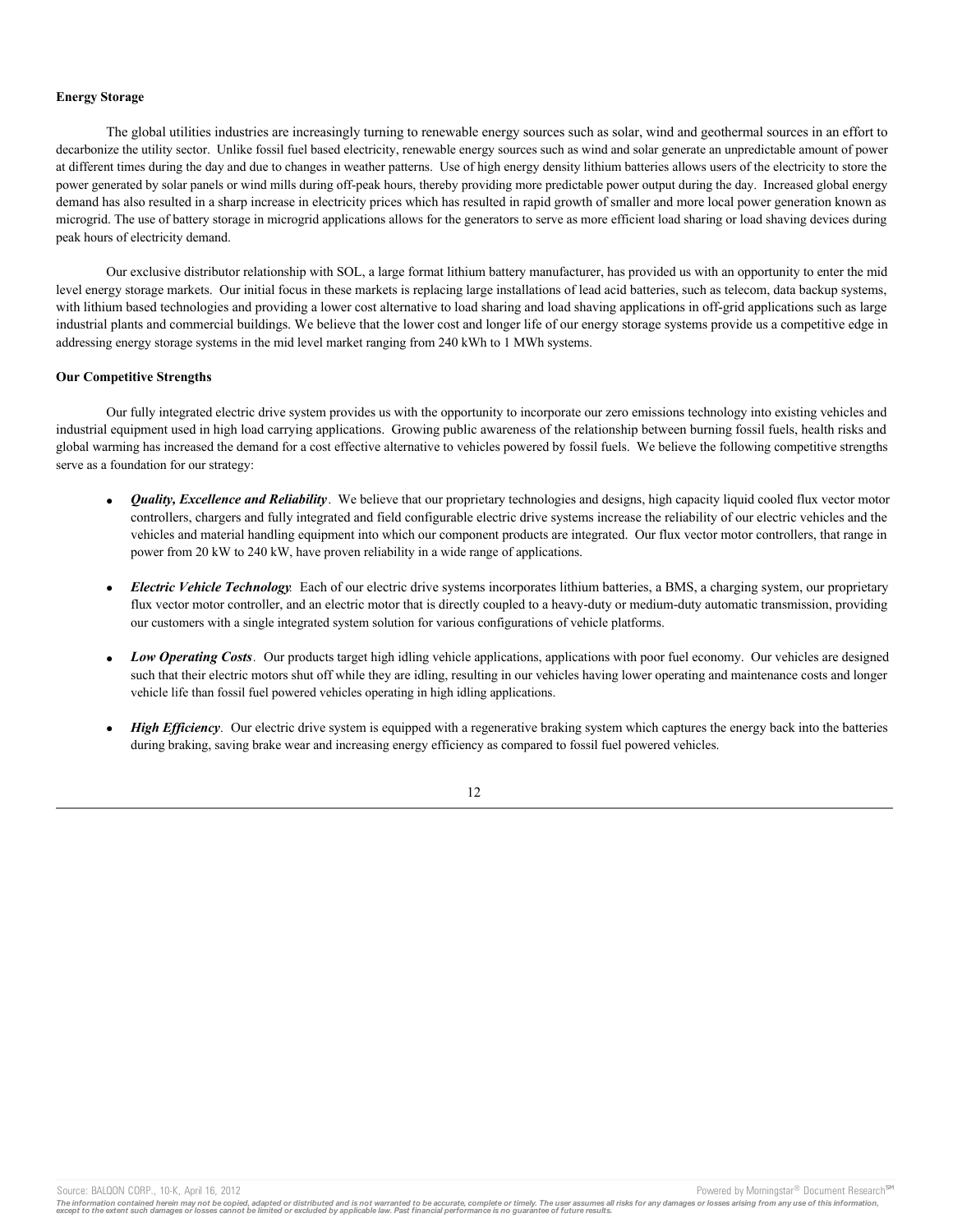- · *Highly Configurable Technology.* Our proprietary technologies can be configured to serve a variety of vehicle platforms and the specific application needs of our customers. All major components in our fully integrated electric drive system communicate over a system that allows us to configure a vehicle's performance through uploading of key parameters utilizing our proprietary software. This capability allows us to configure a vehicle to specific application needs with minimal hardware changes. In addition, this capability provides us with full diagnostic capability to monitor and diagnose the performance of various components in the field during the life cycle of the vehicle. We believe that this flexibility and configurability will enable us to serve a wider variety of markets and product applications.
- · *Experienced Management Team and Access to an Extensive Distribution Network.* Our senior management team has over 80 years of combined experience in the electric vehicle industry and has extensive experience in startup technology companies within this industry. In addition, members of our senior management have significant experience within the transportation industry.

### **Our Strategy**

As one of the leaders in the zero emissions heavy-duty electric vehicle market worldwide, we plan to continue to develop and integrate new drive system and battery technologies that increase the performance of our vehicles, material handling equipment and other applications into which our drive systems and battery modules are incorporated. We also plan to continue to develop our drive system technologies for integration into light and medium-duty vehicle platforms to address short-haul on-highway market needs. We believe that growing environmental concerns related to heavy-duty vehicle emissions combined with our belief that electric vehicles are inherently more cost effective and reliable than fossil fuel powered vehicles are the primary value propositions of our products. We believe that continued development in battery technology resulting in increased vehicle range will benefit the market of zero emissions electric vehicles in short-haul and off-highway applications. The primary elements of our business strategy include:

- Increase our current market presence and selectively pursue new opportunities. We intend to increase our global distribution network to increase the markets for our electric vehicles, drive systems and energy storage products. In addition, we plan to partner with OEMs of various heavy-duty and medium-duty vehicles including buses, tractors, trucks and industrial equipment to offer additional product configurations to our customers and dealers worldwide.
- *Develop technologies that can be easily integrated into various platforms*. Our proprietary electric drive system and our lithium battery modules are configurable to meet different vehicle platform specifications, including trucks, tractors. electric buses, delivery vans, forklifts for both off-highway and on-highway applications. Our fully integrated software design that includes our proprietary flux vector motor controller, BMS and charging system allows us to provide complete customized solutions for OEMs of vehicles worldwide. We are also engaged in the research and development of battery and power management systems for use in the renewable energy storage industries, such as the wind, solar and geothermal industries.
- *Develop global sales and service network.* We plan to build a global distribution system that utilizes regional dealers to promote, sell and service our vehicles worldwide. In addition, we plan to utilize the existing distribution system of our OEM partners to provide aftermarket support for our products worldwide. Several members of our senior management have significant experience in managing global dealer networks for material handling and electric vehicle manufacturers.



The information contained herein may not be copied, adapted or distributed and is not warranted to be accurate, complete or timely. The user assumes all risks for any damages or losses arising from any use of this informat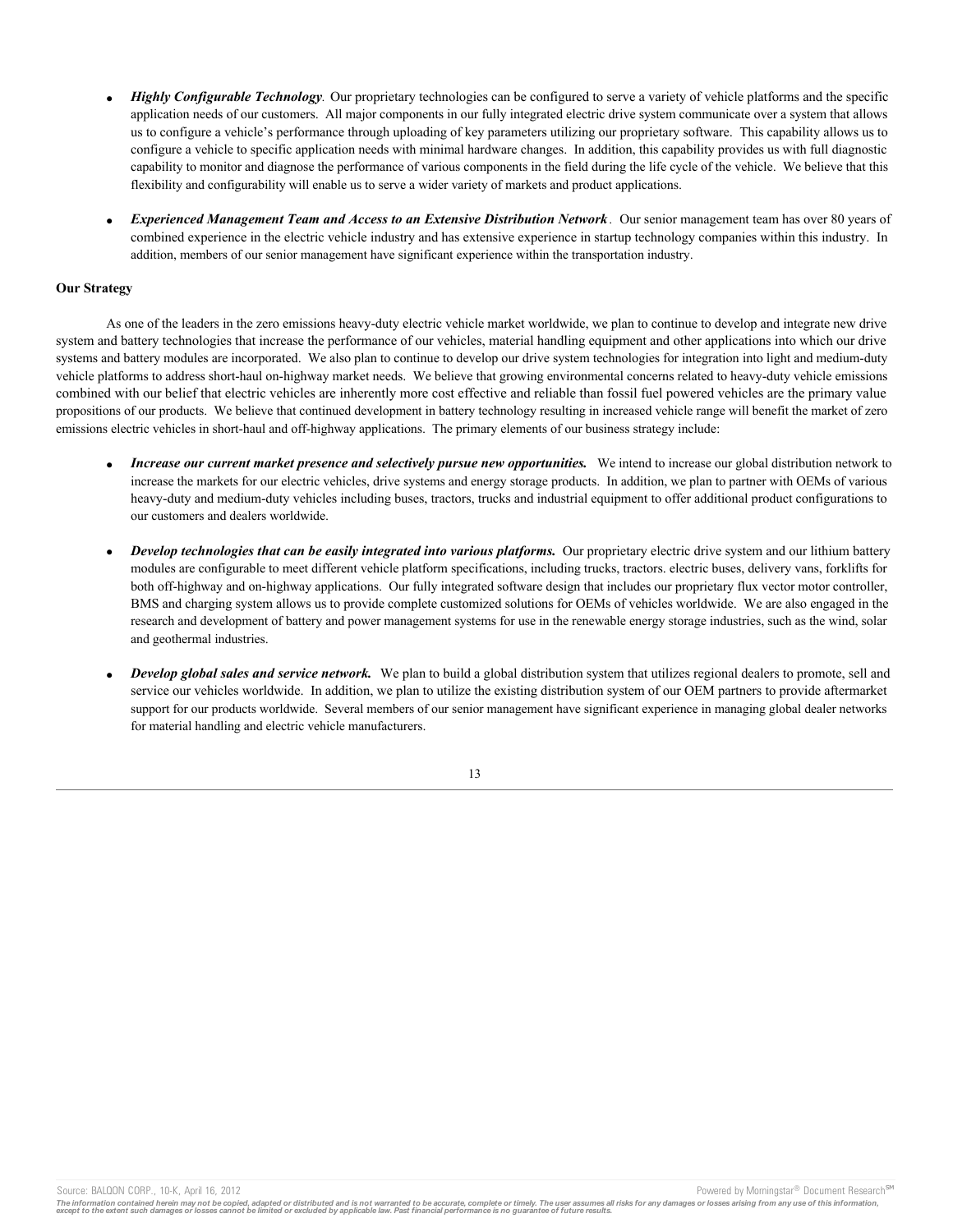- · *Provide superior after market service.* We believe that after-market service is the key to success in the electric vehicle industry. Our electric vehicles are designed with a fully integrated proprietary diagnostic system that monitors and stores the performance of all critical components during the life of the vehicle allowing our service network to monitor vehicle performance and institute preventative maintenance programs to reduce vehicle downtime and increase vehicle life.
- *Build capital efficient industry alliances.* We purchase several components and assemblies for the production of our vehicles from leading manufactures within our industry. Our integrated electric drive system, which is preassembled and installed into vehicle chassis upon receipt, reduces our need for capital investment in inventory that would otherwise be required to manufacture chassis. This operation strategy provides us with the ability to focus a significant portion of our available capital into research and development, design, marketing and sales of our products while using high quality components from other manufacturers.

#### **Our Technology**

We have developed and acquired proprietary technologies that we believe provide us with a significant competitive advantage. In 2007, Balqon California completed the development of a heavy-duty electric drive system that incorporates a transmission, an electric motor, a flux vector motor controller and related power conversion and management components into a single unit. Our electric drive system is powered by our proprietary liquid cooled flux vector motor controller which provides the necessary torque to meet the application needs of users of commercial vehicles such as trucks, tractors, buses and industrial equipment. The incorporation of lithium battery modules in our vehicles during 2009 has increased range, lowered vehicle weight and decreased the time needed to charge our vehicles. In 2011, we developed high frequency fast charger technology that allows our vehicles to be charged in less than two hours. In addition, during 2011, we also developed energy storage devices ranging from 16kWh to 1 MWh for load sharing and storage backup applications.

#### *Flux Vector Motor Controller Technology*

Our flux vector motor controllers are micro-processer controlled inverters designed to control motor speed through varying voltage and frequency. We currently offer both liquid and air cooled versions of our flux vector motor controllers in power ranging from 20 kW to 240 kW. Our flux vector motor controllers are Society of Automotive Engineers, or SAE, J1939 Controller Area Network, or CAN Bus, capable. SAE J1939 CAN Bus is a standard communication protocol used in the automotive industry to communicate between the engine and the transmission to optimize fuel efficiency and vehicle emissions. Although our flux vector motor controllers are available with both analog and SAE J1939 digital communication capabilities, we only utilize SAE J1939 capable inverters to provide efficient communication and diagnosis of complete vehicle systems in our electric vehicles. Based on power requirements, our motor controllers can be manufactured to meet specific motor or vehicle requirements ranging from electric motorcycles to high capacity on-highway or offhighway vehicles. Due to the software centric design capability of our flux vector motor controller technology, we have the capability to remotely modify, diagnose and monitor key performance parameters to meet specific application requirements. Our controllers are also used for air conditioning, power steering, air compressor and other auxiliary load applications in vehicles. We also offer bi-directional inverters for use in the energy storage industry for converting alternating current to direct current voltage. Our flux vector motor controllers have been sold for use in electric buses, mining vehicles and other specialty vehicles applications with over one million miles logged in actual operations.



Source: BALQON CORP., 10-K, April 16, 2012 **Powered by Morningstar® Document Research** in Powered by Morningstar® Document Research in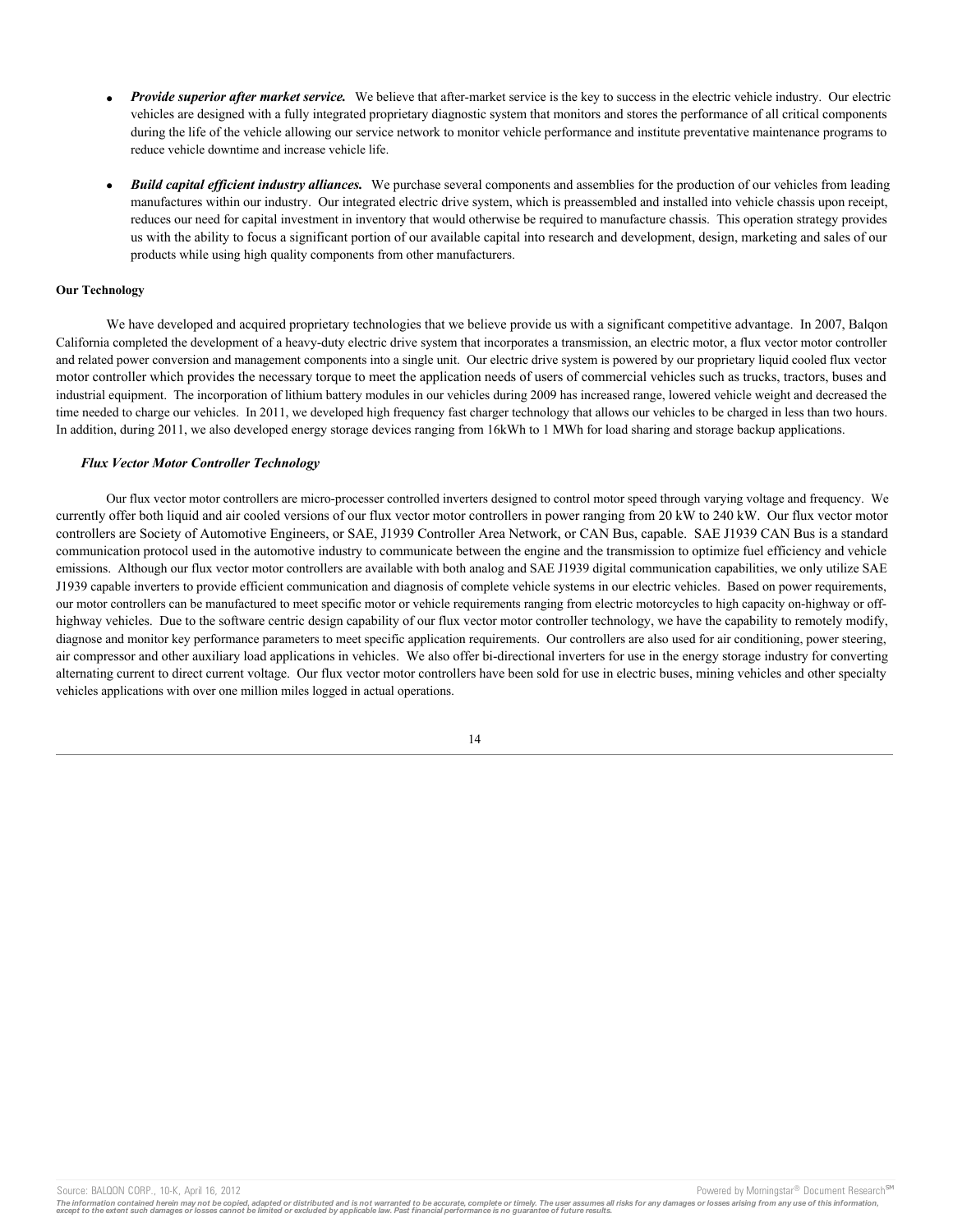#### *CAN Bus Diagnostic System*

All power conversion and power management devices in our electric drive systems are connected via our J1939 CAN Bus diagnostic system, a digital multiplexer unit that stores vehicle data, diagnoses key performance parameters of a vehicle, and provides an intuitive vehicle status display of all performance parameters to the operator through a digital dash display mounted in the truck cabin. The J1939 CAN Bus diagnostic system records daily energy consumption, fuel economy, fault codes and the thermal status of major components on a vehicle. Our J1939 CAN Bus diagnostic system can also be used to monitor vehicles remotely to determine vehicle performance or to schedule vehicle maintenance. Our electric drive systems are available in 40kW to 240kW capacities and designed to work with variety of product platforms ranging from light duty step vans to heavy-duty trucks and transit buses.

#### *Battery Management System (BMS)*

Our BMS, which is designed for large format lithium batteries, monitors each individual battery cell's voltage and protects the cells from over and under voltage conditions during charge and discharge cycles. Each BMS unit has the capability of monitoring up to 12 cells and can be connected in a series of up to 16 units. Our BMS units are J1939 CAN Bus capable, and can communicate via a J1939 CAN Bus diagnostic system contained in our traction controller during vehicle operation. During charge cycles, our BMS unit controls a safety disconnect feature within the charger to avoid an excessive charge and balances individual cells to increase battery life.

In 2009, we converted all our vehicles from lead acid battery technology to lithium battery technology. Our heavy-duty products utilize significantly larger battery modules than other consumer automotive applications.

On March 3, 2010, we released an improved BMS designed to optimize the battery cycle life of large format batteries, including the large format lithium batteries used in our vehicles. These controllers are equipped with multiple temperature sensors and a flash microcontroller powered by our proprietary software that can work with any electric vehicle's battery cell chemistry.

### *Electric Vehicle Charger*

In 2011, we developed a fast charger ranging in power from 8 kW to 160 kW, which can charger battery packs ranging in voltage from 200 Volts direct current, or VDC, to 700 VDC. Our modular charger design consists of 8 kW modules connected in parallel that can be configured to meet customer needs. Our chargers are designed with the capability to communicate over SAE J1939 CAN Bus system allowing for seamless communication with our BMS. In addition, our parallel design of multiple modules allows our chargers to continue to operate notwithstanding the failure of a single module, providing a more reliable solution than charger series design.

### **Products**

#### *Electric Drive Systems*

Our electric drive systems are designed to replace a fossil fuel powered drive train across various medium and heavy-duty product platforms. Our fully integrated electric drive systems have been designed and developed with a view towards use in existing vehicle platforms. Each electric drive system includes an electric motor, our proprietary flux vector motor controller, an automatic transmission assembly and related propulsion software and can be configured to application needs. We believe that our electric drive systems provide the functionality needed to replace fossil fuel powered drive systems. Our electric drive system is designed to be integrated into existing vehicle designs with minimum changes to the design of a vehicle's chassis. Our drive systems are also designed for use in plug-in hybrid vehicles where the electric motor provides the primary means of propulsion. We target OEMs of medium-duty and heavy-duty vehicles worldwide to incorporate our drive systems into their current vehicle configurations, including into electric buses, trucks, tractors, large industrial forklifts, delivery vans, inner city delivery vehicles and material handling equipment.

#### 15

The information contained herein may not be copied, adapted or distributed and is not warranted to be accurate, complete or timely. The user assumes all risks for any damages or losses arising from any use of this informat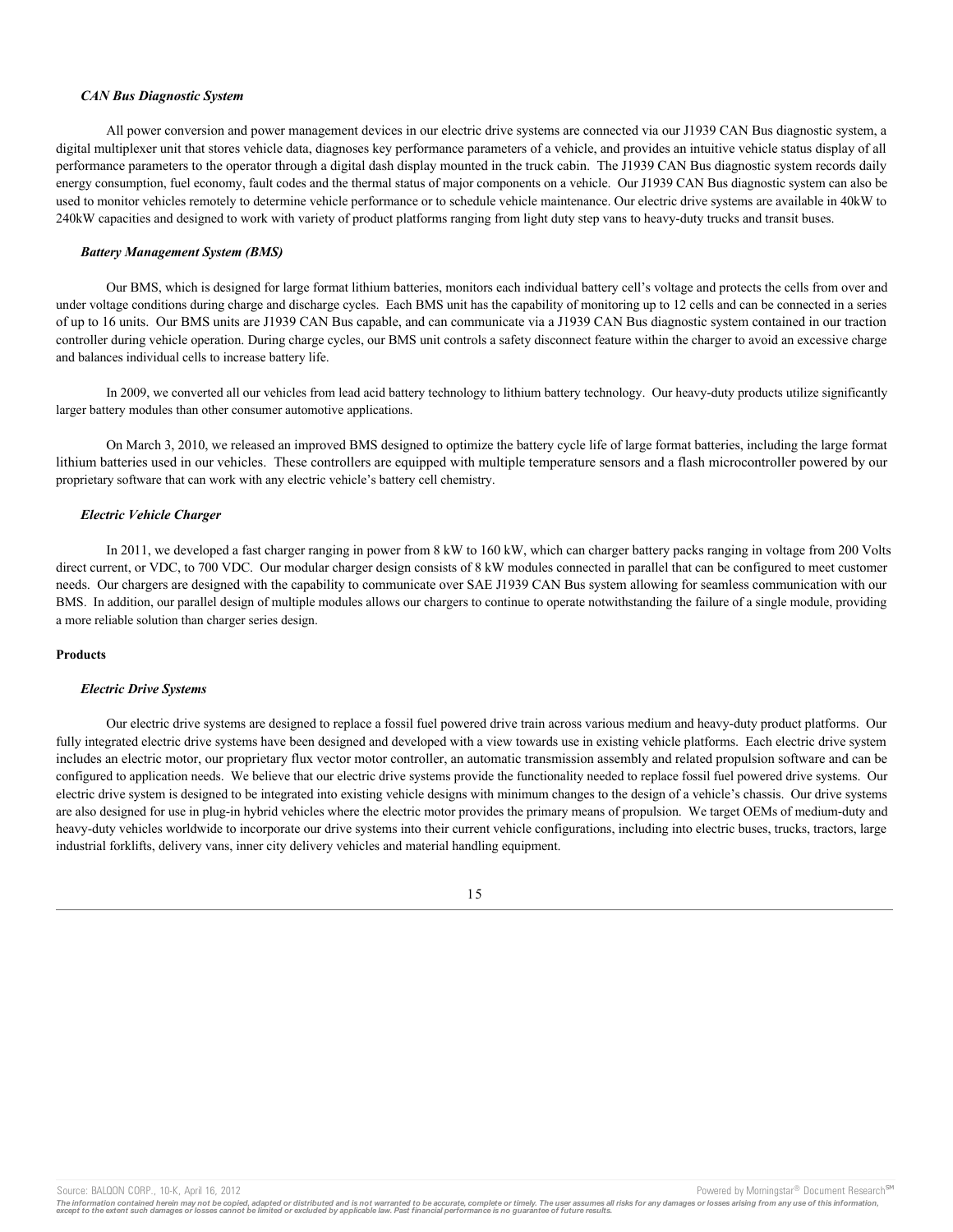Our family of electric drive systems includes:

- a 300 Volt, 40 kW electric drive system for use in light duty delivery vans;
- a 300 Volt, 80 kW electric drive system for use in inner city mini-buses, shuttles and trucks;
- · a 300 Volt, 160 kW electric drive system for use in medium-duty trucks and intercity buses; and
- a 600 Volt, 240 kW electric drive system for use in heavy-duty trucks, tractors, motor homes and transit buses.

### *Lithium Battery Modules*

Our lithium battery modules include lithium battery cells, our proprietary BMS and related charging systems. We configure our battery modules to application needs based on range requirements. Our battery modules are also used in plug-in hybrid vehicles.

Our battery modules are designed to provide maintenance free power for over 2,000 life cycles and are designed in various cell configurations to meet form fit requirements of the applications into which they are integrated. They are ideal for use in electric buses, golf carts, large industrial forklifts, heavy to medium-duty electric trucks and delivery vans. All our battery modules are equipped with a CAN BUS J1939 diagnostic system which provides seamless integration of our battery modules into a vehicle's drive system.

Our family of battery modules includes:

- 32 kWh for use in light-duty delivery vans;
- · 64 kWh for use in inner city mini-buses, shuttles and trucks;
- · 128 kWh for use in medium-duty trucks and intercity buses; and
- 256 kWh for use in heavy-duty trucks, tractors, motor homes and transit buses.

#### *Flux Vector Motor Controllers*

Our proprietary variable flux vector motor controllers range in power from 40 kW to 240 kW. A flux vector motor controller regulates the flow of energy to and from the batteries during operation of the vehicle. Our flux vector motor controllers are available in liquid cooled or air cooled versions depending on the application, duty cycle and power requirements and are available with analog or digital output based on application needs. Our proprietary software allows our motor controllers to be customized for use in various applications, including in electric vehicles, hybrid vehicles, plug-in hybrids and stationary energy storage applications. Prior to our acquisition of EMS, EMS sold its flux vector motor controllers to OEMs for use in electric buses, mining equipment, military vehicles, delivery vans and automobiles. Our motor controllers can operate between 200 to 800 volts direct current and can be used in stationary and mobile applications.

Source: BALQON CORP., 10-K, April 16, 2012 **Powered by Morningstar® Document Research** in Powered by Morningstar® Document Research in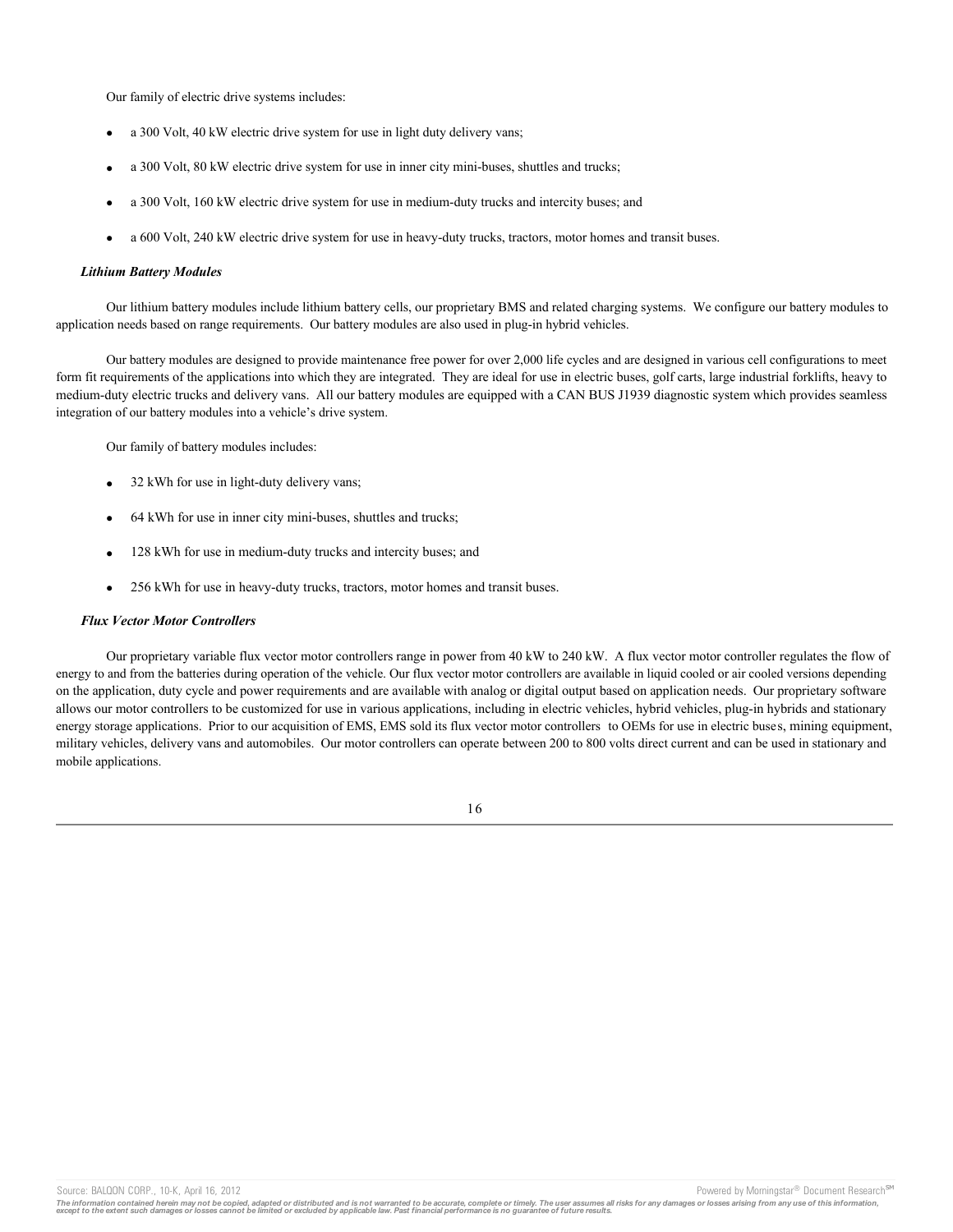#### *Stationary Power and Energy Storage Products*

We offer integrated stationary power management and related energy storage products to vehicle manufacturers and renewable energy storage companies. Our lithium battery based energy storage products are designed to replace lead acid battery products in backup storage within the solar, wind and geothermal industries. We offer energy storage solutions ranging from 10 kW for golf cart applications to one megawatt for backup power applications. Our storage solutions feature our proprietary flux vector motor controllers and BMSs designed to provide bi-directional efficient conversion of power.

#### *Electric Vehicles*

As of the date of this report, our electric tractor product portfolio features three products in our Nautilus product line: (i) the Nautilus XE20, a heavyduty electric yard tractor; (ii) the Nautilus XE30, a heavy-duty Class 8 electric short-haul tractor; and (iii) the Nautilus XR E20, a longer-range version of the Nautilus XE20. We also offer a heavy-duty Class 7 electric truck, the Mule M100. The Mule M100 is designed as zero emissions solutions to transport loads of up to 4 tons and, depending on battery selection, can be configured to have a range of up to 150 miles on a single charge under unloaded conditions. All our products are equipped with our proprietary electric drive systems and our lithium battery modules that feature our proprietary BMS.

### *Nautilus XE20 and Nautilus XRE20 – Electric Yard Tractor*

The Nautilus XE20 is a zero emissions heavy-duty short wheelbase electric yard tractor designed for "in-terminal" operations to transport containers at shipyards, rail yards, intermodal facilities, industrial plants, distribution warehouses, food production facilities, military bases and mail facilities. The Nautilus XE20 can tow 30 tons of cargo containers at speeds of up to 25 miles per hour with a range of 95 miles on a single battery charge under unloaded conditions. The Nautilus XE20 has a range of between 40 and 95 miles on a single charge based on load conditions. In March 2011, we successfully integrated extended range lithium battery modules into our yard tractors, which doubled the range of the resulting vehicle, our Nautilus XR E20. Since March 2011, our new model XR E20 has been in use at a large automotive plant with over 5,000 hrs of use in actual application. In March 2012, we completed seven month testing of two vehicles in marine terminal application accumulating 2,000 hours of use.

In February 2010, we successfully completed eight weeks of cold weather testing on our Nautilus XE20. The vehicle was tested in an industrial application during dual eight hour shift operations with ambient temperatures below 10  $\degree$ F under and loads exceeding 30 tons. In May 2010, we successfully demonstrated the use of our Nautilus XE20 in a three shift operation at a warehousing facility utilizing a fast charger facilitated by our proprietary BMS that has the ability to charge our vehicles in less than two hours.

### *Nautilus XE30 – Electric Short-haul Tractor*

Our Nautilus XE30 is a Class 8 heavy-duty electric tractor that is designed for short-haul on-road applications designed to transport trailers and containers at ports and in inner city applications. The Nautilus XE30 is designed to compete with short-haul day cab fossil fuel powered vehicles used to transport cargo short distances within metropolitan areas. During 2010, we upgraded our Nautilus XE30 to feature a 600 Volt, 240 kW electric drive system which resulted in increased speed and gradeability. The Nautilus XE30 is undergoing third party testing and evaluation to determine whether it is compliant with DOT regulations for on-road use. The Nautilus XE30 is capable of hauling up to 30 tons of load at speeds of 55 miles per hour and, depending on specific application needs, can have a range of between 95 miles and 150 miles on a single battery charge under unloaded conditions.



Source: BALQON CORP., 10-K, April 16, 2012 **Powered by Morningstar® Document Research** in Powered by Morningstar® Document Research in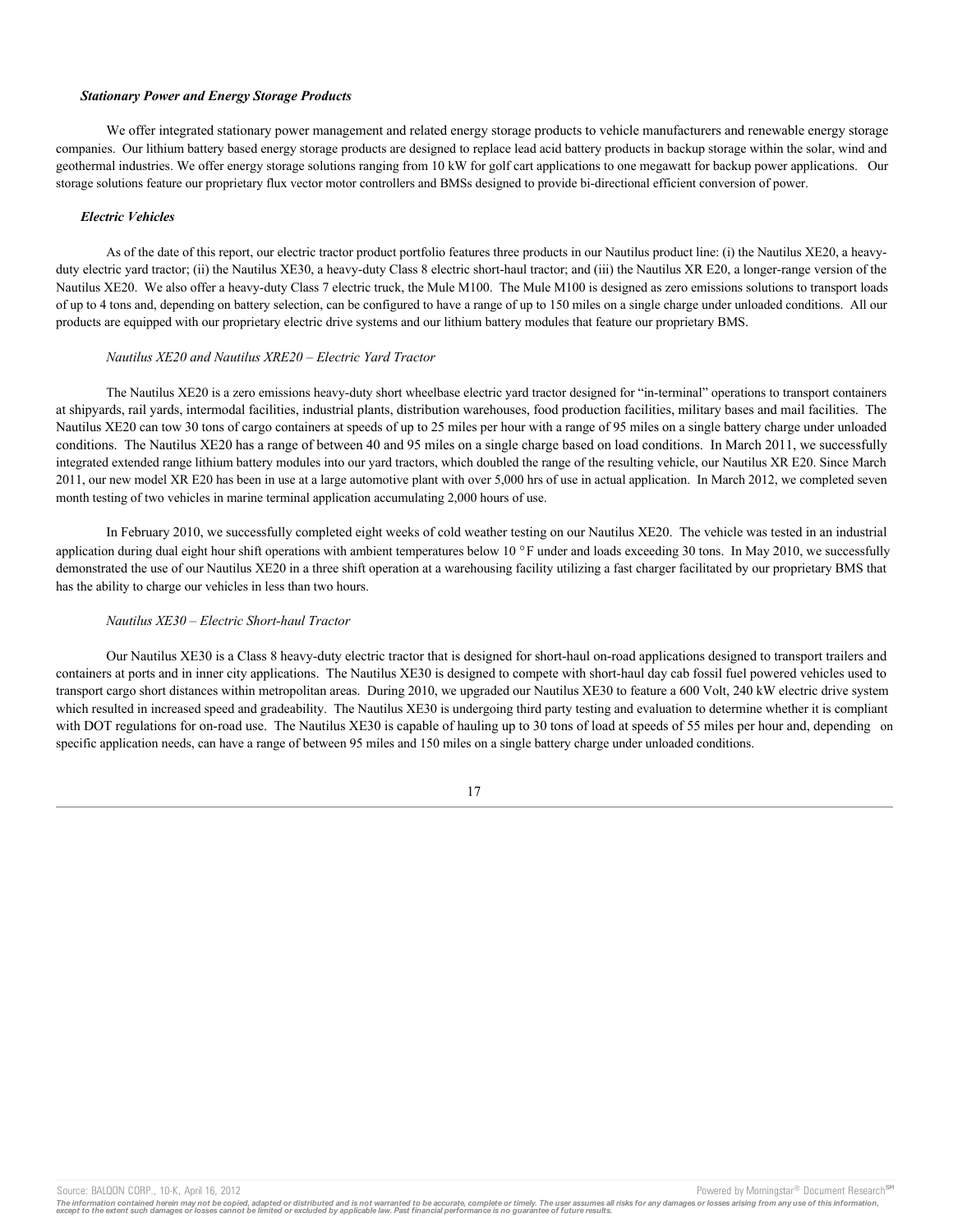#### *Mule M100 – Heavy-Duty Electric Truck*

Our Mule M100 which replaces our earlier model Mule M150 is designed as a zero emissions solution for on-road inner city delivery applications in North America. The Mule M100 is designed to transport loads of up to four tons and has a range between 96 and 150 miles under loaded conditions. The M100 has a top speed of 70 miles per hour and can travel up to 100 miles on a single charge and is ideal for daily, short-haul deliveries. The M100 features our proprietary heavy-duty electric vehicle drive system that includes complete power management, propulsion, and power conversion systems, making it more powerful than other medium-duty trucks with similar functionality. In addition, the M100 features a 24-foot deck and four ton capacity to accommodate the shipment of large cargo in inner city delivery application. The M100 fully recharges in three hours and is DOT compliant.

#### *Service Parts and Consumables*

We sell our products through an authorized sales and service dealer network. Our products require periodic maintenance and replacement of certain vehicle components. We sell components of our vehicles, including our battery modules and battery chargers, through a trained and authorized dealer network. Batteries, which are a key component in our vehicles, require replacement after a certain period of use based on application. We believe that our quick replacement battery modules that feature our BMS, given its integrated design with our heavy-duty electric drive system and communication systems, will require replacement only through authorized service dealers.

Our battery chargers are designed to be modular with J1939 CAN Bus controls to monitor the rate of charge and, compliant with SAE J1772 standards, provide safety features during rapid charge cycles. Our chargers range in voltage from 200 volts of direct current, or VDC, to 700 VDC and can charge electric vehicles up to 400 amps. The modular approach of our design allows us to customize charging solutions for varying vehicle configurations ranging from electric cars to heavy-duty electric trucks. We currently provide our chargers in both on-board and off-board configurations.

Periodically we may also provide vehicle upgrades or accessories to enhance performance and efficiency of our vehicles in the field, which we expect will provide additional revenues through sales of aftermarket parts marketed through our trained dealer network.

#### **Manufacturing and Assembly**

Our executive offices and our manufacturing and assembly facility is located in Harbor City, California, where we lease 18,754 square feet of manufacturing, assembly and office space.

Our manufacturing strategy begins with a design package consisting of engineering documentation, bill of materials and assembly drawings supported by assembly instructions where appropriate. We outsource our metal fabrication and painting operations to local qualified vendors. As our demand for certain configurations grows, we plan to outsource additional non-critical operations to qualified suppliers.

Key components used in the assembly of our proprietary flux vector motor controllers, heavy-duty electric drive systems, lithium battery modules and charging systems, including transmissions and vehicle chassis, are supplied to us by large global manufacturers that we believe have the production capacity to meet our current and projected future production requirements.

18

The information contained herein may not be copied, adapted or distributed and is not warranted to be accurate, complete or timely. The user assumes all risks for any damages or losses arising from any use of this informat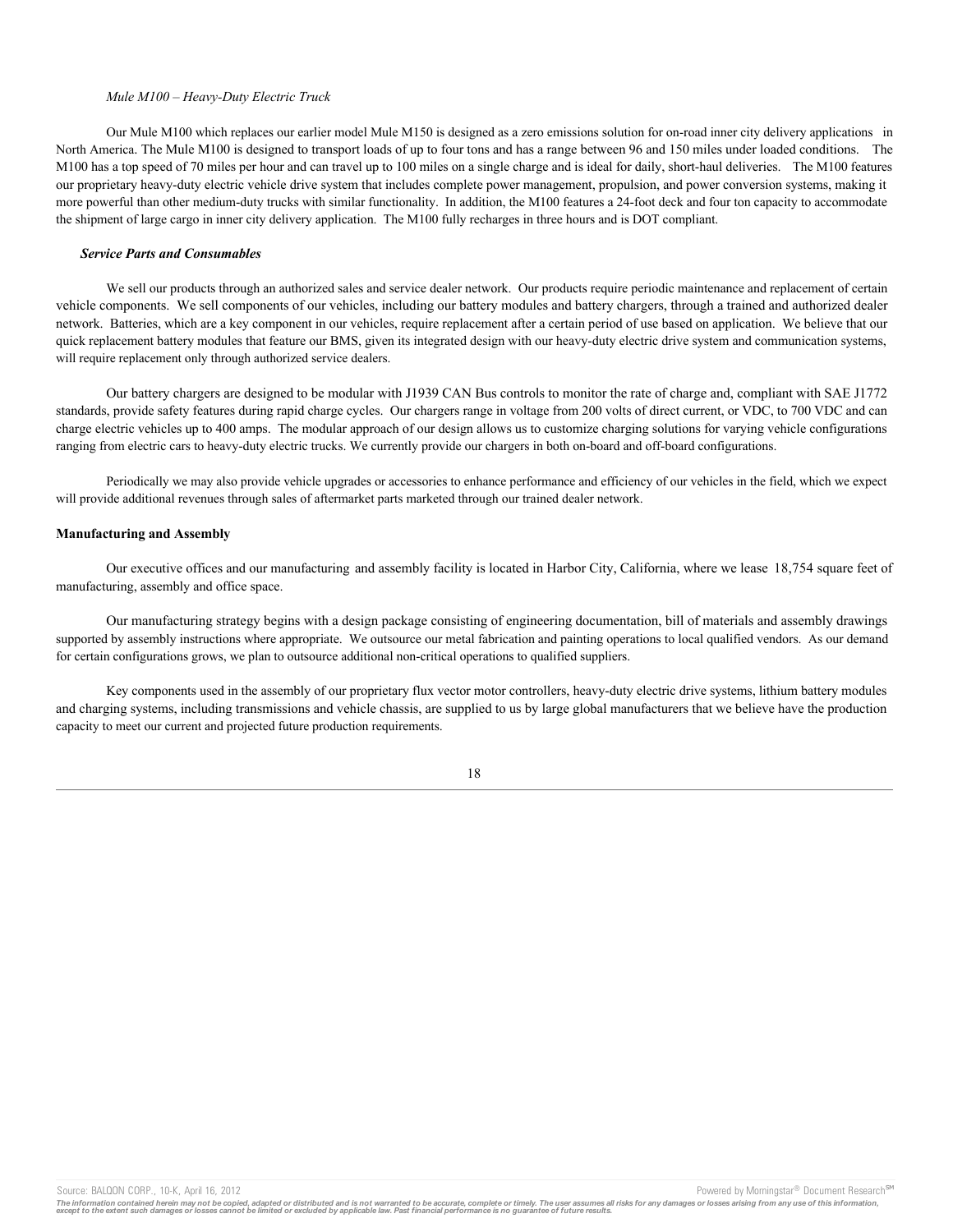All of our products carry a minimum of a one-year limited warranty with a prorated five-year warranty on batteries based on usage. Our key components are supplied with manufacturer's warranties which meet or exceed the warranties provided to our customers. In addition, suppliers of our key components have an extensive global sales and service network to support our dealers and customer service needs in a timely manner. Our management team has extensive experience in global sourcing of automotive components and has implemented a procurement and management system to monitor material costs on a real-time basis.

Final assembly of our electric vehicles and electric drive systems is conducted at our Harbor City facility. We also assemble and test our lithium battery modules and charging systems at this facility. Our engineering and procurement offices are also located at this facility to support our production needs. We estimate that our current manufacturing and assembly capacity at this facility provides us with the ability to substantially increase sales with the addition of direct labor personnel and relatively modest capital investments in plant, tooling and equipment. We believe that our facility is sufficient to meet our anticipated production needs over the next twelve months.

### **Customers**

In 2011, we sold Nautilus XRE20s to a steel mill and a Department of Defense facility. Customers for our electric vehicles also include T&K Logistics, the provider of logistics services to Ford Motor Company and the manager of on-site transportation of trailers and containers at Ford Motor Company's assembly plant in Wayne, Michigan, that has agreed to lease 10 of our Nautilus XE20s yard tractors for use at Ford Motor Company's assembly plant.

We have sold our electric drive systems, lithium battery modules and flux vector motor controllers to OEMs for use in medium to heavy-duty vehicles and industrial equipment. Customers for our electric drive systems include, a manufacturer of yard tractors in Europe, a manufacturer of trucks and buses in India, a manufacturer of buses in California and manufacturer of Industrial Forklifts. In addition, WGE has agreed to purchase 300 of our electric drive systems at an aggregate purchase price of approximately \$15.9 million. Further, under our agreement with Ashok Leyland, we have developed electric drive systems for integration into prototype inner city buses to be used in India. Subject to the six prototype vehicles meeting established performance and cost targets and/or Ashok Leyland obtaining firm requirements from its customers, Ashok Leyland has agreed to purchase a minimum of 14 drive systems for sale to its customers.

Customers for our flux vector motor controllers include an inner city bus manufacturer located in the United States to whom we sold 240 kW flux vector motor controllers during 2011 and customers that manufacture monorail vehicles and industrial equipment for use in military applications.

Our customers for energy storage products include manufacturers of renewable energy power systems, manufacturer of lighting systems, an electric bus manufacturer, a forklift manufacturer and a university where we installed a 1 MWh system for load sharing applications. One of our customers, a manufacturer of renewable energy power systems, has installed battery backup system incorporating our energy storage systems for demonstration in the United States, Australia, South Africa, India and Bangladesh. We believe that the successful demonstration of cost savings resulting from the use of battery backup as a load sharing device in remote telecom wireless towers will lead to additional sales during 2012. In 2011, we also shipped direct lithium battery packs to the second largest manufacturer of forklifts for use as replacement battery packs instead of lead acid battery packs. We believe our energy storage batteries can double the daily range of the forklifts and other related material handling equipment. Currently forklifts using our energy storage systems are undergoing field testing, which we expect to be completed in mid 2012. We expect that the successful completion of this testing may result in additional sales of our batteries for use in forklifts during 2012.

Source: BALQON CORP., 10-K, April 16, 2012 **Powered by Morningstar® Document Research** in Powered by Morningstar® Document Research in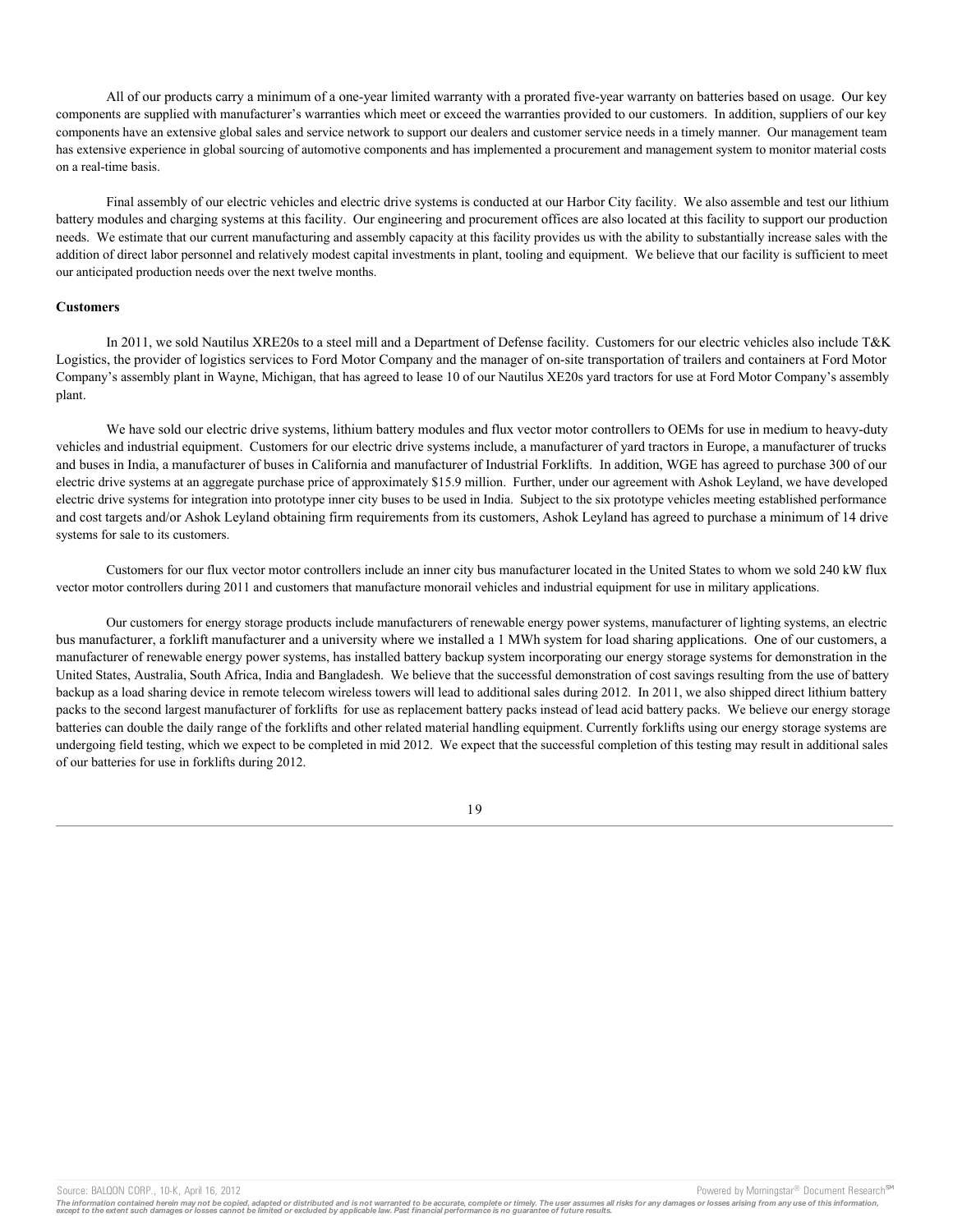Under the terms of the Distribution Agreement, we also sell lithium iron phosphate batteries and high voltage charging systems manufactured by Seven One Battery Company to OEMs of vehicles and renewable energy integrators.

#### **Sales and Marketing**

Our sales and marketing strategy focuses on users and manufacturers of medium-duty and heavy-duty vehicles globally. We target certain geographic markets based on key market indicators related to fuel prices, urban pollution, urban congestion, environmental regulations, local incentives and public and political emphasis on climate change. Our global strategy emphasizes first-to-market initiatives, where we identify regional OEMs who we can partner with to develop product solutions for specific market needs. We also promote a localization strategy, where we partner with OEMs to reduce non-value added costs such as freight, duties and import taxes. We rely on local branding of vehicles by our OEM partners to promote completed vehicles in the region. In regions where a localization strategy may not be practical or effective, we utilize indirect distribution channels through local dealers or distributors to sell completed products manufactured by us or our OEM partners. Additionally, we use Internet advertising and public relations campaigns to promote our products in domestic and international markets.

### *Electric Vehicle Sales*

We market, sell and service our electric vehicles through an authorized and trained worldwide dealer network. Our dealers are assigned geographic territories, the sizes of which vary based on a dealer's infrastructure and ability to adequately perform sales and service functions. Our authorized dealers will receive discounts along with installation fees as deemed appropriate for each territory and the dealer's annual sales. In addition, we plan to provide marketing incentives to our dealers in terms of cooperation on trade shows, providing demonstration equipment, marketing collateral materials, etc. as deemed necessary to increase sales and gain market share.

We believe that a substantial portion of our sales in the future will be made to customers located outside of the United States. As we grow our business through the expansion of our dealer network, we plan to establish facilities to provide sales and service support to our customers in countries outside the United States. Currently, sales and service of our products are also being performed by our staff located at our facility in Harbor City.

We currently have dealers that are marketing our electric vehicles in western Canada, Argentina, Colombia, Costa Rica, Spain, South Korea and, generally, in Europe. We have also expanded our staff in the United States to address our focus on increasing international sales.

In June 2009, we entered into the Autocar Agreement and plan to use Autocar's sales and dealer network to provide aftermarket services for our products. Under the terms of the Autocar Agreement, we agreed with Autocar to collaborate on the marketing and sale of on-highway Class 7 and Class 8 zero emissions vehicles through Autocar's existing authorized commercial truck dealer network. We believe that Autocar has an established nationwide network of over 200 service locations that will provide aftermarket support for our vehicles in North America.

20

The information contained herein may not be copied, adapted or distributed and is not warranted to be accurate, complete or timely. The user assumes all risks for any damages or losses arising from any use of this informat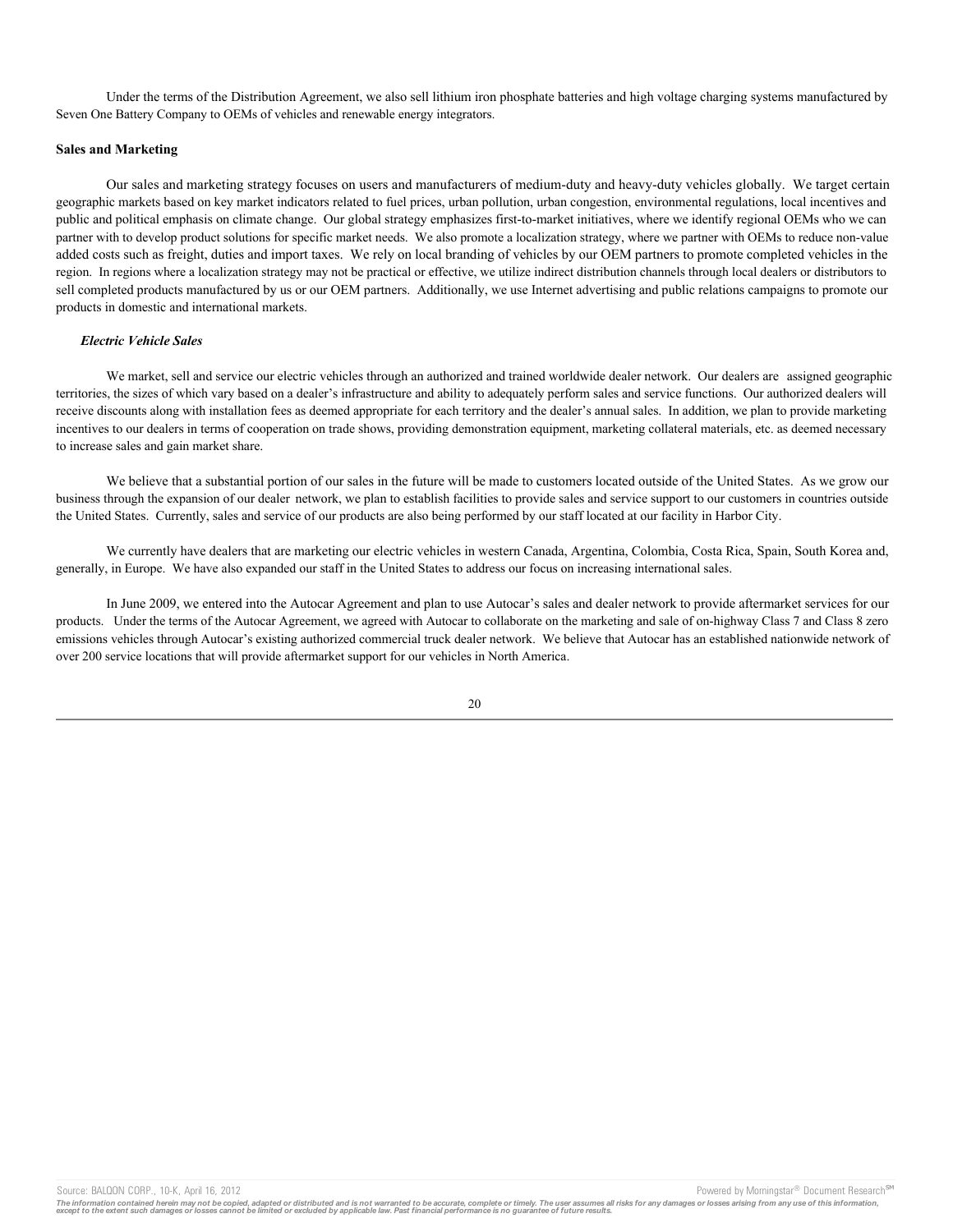We anticipate that a majority of future electric vehicle sales will be made directly to end users, such as large terminal operators, shipping companies and OEMs, rather than directly to governmental agencies such as the AQMD and the City of Los Angeles.

### *OEM Sales*

We currently sell our heavy-duty and medium-duty electric drive systems, lithium battery modules and flux vector motor controllers directly to OEMs for use in medium to heavy-duty vehicles and industrial equipment. Our sales strategy is to partner with OEMs to develop product solutions for specific market needs utilizing our complete drive systems and battery systems. As of the date of this report, we are partnered with Mol Industries, a manufacturer of yard tractors in Europe, Ashok Leyland, a manufacturer of trucks and buses in India, and Krystal Coach, a leading manufacturer of shuttle buses and limousines in California.

# **Competition**

Our competitors vary based on our product offerings. Our competitors within the medium and heavy-duty commercial electric vehicle markets primarily consist of small to medium sized companies engaged in the early stages of product development. In the electric drive system market, our primary competitors are small companies that offer pre-transmission technologies and components. Our competition also includes manufacturers of hybrid and alternative fuel technologies that offer compressed natural gas, fuel cells, liquid propane and bio diesel product solutions.

We believe that the industry in which we compete is in the early stages of its development and is experiencing strong growth globally with no significant market leader. We believe that the medium and heavy-duty electric vehicle market is poised for growth as a result of global governmental initiatives providing zero emissions technologies and the development of new battery technologies. Further, we believe our first-to-market approach in the heavy-duty electric vehicle product category provides us with a competitive edge in markets where regulatory mandates or incentives favor heavy-duty or medium-duty electric vehicles.

We believe our advantages include our ability to provide complete drive system solutions to OEMs globally and our ability to provide customized, configurable, fully integrated drive systems to end users. While our competitors provide pre-transmission components or systems, we believe that our strategy of providing to our customers complete drive systems combined with battery modules and charging systems provides us with a competitive advantage. Our strategy allows our OEM partners to seamlessly and rapidly integrate our drive systems into their products, thereby reducing their research and development costs.

Our competitors' products target new and retrofit markets with drive systems powered by natural gas, electric, hybrid and fuel cell powered vehicles. Competitors within our addressed market consists of small to large global corporations providing medium-duty and heavy-duty vehicles powered by fossil fuels. Our competitors have substantially greater customer bases, businesses, and financial resources than us, and are currently engaged in the development of products and technologies related to hybrid drive systems that utilize current fossil fuel based drive systems combined with electric or hydraulic propulsion systems.



Source: BALQON CORP., 10-K, April 16, 2012 **Powered by Morningstar® Document Research** in Powered by Morningstar® Document Research in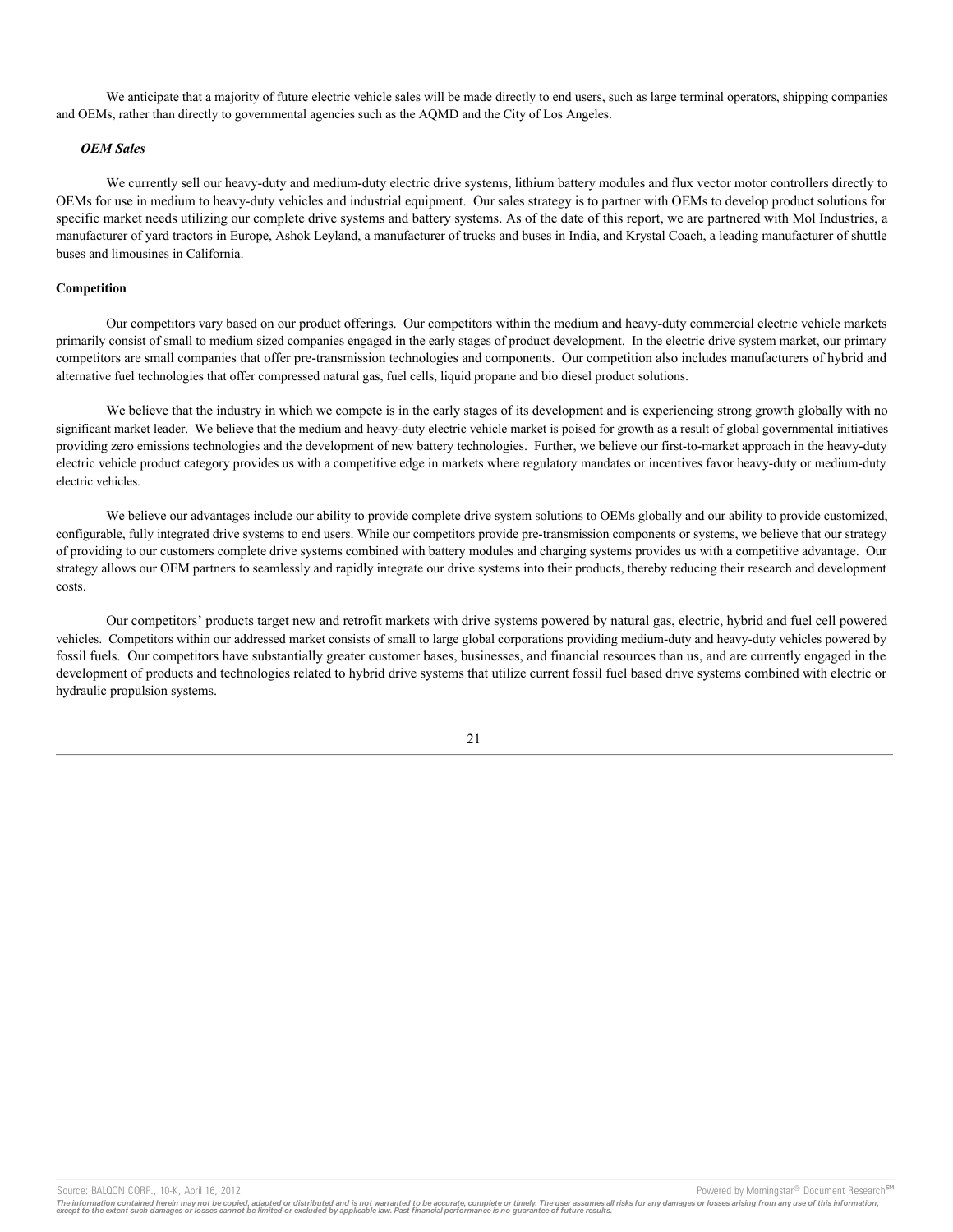### *Electric Vehicles*

Our primary competition in the electric vehicle market is vehicles designed to operate with diesel propulsion systems. We also compete with other fuel powered vehicles such as bio-diesel, compressed natural gas, plug-in hybrid, hydraulic hybrid, hydrogen fuel cell and liquid natural gas powered vehicles.

Our competitors also compete with us on the basis of price, operating costs, longevity and performance. In general, our electric vehicles are significantly more expensive than similar vehicles powered by other fuels including vehicles powered by diesel or liquefied natural gas. In terms of performance, our competitors compete based on performance standards such as range, speed, and capacity. For example, Vision Industries Corp., a manufacturer of hydrogen fuel cell powered drayage vehicles, claims to have prototype of a hydrogen powered vehicle that has a range of 340 miles.

Our competitors vary based on off-highway and on-highway market segments. Our Nautilus XE20 and Nautilus XRE20 primarily address the offhighway, in-terminal applications for container transportation. Our Nautilus XE30 primarily addresses the on-highway, inner city applications for container transportation. Our Mule M100 addresses short-haul on-highway applications for load carrying applications. We believe that we are the first manufacturer to address these heavy load short-haul applications with zero emissions technologies and therefore expect most of our competitors to be current manufacturers of on-highway fossil fuel-based vehicles.

Our Nautilus XE20 and Nautilus XRE20 address applications related to container transportation at shipyards, rail yards, intermodal facilities, industrial plants, distribution warehouses, food production facilities, military bases and mail facilities. These applications require products with high visibility, tight turning radius, low speed and a lifting fifth wheel for increased operator productivity. Currently, this market is addressed by five main competitors, all of which produce diesel or other fossil fuel powered vehicles. These competitors are Kalmar Industries Corp, Capacity of Texas, Inc., MAFI Transport Systems GmbH, and Terberg DTS (UK) Ltd. We consider Kalmar Industries Corp. and Capacity of Texas, Inc. to be two manufacturers that have a global presence, while Terberg DTS (UK) Ltd. and MAFI Transport Systems GmbH have a regional presence in Europe.

We expect that our Nautilus XE30 and Mule M100 product lines will address applications related to short-haul transportation of cargo at ports, airports, rail yards and inner cities. We anticipate that our Mule product line will target customized market niches where air pollution is a key driver for vehicle selection. In this product category our competitors include large automotive vehicle manufacturers such as Kenworth Truck Company, Vision Industries Corp., Peterbilt Motors Company, Mack Trucks, Inc., International Trucks, Smith Electric Vehicles and Freightliner Trucks. Our success in this market niche will depend upon increased regulatory incentives for use of zero emissions vehicles. We will also focus our efforts on promoting sales of these vehicles in international markets for distribution of goods and consumables in congested inner city areas.

### *Flux Vector Motor Controllers*

Electric vehicle propulsion systems primarily consist of two types of motor technologies, direct current and alternating current. Direct current powered systems are more dominant and cost effective in lower voltage and load carrying applications. We believe that during the past five years, cost effective alternative current systems have started to gain market share in lower cost products mainly due to the lower costs of maintenance associated with alternative current propulsion systems.



The information contained herein may not be copied, adapted or distributed and is not warranted to be accurate, complete or timely. The user assumes all risks for any damages or losses arising from any use of this informat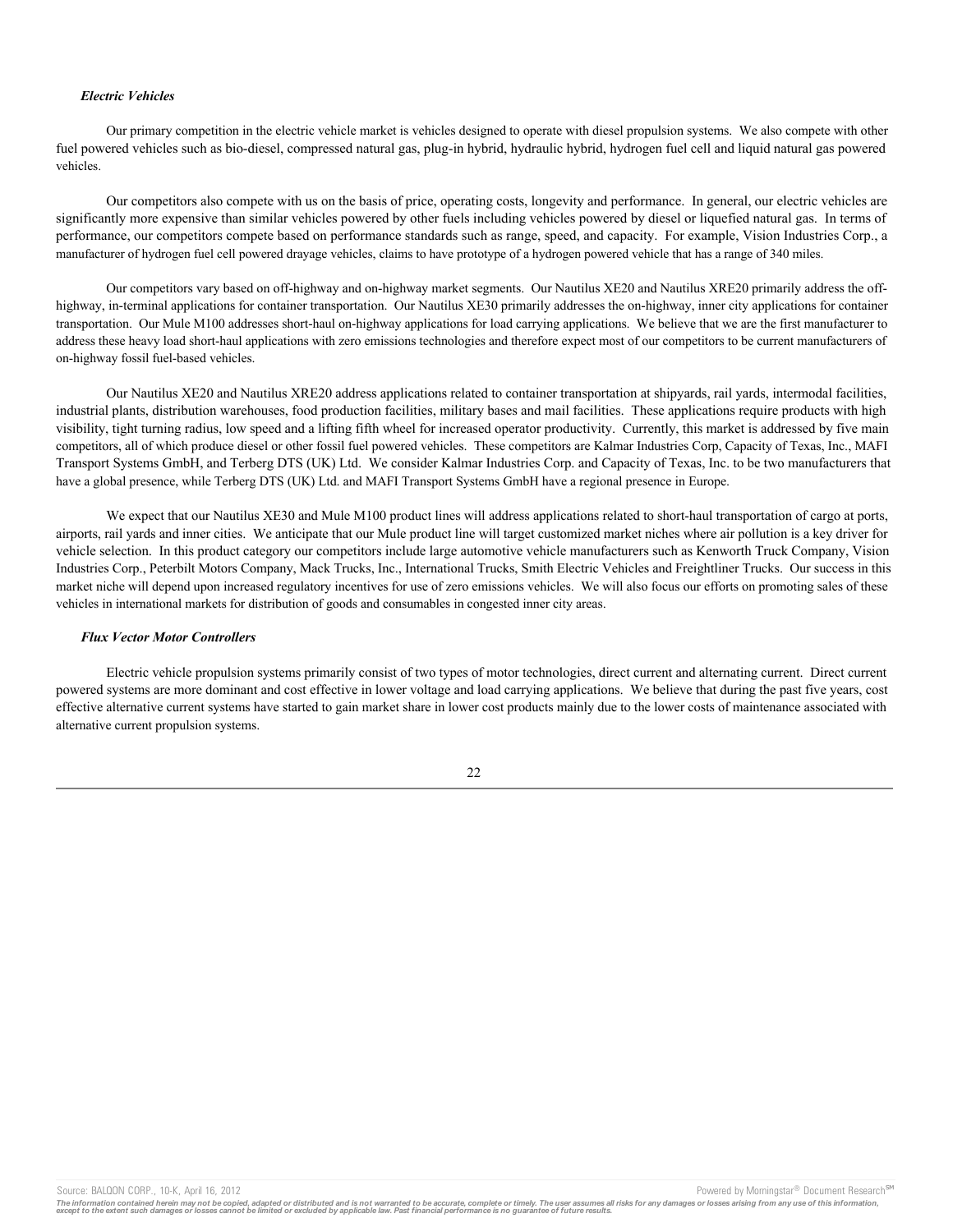Heavy-duty and medium-duty electric vehicles require higher power and voltage rated propulsion systems requiring high level of safety, diagnostics and customization. Our competitors in this market consist of manufacturers of high capacity variable frequency motor controllers. These manufacturers market directly to OEMs or vehicle manufacturers. Our current competitors in the marketplace include Enova Systems Inc., Azure Dynamics Inc., UQM Technologies, Inc. and Raser Technologies, Inc.

#### *Electric Drive Systems*

We also face competition from small to medium size manufacturers of alternative fuel heavy-duty and medium-duty drive systems such as Cummins Inc., Westport Innovations Inc., Eaton Corporation, US Hybrid Corporation, Enova Systems Inc., UQM Technologies, Inc. and Azure Dynamics Inc. These competitors' products target new and retrofit markets with drive systems powered by natural gas, electric hybrid and fuel cell powered vehicles. These small to medium size manufacturers offer products competitive in price to our current product line and these products are expected to exceed the performance of our products in key performance specifications such as range and speed.

#### **Research and Development**

Our product development strategy contemplates the continued enhancement of our current products and the development of new technologies to improve the efficiency and reduce the cost of our products. We believe that the rapid development of new technologies and components in the electric vehicle market requires continued investment into new battery and power electronics technologies. We fund our research and development efforts through contracts with our customers and provide internal funding where technological development is critical for our future. Our current research and development effort is focused on the development of solutions for the light, medium and heavy-duty product platforms in commercial markets and the development of stationary power management technologies to address renewable energy storage products. We are also engaged in the research and development of battery and power management systems for use in the renewable energy storage industries, such as the wind, solar and geothermal industries.

During 2011 we developed a 600 Volt, 240 kW drive system to address the transit bus and heavy-duty truck markets. We also developed and delivered a 600 Volt, 240 kW drive system for a hybrid bus manufacturer in Asia for use in an intercity bus application. During 2010, we developed a proprietary BMS for large format lithium batteries that is used across all our product lines. In 2011, we developed and shipped high frequency fast charger systems to our customers worldwide. Our fast chargers have enabled us to charge our vehicles in less than two hours.

Product development is spearheaded by members of our senior management who evaluate the development of new products and new market applications for existing products. Our research and development team has over 80 years of combined experience in the development of electric vehicle technologies. We believe our future success depends on our ability to increase our vehicle range through integration of new battery technologies into current vehicle designs. Our efforts are focused on the seamless integration of our leading technologies into various product configurations that are cost competitive. Further, we utilize the most advanced computer-aided design (CAD) systems to reduce time to market of our new products. We incurred approximately \$555,839 and \$270,134 in research and development expenses during 2011 and 2010, respectively, and expect to incur approximately \$600,000 in research and development expenses during 2012.

We believe in our market driven approach to the development of new technologies and product configurations and our emphasis is on developing zero emissions technologies that are cost effective and reliably address today's market needs. We continue to develop our proprietary flux vector motor controller technology to address higher capacity market niches and are also actively engaged in identifying suppliers for next generation of higher energy density battery technology.



The information contained herein may not be copied, adapted or distributed and is not warranted to be accurate, complete or timely. The user assumes all risks for any damages or losses arising from any use of this informat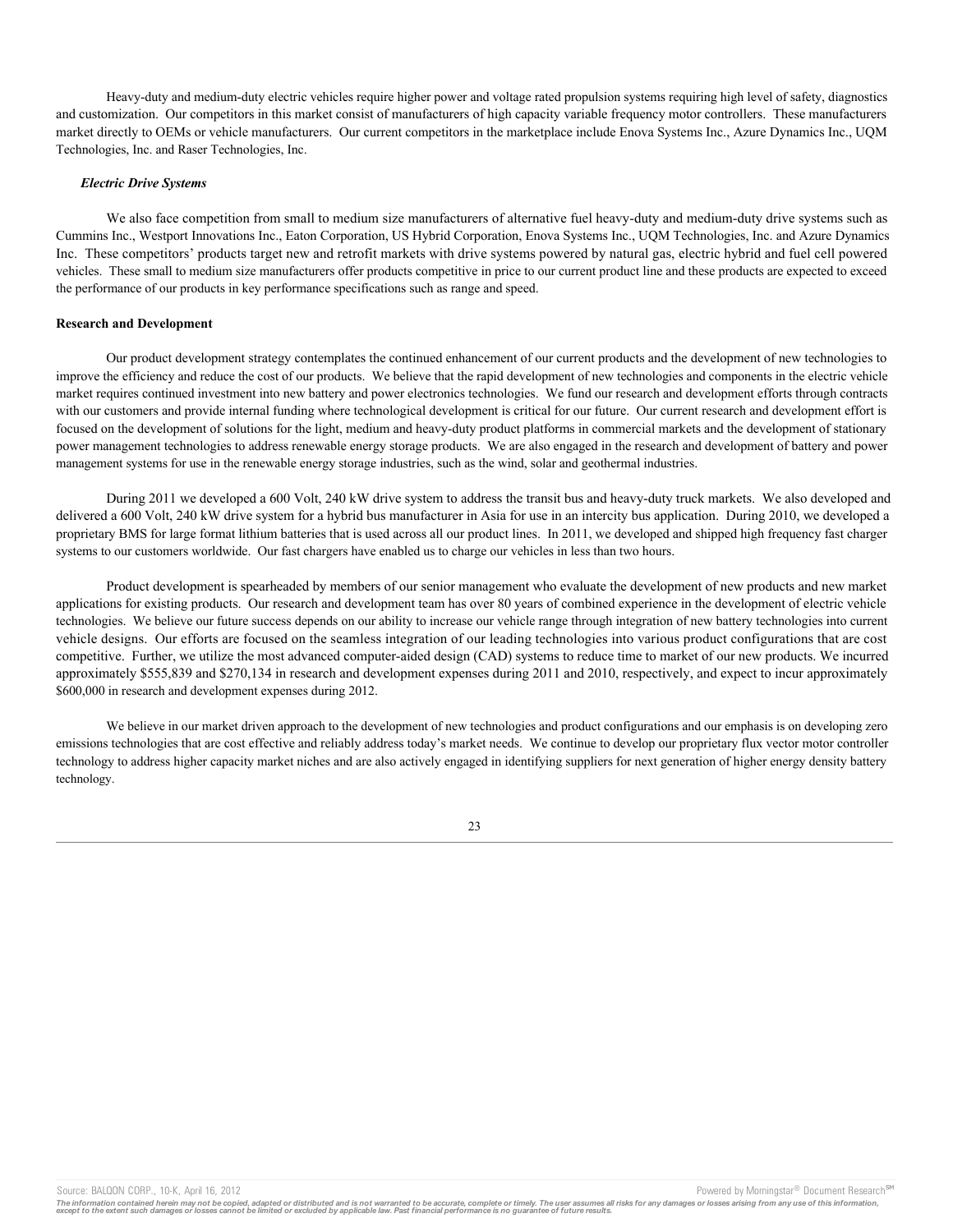#### **Intellectual Property**

We believe that we have a broad intellectual property portfolio. We primarily own intellectual property protecting the proprietary technology for the flux vector motor controllers designed by us. Our portfolio consists of a trade name, trade secrets and proprietary processes.

Currently, we rely on common law rights to protect our "Balqon" trade name. Common law rights protect the use of this mark which is used to identify our products. It is possible that our competitors will adopt product or service names similar to ours, thereby impeding our ability to build brand identity and possibly leading to customer confusion. Our inability to protect our trade name will have a material adverse effect on our business, results of operations, and financial condition. We also rely on trade secrets and proprietary know-how and employ various methods to protect our proprietary technology and concepts. However, such methods may not afford complete protection, and there can be no assurance that others will not independently develop similar know-how or obtain access to our know-how and concepts. There can be no assurance that we will be able to adequately protect our intellectual property. Third parties may assert infringement claims against us or against third parties upon whom we rely and, in the event of an unfavorable ruling on any claim, we may be unable to obtain a license or similar agreement to use trade secrets that we rely upon to conduct our business.

### **Employees**

As of April 13, 2012, we employed 25 employees on a full-time basis and one employee on a part-time basis. None of our employees are represented by labor unions, and there have not been any work stoppages at our facility. We generally consider our relationships with our employees to be satisfactory. In addition, from time to time, we utilize outside consultants or contractors for specific assignments.

# **Internet Website**

Our Internet website is www.balqon.com. The content of our Internet website does not constitute a part of this report.

# **Item 1A. Risk Factors.**

*The following summarizes material risks that investors should carefully consider before deciding to buy or maintain an investment in our common stock. Any of the following risks, if they actually occur, would likely harm our business, financial condition and results of operations. As a result, the trading price of our common stock could decline, and investors could lose the money they paid to buy our common stock.*

### **Risks Relating to Our Business**

*We have a history of only nominal revenues, have incurred significant losses, expect continued losses and may never achieve profitability. If we continue to incur losses, we may have to curtail our operations, which may prevent us from successfully deploying our electric drive systems, battery systems, renewable energy storage devices and electric vehicles as well as operating and expanding our business.*

We have a history of only nominal revenues, have not been profitable and expect continued losses. Historically, we have relied upon cash from financing activities to fund substantially all of the cash requirements of our activities and have incurred significant losses and experienced negative cash flow. As of December 31, 2011, we had an accumulated deficit of **\$**22,395,105. For our fiscal years ended December 31, 2011 and 2010, we incurred a net loss of \$7,056,212 and \$4,302,633, respectively. We cannot predict when we will become profitable or if we ever will become profitable. We may continue to incur losses for an indeterminate period of time and may never achieve or sustain profitability. An extended period of losses and negative cash flow may prevent us from successfully producing and selling our electric drive systems, lithium battery modules, flux vector motor controllers, and electric vehicles and operating or expanding our business. As a result of our financial condition, our independent auditors have issued a report questioning our ability to continue as a going concern.

The information contained herein may not be copied, adapted or distributed and is not warranted to be accurate, complete or timely. The user assumes all risks for any damages or losses arising from any use of this informat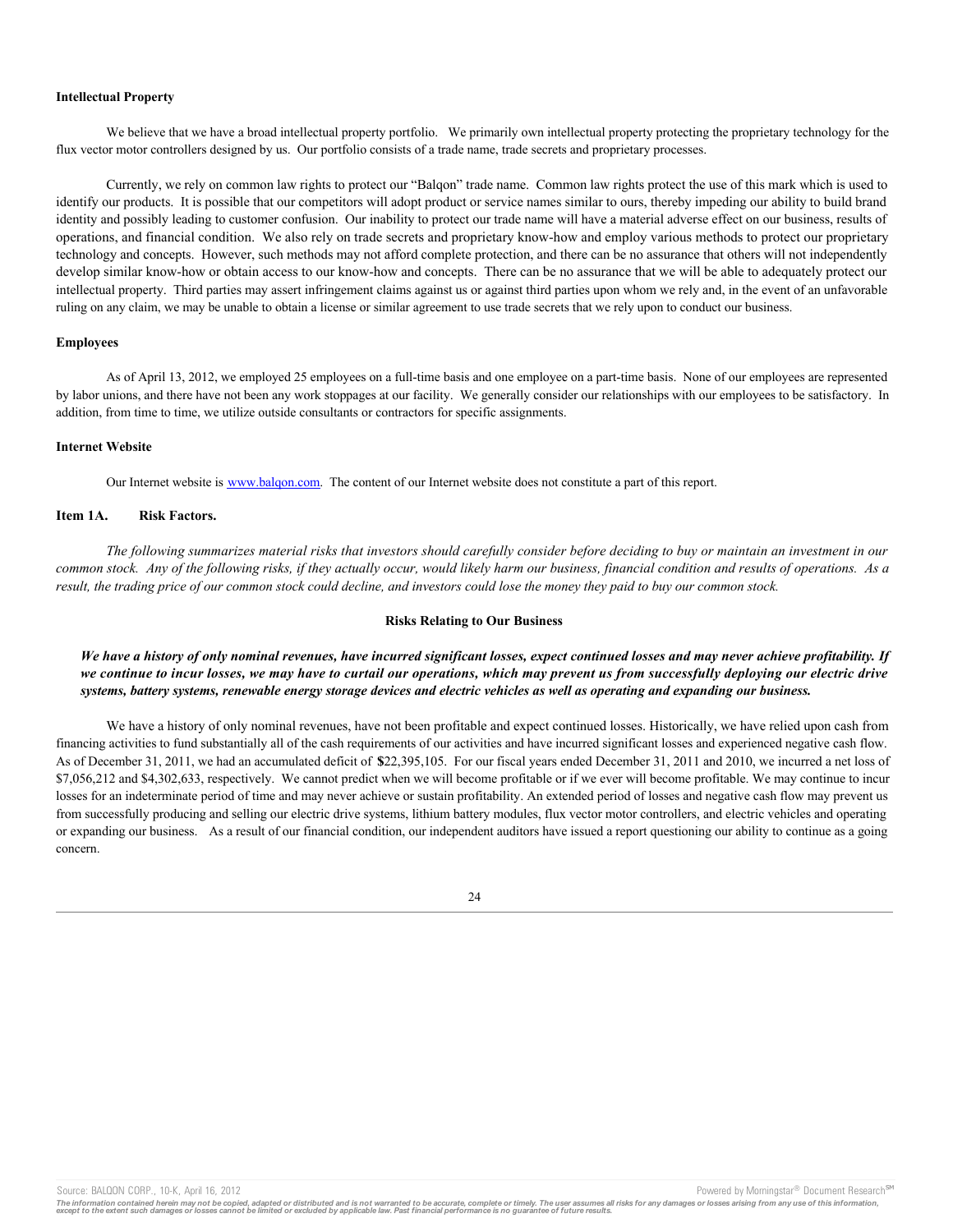Our significant losses have resulted principally from costs incurred in connection with the development of our products and from costs associated with our administrative activities. We expect our operating expenses to dramatically increase as a result of our planned production and sale of our electric drive systems, renewable energy storage devices and electric vehicles. Since we have no significant operating history, we cannot assure you that our business will ever become profitable or that we will ever generate sufficient revenues to meet our expenses and support our planned activities. Even if we are able to achieve profitability, we may be unable to sustain or increase our profitability on a quarterly or annual basis.

### *Our independent auditors have issued a report questioning our ability to continue as a going concern. This report may impair our ability to raise additional financing and adversely affect the price of our common stock.*

The report of our independent auditors contained in our financial statements for the years ended December 31, 2011 and 2010 includes a paragraph that explains that we have incurred substantial losses. This report raises substantial doubt about our ability to continue as a going concern. Reports of independent auditors questioning a company's ability to continue as a going concern are generally viewed unfavorably by analysts and investors. This report may make it difficult for us to raise additional debt or equity financing necessary to continue the development and deployment of our heavy-duty electric vehicles, flux vector motor controllers and electric drive systems. We urge potential investors to review this report before making a decision to invest in Balqon Corporation.

# *Without substantial additional financing, we may be unable to achieve the objectives of our current business strategy, which could force us to delay, curtail or eliminate our product and service development programs thereby adversely affecting our operations and the price of our common stock.*

For the fiscal year ended December 31, 2011, we recorded a net loss of \$7,056,212 and utilized cash in operations of \$5,226,096. As of that date, we had a working capital deficit of \$4,241,177 and a shareholders' deficiency of \$4,075,840. Our capital requirements for the next 12 months will continue to be significant. We have been, and currently are, working toward identifying and obtaining new sources of financing. No assurances can be given that we will be successful in obtaining additional financing in the future. Any future financing that we may obtain may cause significant dilution to existing stockholders. Any debt financing or other financing of securities senior to common stock that we are able to obtain will likely include financial and other covenants that will restrict our flexibility. At a minimum, we expect these covenants to include restrictions on our ability to pay dividends on our common stock. Any failure to comply with these covenants would have a material adverse effect on our business, prospects, financial condition, results of operations and cash flows. In addition, our convertible debentures contain covenants that include restrictions on our ability to pay dividends on our common stock.

If adequate funds are not available, we may be required to delay, scale back or eliminate portions of our operations and product and service development efforts or to obtain funds through arrangements with strategic partners or others that may require us to relinquish rights to certain of our technologies or potential products or other assets. Accordingly, the inability to obtain such financing could result in a significant loss of ownership and/or control of our proprietary technology and other important assets and could also adversely affect our ability to fund our continued operations and our product and service development efforts and adversely affect the price of our common stock.

25

The information contained herein may not be copied, adapted or distributed and is not warranted to be accurate, complete or timely. The user assumes all risks for any damages or losses arising from any use of this informat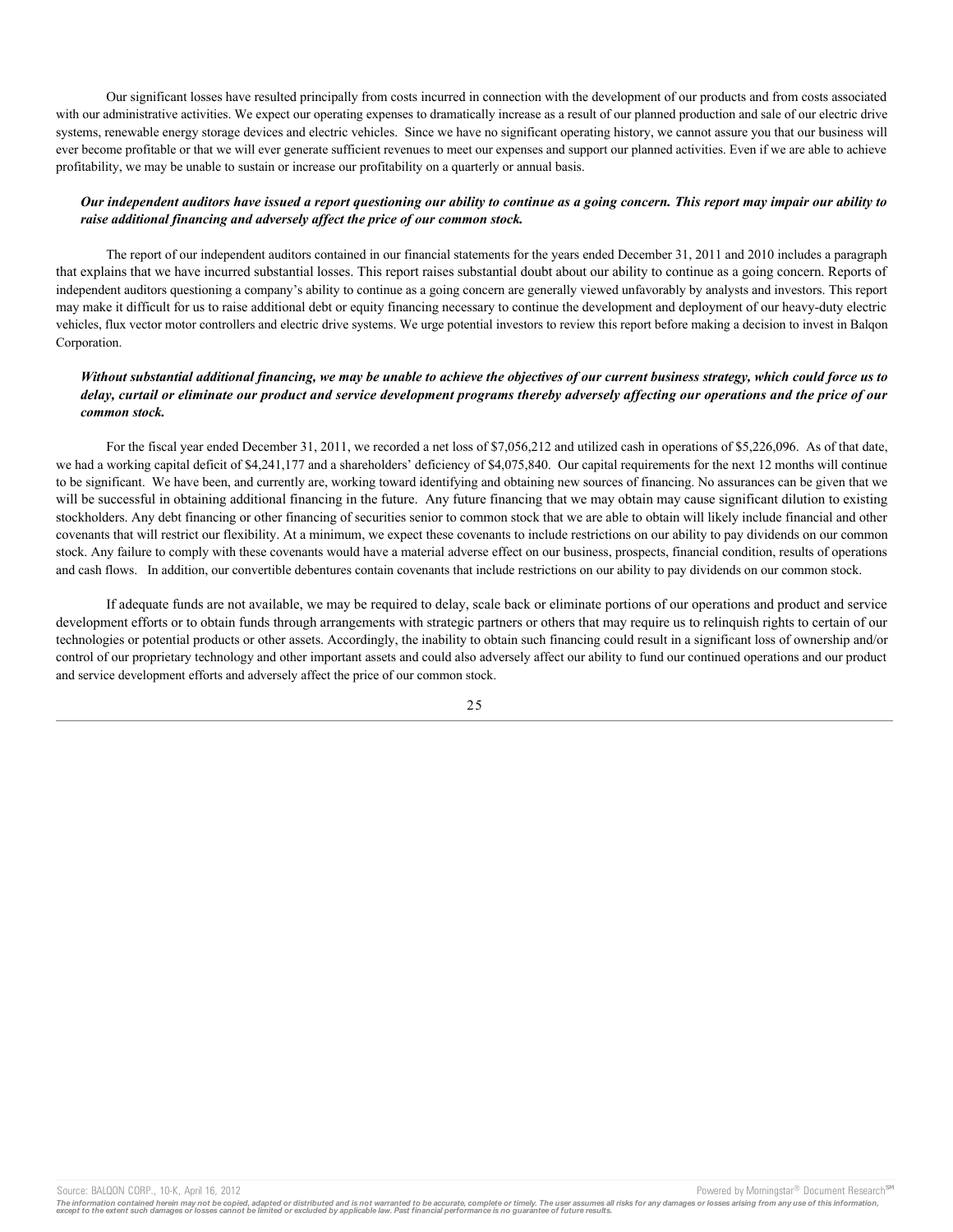## *We have very limited operating experience; therefore, regardless of the viability or market acceptance of our products, we may be unable to achieve profitability or realize our other business goals.*

The production of our products is the result of a new venture. We have been engaged primarily in research and development of electric vehicles technologies since 2006, and we have only recently begun shipments of our products. Our success will depend in large part on our ability to address problems, expenses and delays frequently associated with bringing a new product to market. We may not be able to successfully sell our products even if our products prove to be a viable solution and achieve market acceptance. Consequently, we may be unable to achieve profitability or realize our other business goals.

# *The current global financial crisis and uncertainty in global economic conditions could prevent us from accurately forecasting demand for our products which could adversely affect our operating results or market share.*

The current market instability, including the instability of the financial condition of the United States and the State of California, makes it increasingly difficult for us, our customers and our suppliers to accurately forecast future product demand trends. If, as a result, we produce excess products our inventory carrying costs will increase and result in obsolete inventory. Alternatively, due to the forecasting difficulty caused by the unstable economic conditions, we may be unable to satisfy demand for our products which may in turn result in a loss of market share.

# *We depend on the services of Balwinder Samra, and the loss of him could adversely affect our ability to achieve our business objectives.*

Our success depends in part upon the continued service of Balwinder Samra, who is our President and Chief Executive Officer. Mr. Samra is critical to the overall management of Balqon Corporation as well as to the development of our technologies, our culture and our strategic direction and is instrumental in developing and maintaining close ties with our customer base. Although we have entered into an employment agreement with Mr. Samra, the agreement does not guarantee the service of Mr. Samra for a specified period of time. The loss of Mr. Samra could significantly delay or prevent the achievement of our business objectives. Consequently, the loss of Mr. Samra could adversely affect our business, financial condition and results of operations.

#### *Our results of operations could be adversely affected as a result of impairments of goodwill and other intangible assets.*

In connection with the acquisition of substantially all of the intellectual property assets of Electric Motorsports, LLC, or EMS, in September 2008, we recorded approximately \$166,500 in goodwill and \$186,965 of trade secrets based on the application of purchase accounting. In addition, during 2010, we recorded our three-year distribution agreement, or Distribution Agreement, with SOL, or SOL, as an intangible asset in the amount of approximately \$1,403,375, which amount represents the consideration we paid in connection with the execution of the Distribution Agreement. We provide that goodwill and other intangible assets that have indefinite useful lives not be amortized, but instead be tested at least annually for impairment, and intangible assets that have finite useful lives continue to be amortized over their useful lives. Management makes certain estimates and assumptions when allocating goodwill to reporting units and determining the fair value of reporting unit net assets and liabilities, including, among other things, an assessment of market conditions, projected cash flows, investment rates, cost of capital and growth rates, which could significantly impact the reported value of goodwill and other intangible assets. Fair value is determined using a combination of the discounted cash flow, market multiple and market capitalization valuation approaches. Absent any impairment indicators, we perform our impairment tests annually during the fourth quarter. During the years ended December 31, 2011 and December 31, 2010, we determined that there were no indicators of impairment of its recorded goodwill. During the year ended December 31, 2011, we determined that the value of our intangible asset related to the Distribution Agreement was impaired. Accordingly, we recorded an impairment loss of \$935,583 that represents the unamortized value of the Distribution Agreement as of December 31, 2011. Any future impairments, including impairments of the goodwill or intangible assets recorded in connection with the acquisition of substantially all of the assets of EMS, would negatively impact our results of operations for the period in which the impairment is recognized.



The information contained herein may not be copied, adapted or distributed and is not warranted to be accurate, complete or timely. The user assumes all risks for any damages or losses arising from any use of this informat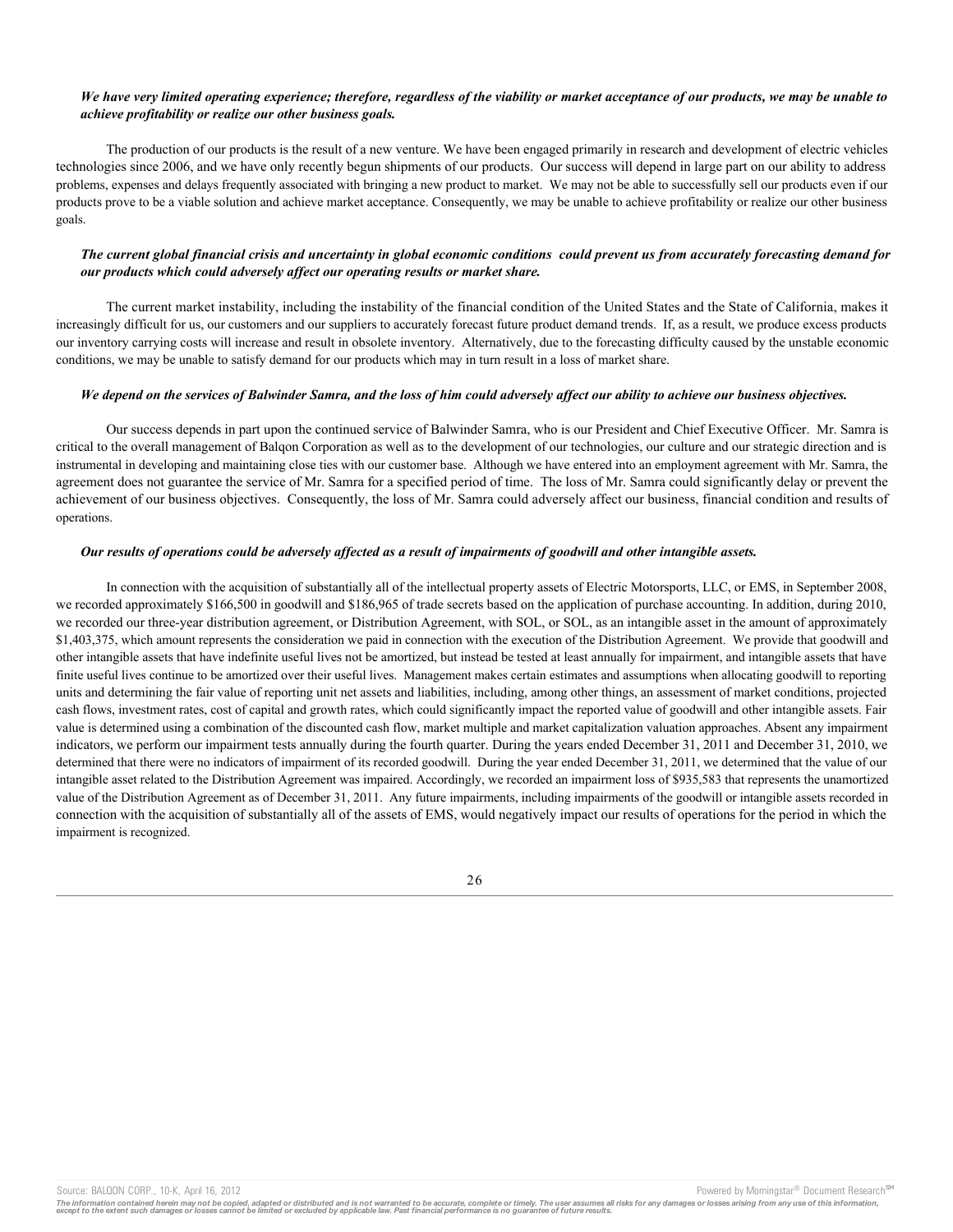#### *We are targeting a new and evolving market and we cannot be certain that our business strategy will be successful.*

The market for electric vehicles is relatively new and rapidly changing. We cannot accurately predict the size of this market or its potential growth. Our products represent only one of the possible solutions for alternative fuel vehicles for container transportation and other material handling equipment applications. Use of electric vehicles for container transportation at terminals and/or other facilities has not been adopted as an industry standard and it may not be adopted on a broad scale. The new and evolving nature of the market that we intend to target makes an accurate evaluation of our business prospects and the formulation of a viable business strategy very difficult. Thus, our business strategy may be faulty or even obsolete and as a result, we may not properly plan for or address many obstacles to success, including the following:

- the timing and necessity of substantial expenditures for the development, production and sale of our products;
- the emergence of newer, more competitive technologies and products;
- the future cost of batteries used in our systems;
- applicable regulatory requirements;
- the reluctance of potential customers to consider new technologies;
- the failure to strategically position ourselves in relation to joint venture or strategic partners, and potential and actual competitors;
- the failure of our products to satisfy the needs of the markets that we intend to target and the resulting lack of widespread or adequate acceptance of our products; and
- the difficulties in managing rapid growth of operations and personnel.

# *The industry within which we compete is highly competitive. Many of our competitors have greater financial and other resources and greater name recognition than we do and one or more of these competitors could use their greater financial and other resources or greater name recognition to gain market share at our expense.*

The industry within which we compete is highly competitive. New developments in technology may negatively affect the development or sale of some or all of our products or make our products uncompetitive or obsolete. Competition for our products may come from current fossil fuel based drive system technologies, improvements to current drive system technologies and new alternative fuel drive system technologies. Our target market is currently serviced by existing manufacturers with existing customers and suppliers using proven and widely accepted fossil fuel powered drive systems. Additionally, we have competitors working on developing technologies such as cleaner diesel engines, bio-diesel, fuel cells, natural gas, hybrid electric/internal combustion engines, and hydrogen powered fuel cell technologies. Our products compete directly with fossil fuel powered vehicles which are lower in price and higher in key performance specifications such as range, speed and load carrying capacity. In addition, our competitors have a long history of producing high volume products with established dealer and service networks. Many of our competitors have substantially greater financial resources, more extensive engineering, manufacturing, marketing and customer service and support capabilities, larger installed bases of current generation products, as well as greater name recognition than we do. Competitors for our Nautilus product line include manufacturers of fossil fuel powered vehicles, including Kalmar Industries Corp, Capacity of Texas, Inc., MAFI Transport Systems GmbH, Mol Transport Solutions and Terberg DTS (UK) Ltd. Competitors for our Mule product line include large automotive vehicle manufacturers such as Kenworth Truck Company, Freightliner Trucks, Mack Trucks, Inc., International Trucks and Peterbilt Motors Company. We also face competition from manufacturers of electric or zero-emissions vehicles, including Smith Electric Vehicles, Vision Industries Corp., Freightliner Custom Chassis and Navistar. As a result, our competitors may be able to compete more aggressively and sustain that competition over a larger period of time than we could. Each of these competitors has the potential to capture market share in various markets, which could have a material adverse effect on our position in the industry and our financial results.



Source: BALQON CORP., 10-K, April 16, 2012 **Powered by Morningstar® Document Research** in Powered by Morningstar® Document Research in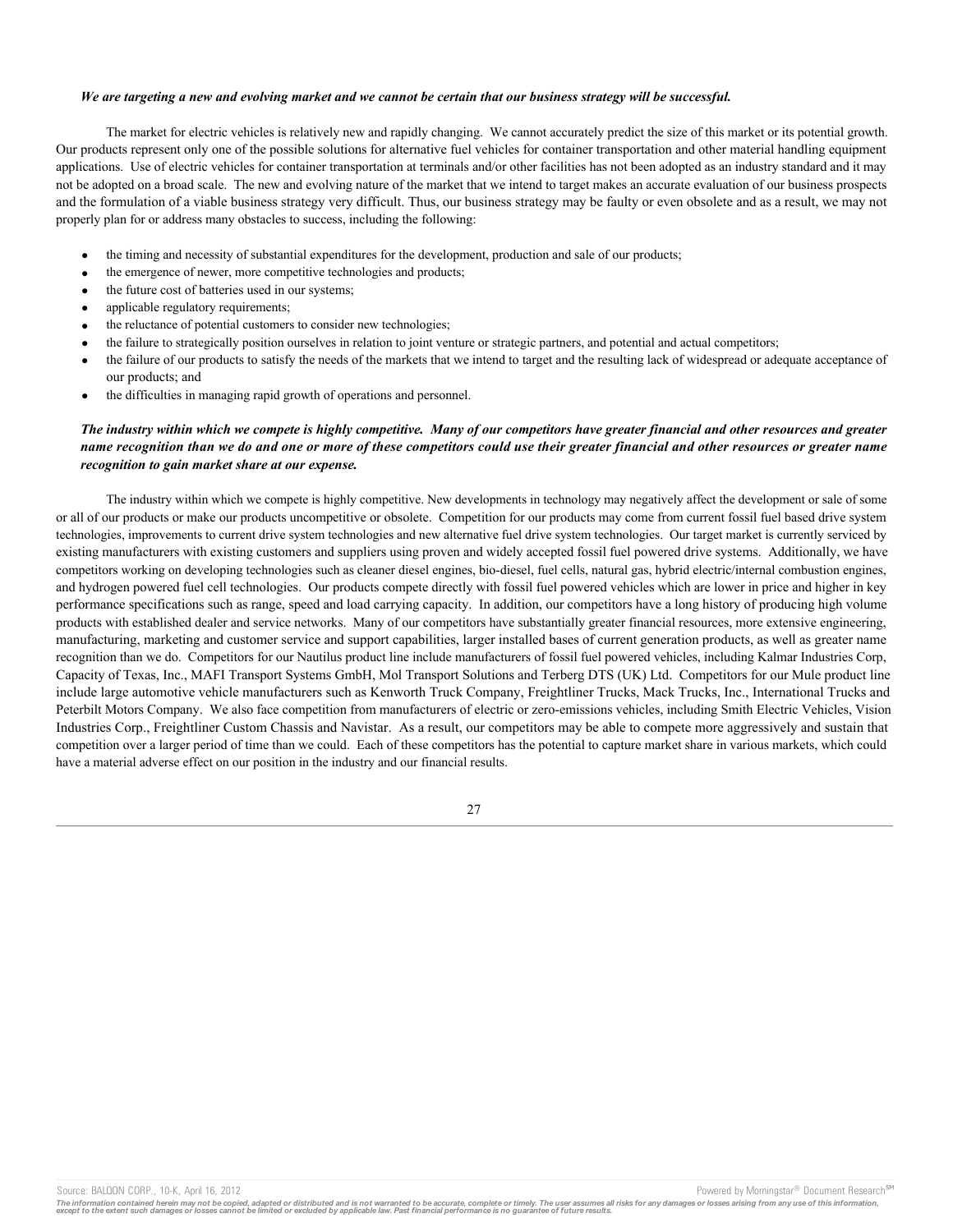We also face competition from small to medium size manufacturers of alternative fuel drive systems such as Cummins Inc., Westport Innovations Inc., US Hybrid Corporation, Enova Systems Inc., UQM Technologies, Inc., Azure Dynamics Inc. and Vision Industries Corp. These competitors' products target new and retrofit markets with drive systems powered by natural gas, electric hybrid and fuel cell powered vehicles. These small to medium size manufacturers offer products competitive in price to our current product line and these products are expected to exceed the performance of our products in key performance specifications such as range and speed. There can be no assurance that our zero emissions products will be able to offer competitive advantages over alternative fuel powered vehicles being developed by our competitors. Our lack of resources relative to many of our significant competitors may cause us to fail to anticipate or respond adequately to new developments and other competitive pressures. This failure could reduce our competitiveness and cause a decline in our market share, sales and profitability.

# *The majority of our backlog consists of purchase orders from one large customer. Our lack of purchase orders from a more diversified customer base could cause our business, operating results and financial condition to be materially and adversely affected.*

As of April 13, 2012, approximately 89% of our backlog is attributable to two customers. We have received a purchase order for 300 of our electric drive systems from WGE, an affiliate of our Chairman of the Board. This purchase order from WGE represented approximately 79% of our backlog on April 13, 2012. If we are unable to deliver the electric drive systems to WGE, and/or unable to obtain additional orders for our products, our sales and financial condition will decline. Further, because our customers are still relatively concentrated, any adverse developments experienced by any of their customers could have an adverse impact on our business, operating results and financial condition.

# *Products within the industry in which we operate are subject to rapid technological changes. If we fail to accurately anticipate and adapt to these changes, the products we sell will become obsolete, causing a decline in our sales and profitability.*

The industry within which we compete is subject to rapid technological change and frequent new product introductions and enhancements which often cause product obsolescence. We believe that our future success depends on our ability to continue to enhance our existing products and technologies, and to develop and manufacture in a timely manner new products with improved technologies. We may incur substantial unanticipated costs to ensure product functionality and reliability early in its products' life cycles. If we are not successful in the introduction and manufacture of new products or in the development and introduction, in a timely manner, of new products or enhancements to our existing products and technologies that satisfy customer needs and achieve market acceptance, our sales and profitability will decline.

### 28

Source: BALQON CORP., 10-K, April 16, 2012 **Powered by Morningstar® Document Research** in Powered by Morningstar® Document Research in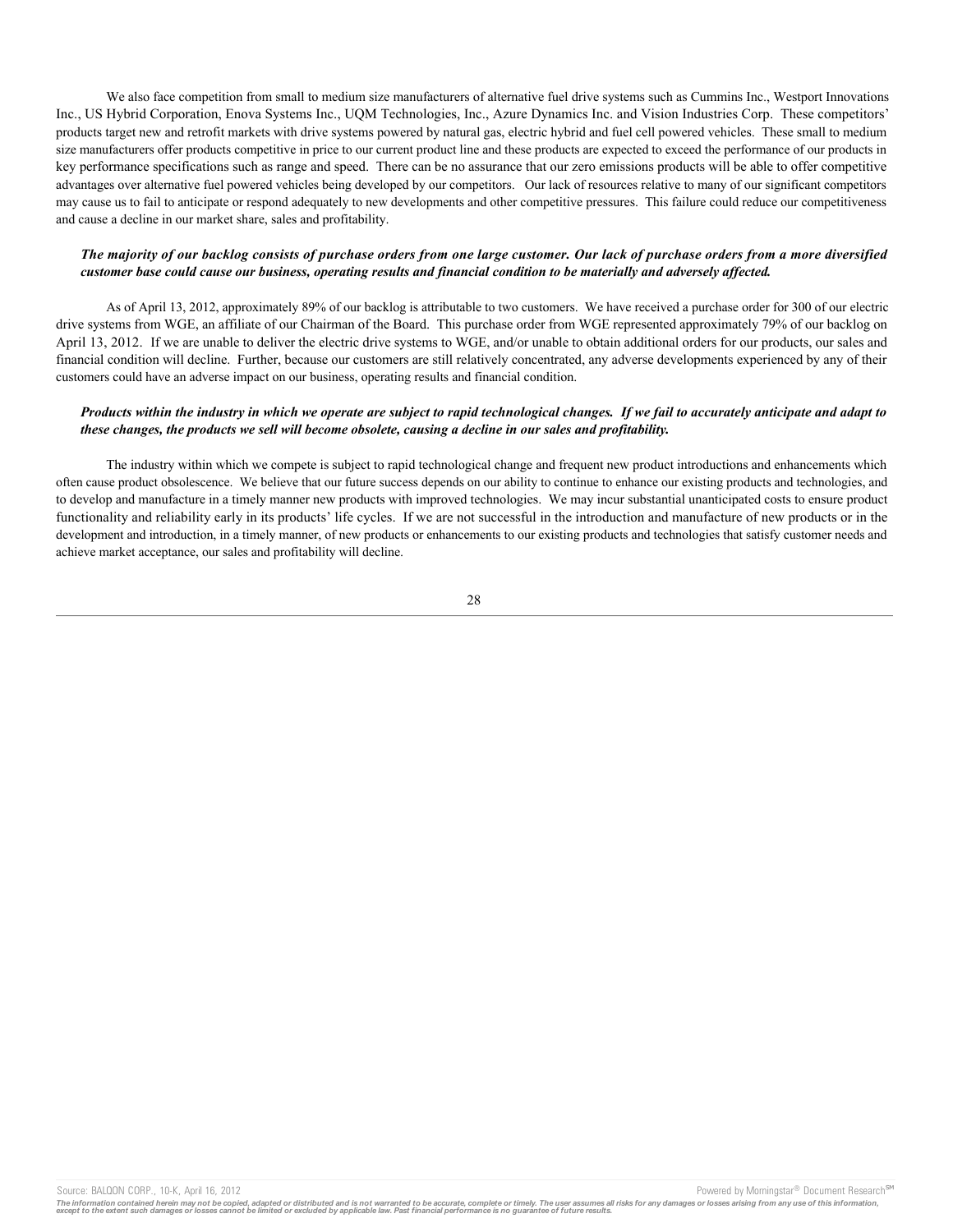# *We obtain some of the components and subassemblies included in our products from a limited group of suppliers, the partial or complete loss of which could have an adverse effect on our sales and profitability.*

We obtain some of the components and subassemblies for our products from a limited group of suppliers. Although we seek to qualify additional suppliers, the partial or complete loss of these sources could adversely affect our sales and profitability and damage customer relationships by impeding our ability to fulfill our current customers' orders. Further, a significant increase in the price of one or more of these components or subassemblies could adversely affect our profit margins and profitability if no lower-priced alternative source is approved.

# *We manufacture and assemble all of our products at one facility. Any prolonged disruption in the operations of this facility would result in a decline in our sales and profitability.*

We assemble our electric vehicles and electric drive systems and we manufacture and assemble our flux vector motor controllers in a facility located in Harbor City, California. Any prolonged disruption in the operations of our manufacturing and assembly facility, whether due to technical or labor difficulties, destruction of or damage to this facility as a result of an earthquake, fire or any other reason, would result in a decline in our sales and profitability.

### *Because we believe that proprietary rights are material to our success, misappropriation of those rights or claims of infringement or legal actions related to intellectual property could adversely impact our financial condition.*

We currently rely on a combination of contractual rights, copyrights, trade names and trade secrets to protect our proprietary rights. Although our flux vector motor controllers, electric drive systems, and their constituent components could benefit from patent protection, we have chosen to retain the proprietary rights associated with our flux vector motor controllers, electric drive systems, and BMSs predominantly as trade secrets. Although we currently rely to a great extent on trade secret protection for much of our technology, we cannot assure you that our means of protecting our proprietary rights will be adequate or that our competitors will not independently develop comparable or superior technologies or obtain unauthorized access to our proprietary technology.

We own, license or have otherwise obtained the right to use certain technologies incorporated in our flux vector motor controllers. We may receive infringement claims from third-parties relating to our products and technologies. In those cases, we intend to investigate the validity of the claims and, if we believe the claims have merit, to respond through licensing or other appropriate actions. To the extent claims relate to technology included in components purchased from third-party vendors for incorporation into our products, we would forward those claims to the appropriate vendor. If we or our component manufacturers are unable to license or otherwise provide any necessary technology on a cost-effective basis, we could be prohibited from marketing products containing that technology, incur substantial costs in redesigning products incorporating that technology, or incur substantial costs defending any legal action taken against us.



The information contained herein may not be copied, adapted or distributed and is not warranted to be accurate, complete or timely. The user assumes all risks for any damages or losses arising from any use of this informat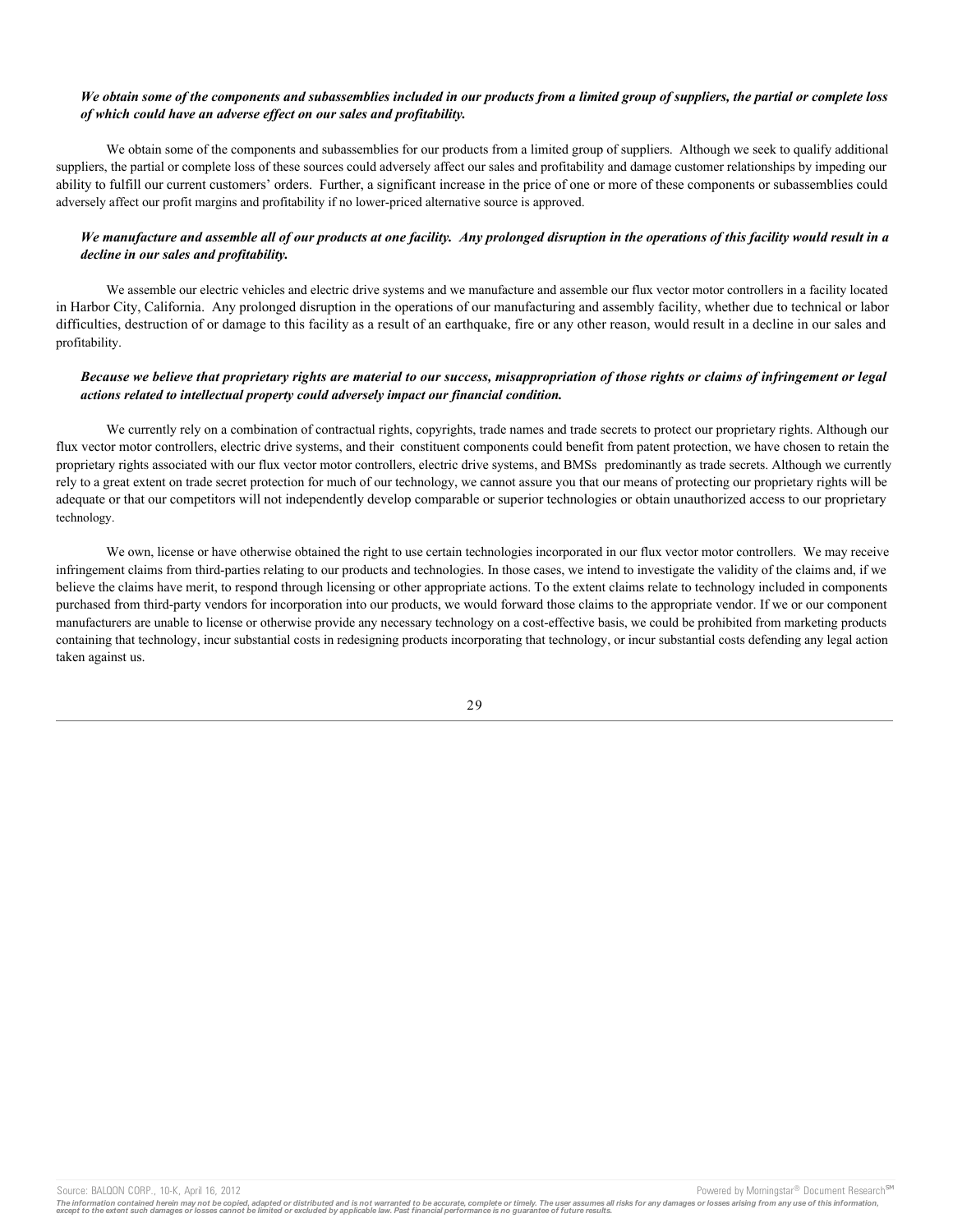#### *Fluctuation in the price, availability and quality of materials could increase our cost of goods and decrease our profitability.*

We purchase materials directly from various suppliers. The prices we charge for our products are dependent in part on the cost of materials used to produce them. The price, availability and quality of our materials may fluctuate substantially, depending on a variety of factors, including demand, supply conditions, transportation costs, government regulation, economic climates and other unpredictable factors. Any material price increases could increase our cost of goods and decrease our profitability unless we are able to pass higher prices on to our customers. We do not have any long-term written agreements with any of these suppliers; except for Autocar, and we do not anticipate entering into any such agreements in the near future.

#### *Our limited production, commercial launch activities and continued field tests could encounter problems.*

We are currently conducting, and plan to continue to conduct, limited production and field tests on a number of our products as part of our product development cycle, and we are working on scaling up our production capabilities. These production readiness activities and additional field tests may encounter problems and delays for a number of reasons, including the failure of our technology, the failure of the technology of others, the failure to combine these technologies properly and the failure to maintain and service the test prototypes properly. Some of these potential problems and delays are beyond our control. Any problem or perceived problem with our limited production and field tests could damage our reputation and the reputation of our products and delay their commercial launch.

### *Demand for our electric vehicles may fluctuate as the price of diesel fuel changes.*

If diesel fuel prices decrease to a level such that using our electric vehicles does not result in fuel cost savings, potential customers may not purchase our electric vehicles. Any decrease in demand for our electric vehicles could have a material adverse effect on our business, prospects, financial condition and results of operations. If in the future we need to reduce the price of our electric vehicles to keep them competitive with the life cycle cost of diesel fuel powered vehicles, our business might suffer and our revenue and profits might decline.

#### *Significant changes in government regulation may hinder our sales.*

The production, distribution and sale in the United States of our products are subject to various federal, state, and local statutes and regulations. New statutes and regulations may also be instituted in the future. If a regulatory authority finds that a current or future product is not in compliance with any of these regulations, we may be fined, or our product may have to be recalled, thus adversely affecting our financial condition and operations.

### *If we do not properly manage foreign sales and operations, our business could suffer.*

We expect that a significant portion of our future revenues will be derived from sales outside of the United States, and we may operate in jurisdictions where we may lack sufficient expertise, local knowledge or contacts. Establishment of an international market for our products may take longer and cost more to develop than we anticipate, and is subject to inherent risks, including unexpected changes in government policies, trade barriers, significant regulation, difficulty in staffing and managing foreign operations, longer payment cycles, and foreign exchange controls that restrict or prohibit repatriation of funds. As a result, if we do not properly manage foreign sales and operations, our business could suffer.

30

The information contained herein may not be copied, adapted or distributed and is not warranted to be accurate, complete or timely. The user assumes all risks for any damages or losses arising from any use of this informat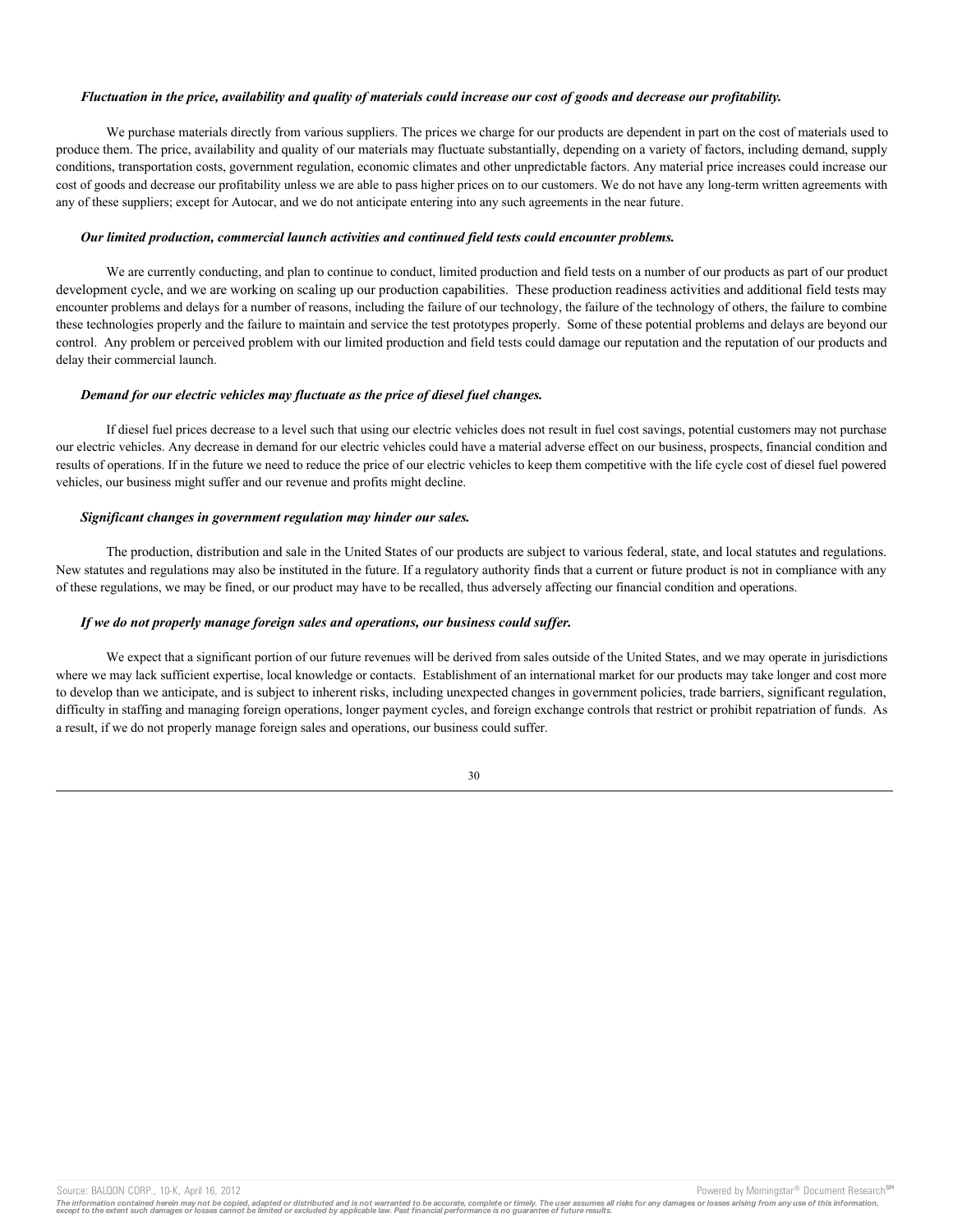#### *Our inability to diversify our operations may subject us to economic fluctuations within the electric vehicle industry.*

Our limited financial resources reduce the likelihood that we will be able to diversify our operations. Our probable inability to diversify our activities into more than one business area will subject us to economic fluctuations within the electric vehicle industry and therefore increase the risks associated with our operations.

#### *Our failure to manage our growth effectively could prevent us from achieving our goals.*

Our strategy envisions a period of growth that may impose a significant burden on our administrative, financial and operational resources. The growth of our business will require significant investments of capital and management's close attention. Our ability to effectively manage our growth will require us to substantially expand the capabilities of our administrative and operational resources and to attract, train, manage and retain qualified management, engineers and other personnel. We may be unable to do so. In addition, our failure to successfully manage our growth could result in our sales not increasing commensurately with our capital investments. If we are unable to successfully manage our growth, we may be unable to achieve our goals.

### **Risks Relating to Ownership of Our Common Stock**

### *We cannot predict the extent to which an active public trading market for our common stock will develop or be sustained. If a public trading market does not develop or cannot be sustained, you may be unable to liquidate your investment in Balqon Corporation.*

We cannot predict the extent to which an active public market for our common stock will develop or be sustained due to a number of factors, including the fact that we are a small company that is relatively unknown to stock analysts, stock brokers, institutional investors, and others in the investment community that generate or influence sales volume, and that even if we came to the attention of such persons, they tend to be risk-averse and would be reluctant to follow an unproven company such as ours or purchase or recommend the purchase of our shares of common stock until such time as we became more seasoned and viable. As a consequence, there may be periods of several days or more when trading activity in our shares is minimal or nonexistent, as compared to a seasoned issuer which has a large and steady volume of trading activity that will generally support continuous sales without an adverse effect on share price. We cannot give you any assurance that a public trading market for our common stock will be sustained. If such a market cannot be sustained, you may be unable to liquidate your investment in Balqon Corporation.

In addition, the market price for our common stock may be particularly volatile given our status as a relatively small company with a small and thinly-traded "public float" that could lead to wide fluctuations in our share price. You may be unable to sell your common stock at or above your purchase price if at all, which may result in substantial losses to you.

# *Our common stock may be subject to significant price volatility which may have an adverse effect on your ability to liquidate your investment in our common stock.*

The market for our common stock may be characterized by significant price volatility when compared to seasoned issuers, and we expect that our share price will be more volatile than a seasoned issuer for the indefinite future. The potential volatility in our share price is attributable to a number of factors. First, our common shares may be sporadically and/or thinly traded. As a consequence of this lack of liquidity, the trading of relatively small quantities of shares by our stockholders may disproportionately influence the price of those shares in either direction. The price for our shares could, for example, decline precipitously in the event that a large number of our common shares are sold on the market without commensurate demand, as compared to a seasoned issuer that could better absorb those sales without adverse impact on its share price. Secondly, an investment in us is a speculative or "risky" investment due to our lack of meaningful revenues or any profits to date and uncertainty of future market acceptance for current and potential products. As a consequence of this enhanced risk, more risk-adverse investors may, under the fear of losing all or most of their investment in the event of negative news or lack of progress, be more inclined to sell their shares on the market more quickly and at greater discounts than would be the case with the stock of a seasoned issuer.



Source: BALQON CORP., 10-K, April 16, 2012 **Powered by Morningstar® Document Research** in Powered by Morningstar® Document Research in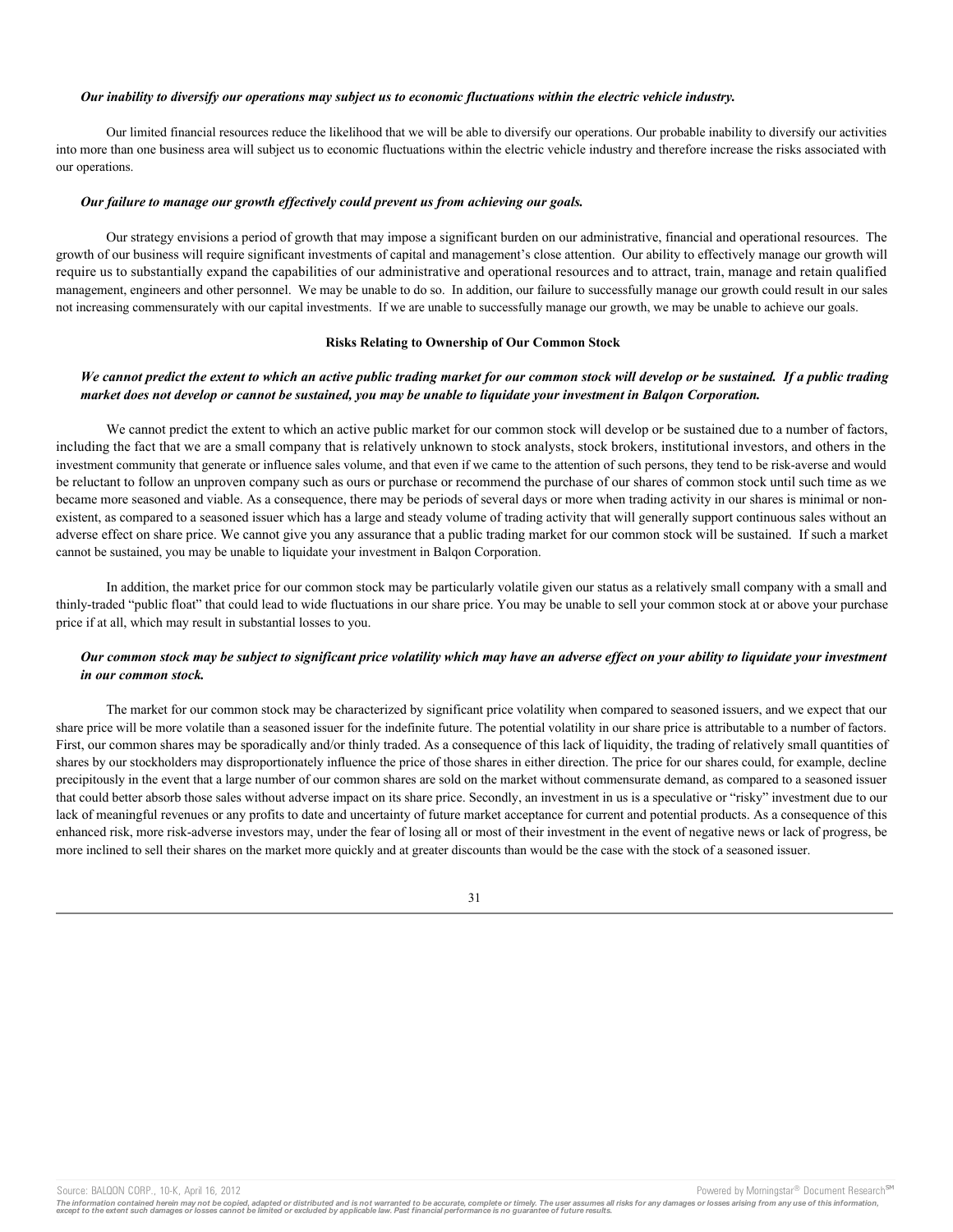# *Voting power of a significant percentage of our common stock is held by our president and chief executive officer, who, as a result, is able to control or exercise significant influence over the outcome of matters to be voted on by our stockholders.*

Balwinder Samra, our President and Chief Executive Officer, has voting power equal to approximately 48% of all votes eligible to be cast at a meeting of our stockholders. As a result of his significant ownership interest, Mr. Samra will be able to exercise significant influence with respect to the election of directors, offers to acquire Balqon Corporation and other matters submitted to a vote of all of our stockholders.

# *Shares of our common stock eligible, or to become eligible, for public sale could adversely affect our stock price and make it difficult for us to raise additional capital through sales of equity securities.*

We cannot predict the effect, if any, that market sales of shares of our common stock or the availability of shares of common stock for sale will have on the market price prevailing from time to time. As of April 13, 2012, we had 35,641,530 shares of common stock outstanding, all of which were restricted under the Securities Act of 1933, as amended, or Securities Act. All 35,641,530 shares of outstanding common stock, were issued by us more than six months prior to that date and, therefore, can be sold without restriction subject to the limitations imposed by Rule 144 of the Securities Act (of these 35,641,530 shares of our common stock that have been held for more than six months, 8,745,780 shares of our common stock are held by nonaffiliates). As of April 13, 2012, we also had outstanding options and warrants that were exercisable for approximately 14,672,915 shares of common stock and convertible notes and convertible debentures convertible into an aggregate of 3,900,758 shares of our common stock. Sales of shares of our common stock in the public market, or the perception that sales could occur, could adversely affect the market price of our common stock. Any adverse effect on the market price of our common stock could make it difficult for us to raise additional capital through sales of equity securities at a time and at a price that we deem appropriate.

# *The exercise of outstanding options and warrants to purchase our common stock and the conversion into common stock of our outstanding convertible notes and convertible debentures could substantially dilute your investment, impede our ability to obtain additional financing, and cause us to incur additional expenses.*

Under the terms of our outstanding options and warrants to purchase our common stock issued to employees and others and the terms of our outstanding convertible notes and convertible debentures, the holders are given an opportunity to profit from a rise in the market price of our common stock that, upon the exercise of the options and/or warrants or the conversion of the convertible notes and/or convertible debentures, could result in dilution in the interests of our other stockholders. The terms on which we may obtain additional financing may be adversely affected by the existence and potentially dilutive impact of our outstanding options, warrants, convertible notes and convertible debentures. In addition, holders of certain of the warrants and holders of convertible notes and convertible debentures have registration rights with respect to the common stock underlying these warrants, convertible notes and convertible debentures. The registration of these underlying shares of common stock will cause us to incur a substantial expense.

#### 32

Source: BALQON CORP., 10-K, April 16, 2012 **Provided by April 16, 2012** Powered by Morningstar® Document Research <sup>sw</sup>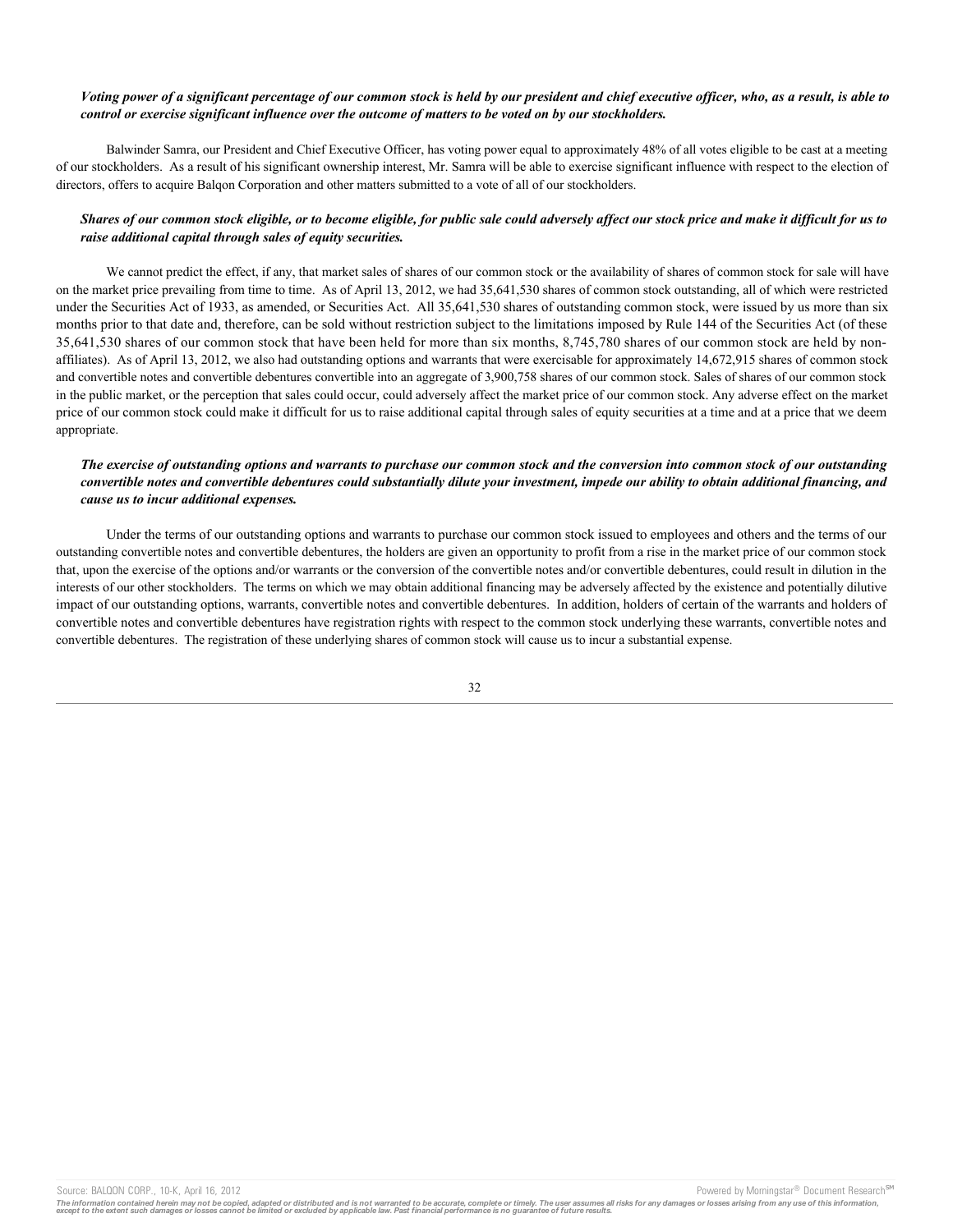# *The market price of our common stock and the value of your investment could substantially decline if our warrants, options, convertible notes or convertible debentures are exercised or converted into shares of our common stock and resold into the market, or if a perception exists that a substantial number of shares will be issued upon exercise of our warrants and options or conversion of our convertible notes or convertible debentures and then resold into the market.*

If the exercise prices of our warrants and options and conversion prices of our convertible notes and convertible debentures are lower than the price at which you made your investment, immediate dilution of the value of your investment will occur. In addition, sales of a substantial number of shares of common stock issued upon exercise of our warrants and options and upon conversion of our convertible notes and convertible debentures, or even the perception that such sales could occur, could adversely affect the market price of our common stock. You could, therefore, experience a substantial decline in the value of your investment as a result of both the actual and potential exercise of our warrants or options or the conversion of our convertible notes or convertible debentures.

#### *Because we may be subject to the "Penny Stock" rules, the level of trading activity in our common stock may be reduced.*

Our common stock is quoted on the OTC Bulletin Board. The last reported sale price per share of our common stock on April 13, 2012, was \$0.45. As a result, our common stock will most likely constitute "Penny Stock." Broker-dealer practices in connection with transactions in Penny Stocks are regulated by rules adopted by the Securities and Exchange Commission, or SEC. Penny Stocks are generally equity securities with a price per share of less than \$5.00 (other than securities registered on certain national exchanges). The Penny Stock rules require a broker-dealer, prior to a transaction in Penny Stocks not exempt from the rules, to deliver a standardized risk disclosure document that provides information about Penny Stocks and the nature and level of risks in the Penny Stock market. The broker-dealer must also provide the customer with current bid and offer quotations for the Penny Stock, the compensation of the broker-dealer and the salesperson in the transaction, and monthly accounting statements showing the market value of each Penny Stock held in the customer's account. In addition, the broker-dealer must make a special written determination that the Penny Stock is a suitable investment for the purchaser and receive the purchaser's written agreement to the transaction. These requirements may have the effect of reducing the level of trading activity in a Penny Stock, such as our common stock, and investors in our common stock may find it difficult to sell their shares.

### *Because our common stock is not listed on a national securities exchange, you may find it difficult to dispose of or obtain quotations for our common stock.*

Our common stock is quoted on the OTC Bulletin Board under the symbol "BLQN." Because our stock is quoted on the OTC Bulletin Board rather than on a national securities exchange, you may find it difficult to either dispose of, or to obtain quotations as to the price of, our common stock.

# *Our Articles of Incorporation, our bylaws and Nevada law each contain provisions that could discourage transactions resulting in a change in control of Balqon Corporation, which may negatively affect the market price of our common stock.*

Our Articles of Incorporation and our bylaws contain provisions that may enable our Board of Directors to discourage, delay or prevent a change in the ownership of Balqon Corporation or in our management. In addition, these provisions could limit the price that investors would be willing to pay in the future for shares of our common stock. These provisions include the following:

- · our Board of Directors is authorized, without prior stockholder approval, to create and issue preferred stock, commonly referred to as "blank check" preferred stock, with rights senior to those of our common stock; and
- our Board of Directors is expressly authorized to make, alter or repeal our bylaws.



Source: BALQON CORP., 10-K, April 16, 2012 **Powered by Morningstar® Document Research** in Powered by Morningstar® Document Research in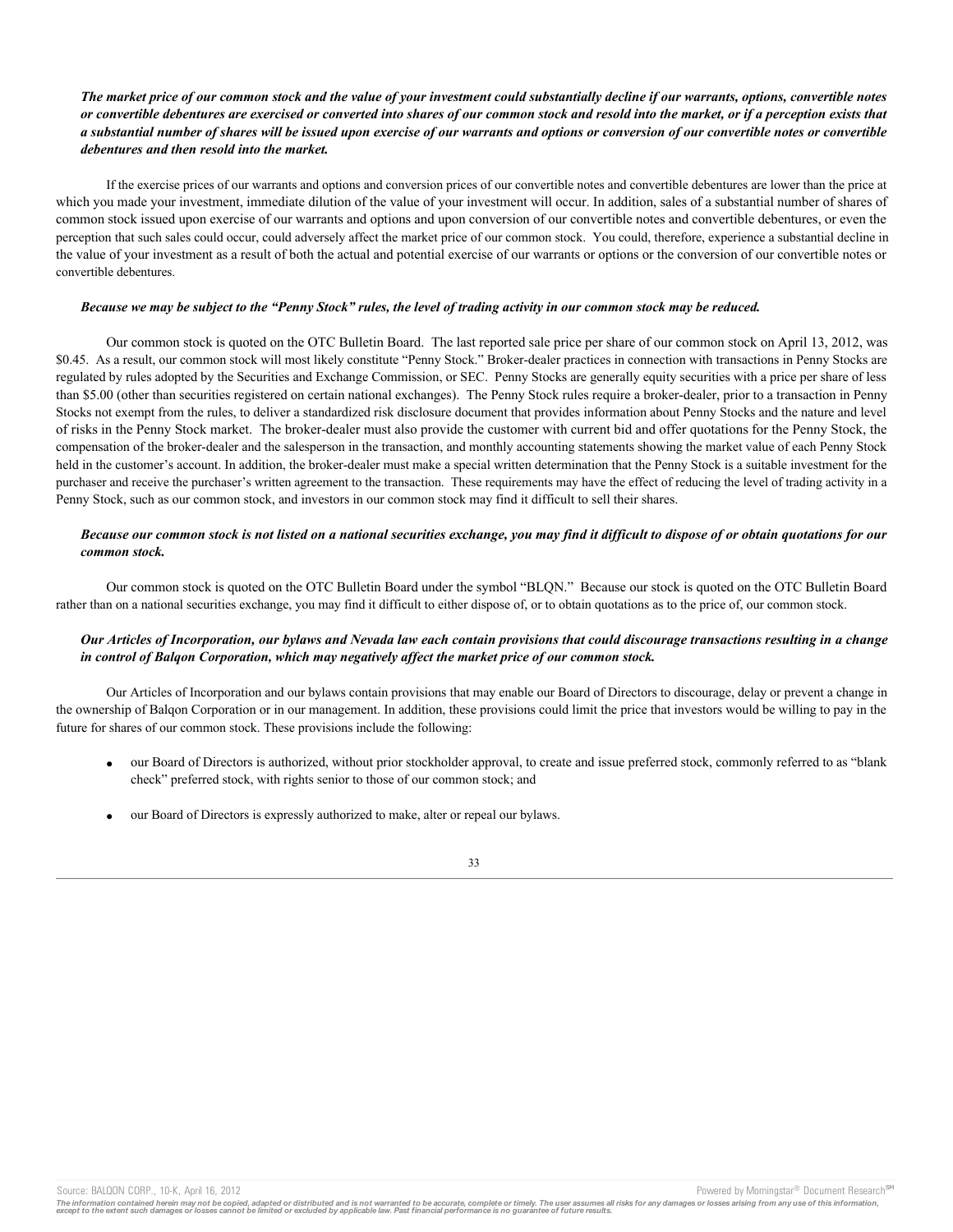Furthermore, we may be subject to the restrictions contained in Sections 78.378 through 78.3793 of the Nevada Revised Statutes which provide, subject to certain exceptions and conditions, that if a person acquires a "controlling interest," which is equal to either one-fifth or more but less than one-third, one-third or more but less than a majority, or a majority or more of the voting power of a corporation, that person is an "interested stockholder" and may not vote that person's shares. The effect of these restrictions may be to discourage, delay or prevent a change in control of Balqon Corporation.

# *Failure to achieve and maintain effective internal controls in accordance with Section 404 of the Sarbanes-Oxley Act of 2002 could result in a restatement of our financial statements, cause investors to lose confidence in our financial statements and our company and have a material adverse effect on our business and stock price.*

We produce our financial statements in accordance with accounting principles generally accepted in the United States, or GAAP. Effective internal controls are necessary for us to provide reliable financial reports to help mitigate the risk of fraud and to operate successfully as a publicly traded company. As a public company, we are required to document and test our internal control procedures in order to satisfy the requirements of Section 404 of the Sarbanes-Oxley Act of 2002, or Section 404. Further, Section 404 requires annual management assessments of the effectiveness of our internal controls over financial reporting.

Testing and maintaining internal controls can divert our management's attention from other matters that are important to our business. We may not be able to conclude on an ongoing basis that we have effective internal controls over financial reporting in accordance with Section 404. If we are unable to conclude that we have effective internal controls over financial reporting, investors could lose confidence in our reported financial information and our company, which could result in a decline in the market price of our common stock, and cause us to fail to meet our reporting obligations in the future, which in turn could impact our ability to raise additional financing if needed in the future.

## **Item 1B. Unresolved Staff Comments.**

Not Applicable.

# **Item 2. Properties.**

Our executive offices located at 1420 240<sup>th</sup> Street, Harbor City, California 90710, where we occupy approximately 18,750 square feet of space. During the year ended December 31, 2010, we leased our Harbor City facility for \$10,540 a month. We currently lease our Harbor City facility for \$14,353 a month. During each of the years ended December 31, 2011 and 2010, we reported \$172,956 and \$129,260, respectively, in lease expenses.

We believe that our existing facilities are sufficient to meet our present needs and anticipated needs for the foreseeable future.

#### 34

Source: BALQON CORP., 10-K, April 16, 2012 **Powered by Morningstar® Document Research** in Powered by Morningstar® Document Research in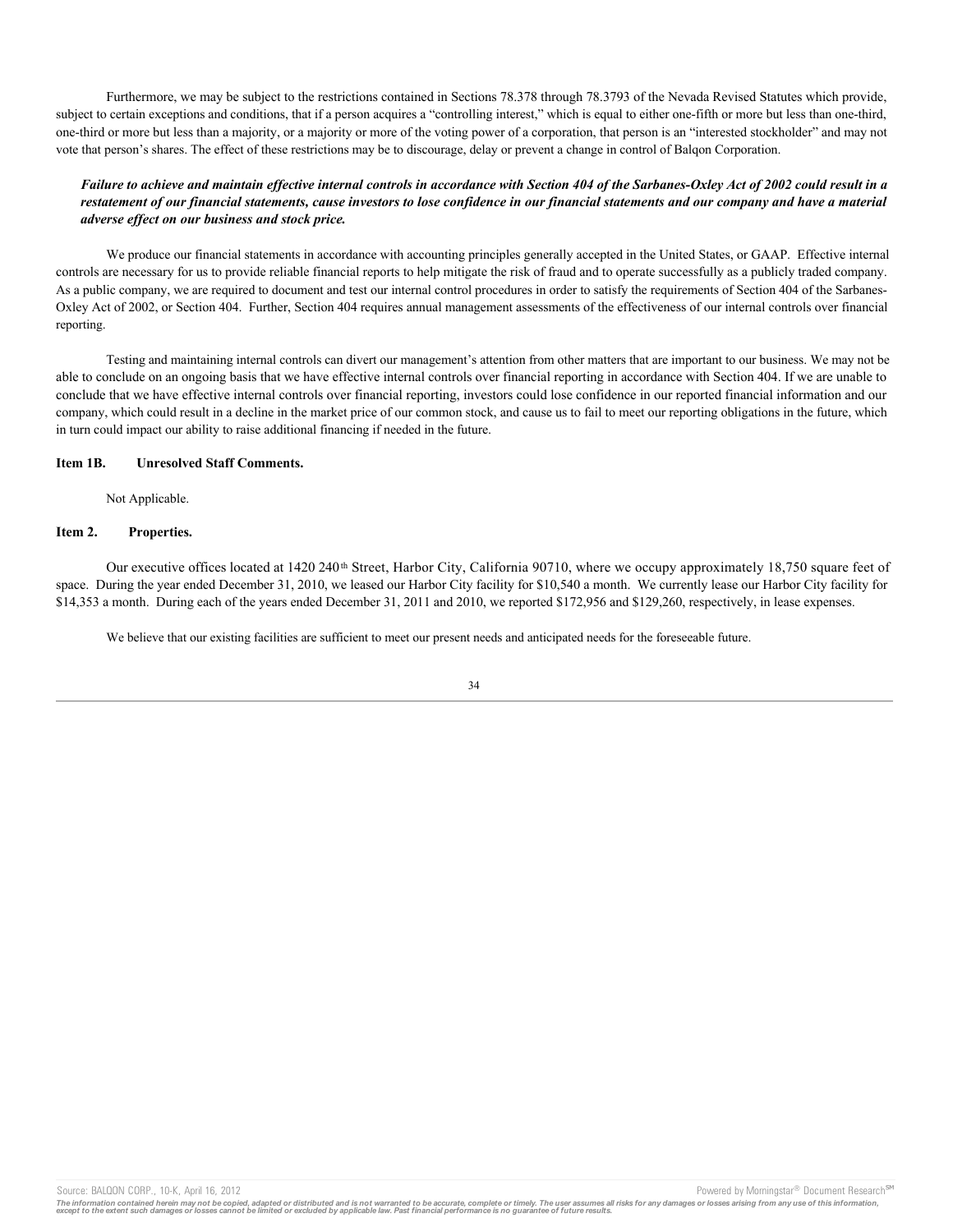### **Item 3. Legal Proceedings.**

We are not a party to any material pending legal proceedings.

### **Item 4. Mine Safety Disclosure.**

Not applicable.

### **PART II**

### **Item 5. Market for Registrant's Common Equity, Related Stockholder Matters and Issuer Purchases of Equity Securities.**

#### **Market Price of Common Stock and Holders**

Shares of our common stock trade on the OTC Bulletin Board under the symbol "BLQN." Shares of our common stock began trading on the OTC Bulletin Board on November 20, 2008. The table below sets forth for the quarters indicated for the years ended December 31, 2010 and 2011, the reported high and low bid prices of our common stock as reported on the OTC Bulletin Board. The prices shown below reflect inter-dealer quotations without retail markups, markdowns or commissions, and may not necessarily represent actual transactions.

|                                            |          | High |      | Low  |
|--------------------------------------------|----------|------|------|------|
| Year Ended December 31, 2010               |          |      |      |      |
| First Quarter (January 1 – March 31)       | S        | 1.13 | - S  | 0.65 |
| Second Quarter (April $1 -$ June 30)       | \$       | 0.95 | - \$ | 0.20 |
| Third Quarter (July $1 -$ September 30)    | ¢<br>аĐ. | 0.54 | - S  | 0.01 |
| Fourth Quarter (October $1 -$ December 31) | \$       | 0.70 | - S  | 0.01 |
|                                            |          |      |      |      |
| <b>Year Ending December 31, 2011</b>       |          |      |      |      |
| <b>First Quarter</b>                       | ¢        | 1.90 | - 8  | 0.58 |
| Second Quarter                             | \$.      | 1.18 | - S  | 0.85 |
| Third Quarter                              | ¢        | 1.01 | -8   | 0.02 |
| Fourth Ouarter                             | \$.      | 0.80 |      | 0.04 |

As of April 13, 2012, we had 35,641,530 shares of common stock outstanding held of record by approximately 73 stockholders. These holders of record include depositories that hold shares of stock for brokerage firms which, in turn, hold shares of stock for numerous beneficial owners. On April 13, 2012, the last reported sale price of our common stock on the OTC Bulletin Board was \$0.45 per share.

### **Dividend Policy**

We did not declare any dividends on our common stock during 2011. We currently anticipate that we will not declare or pay cash dividends on our common stock in the foreseeable future. We will pay dividends on our common stock only if and when declared by our board of directors. The ability of our board of directors to declare a dividend is subject to restrictions imposed by Nevada and California law. Further, the terms of our outstanding senior secured convertible debentures include a restriction on our ability to pay dividends on our common stock. In determining whether to declare dividends, our board of directors will consider these restrictions as well as our financial condition, results of operations, working capital requirements, future prospects and other factors it considers relevant.

### 35

Source: BALQON CORP., 10-K, April 16, 2012 **Powered by Morningstar® Document Research** structure is a structure of the second structure of the second structure of the second structure of the second structure is a structure

The information contained herein may not be copied, adapted or distributed and is not warranted to be accurate, complete or timely. The user assumes all risks for any damages or losses arising from any use of this informat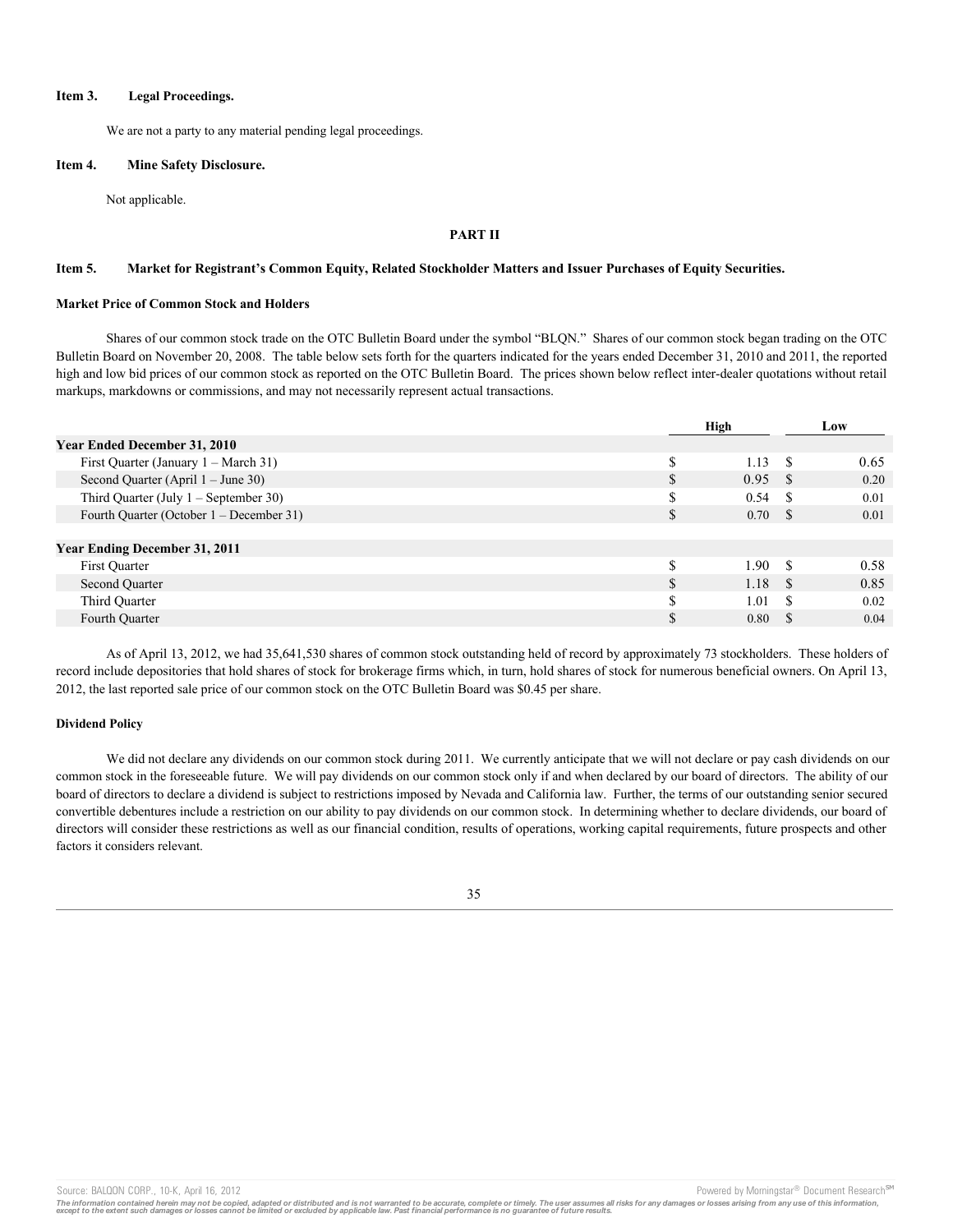### **Equity Compensation Plan**

The information provided in Part III-Item 12 of this Annual Report under the heading "—Equity Compensation Plan Information" is incorporated herein by reference.

### **Recent Sales of Unregistered Securities**

On February 2, 2010, we issued 200,000 shares of our common stock to one accredited investor in consideration of consulting services (for investor relations) to be rendered between February 2010 and August 2010.

Between February 5, 2010 and April 12, 2010, we entered into agreements with 11 accredited investors for the sale by us of an aggregate of \$1,500,000 of 10% Unsecured Subordinated Convertible Promissory Notes which were initially convertible into an aggregate of 1,999,993 shares of our common stock at a conversion price of \$0.75 per share of common stock, subject to adjustment. Additionally, we issued to these investors three-year warrants to purchase an aggregate of 1,999,993 shares of common stock at an exercise price of \$0.50 per share, subject to adjustment. The proceeds of \$1,500,000 are allocated to working capital. In connection with the sale of certain of the 10% Unsecured Subordinated Convertible Promissory Notes, we (i) paid \$12,000 in finder's fees and (ii) issued three year warrants to purchase 15,999 shares of our common stock at an exercise price of \$0.50 per share to two accredited investors in consideration of finder services rendered. In addition, on March 5, 2010, in connection with the sale of \$500,000 in principal amount of our 10% Unsecured Subordinated Convertible Promissory Notes, we granted to a certain accredited investor a right to buy, on or before May 15, 2010, up to an additional \$500,000 in principal amount of our 10% Unsecured Subordinated Convertible Promissory Notes convertible into up to 666,666 shares of common stock at a conversion price of \$0.75 per share and warrants exercisable into 666,666 shares of common stock at an exercise price of \$0.50 per share for an aggregate purchase price of \$500,000, which right was not exercised on or before May 15, 2010. In addition, on April 5, 2010, in connection with the sale of an aggregate of \$150,000 in principal amount of our 10% Unsecured Subordinated Convertible Promissory Notes, we granted to three accredited investors the right to buy, on or before May 15, 2010, an aggregate of up to an additional \$150,000 in principal amount of our 10% Unsecured Subordinated Convertible Promissory Notes convertible into up to 199,998 shares of common stock at a conversion price of \$0.75 per share and warrants exercisable into 199,998 shares of common stock at an exercise price of \$0.50 per share for an aggregate purchase price of \$150,000, which right was not exercised on or before May 15, 2010.

On the 17th of each month beginning on May 17, 2010 and ending on February 17, 2011, we issued warrants to purchase 5,000 shares of our common stock at an exercise price of \$1.00 per share to one accredited investor in consideration of investor relations to be rendered between each such date of issuance and the one month anniversary of such date, respectively.

Between July 29, 2010 and December 2, 2010, we entered into agreements with 26 accredited investors under which we sold an aggregate of \$850,000 of 10% Senior Secured Convertible Debentures which were initially convertible into an aggregate of 1,133,333 shares of our common stock at a conversion price of \$0.75 per share, subject to adjustment. The 10% Senior Secured Convertible Debentures are secured by a security interest in all of our personal property (subject to customary exceptions), which security interest is subject to and subordinate to the security interest under secured credit facilities with one or more financial institution, now existing or hereafter arising, in an amount of up to \$2,500,000 in the aggregate, provided that we do not issue any of our equity securities in connection with the creation of any additional senior debt. Additionally, we issued to these investors five-year warrants to purchase an aggregate of 850,000 shares of our common stock at an exercise price of \$0.75 per share, subject to adjustment. In connection with the offering, we paid placement agent fees of approximately \$93,500, consisting of a cash commission of \$68,000 and a non-accountable expense allowance of \$25,500. We also issued five-year warrants to purchase an aggregate of 68,000 shares of our common stock at an exercise price of \$0.75 per share (subject to adjustment) to the placement agent and its designees. The aggregate gross proceeds of \$850,000 of the offering, less \$93,500 paid to the placement agent, less other offering expenses, were allocated to working capital.



The information contained herein may not be copied, adapted or distributed and is not warranted to be accurate, complete or timely. The user assumes all risks for any damages or losses arising from any use of this informat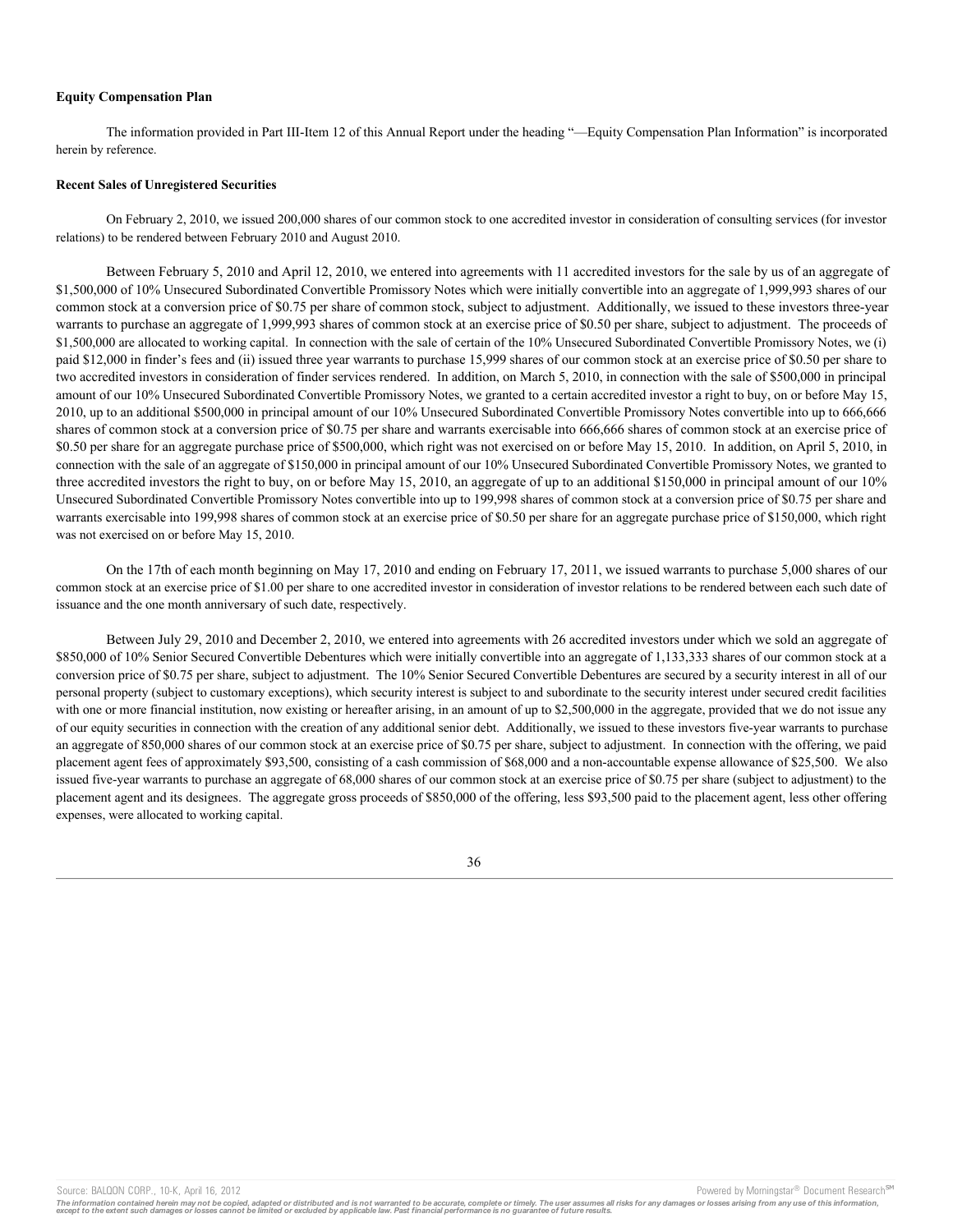On December 14, 2010, we issued 7,812,500 shares of our common stock and a five-year warrant to purchase up to 7,812,500 shares of our common stock at an exercise price of \$0.64 per share to SOL, an accredited investor, for an aggregate purchase price of \$5,000,000 in a private offering. The aggregate gross proceeds of \$5,000,000 were allocated to working capital. On December 14, 2010, we also entered into the Distribution Agreement with SOL under which we issued to SOL 1,375,000 shares of our common stock and a five-year warrant to purchase up to 1,500,000 shares of our common stock at an exercise price of \$1.50 per share in consideration of our appointment as distributor under the Distribution Agreement.

During March and April of 2012, the Company negotiated Amendment and Exchange Agreements with holders of \$891,500 of its \$916,500 of 10% unsecured notes payable that matured on March 31, 2012. The terms of the Amendment and Exchange Agreements provide that the maturity date of these notes is extended until March 31, 2013, the notes continue to pay quarterly interest at the rate of 10%, the notes are to be subject to a security agreement that will secure the notes by assets of the company. The security agreement will be subordinate to existing bank financing and the \$850,000 of 10% Senior Secured Convertible Debentures that currently have a balance due of \$775,000. The Amendment and Exchange Agreements also provide that the notes are convertible into common stock of the Company at a price of \$0.40 per share, subject to adjustment for a customary full-ratchet anti-dilution provision. The notes further provide a total 891,500 three year warrants that are exercisable into common stock at an exercise price of \$0.40.

We have been, and currently are, actively identifying and obtaining additional financing sources to meet the cash requirements of our activities. Although no assurances can be given that we will be successful in obtaining additional financing , we believe we will be successful in these efforts.

The issuances of our securities described above were made in reliance upon the exemption from registration available under Section 4(2) of the Securities Act, among others, as transactions not involving a public offering. This exemption was claimed on the basis that these transactions did not involve any public offering and the purchasers in each offering were accredited or sophisticated and had sufficient access to the kind of information registration would provide. In each case, appropriate investment representations were obtained and certificates representing the securities were issued with restrictive legends. Each investor was given adequate access to sufficient information about us to make an informed investment decision. Except as set forth above, there were no commissions paid on the sale of the issuance of securities described above.

## **Item 6. Selected Financial Data.**

Not applicable.

# **Item 7. Management's Discussion and Analysis of Financial Condition and Results of Operations.**

The following discussion and analysis should be read in conjunction with our financial statements and the related notes to financial statements included elsewhere in this report. This report and our financial statements and notes to financial statements contain forward-looking statements, which generally include the plans and objectives of management for future operations, including plans and objectives relating to our future economic performance and our current beliefs regarding revenues we might generate and profits we might earn if we are successful in implementing our business strategies. Our actual results could differ materially from those expressed in these forward-looking statements as a result of any number of factors, including those set forth under the "Risk Factors" section and elsewhere in this report. The forward-looking statements and associated risks may include, relate to or be qualified by other important factors, including, without limitation:

# 37

Source: BALQON CORP., 10-K, April 16, 2012 **Powered by Morningstar® Document Research** in Powered by Morningstar® Document Research in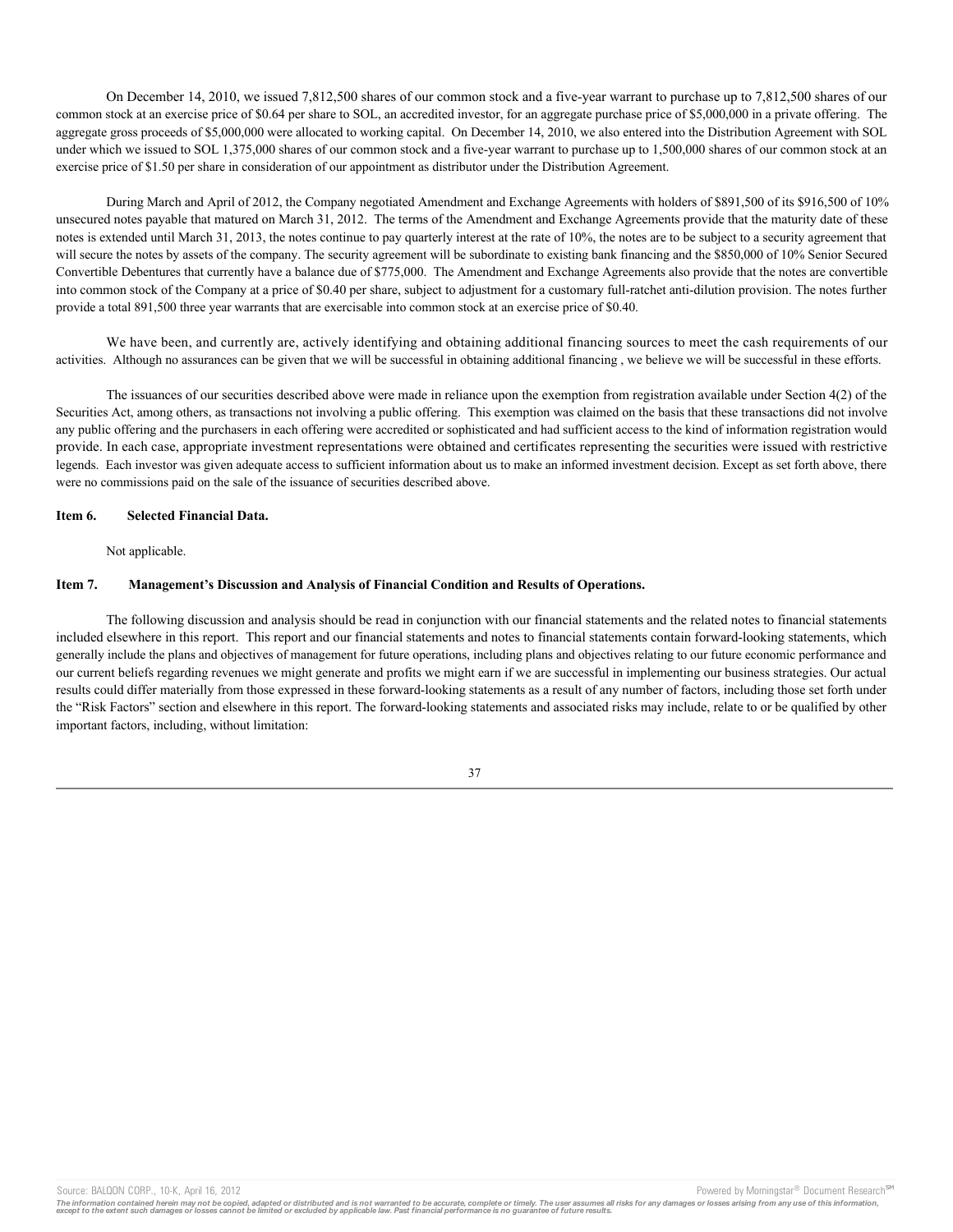- the projected growth or contraction in the industry within which we operate;
- · our business strategy for expanding, maintaining or contracting our presence in these markets;
- anticipated trends in our financial condition and results of operations; and
- our ability to distinguish ourselves from our current and future competitors.

We do not undertake to update, revise or correct any forward-looking statements.

Any of the factors described above, elsewhere in this report or in the "Risk Factors" section of this report could cause our financial results, including our net income or loss or growth in net income or loss to differ materially from prior results, which in turn could, among other things, cause the price of our common stock to fluctuate substantially.

# **Business Overview**

We are a developer and manufacturer of electric drive systems and battery systems for trucks, tractors, buses, industrial equipment and renewable energy storage devices. We also design and assemble electric powered yard tractors, short haul drayage tractors and inner city trucks utilizing our proprietary drive system technologies.

Each of our electric drive systems is comprised of an electric motor, transmission, our proprietary flux vector motor controller (which controls the speed of an electric motor by varying the input frequency and voltage from a vehicle's batteries), power electronic components and proprietary software configured to specific application needs. Our lithium battery modules feature our proprietary battery management system, or BMS, an electronic device mounted on each lithium battery cell to monitor and balance the state of charge of the battery, including its temperature, voltage and current during charge and discharge cycles. Our proprietary software allows our BMS to be used on any battery cell chemistry.

We sell our electric drive systems and lithium battery modules to global original equipment manufacturers, or OEMs, of trucks, buses and industrial equipment that are engaged in the development of electric or hybrid vehicle platforms to address local market needs. Our sales strategy is to partner with OEMs to develop product solutions for specific market needs utilizing our complete propulsion and energy systems. We believe that this strategy will result in a reduction of the costs associated with product development and integration and will also reduce time to market cycles for our OEM partners' new product platforms.

We also develop, design, assemble, market and sell zero-emissions heavy-duty electric vard tractors, heavy-duty short haul drayage tractors, heavyduty inner city Class 7 and Class 8 delivery trucks and medium-duty electric trucks that feature our proprietary electric drive systems and lithium battery modules. Our heavy-duty electric vehicles are suitable for use in the transportation of containers and heavy loads in on-highway and off-highway applications at facilities such as marine terminals, rail yards, industrial warehouses, intermodal facilities (facilities where freight is transferred from one mode of transportation to another without actual handling of the freight itself when changing modes), military bases and industrial plants. Our medium-duty electric trucks are designed for inner city applications.

<sup>38</sup>

The information contained herein may not be copied, adapted or distributed and is not warranted to be accurate, complete or timely. The user assumes all risks for any damages or losses arising from any use of this informat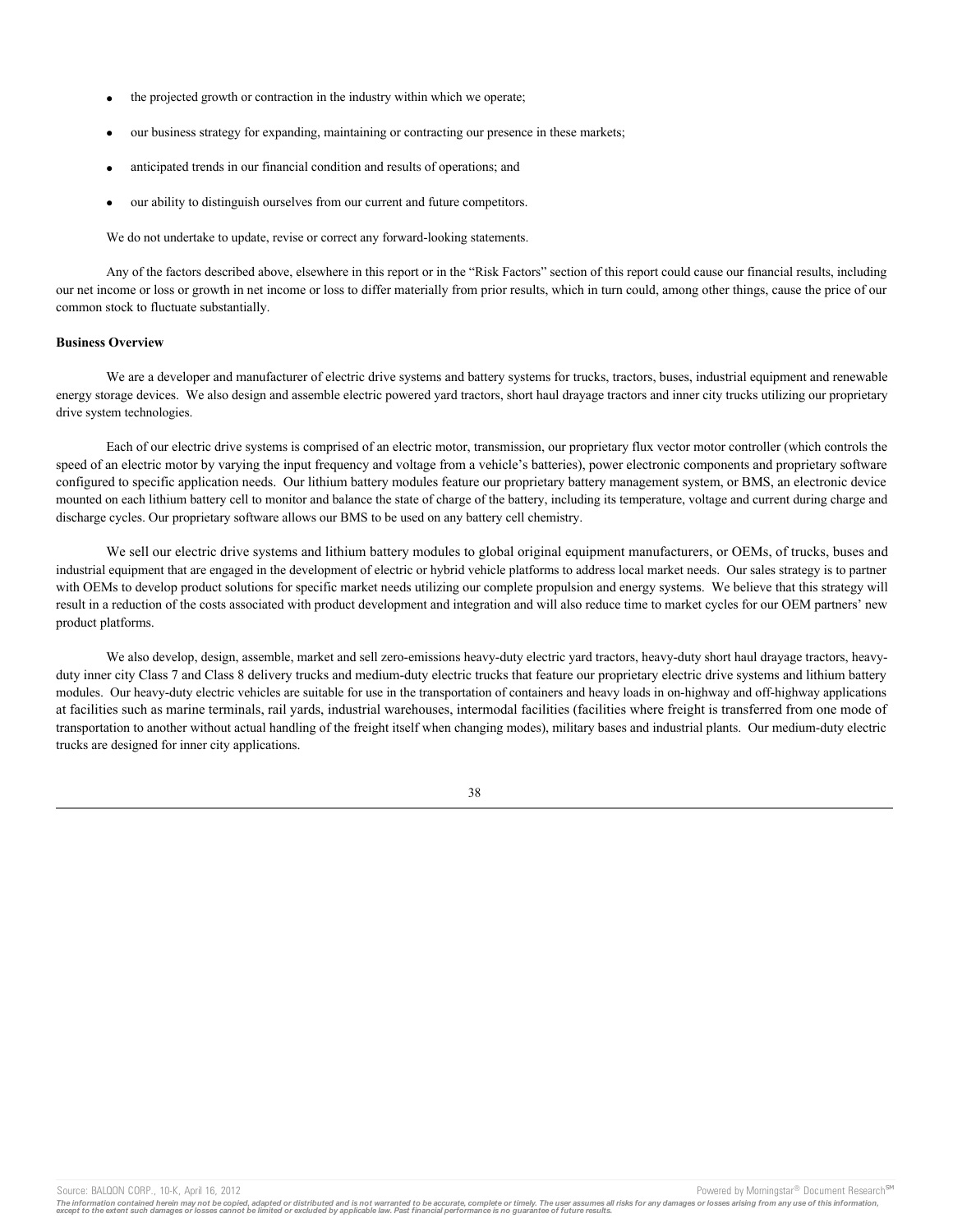As of the date of this report, our electric tractor product portfolio features three products in our Nautilus product line: (i) the Nautilus XE20, a heavyduty electric yard tractor; (ii) the Nautilus XE30, a heavy-duty Class 8 electric short-haul tractor; and (iii) the Nautilus XR E20, a longer-range version of the Nautilus XE20. We also offer a heavy-duty Class 7 electric truck, the Mule M100. The Mule M100 is designed as zero emissions solutions to transport loads of up to 4 tons and, depending on battery selection, can be configured to have a range of up to 150 miles on a single charge under unloaded conditions.

During 2011, we focused a significant portion of our research and development on the development of electric drive systems, charging systems, and the next generation of our flux vector motor controllers to address the light and medium-duty vehicle markets. We also developed our proprietary, high frequency fast chargers that have a capacity of up to 160 kW that will provide our customers with the capability to charge our vehicles in less than two hours. During 2011, we also developed and shipped our next generation flux vector motor controllers, which incorporate the latest commercially available transistor technology and provide higher efficiency and more power than our existing flux vector motor controllers. Our next generation flux vector motor controllers are designed to work seamlessly with induction motor or permanent magnet motor designs, allowing us the ability to develop drive systems for light-duty vehicles such as automobiles, pickup trucks and light-duty delivery vehicles. Our efforts during 2011 also led to the development of power inverters, charging systems and battery systems capable of providing up to one Mega Watt ("MW") of power in peak load sharing applications in energy storage devices. In 2011, significant research and development effort was focused on developing energy storage products ranging from 16 kilo Watt hours ("kWh") to 1.1 Mega Watt hours ("MWh") of energy storage. During 2011, we also developed and sold battery systems to address applications such as forklifts and pallet jacks in the telecommunication energy storage and material handling markets. Also during the third quarter of 2011, we developed and sold battery systems to address applications such as forklifts and pallet jacks in the telecommunication energy storage and material handling markets. We developed and shipped energy storage products for forklifts, telecom and commercial buildings.

We also focused a significant portion of our production efforts during 2011 on (i) designing an electric drive system configuration that can be integrated into 14 to 30 passenger mini-buses in connection with an order from WGE and an agreement with Ashok Leyland Ltd., (ii) integrating the electric drive systems we developed in connection with the WGE order and our agreement with Ashok Leyland into the mini-bus chassis specified by each of them, (iii) developing a medium-duty on-road electric truck, our Mule M100, and (iv) producing Nautilus XR E20s in connection with an agreement with T&K Logistics, Inc. and an agreement with the City of Los Angeles.

Our product engineering efforts during 2011 resulted in the development of an extended range yard tractor, our Nautilus XR E20, which is capable of operating over two shifts on a single charge in warehouse applications. Our Nautilus XR E20, an extended range version of Nautilus XE20, has a range of 16 hours of run time on a single charge under unloaded conditions, which is double the range of the Nautilus XE20. In addition, during 2011 we developed a drive system for a yard tractor to address the zero emissions tractor market in Europe. During 2011, we also developed, tested and sold our Class 7 Mule M100, configured for use as an electric 32 passenger shuttle bus. Further, in 2011 we developed and sold a chassis that includes our drive system, battery system and charging system to be configured for use as a 40 foot passenger bus.

# **Critical Accounting Policies**

Our financial statements have been prepared in accordance with GAAP. The preparation of these financial statements requires us to make estimates and judgments that affect the reported amounts of assets, liabilities, revenues and expenses, and related disclosure of contingent assets and liabilities. We base our estimates on historical experience and on various other assumptions that are believed to be reasonable under the circumstances, the results of which form the basis of making judgments about the carrying values of assets and liabilities that are not readily apparent from other sources. Actual results may differ from these estimates under different assumptions or conditions.



Source: BALQON CORP., 10-K, April 16, 2012 **Powered by Morningstar® Document Research** in Powered by Morningstar® Document Research in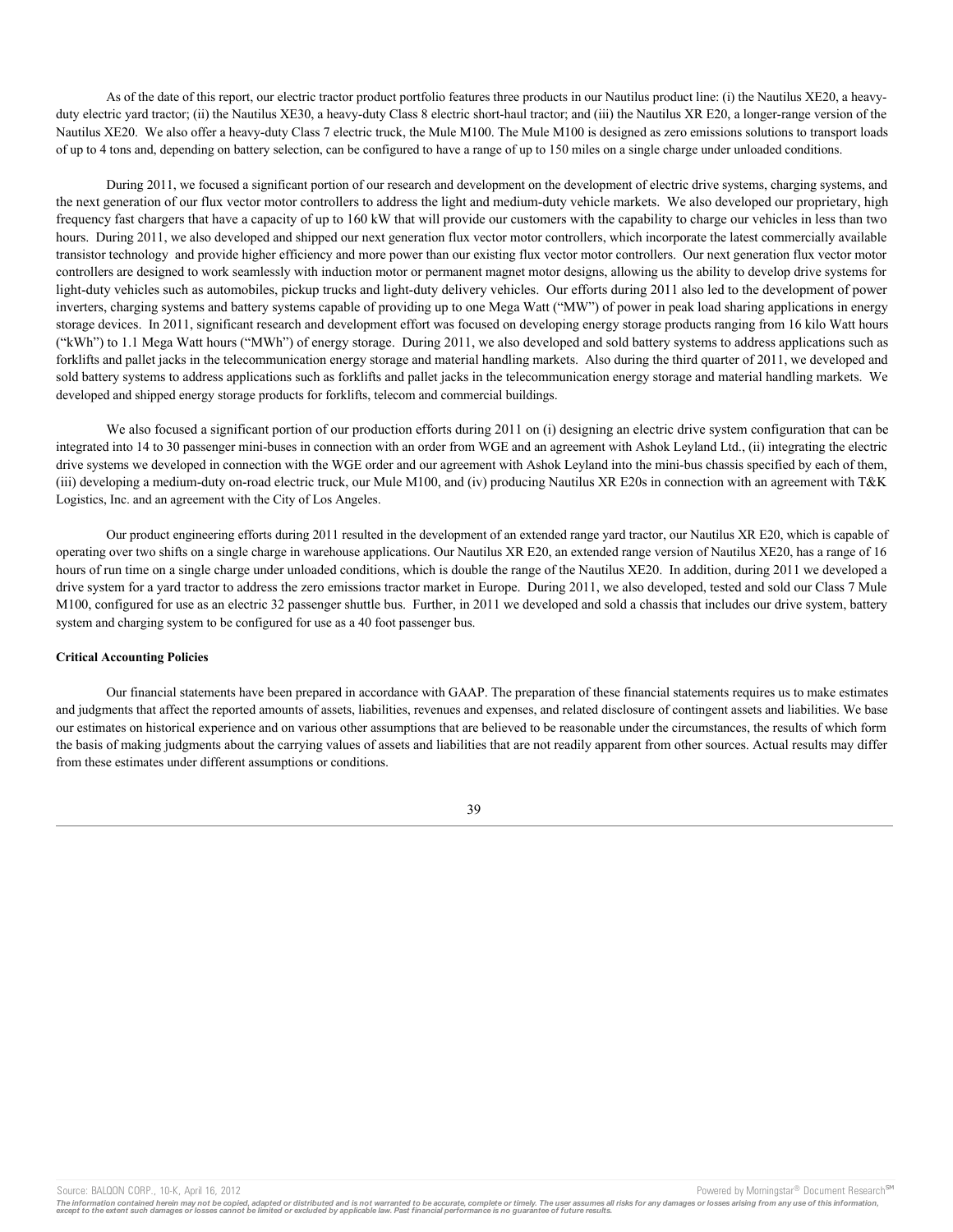We believe that the following critical accounting policies, among others, affect our more significant judgments and estimates used in the preparation of our financial statements:

## *Estimates*

The preparation of financial statements in conformity with GAAP requires management to make estimates and assumptions that affect the reported amounts of assets and liabilities and disclosure of contingent assets and liabilities at the date of the financial statements and the reported amounts of revenue and expenses during the reporting period. Material estimates relate to the recognition of contract revenues and estimated costs to complete contracts in process, and recoverability of reported amounts of long-lived assets. Actual results may differ from those estimates.

## *Revenues*

Sales of Production Units and Parts. We recognize revenue from the sale of completed production units and parts when there is persuasive evidence that an arrangement exists, delivery of the product has occurred and title has passed, the selling price is both fixed and determinable, and collectability is reasonably assured, all of which generally occurs upon shipment of our product or delivery of the product to the destination specified by the customer.

We determine whether delivery has occurred based on when title transfers and the risks and rewards of ownership have transferred to the buyer, which usually occurs when we place the products with the buyer's carrier. We regularly review our customers' financial positions to ensure that collectability is reasonably assured. Except for warranties, we have no post-sales obligations.

Contract Revenue and Cost Recognition on Prototype Vehicles. In accounting for contracts, we recognize revenues using the percentage-of-completion method of accounting by relating contract costs incurred to date to the total estimated costs at completion. This method is used because management considers costs to be the best available measure of progress on its contracts. Contract losses are provided for in their entirety in the period that they become known, without regard to the percentage-of-completion. We also recognize as revenues costs associated with claims and unapproved change orders to the extent it is probable that such claims and change orders will result in additional contract revenue, and the amount of such additional revenue can be reliably estimated.

Contract costs include all direct material and labor costs. The liability "Billings in excess of costs and estimated earnings on uncompleted contracts" represents billings in excess of revenues earned.

#### *Stock-Based Compensation*

We periodically issue stock instruments, including shares of our common stock, stock options, and warrants to purchase shares of our common stock to employees and non-employees in non-capital raising transactions for services and for financing costs. We account for stock option awards issued and vesting to employees in accordance with authorization guidance of the Financial Accounting Standards Board, or FASB, where the value of stock-based compensation is measured at the grant date, based on the fair value of the award, and is recognized as expense over the requisite service period. Options to purchase shares of our common stock vest and expire according to the terms established at the grant date.

Source: BALQON CORP., 10-K, April 16, 2012 **Powered by Morningstar® Document Research** in Powered by Morningstar® Document Research in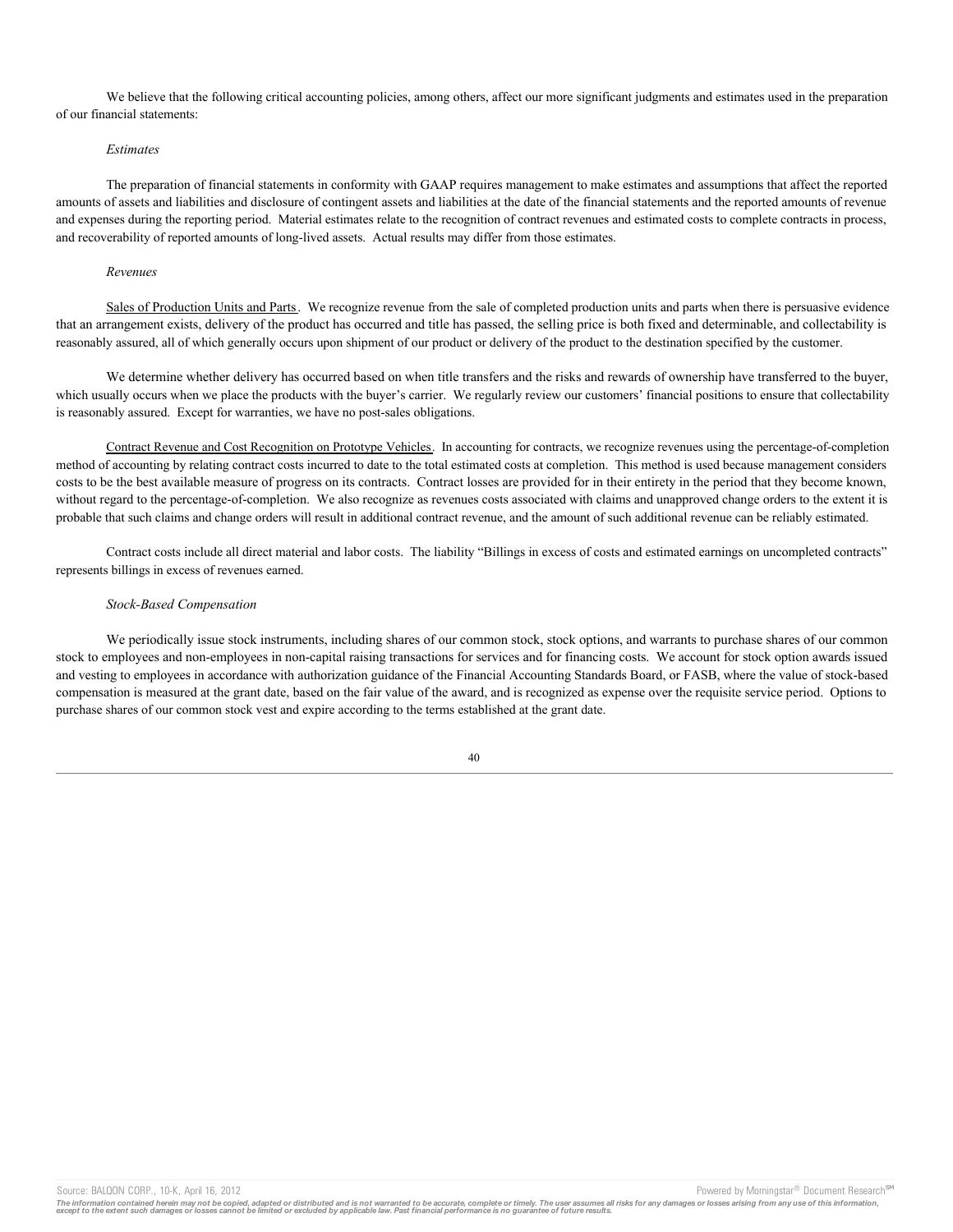We account for stock options and warrant grants issued and vesting to non-employees in accordance with the authoritative guidance of the FASB whereas the value of the stock compensation is based upon the measurement date as determined at either (a) the date at which a performance commitment is reached, or (b) at the date at which the necessary performance to earn the equity instruments is complete.

We estimate the fair value of stock options and warrants using the Black-Scholes Merton option-pricing model, which was developed for use in estimating the fair value of options that have no vesting restrictions and are fully transferable. This model requires the input of subjective assumptions, including the expected price volatility of the underlying stock and the expected life of stock options. Projected data related to the expected volatility of stock options is based on the average volatility of the trading prices of comparable companies and the expected life of stock options is based upon the average term and vesting schedules of the options. Changes in these subjective assumptions can materially affect the fair value of the estimate, and therefore the existing valuation models do not provide a precise measure of the fair value of our employee stock options.

We estimate the fair value of shares of common stock issued for services based on the closing price of our common stock on the date shares are granted.

## *Derivative Financial Instruments*

We evaluate all of our financial instruments to determine if such instruments are derivatives or contain features that qualify as embedded derivatives. For derivative financial instruments that are accounted for as liabilities, the derivative instrument is initially recorded at its fair value and is then re-valued at each reporting date, with changes in the fair value reported in the statements of operations. For stock-based derivative financial instruments, we use the Monte Carlo simulation model to value the derivative instruments at inception and on subsequent valuation dates. The classification of derivative instruments, including whether such instruments should be recorded as liabilities or as equity, is evaluated at the end of each reporting period. Derivative instrument liabilities are classified in the balance sheet as current or non-current based on whether or not net-cash settlement of the derivative instrument could be required within 12 months of the balance sheet date.

### *Goodwill and Intangible Assets*

Management performs impairment tests of goodwill and indefinite-lived intangible assets whenever an event occurs or circumstances change that indicate impairment has more likely than not occurred. Management performs impairment testing of goodwill and indefinite-lived intangible assets at least annually.

Management tests goodwill for impairment at the reporting unit level. We only have one reporting unit. At the time of goodwill impairment testing, management determines fair value through the use of a discounted cash flow valuation model incorporating discount rates commensurate with the risks involved with its reporting unit. If the calculated fair value is less than the current carrying value, impairment may exist. The use of a discounted cash flow valuation model to determine estimated fair value is common practice in impairment testing in the absence of available domestic and international transactional market evidence to determine the fair value. The key assumptions used in the discounted cash flow valuation model for impairment testing include discount rates, growth rates, cash flow projections and terminal value rates. Discount rates are set by using the Weighted Average Cost of Capital, or WACC, methodology. The WACC methodology considers market and industry data as well as Balqon-specific risk factors for each reporting unit in determining the appropriate discount rates to be used. The discount rate utilized is indicative of the return an investor would expect to receive for investing in such a business. Operational management, considering industry and Balqon-specific historical and projected data, develops growth rates and cash flow projections for Balqon. Terminal value rate determination follows common methodology of capturing the present value of perpetual cash flow estimates beyond the last projected period assuming a constant WACC and low long-term growth rates. As an indicator that each reporting unit has been valued appropriately through the use of the discounted cash flow valuation model, the aggregate fair value of all reporting units is reconciled to our total market capitalization. The discounted cash flow valuation methodology and calculations was used in 2011 impairment testing. Impairment tests of the goodwill we acquired from EMS were conducted during the fourth quarters of 2010 and 2011. These impairment tests did not indicate that the goodwill we acquired from EMS was impaired as of December 31, 2010 or 2011 An impairment test of the value of the Distribution Agreement conducted during the fourth quarter of 2011 indicated that the asset was fully impaired. As such, the Company recognized a \$935,583 impairment loss on the Distribution Agreement during the fourth quarter of 2011.



Source: BALQON CORP., 10-K, April 16, 2012 **Powered by Morningstar® Document Research** in Powered by Morningstar® Document Research in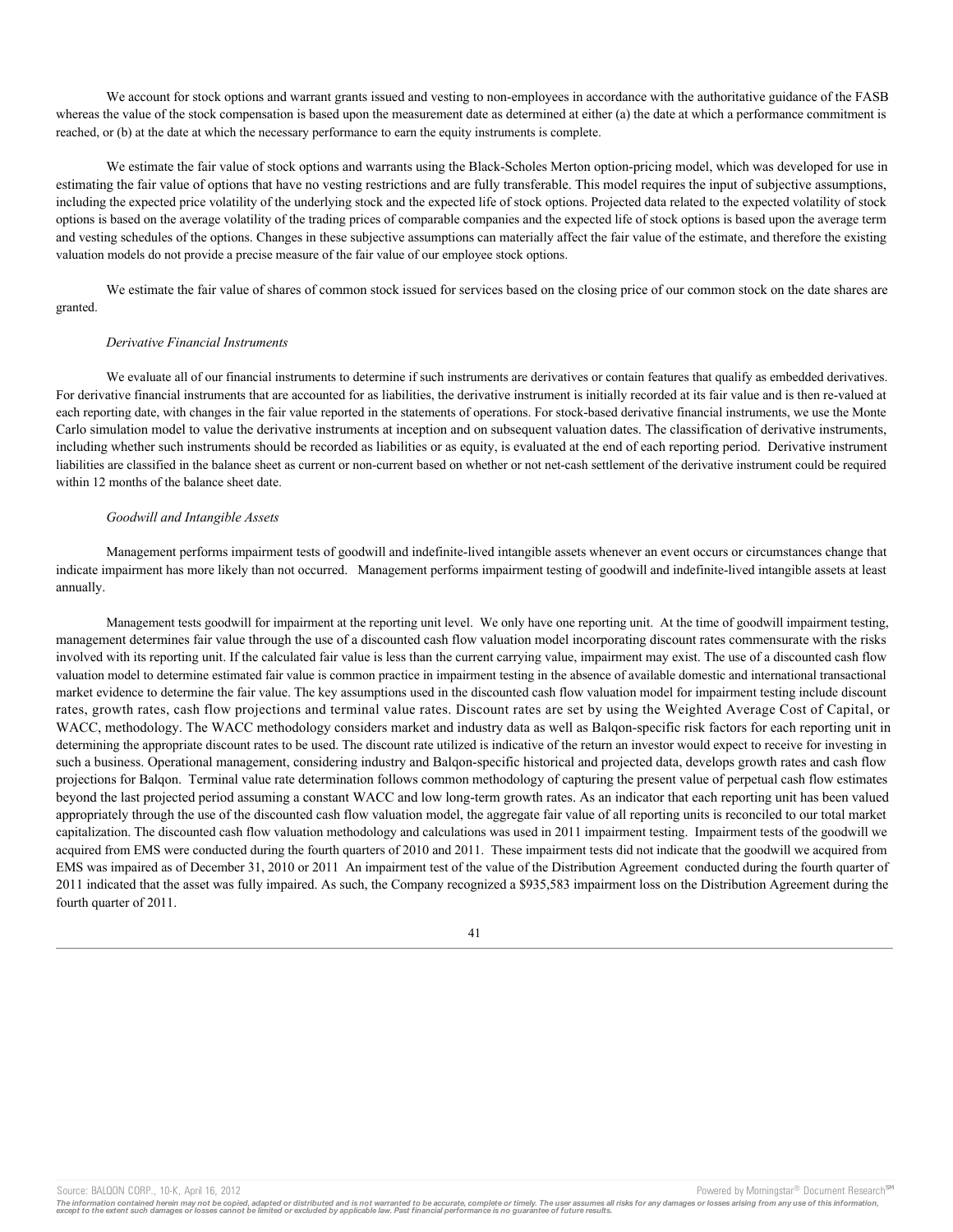We review intangible assets subject to amortization at least annually to determine if any adverse conditions exist or a change in circumstances has occurred that would indicate impairment or a change in the remaining useful life. If the carrying value of an asset exceeds its undiscounted cash flows, we write-down the carrying value of the intangible asset to its fair value in the period identified. If the carrying value of assets is determined not to be recoverable. we record an impairment loss equal to the excess of the carrying value over the fair value of the assets. Our estimate of fair value is based on the best information available to us, in the absence of quoted market prices. We generally calculate fair value as the present value of estimated future cash flows that we expect to generate from the asset using a discounted cash flow income approach as described above. If the estimate of an intangible asset's remaining useful life is changed, we amortize the remaining carrying value of the intangible asset prospectively over the revised remaining useful life. Based on management's assessments, there were indicators of impairment of one of the Company's intangible assets at December 31, 2011, and the Company has made the applicable adjustment for this asset impairment loss.

## *Impairment of Long-Lived Assets*

The FASB, has established guidelines regarding when impairment losses on long-lived assets, which include property and equipment, should be recognized and how impairment losses should be measured. Guidance of the FASB also provides a single accounting model for long-lived assets to be disposed of and significantly changes the criteria that would have to be met to classify an asset as held-for-sale. We periodically review, at least annually, such assets for possible impairment and expected losses. If any losses are determined to exist they are recorded in the period when such impairment is determined. Based upon management's assessment, there were no indicators of impairment of our long lived assets at December 31, 2010 or December 31, 2011.

# *Income Taxes*

We recognize income taxes for the amount of taxes payable or refundable for the current year and deferred tax liabilities and assets are recognized for the future tax consequences of transactions that have been recognized in our financial statements or tax returns. A valuation allowance is provided when it is more likely than not that some portion or the entire deferred tax asset will not be realized.

#### **Financial Condition and Results of Operations**

Our total revenues increased by \$1,456,586, or 215%, to \$2,134,331 for the year ended December 31, 2011 as compared to \$677,745 for the year ended December 31, 2010. The increase in revenues was as a result of the introduction of our new products and drive system, battery system and charging system technologies that we developed during 2011. Gross profits during the year ended December 31, 2011 was \$549,014, up \$482,597, or 727%, from the year ended December 31, 2010. This increase is primarily due to higher revenues resulting from improved manufacturing utilization and reduced material cost of our battery systems.

The information contained herein may not be copied, adapted or distributed and is not warranted to be accurate, complete or timely. The user assumes all risks for any damages or losses arising from any use of this informat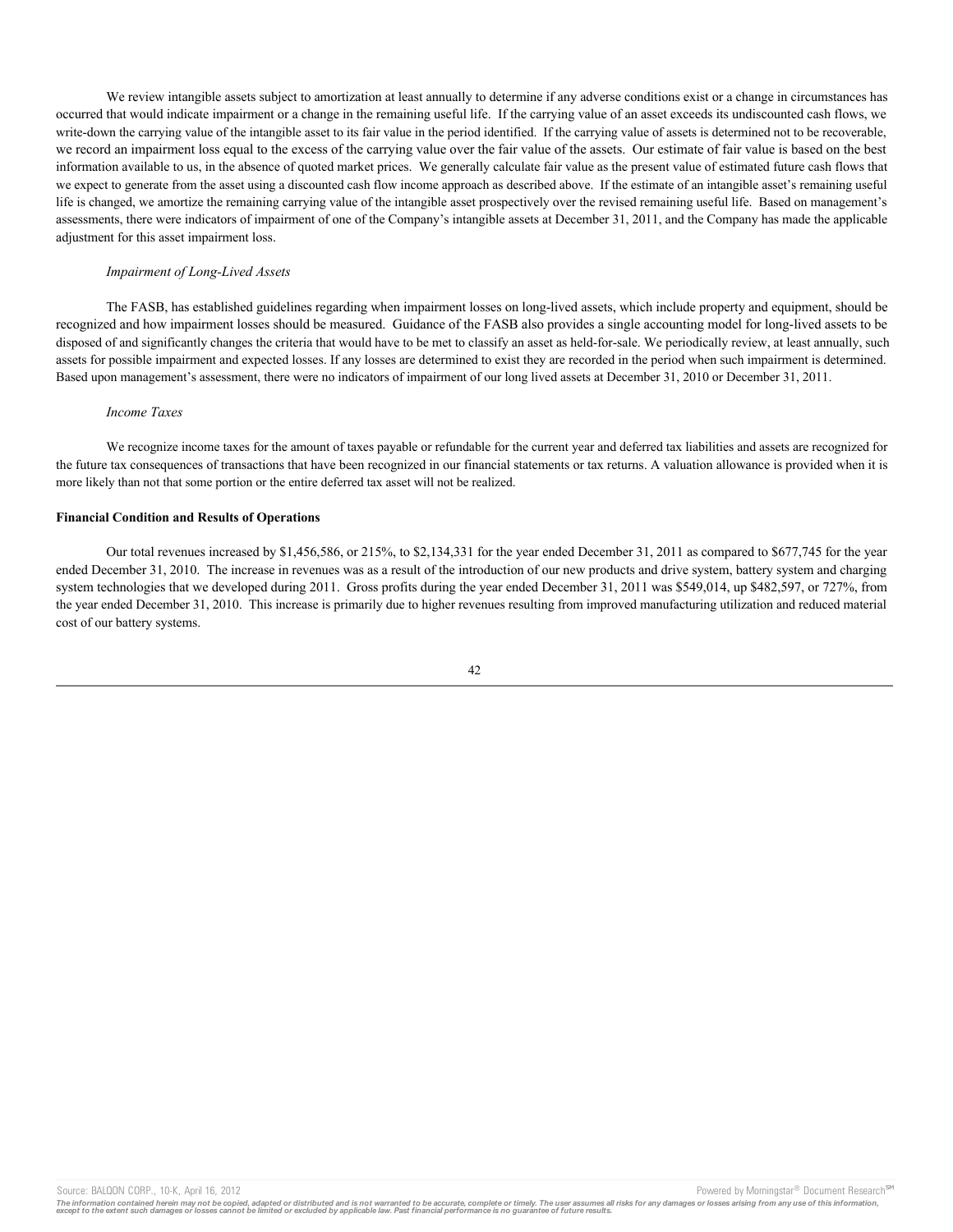We reported a net loss of \$7,056,212 for the year ended December 31, 2011 as compared to a net loss of \$4,302,633 for the year ended December 31, 2010, an increase of \$2,753,579. Losses from operations as a percentage of sales during the year ended December 31, 2011 was 331%, as compared to losses from operations as a percentage of sales of 635% during the year ended December 31, 2010. The increase in losses during 2011 is attributable to increases in general & administrative expenses of \$1,620,106, increase in research and development costs of \$285,705, increase in depreciation and amortization of \$460,034, increase in impairment loss of \$935,583, and increase in interest expense of \$513,912. These increases in expenses are reduced by an increase in gross profit of \$482,597, decrease of private placement costs of \$359,339, and decrease in derivative liability of \$219,825.

Our product mix during the year ended December 31, 2011, was greater than our product mix during the year ended December 31, 2010. Sales of our electric drive systems accounted for 66% of our total sales during 2011 as compared to 17% of total sales 2010. During 2011, our sales of vehicles and parts accounted for 20% of our total sales, while during 2010, our sales of vehicles and parts accounted for 47% of total sales.

In December 2010, we raised \$5,000,000 in connection with a private placement of common stock and warrants. Using the capital we raised in December 2010, we ramped up our production processes during the first nine months of 2011.

Our lack of significant revenues during the year ended December 31, 2011 is a direct result of the length and complexity of our product development process. Typically, we experience a significant time lag between receiving an order for our electric drive systems or battery systems and recognizing revenue in connection with the order due to the development time required to integrate our technologies into new vehicle platforms specified by our customers. For example, while our electric drive systems and battery systems can be integrated into a multitude of product platforms, often times a substantial amount of time is needed to make design modifications to our product to ensure its integration into each new vehicle platform. In most cases new designs require sourcing of raw materials contributing further to the already lengthy production time. In the case of a new customer or a new product platform, it is customary in our business to complete and deliver a single unit prior to producing the entire order. Once the initial product is delivered, installed and accepted by our customer, we begin production on the remaining order based on production delivery dates agreed upon with our customer.

While most of our production efforts during the first nine months of 2011 were focused on the WGE purchase order and the T&K Logistics leasing arrangement, 66% of our revenues during the period were derived from the delivery of drive systems to our OEM customers in the United States, Asia and Europe. These drive systems were customized for vehicle configurations to be used in both on-road and off-road applications. We anticipate that the delivery of these drive systems will result in additional orders from our OEM partners in the future.

As of December 31, 2011, we had a working capital deficit of \$4,241,177, an accumulated deficit of \$22,395,105 and reported a net loss for the year ended December 31, 2011 of \$7,056,212. Our plans for correcting these deficiencies include the future sales of our products and technologies and the raising of capital, which we expect will help provide us with the liquidity necessary to meet operating expenses. Over the longer-term, we plan to achieve profitability through the sale of our drive systems, electric vehicles and other products.

43

The information contained herein may not be copied, adapted or distributed and is not warranted to be accurate, complete or timely. The user assumes all risks for any damages or losses arising from any use of this informat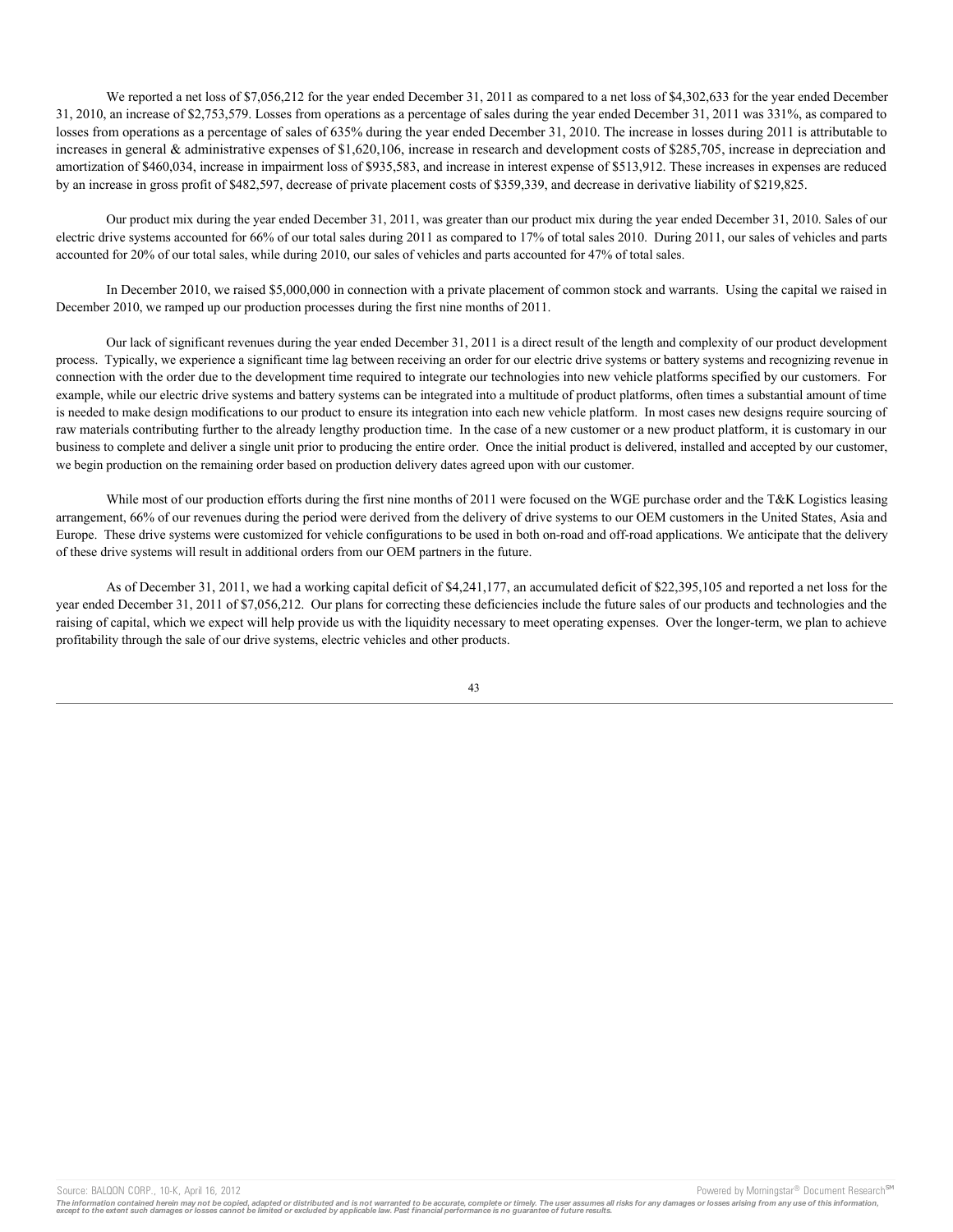The tables presented below, which compare our results of operations for 2011 and 2010, present the results for each period, the change in those results from one period to another in both dollars and percentage change, and the results for each period as a percentage of net revenues. The columns present the following:

- The first two data columns in each table show the absolute results for each period presented.
- · The columns entitled "Dollar Variance" and "Percentage Variance" show the change in results, both in dollars and percentages. These two columns show favorable changes as a positive and unfavorable changes as negative. For example, when our net revenues increase from one period to the next, that change is shown as a positive number in both columns. Conversely, when expenses increase from one period to the next, that change is shown as a negative in both columns.
- The last two columns in each table show the results for each period as a percentage of net revenues.

|                                          |               | <b>Year Ended</b><br>December 31, |                            | Percentage<br>Variance     | <b>Results as a Percentage</b><br>of Net Revenues for the<br><b>Years Ended</b><br>December 31, |             |
|------------------------------------------|---------------|-----------------------------------|----------------------------|----------------------------|-------------------------------------------------------------------------------------------------|-------------|
|                                          | 2011          | <b>2010</b>                       | Favorable<br>(Unfavorable) | Favorable<br>(Unfavorable) | 2011                                                                                            | <b>2010</b> |
| Net revenues                             | \$2,134,331   | 677,745<br>S.                     | 1,456,586                  | 215%                       | 100%                                                                                            | 100%        |
| Cost of revenues                         | ,585,317      | 611,328                           | (973, 989)                 | (159)%                     | 74%                                                                                             | 90%         |
| Gross profit                             | 549,014       | 66,417                            | 482,597                    | 727%                       | 26%                                                                                             | 10%         |
| General & administrative expenses        | 4,038,787     | 2,418,681                         | (1,620,106)                | (67)%                      | 189%                                                                                            | 357%        |
| Research & development                   | 555,839       | 270,134                           | (285,705)                  | $(106)\%$                  | 26%                                                                                             | 40%         |
| Depreciation & amortization              | 568,491       | 108,457                           | (460, 034)                 | $(424)\%$                  | 27%                                                                                             | 16%         |
| Private Placement costs                  |               | 359,339                           | 359,339                    | 100%                       | $-$ %                                                                                           | 53%         |
| (Gain) on change in derivative liability | (279,690)     | (59, 865)                         | 219,825                    | 367%                       | $(13)\%$                                                                                        | (9)%        |
| <b>Impairment Loss</b>                   | (935, 583)    |                                   | (935, 583)                 | $(100)\%$                  | (44)%                                                                                           | $-$ %       |
| Interest expense                         | 1,786,216     | 1,272,304                         | (513, 912)                 | $(40)\%$                   | 84%                                                                                             | 188%        |
| Net loss                                 | \$(7,056,212) | \$ (4,302,633)                    | (2,753,579)                | (64)%                      | $(331)\%$                                                                                       | $(635)\%$   |

*Net Revenues.* Our net revenues in 2011 increased by \$1,456,586, or 215%, to \$2,134,331 for 2011 as compared to \$677,745 of net revenues for 2010. The increase in revenues was as a result of the introduction of our new products and drive system, battery system and charging system technologies that we developed during 2011.

*Gross profit.* Gross profits during 2011 was \$549,014, up \$482,597, or 727%, from 2010. Our 2011 gross profit margin of 26% is comprised of a 37% gross margin on the vehicle materials costs, reduced by 11% combined direct labor and manufacturing overhead costs. Our 2010 gross profit margin of 10% is comprised of a 14% gross margin on the vehicle materials costs, offset by 4% combined direct labor and manufacturing overhead costs. This increase is primarily due to higher revenues resulting from improved manufacturing utilization and reduced material costs of our battery systems.

*General & Administrative Expenses.* General and administrative expenses increased by \$1,620,106 in 2011 as compared to 2010. This increase is attributable to a \$381,420 increase in marketing and sales expenses, a \$182,928 increase in legal expenses, a \$604,903 increase in unapplied overhead, offset by a \$154,927 decrease in consulting fees and a \$605,782 net increase in other general and administrative expenses.

Source: BALQON CORP., 10-K, April 16, 2012 **Powered by Morningstar® Document Research** structure is a structure of the second structure of the second structure of the second structure of the second structure is a structure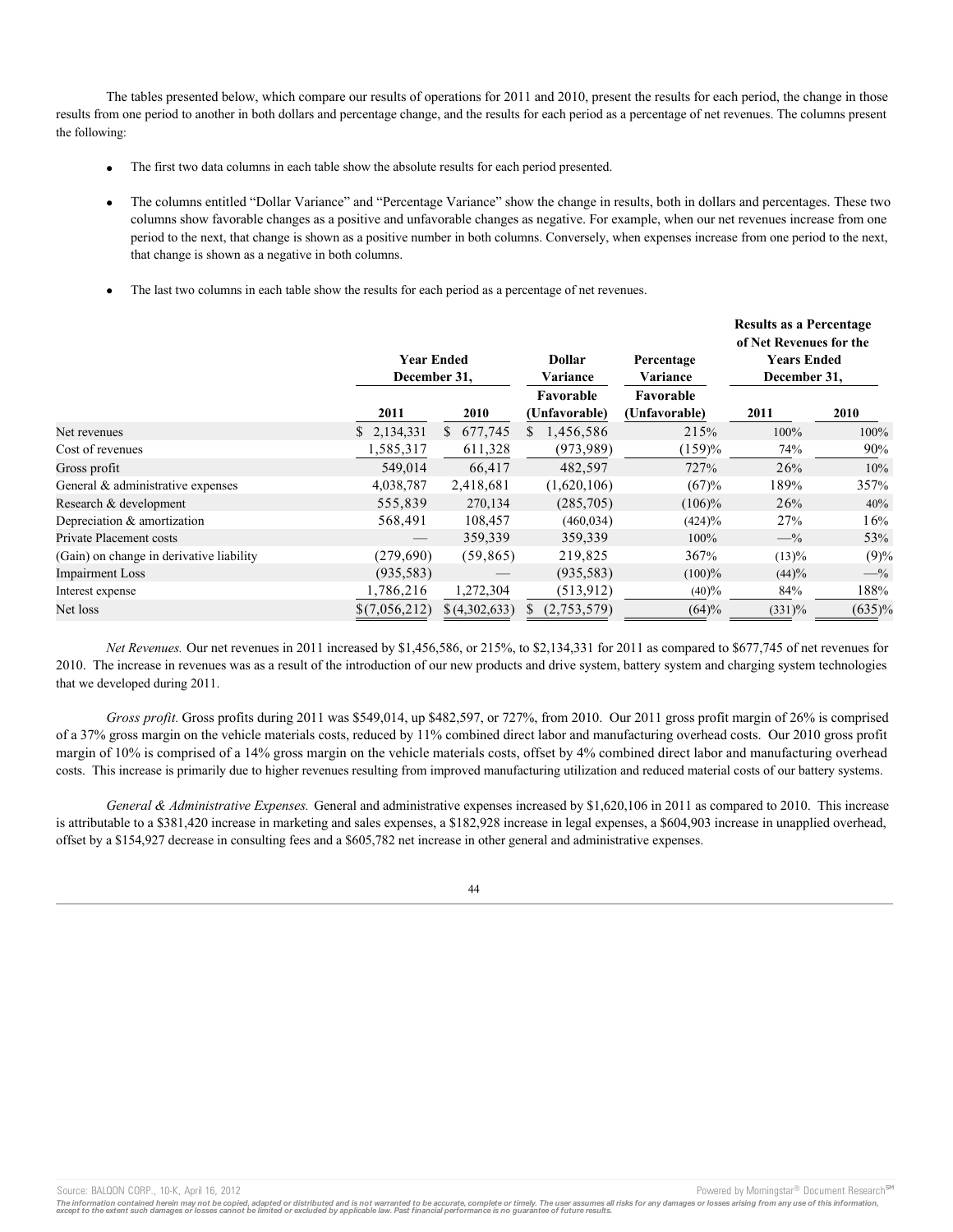*Research & Development Expenses.* Our research and development expenses for 2011 and 2010 were \$555,839 and \$270,134, respectively. The increase in research and development expenses of \$285,705 in 2011 is attributable to an increase of \$252,137 in labor costs for new personnel in the research & development department and an increase of \$33,568 of supplies and materials.

*Depreciation and Amortization.* . During 2011 our depreciation and amortization expenses increased by \$460,034, largely due to the amortization of the Distribution Agreement.

*Private Placement Costs.* During 2010, we incurred \$359,339 of private placement costs relating to the issuance of certain of our convertible notes and warrants.

*Change in derivative liability.* During 2010, we incurred non-cash costs of \$1,015,839 relating to a derivative liability created upon issuance of certain of our convertible notes and warrants. During 2011, this derivative liability was reduced by \$279,690 while in 2010 the derivative liability was reduced by \$59,865. This change in derivative liability is a non-cash benefit reported on the statements of operations.

*Impairment Loss*. During the year ended December 31, 2011, the Company recorded a \$935,583 impairment loss related to its battery Distribution Agreement. The amount recorded as impairment loss represents the unamortized value of the intangible asset as of December 31, 2011. The Company did not incur an impairment loss during the year ended December31, 2010.

*Interest Expenses*. During 2011, interest expense increased by \$513,912 over 2010. This increase in interest expenses was partly due to the increased interest expense on the \$850,000 of secured debt borrowings that were incurred during July and December 2010. This 10% secured debt taken on during the latter part of 2010 was subject to the full amount of interest during 2011, representing approximately \$85,000 of the additional 2011 interest expense. Interest expense also increased due to increases in borrowings under our line of credit from Bridge Bank and amortization of the beneficial conversion feature interest cost incurred on our convertible notes and warrants.

While our general and administrative expenses are expected to increase over the near term, these expenses as a percentage of net revenues are expected to decrease as we increase our net revenues. We expect that over the near term, our general and administrative expenses will increase as a result of expenses related to increased management personnel, additional administrative and sales personnel, and additional employees associated with the anticipated ramp up in our business and sales.

### **Liquidity and Capital Resources**

During 2011, we funded our operations from cash provided from operations, the issuance of common stock in connection with the exercise of outstanding warrants and the remaining proceeds from the issuance and sale of our secured and unsecured debt and equity securities during 2010. During 2010, we funded our operations primarily with cash from financing activities, which included the issuance of secured and unsecured debt and the issuance of equity securities. As of December 31, 2011, we had a working capital deficiency of \$4,241,177 as compared to working capital of \$1,955,146 at December 31, 2010. At December 31, 2011 and 2010 we had an accumulated deficit of \$22,395,105 and \$15,338,893, respectively, and cash and cash equivalents of \$32,663 and \$4,407,273, respectively. The significant decrease in our cash position is a result of a net increase in property, plant and equipment from the transfer out of inventory of \$739,000 of vehicles associated with the shipment of the five Nautilus XR E20s to T&K Logistics that have not been accepted by T&K Logistics as of the date of this report. Once battery units are installed into these five Nautilus XR E20s, we plan to sell these vehicles to a leasing company and thereby realize a sale of the assets. In addition, increases in accounts receivable and prepaid expenses by an aggregate of \$791,692 has contributed to our decreased cash position.



Source: BALQON CORP., 10-K, April 16, 2012 **Powered by Morningstar® Document Research** in Powered by Morningstar® Document Research in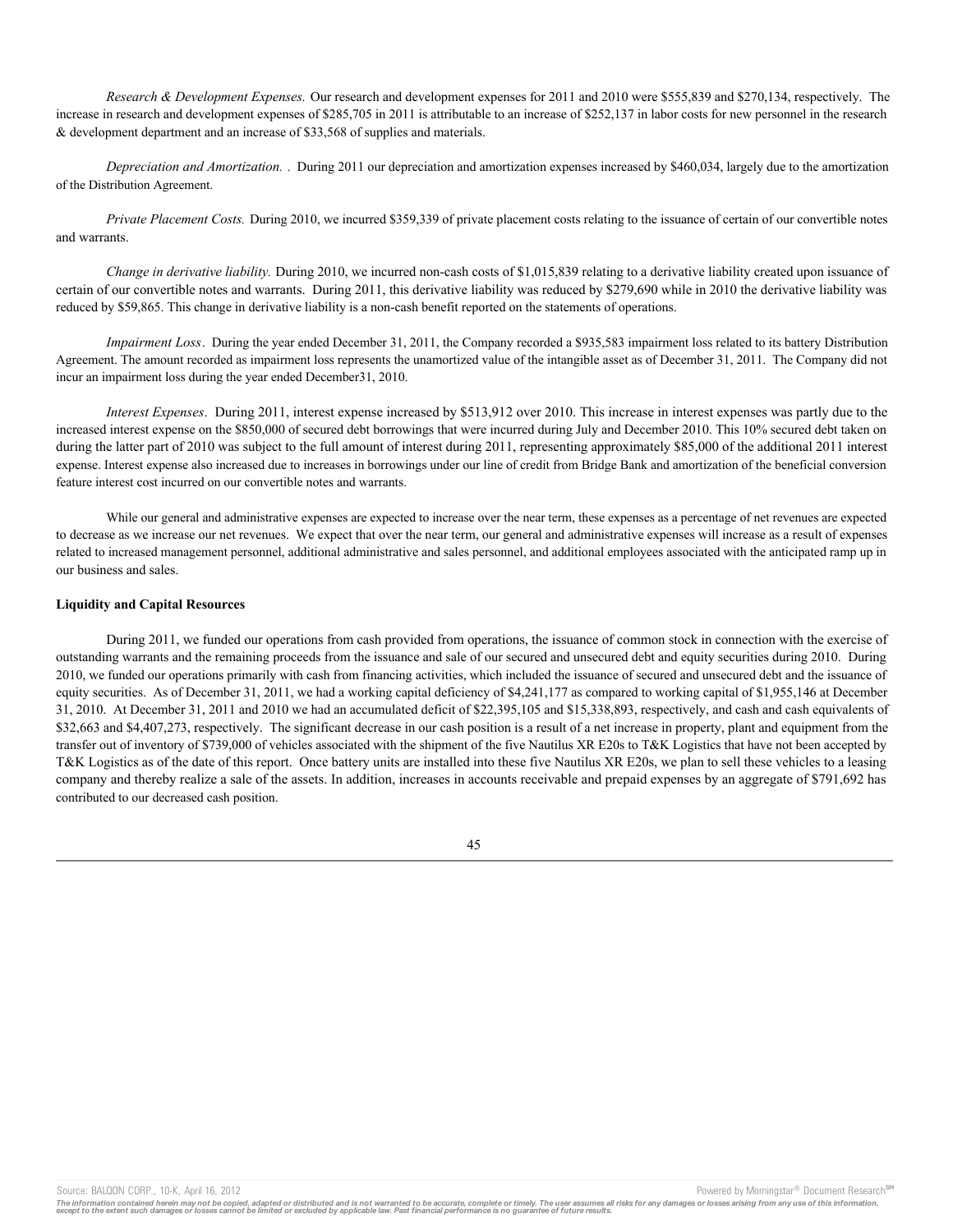During 2009, under the terms of the City of Los Angeles Agreement, we requested and were issued an advance payment in the amount of \$1,159,601 from the City of Los Angeles. Our agreement with the City of Los Angeles terminated prior to delivery of all of the vehicles we were required to deliver under the City of Los Angeles Agreement. To the extent we cannot successfully negotiate a new agreement with the City of Los Angeles that gives us additional time to deliver the remaining 10 vehicles and/or upgrade existing equipment with new high energy density batteries and related associated equipment to the City of Los Angeles under the same terms as the original agreement, we may have to return up to the entire \$1,159,601 to the City of Los Angeles.

Our available capital resources at December 31, 2011 consisted primarily of approximately \$32,663 in cash and cash equivalents. We expect that our future available capital resources will consist primarily of cash on hand, cash generated from our business, if any, and future debt and/or equity financings, if any.

Cash used in operating activities in 2011 was \$5,226,096 compared to \$2,708,352 in 2010. For 2011, cash used in operating activities included a net loss of \$7,056,212, depreciation and amortization of \$568,491, amortization of note discount of \$1,436,479, the value of stock issued for services of \$23,250, impairment loss of \$935,583, reduction in the fair value of derivative liabilities of \$279,690, and the net cash used by operating assets and liabilities of \$853,997. Material changes in asset and liabilities at December 31, 2011 as compared to December 31, 2010 that affected these results include:

- an increase in accounts receivable of \$807,420;
- a decrease in costs plus estimated earnings in excess of billings on uncompleted contracts of \$34,224;
- an increase in inventory of \$57,325;
- an increase in equipment held for lease by a customer of \$739,000;
- a decrease in prepaid expenses of \$15,728;
- a net increase in accounts payable and accrued expenses of \$442,009; and
- an increase of \$257,787 in customer advances.

Cash used in investing activities, for the purchase of property and equipment, totaled \$30,410 for 2011 and \$6,360 for 2010.

Cash provided by financing activities totaled \$881,896 for 2011 as compared to \$7,003,350 for 2010.

Between February 2010 and April 2010, we raised an aggregate of \$1,500,000 through the issuance of convertible notes to 11 accredited investors. The convertible notes are convertible into an aggregate of 1,999,993 shares of our common stock. In connection with this offering, we also issued three-year warrants to purchase an aggregate of 1,999,993 shares of common stock at an exercise price of \$0.50 per share.

Between July 2010 and December 2010, we raised an aggregate of \$850,000 through the issuance of senior secured convertible debentures to 26 accredited investors. The senior secured convertible debentures are secured by a security interest in all of our personal property (subject to customary exceptions) and were initially convertible into shares of our common stock at an initial conversion price of \$0.75 per share (subject to adjustment). In connection with this offering, we also issued five-year warrants to purchase an aggregate of 850,000 shares of our common stock at an initial exercise price of \$0.75 per share (subject to adjustment). Under the adjustment provisions of the senior secured convertible debentures and warrants, the conversion price of the senior secured convertible debentures and the exercise price of the warrants were reduced to \$0.64 in connection with a private placement of our common stock and warrants in December 2010. The terms of the senior secured convertible debentures include a restriction on our ability to pay dividends on our common stock.

Source: BALQON CORP., 10-K, April 16, 2012 **Powered by Morningstar® Document Research** in the second metal of the second metal products and the second metal products are provided by Morningstar® Document Research in the se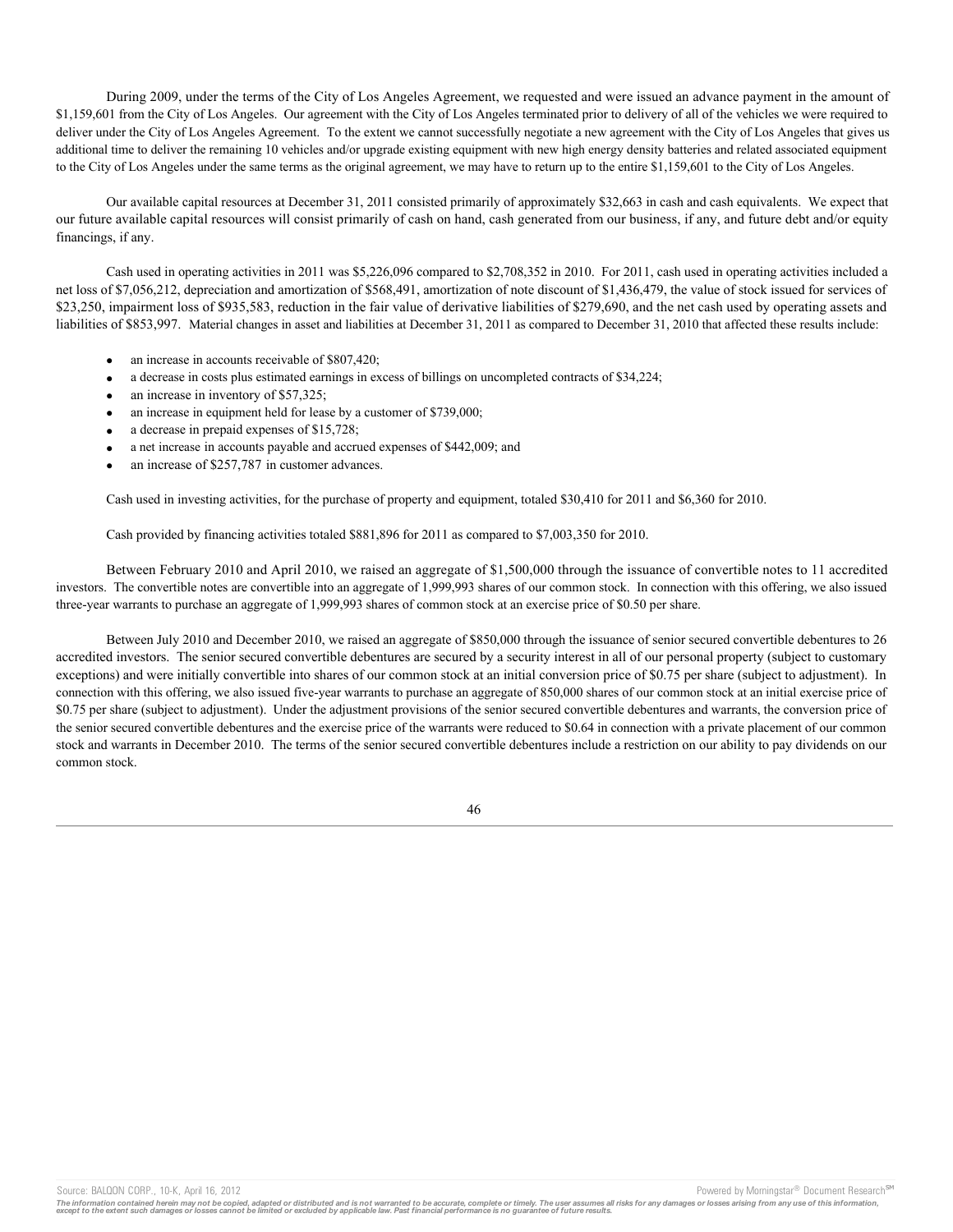In December 2010, we raised \$5,000,000 through the issuance of 7,812,500 shares of our common stock and a five-year warrant to purchase up to 7,812,500 shares of our common stock at an exercise price of \$0.64 per share.

During the first nine months of 2011, we raised \$148,666 in connection with the issuance of 283,332 shares of our common stock upon the exercise of warrants.

Effective February 18, 2009, we entered into a Business Financing Agreement with Bridge Bank, National Association, or Bridge Bank Agreement. The Bridge Bank Agreement, as amended to date, provides us with an accounts receivable based credit facility in the aggregate amount of up to \$2,000,000.

The credit facility is formula-based and generally provides that the outstanding borrowings under the credit facility may not exceed an aggregate of 80% of eligible accounts receivable. We must immediately pay any advance made under the credit facility within 90 days of the earlier of (i) the invoice date of the receivable that substantiated the advance and (ii) the date on which the advance was made. Interest on the credit facility is payable monthly. As of December 31, 2011, there was \$233,231 outstanding under the credit facility, eligible accounts receivable was \$374,790 and availability under the credit facility was \$66,601.

The interest rate is variable and is adjusted monthly based on the per annum prime rate as published by Bridge Bank plus two percentage points, subject to a minimum rate of 6.0% per annum.

In the event of a default and continuation of a default, Bridge Bank may accelerate the payment of the principal balance requiring us to pay the entire indebtedness outstanding on that date. Upon the occurrence and during the continuation of an event of default, the interest rate applicable to the outstanding balance borrowed under the credit facility will be increased by five percentage points above the per annum interest rate that would otherwise be applicable.

The credit facility is secured by a continuing first priority security interest in all of our personal property (subject to customary exceptions). The credit facility may be terminated at any time by either party

In addition, during 2012, we expect to incur approximately **\$**600,000 in research and development expenses. We believe that we presently have sufficient plant and production equipment to meet our current operational plan and we do not intend to dispose of any plant and equipment.

We presently have 25 employees and expect to hire additional personnel to meet production demands of increased product sales. Our present staff is sufficient to meet our current operational plan and we expect to hire additional personnel as we ramp up our production efforts during the remainder of 2012.

Although we expect that the anticipated gross profit margin from the completion and delivery of the products in our backlog will provide us with additional liquidity and capital resources, we believe that we will need additional liquidity and capital resources through debt and/or equity financing to complete all of our existing and anticipated future product backlog. As discussed in this report and in notes to our financial statements included in this report, we have suffered recurring losses from operations and at December 31, 2011, we had an accumulated deficiency of \$22,395,105 and a working capital deficiency of \$4,241,177.

We have been, and currently are, working toward identifying and obtaining new sources of financing. No assurances can be given that we will be successful in obtaining additional financing in the future. Any future financing that we may obtain may cause significant dilution to existing stockholders. Any debt financing or other financing of securities senior to common stock that we are able to obtain will likely include financial and other covenants that will restrict our flexibility. At a minimum, we expect these covenants to include restrictions on our ability to pay dividends on our common stock. Any failure to comply with these covenants would have a material adverse effect on our business, prospects, financial condition, results of operations and cash flows. In addition, our senior secured convertible debentures issued between July and December 2010 contain covenants that include restrictions on our ability to pay dividends on our common stock.

47

Source: BALQON CORP., 10-K, April 16, 2012 **Powered by Morningstar® Document Research** in the second metal of the second metal products and the second metal products are provided by Morningstar® Document Research in the se

The information contained herein may not be copied, adapted or distributed and is not warranted to be accurate, complete or timely. The user assumes all risks for any damages or losses arising from any use of this informat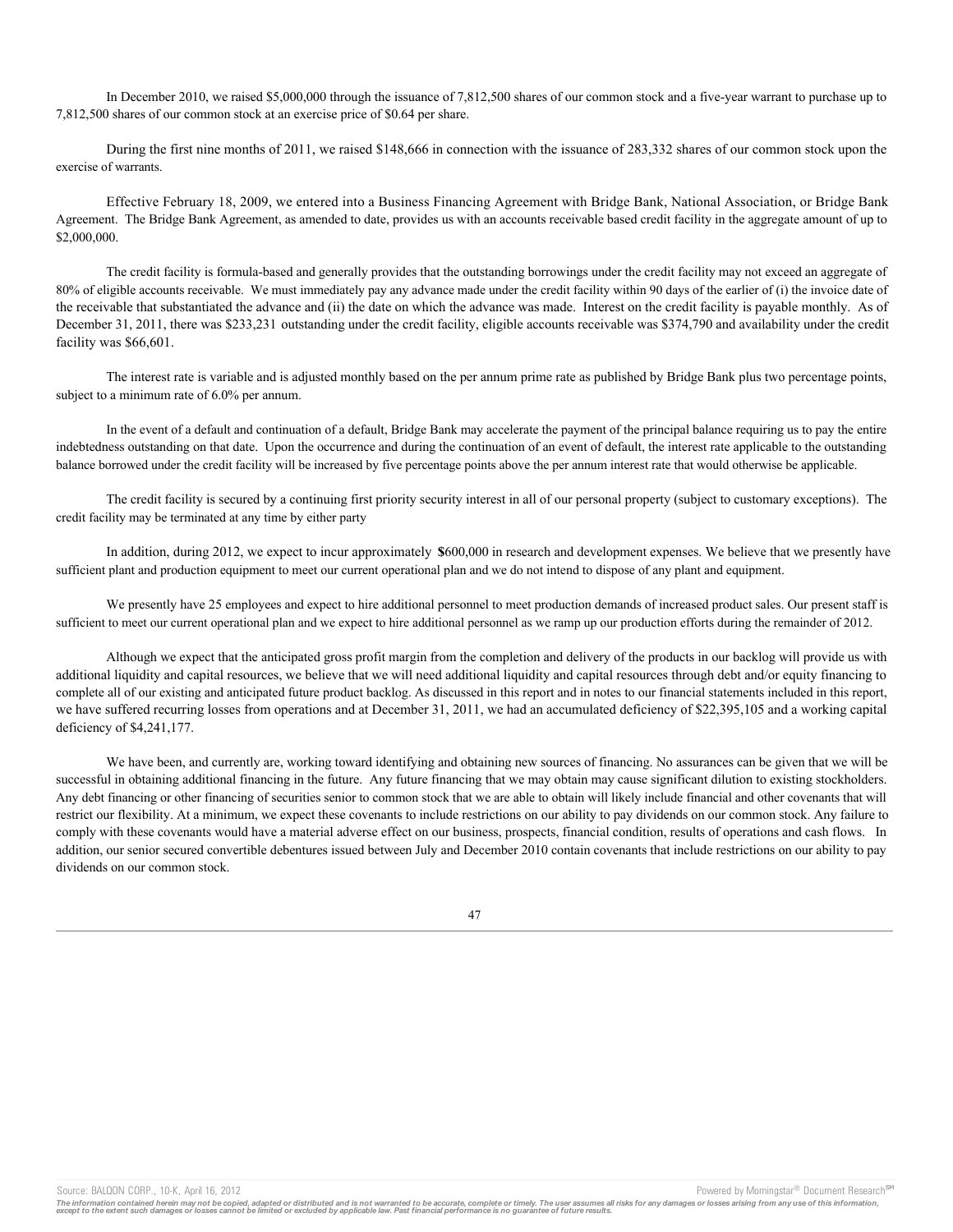If adequate funds are not available, we may be required to delay, scale back or eliminate portions of our operations and product and service development efforts or to obtain funds through arrangements with strategic partners or others that may require us to relinquish rights to certain of our technologies or potential products or other assets. Accordingly, the inability to obtain such financing could result in a significant loss of ownership and/or control of our proprietary technology and other important assets and could also adversely affect our ability to fund our continued operations and our product and service development efforts.

## **Backlog**

As of April 13, 2012, we had a backlog of \$16,761,284. The amount of backlog orders represents revenue that we anticipate recognizing in the future, as evidenced by purchase orders and other purchase commitments received from customers, but on which work has not yet been initiated or with respect to which work is currently in progress. Our backlog consists primarily of a \$15.9 million order from WGE, an affiliate of our Chairman of the Board, for 300 electric drive systems. Our backlog also includes an order for an aggregate of 19 flux vector motor controllers from customers engaged in manufacturing monorail systems, electric buses and forklifts for use in warehouse applications and our agreement to deliver two additional electric drive systems to Ashok Leyland. We believe that the majority of our current backlog will be shipped within the next 18 months. However, there can be no assurance that we will be successful in fulfilling such orders and commitments in a timely manner or that we will ultimately recognize as revenue the amounts reflected as backlog.

During 2012, we expect our sales to grow in markets such as China, India, and Europe. We are optimistic that the demonstration of electric buses utilizing our technologies for Ashok Leyland during 2010 will result in additional sales in Asia. We are also optimistic that the demonstration of a heavy-duty tow tractor that features our electric drive system for Mol Industries will result in additional sales Europe. In addition, we believe that the integration of our drive systems into medium-duty on-road commercial vehicles will result in increased sales in the United States in 2011. Our OEM partners in domestic and international markets have experienced increased sales activity for their products, which we expect will result in increased sales for our electric drive systems and battery systems. We anticipate that a majority of future sales of our electric vehicles will be made directly to domestic and international OEMs. We are optimistic that the demonstration of our extended range Nautilus XR E20 and Mule M100 to existing and potential customers will result in additional sales of our electric vehicles.

## **Effects of Inflation**

The impact of inflation and changing prices has not been significant on the financial condition or results of operations of our company.

#### **Impacts of New Accounting Pronouncements**

In May 2011, the FASB issued Accounting Standards Update, or ASU, No. 2011-4, which amends the Fair Value Measurements Topic of the Accounting Standards Codification to help achieve common fair value measurement and disclosure requirements in GAAP and International Financial Reporting Standards. ASU No. 2011-4 does not require additional fair value measurements and is not intended to establish valuation standards or affect valuation practices outside of financial reporting. The ASU is effective for interim and annual periods beginning after December 15, 2011. We will adopt the ASU as required. The ASU will affect our fair value disclosures, but will not affect our results of operations, financial condition or liquidity.

Source: BALQON CORP., 10-K, April 16, 2012 **Provided by April 16, 2012** Powered by Morningstar® Document Research <sup>sw</sup>

The information contained herein may not be copied, adapted or distributed and is not warranted to be accurate, complete or timely. The user assumes all risks for any damages or losses arising from any use of this informat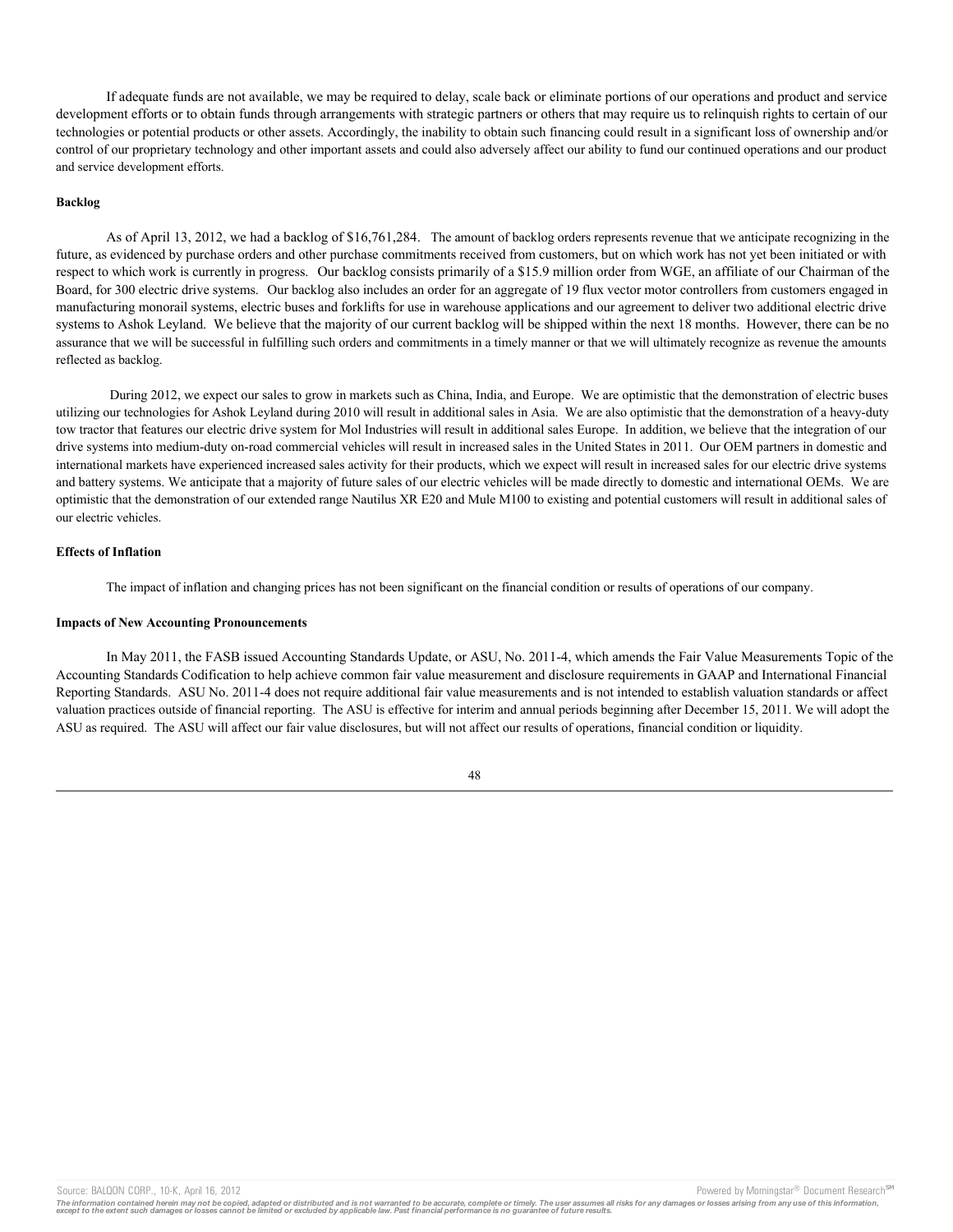In June 2011, the FASB issued ASU No. 2011-5, which amends the Comprehensive Income Topic of the ASU. The ASU eliminates the option to present the components of other comprehensive income as part of the statement of changes in shareholders' equity, and instead requires consecutive presentation of the statement of net income and other comprehensive income either in a continuous statement of comprehensive income or in two separate but consecutive statements. ASU No. 2011-5 is effective for interim and annual periods beginning after December 15, 2011. We will adopt the ASU as required. The ASU will have no affect on our results of operations, financial condition or liquidity.

In September 2011, the FASB issued ASU 2011-08, "Testing Goodwill for Impairment," an update to existing guidance on the assessment of goodwill impairment. This update simplifies the assessment of goodwill for impairment by allowing companies to consider qualitative factors to determine whether it is more likely than not that the fair value of a reporting unit is less than its carrying amount before performing the two step impairment review process. It also amends the examples of events or circumstances that would be considered in a goodwill impairment evaluation. The amendments are effective for annual and interim goodwill impairment tests performed for fiscal years beginning after December 15, 2011. Early adoption is permitted. We are currently evaluating the affects adoption of ASU 2011-08 may have on our goodwill impairment testing.

We do not believe that the adoption of the above recent pronouncements will have a material effect on our results of operations, financial position or cash flow. Other recent accounting pronouncements issued by the FASB (including its Emerging Issues Task Force), the American Institute of Certified Public Accountants, and the SEC did not or are not believed by management to have a material impact on our present or future financial statements.

# **Item 7A. Quantitative and Qualitative Disclosures About Market Risk.**

Not applicable.

# **Item 8. Financial Statements and Supplementary Data.**

Reference is made to the financial statements included in this Report, which begin at page F-1.

# **Item 9. Changes in and Disagreements With Accountants on Accounting and Financial Disclosure.**

Not applicable.

# **Item 9A. Controls and Procedures.**

## **Evaluation of Disclosure Controls and Procedures**

We conducted an evaluation under the supervision and with the participation of our management, including our Chief Executive Officer and Chief Financial Officer, our principal accounting officer, of the effectiveness of the design and operation of our disclosure controls and procedures. The term "disclosure controls and procedures," as defined in Rules 13a-15(e) and 15d-15(e) under the Securities Exchange Act of 1934, as amended, or Exchange Act, means controls and other procedures of a company that are designed to ensure that information required to be disclosed by the company in the reports it files or submits under the Exchange Act is recorded, processed, summarized and reported, within the time periods specified in the SEC's rules and forms. Disclosure controls and procedures also include, without limitation, controls and procedures designed to ensure that information required to be disclosed by a company in the reports that it files or submits under the Exchange Act is accumulated and communicated to the company's management, including its principal executive and principal financial officers, or persons performing similar functions, as appropriate, to allow timely decisions regarding required disclosure. Based on this evaluation, our Chief Executive Officer and Chief Financial Officer concluded as of December 31, 2011 that our disclosure controls and procedures were effective at the reasonable assurance level.

Source: BALQON CORP., 10-K, April 16, 2012 **Provided by April 16, 2012** Powered by Morningstar® Document Research <sup>sw</sup>

The information contained herein may not be copied, adapted or distributed and is not warranted to be accurate, complete or timely. The user assumes all risks for any damages or losses arising from any use of this informat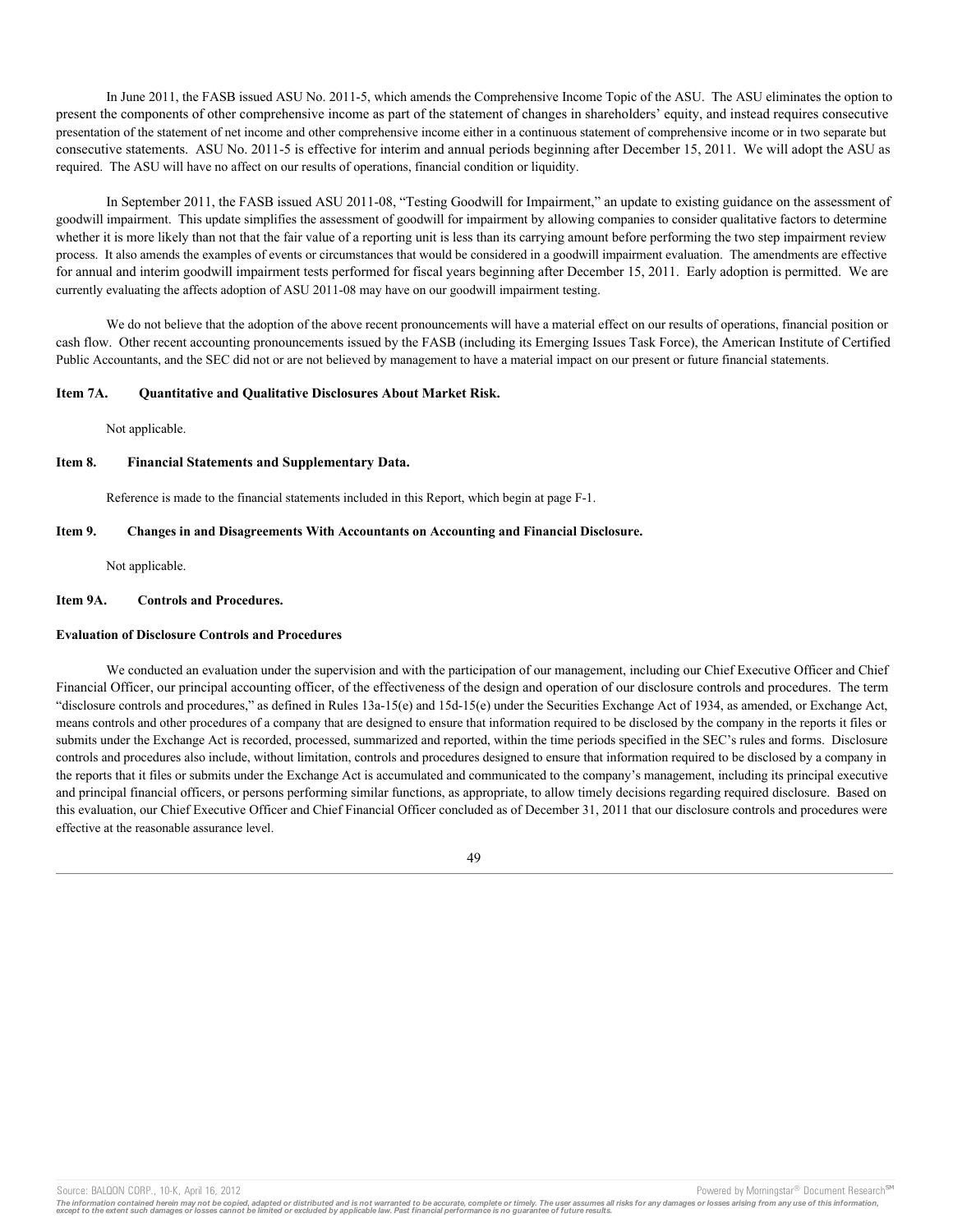## **Management's Report on Internal Control Over Financial Reporting**

Our management is responsible for establishing and maintaining adequate internal control over financial reporting as defined in Rules 13a-15(f) and 15d-15(f) under the Exchange Act. Our internal control over financial reporting is designed to provide reasonable assurance regarding the reliability of financial reporting and the preparation of financial statements for external purposes in accordance with generally accepted accounting principles. Our internal control over financial reporting includes those policies and procedures that:

(i) pertain to the maintenance of records that, in reasonable detail, accurately and fairly reflect the transactions and dispositions of our assets;

(ii) provide reasonable assurance that transactions are recorded as necessary to permit preparation of financial statements in accordance with generally accepted accounting principles, and that our receipts and expenditures are being made only in accordance with authorizations of our management and directors; and

(iii) provide reasonable assurance regarding prevention or timely detection of unauthorized acquisition, use or disposition of our assets that could have a material effect on our financial statements.

All internal control systems, no matter how well designed, have inherent limitations. Therefore, even those systems determined to be effective can provide only reasonable assurance with respect to financial statement preparation and reporting. Also, projections of any evaluation of effectiveness to future periods are subject to the risk that controls may become inadequate because of changes in conditions, or that the degree of compliance with the policies or procedures may deteriorate.

A material weakness is a control deficiency (within the meaning of Public Company Accounting Oversight Board (PCAOB) Auditing Standard No. 5) or combination of control deficiencies, that results in more than a remote likelihood that a material misstatement of the annual or interim financial statements will not be prevented or detected on a timely basis.

Under the supervision and with the participation of our management, including our Chief Executive Officer and Chief Financial Officer, we conducted an evaluation of the effectiveness of our internal control over financial reporting as of December 31, 2011 based on the framework in Internal Control–Integrated Framework issued by the Committee of Sponsoring Organizations of the Treadway Commission (COSO). Based on the results of management's assessment and evaluation, our Chief Executive Officer and Chief Financial Officer concluded that as of December 31, 2011 our internal control over financial reporting were effective.

50

Source: BALQON CORP., 10-K, April 16, 2012 **Powered by Morningstar® Document Research** in Powered by Morningstar® Document Research in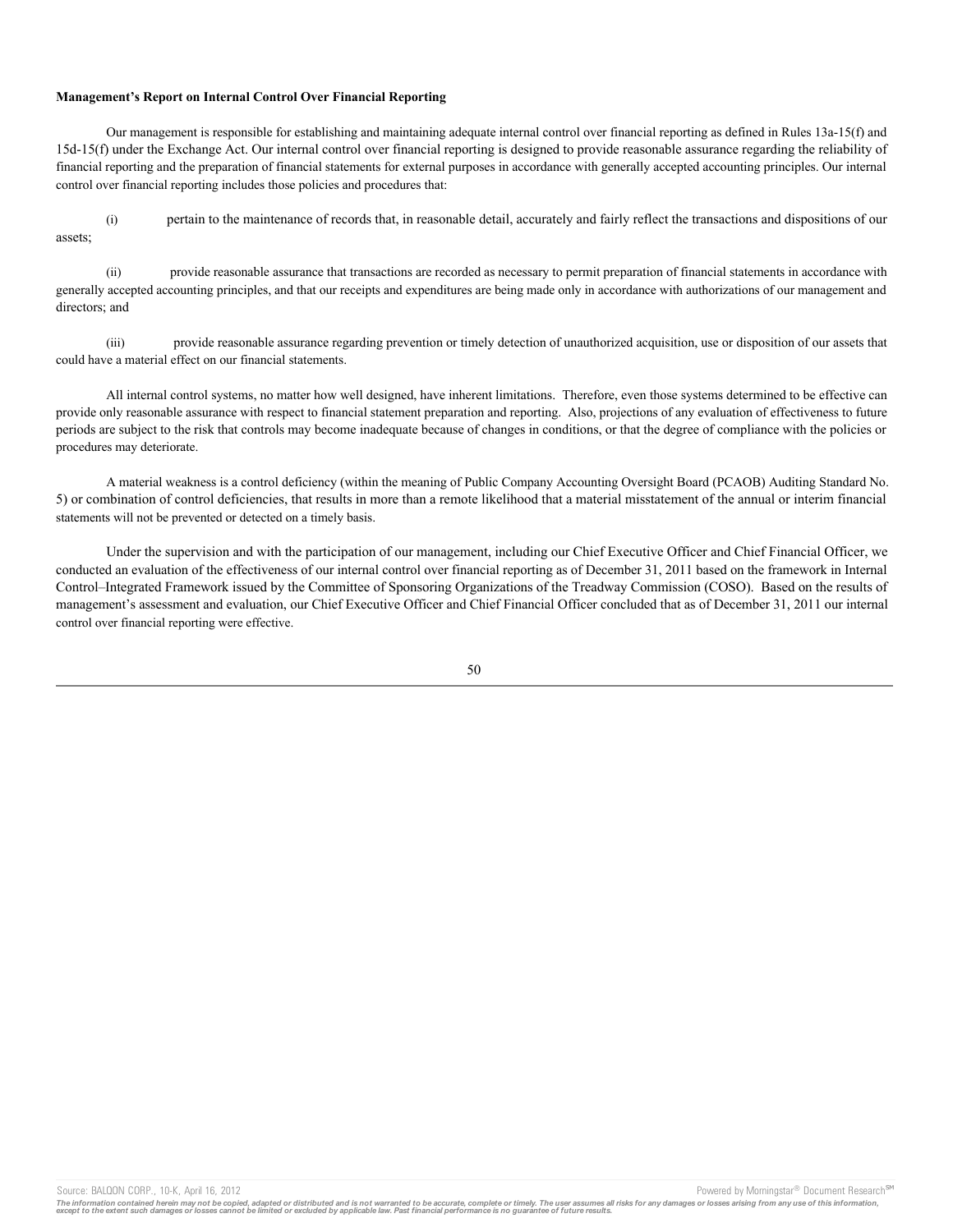# **Inherent Limitations on the Effectiveness of Controls**

Management does not expect that our disclosure controls and procedures or our internal control over financial reporting will prevent or detect all errors and all fraud. A control system, no matter how well conceived and operated, can provide only reasonable, not absolute, assurance that the objectives of the control systems are met. Further, the design of a control system must reflect the fact that there are resource constraints, and the benefits of controls must be considered relative to their costs. Because of the inherent limitations in a cost-effective control system, no evaluation of internal control over financial reporting can provide absolute assurance that misstatements due to error or fraud will not occur or that all control issues and instances of fraud, if any, have been or will be detected.

These inherent limitations include the realities that judgments in decision-making can be faulty and that breakdowns can occur because of a simple error or mistake. Controls can also be circumvented by the individual acts of some persons, by collusion of two or more people, or by management override of the controls. The design of any system of controls is based in part on certain assumptions about the likelihood of future events, and there can be no assurance that any design will succeed in achieving its stated goals under all potential future conditions. Projections of any evaluation of controls effectiveness to future periods are subject to risks. Over time, controls may become inadequate because of changes in conditions or deterioration in the degree of compliance with policies or procedures.

### **Changes in Internal Control over Financial Reporting**

There has been no change in our internal control over financial reporting (as defined in Rules 13a-15(f) and 15d-15(f) under the Exchange Act) during the most recently completed fiscal year that has materially affected, or is reasonably likely to materially affect, our internal control over financial reporting.

# **Item 9B. Other Information.**

During March and April of 2012, the Company negotiated Amendment and Exchange Agreements with holders of \$891,500 of its \$916,500 of 10% unsecured notes payable that matured on March 31, 2012. The terms of the Amendment and Exchange Agreements provide that the maturity date of these notes is extended until March 31, 2013, the notes continue to pay quarterly interest at the rate of 10%, the notes are to be subject to a security agreement that will secure the notes by assets of the company. The security agreement will be subordinate to existing bank financing and the \$850,000 of 10% Senior Secured Convertible Debentures that currently have a balance due of \$775,000. The Amendment and Exchange Agreements also provide that the notes are convertible into common stock of the Company at a price of \$0.40 per share, subject to adjustment for a customary full-ratchet anti-dilution provision. The notes further provide a total 891,500 three year warrants that are exercisable into common stock at an exercise price of \$0.40.

We have been, and currently are, actively identifying and obtaining additional financing sources to meet the cash requirements of our activities. Although no assurances can be given that we will be successful in obtaining additional financing, we believe we will be successful in these efforts.

51

The information contained herein may not be copied, adapted or distributed and is not warranted to be accurate, complete or timely. The user assumes all risks for any damages or losses arising from any use of this informat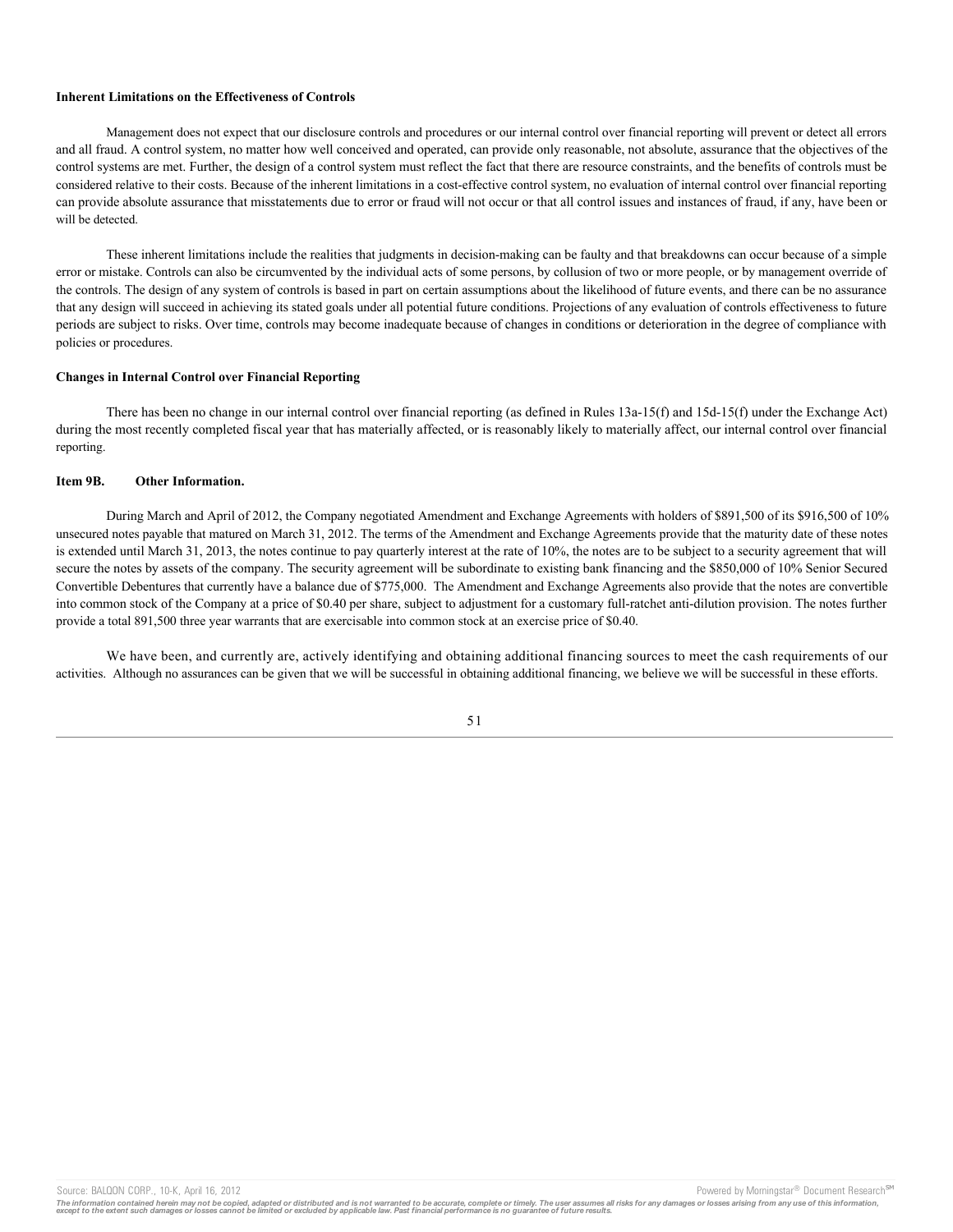## **PART III**

### **Item 10. Directors, Executive Officers and Corporate Governance.**

## **Directors and Executive Officers**

The names, ages and positions held by our directors and executive officers as of April 13, 2012 and their business experience are as follows:

| Name                | <u>Age</u> | <b>Positions Held</b>                                                       |
|---------------------|------------|-----------------------------------------------------------------------------|
| Winston Chung       | 53         | Chairman of the Board and Director                                          |
| Balwinder Samra (1) | 50         | President, Chief Executive Officer, Vice Chairman of the Board and Director |
| Erik Rolland (1)    | 50         | Director                                                                    |
| Robert Miranda      | 59         | Chief Financial Officer                                                     |
| Henry Velasquez (1) | 35         | Vice President Engineering and Director                                     |
| Robert Gruenwald    | 53         | Vice President Research and Development                                     |

(1) Member of our Audit Committee, Compensation Committee and Nominating and Corporate Governance Committee.

*Balwinder Samra* was appointed as our President, Chief Executive Officer, and a director in connection with the consummation of the Merger Transaction and has served in such capacities since the Merger Transaction. Mr. Samra served as Chairman of the Board from the consummation of the Merger Transaction until December 14, 2011 when Mr. Winston Chung was appointed as Chairman of the Board and Mr. Samra was appointed as Vice Chairman of the Board. Mr. Samra was the President, Chief Executive Officer and Chairman of the Board of Balqon California from May 2005 to the closing of the Merger Transaction. Prior to that, Mr. Samra was president and chief executive officer of EVI, a leading manufacturer of electric buses, trucks and trailers. From 1991 to 2000, Mr. Samra was Corporate Vice President of Taylor-Dunn Manufacturing, a leading manufacturer of electric industrial vehicles and tow tractors. At Taylor-Dunn, Mr. Samra was responsible for worldwide marketing, dealer sales and operations. Mr. Samra's experience as our President and Chief Executive Officer combined with over 20 years of previous experience in senior management positions at other companies within the electric vehicle industry gives him unique insights into our challenges, opportunities and operations. Mr. Samra's extensive experience in the electric vehicle industry qualifies him to serve as a director of Balqon. Mr. Samra holds a B.S. degree in Chemistry from Punjab University, India.

*Winston Chung* was appointed as our Chairman of the Board and a director on December 14, 2011. Mr. Chung is the inventor of the lithium iron phosphate battery and the founder of WGE, a China based company engaged in the manufacturing and sales of energy storage solutions and lithium batteries. Mr. Chung also serves as Director and Chief Scientist for the People's Republic of China's National 863 Lithium Battery Research and Development Center. In 1982, Mr. Chung invented the world's first maintenance-free lead acid battery. In 1989, Mr. Chung invented the world's first plastic lithium-ion rechargeable battery. In 1995, he invented the waterborne adhesive lithium-ion rechargeable battery. In 2001, he applied the principles of human life, imitating bionics theory to successfully develop the world's first rare-earth element lithium yttrium rechargeable battery. In 2003, Mr. Chung developed the rare earth lithium sulfur rechargeable battery. Mr. Chung remains committed to expanding clean energy research and product development. Mr. Chung's extensive experience in the clean energy industry and his expertise in developing and manufacturing clean energy products makes him uniquely qualified to serve as a director and the Chairman of our Board of Directors.

Source: BALQON CORP., 10-K, April 16, 2012 **Powered by Morningstar® Document Research** and the second product and the second product and the second product and the second product and the second product and the second produ

The information contained herein may not be copied, adapted or distributed and is not warranted to be accurate, complete or timely. The user assumes all risks for any damages or losses arising from any use of this informat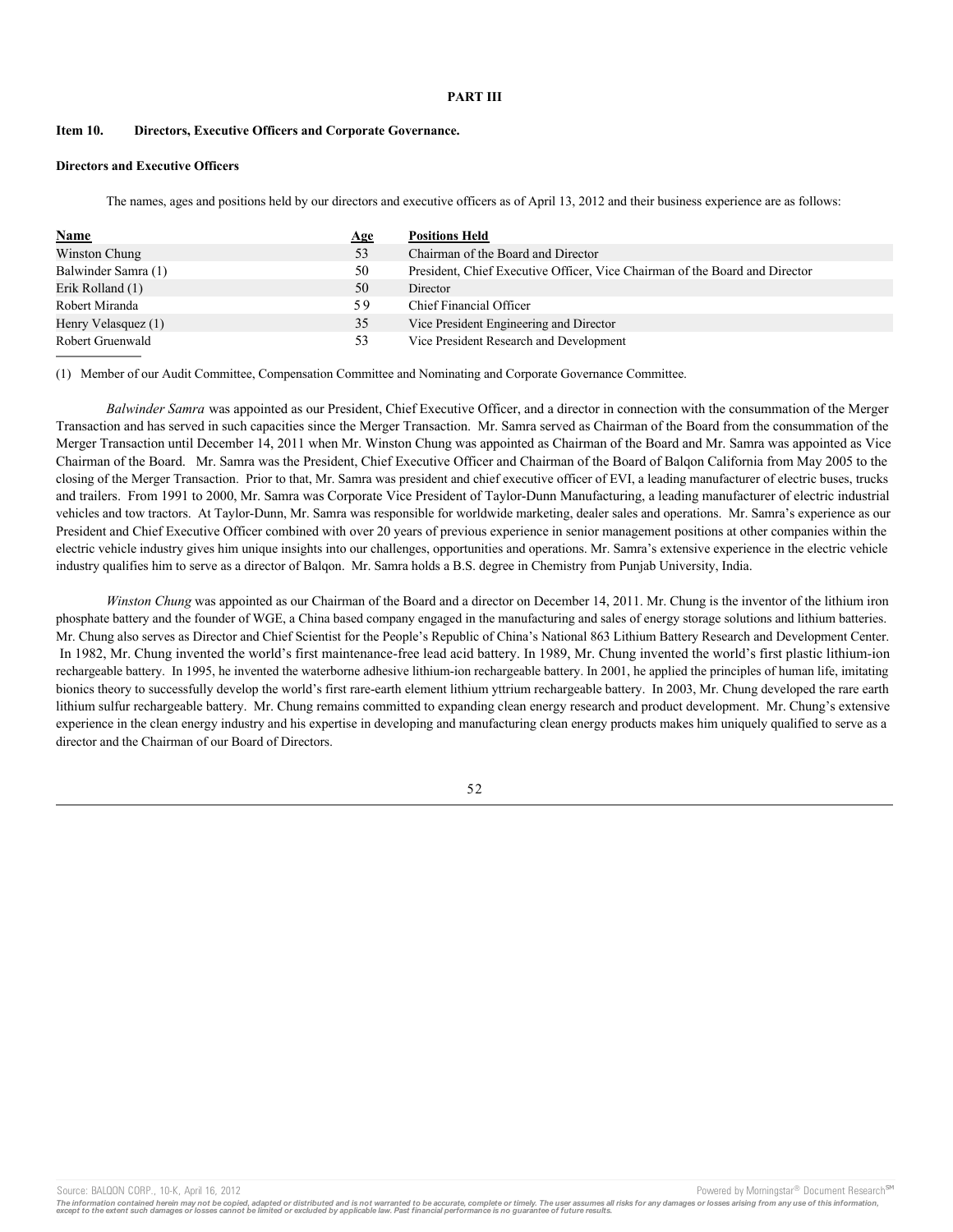*Erik Rolland* was appointed as a director on August 16, 2011. Since July 1991, Dr. Rolland has been a Professor of Accounting and Information Systems at the University of California, Riverside. Dr. Rolland holds a Ph.D. in Business Administration and a M.A. in Business Administration and a B.Sc. in Computer Science Engineering from the Ohio State University. Dr. Rolland also holds a M. Sc. in Computer Science Engineering from The Norwegian Institute of Technology and a M.S. in Management and Economics from The Norwegian School of Economics and Business Administration. Dr. Rolland has conducted over 20 years of research in transportation and logistical systems and brings over 25 years of international consulting and industry experience in this area to our Board of Directors. Dr. Rolland also has experience and research in the international business and risk management areas. Dr. Rolland's extensive academic career together with his years of experience and research in the transportation and logistical systems makes him uniquely qualified to serve as a director.

*Robert Miranda* was appointed as our Chief Financial Officer in connection with the consummation of the Merger Transaction. From October 2008 to the closing of the Merger Transaction, Mr. Miranda served as Chief Financial Officer of Balqon California. Since October 2007, Mr. Miranda has been the managing director of Miranda & Associates, a professional accountancy corporation. From March 2003 through October 2007, Mr. Miranda was a Global Operations Director at Jefferson Wells, where he specialized in providing Sarbanes-Oxley compliance reviews for public companies. Mr. Miranda was a national director at Deloitte & Touche where he participated in numerous audits, corporate finance transactions, mergers, and acquisitions. Mr. Miranda is a licensed Certified Public Accountant and has over 35 years of experience in accounting, including experience in Sarbanes-Oxley compliance, auditing, business consulting, strategic planning and advisory services. Mr. Miranda holds a B.S. degree in Business Administration from the University of Southern California, a certificate from the Owner/President Management Program from the Harvard Business School and membership in the American Institute of Certified Public Accountants.

*Henry Velasquez* was appointed as our Vice President Engineering and a director in connection with the consummation of the Merger Transaction. From October 2008 to the closing of the Merger Transaction, Mr. Velasquez was Vice President Engineering and a member of the Board of Directors of Balqon California. From January 2007 to August 2008 Mr. Velasquez was a Senior Engineer at Honda Access America. From October 2000 to January 2007, Mr. Velasquez was an Engineer at Snugtop. Mr. Velasquez has over 10 years of experience in designing mechanical components, chassis and suspension systems for trucks, buses, trailers and utility vehicles. Mr. Velasquez has been awarded one United States patent related to composite body designs for pickup trucks. Mr. Velasquez's experience in vehicle design and his contacts with large automotive suppliers provides us with strategic insights into the global supply chain of automotive components. His extensive experience in engineering and manufacturing at various automotive and industrial companies qualifies him to serve as director of Balqon. Mr. Velasquez holds a B.S. degree in Mechanical Engineering from Loyola Marymount University, Los Angeles, California.

*Robert Gruenwald* was appointed as our Vice President Research and Development in connection with the consummation of the Merger Transaction. From 1997 to 2008, Mr. Gruenwald served as the President and Chief Engineer of EMS, where he designed and manufactured flux vector motor controllers for electric vehicles used in a variety of applications. From 1991 to 2000, Mr. Gruenwald served as the Manager of Product Development for Magnetek, where he was involved with the design and development of electric vehicles and electric vehicle components and software. Mr. Gruenwald also served as a senior electrical controls engineer for H-K Systems and an electrical designer for Procter & Gamble. Mr. Gruenwald has 30 years of experience in electrical engineering and design. Mr. Gruenwald has been named an inventor on four United States patents related to hybrid electric vehicles. Mr. Gruenwald holds an A.S. degree in Electrical Engineering Technology from the University of Cincinnati.

53

The information contained herein may not be copied, adapted or distributed and is not warranted to be accurate, complete or timely. The user assumes all risks for any damages or losses arising from any use of this informat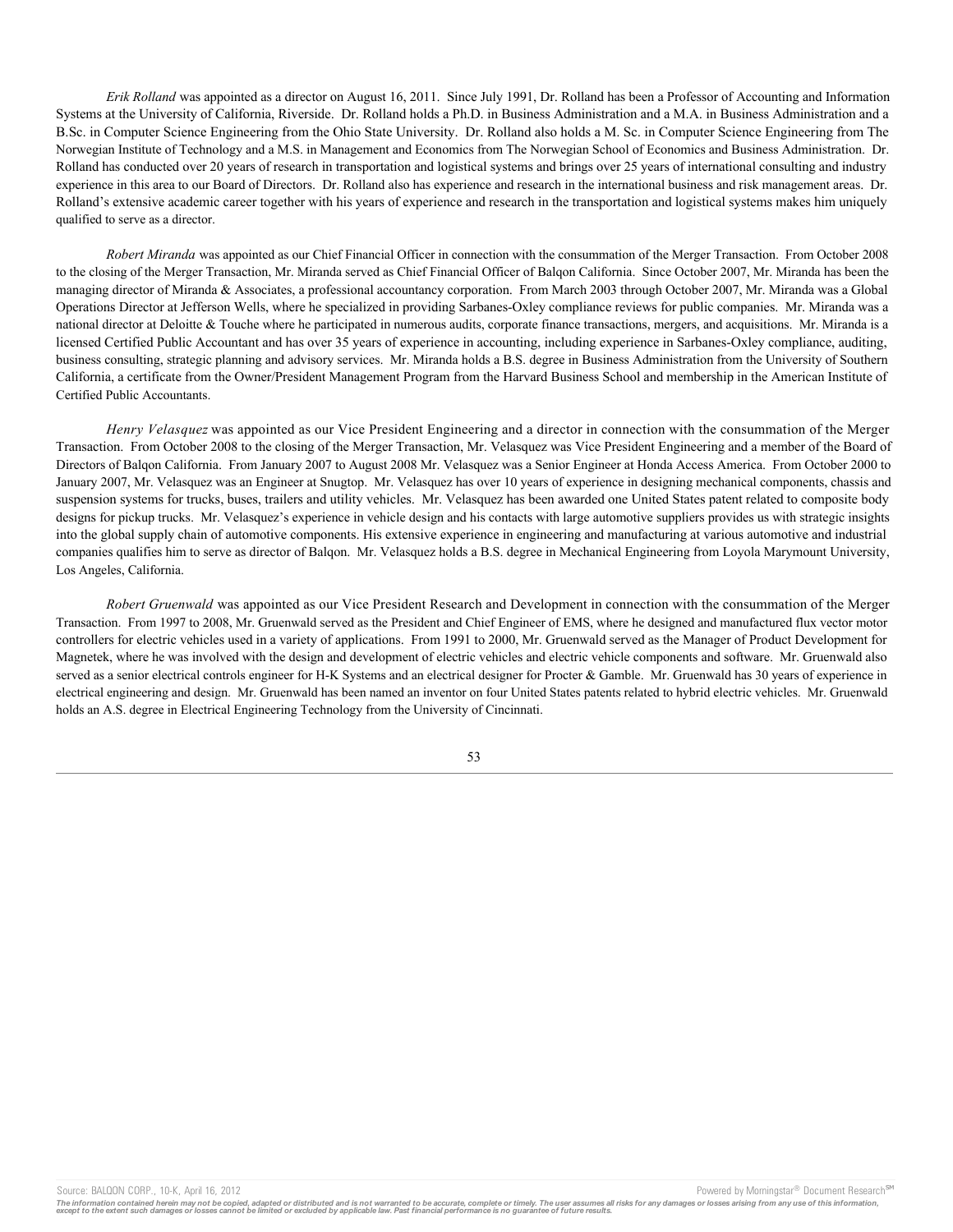## *Term of Office and Family Relationships*

Our executive officers are appointed by, and serve at the discretion of, our Board of Directors. There are no family relationships among our executive officers and directors.

#### **Section 16(a) Beneficial Ownership Reporting Compliance**

Section 16(a) of the Exchange Act requires our executive officers, directors and persons who beneficially own more than 10% of a registered class of our equity securities, or reporting persons, to file initial reports of ownership and reports of changes in ownership of our common stock and other equity securities with the SEC. The reporting persons are required by the SEC regulations to furnish us with copies of all reports that they file.

Based solely upon a review of Forms 3 and 4 and amendments thereto furnished to us during the year ended December 31, 2011 and Forms 5 and amendments thereto furnished us with respect to the year ended December 31, 2011, and written representations that no Form 5 is required, no person that was a reporting person during the year ended December 31, 2011, failed to file on a timely basis, as disclosed in the above Forms, reports required by Section 16(a) of the Exchange Act during the year ended December 31, 2011 or prior fiscal years, except that none of our reporting persons has filed a Form 5 for the fiscal year ended December 31, 2011, and we have not received a written representation from any of our reporting persons stating that no Form 5 is required.

#### **Composition of the Board of Directors**

Our board of directors has responsibility for our overall corporate governance and meets regularly throughout the year. Our Articles of Incorporation provide that our board of directors will be divided as equally as possible into three classes. Our bylaws provide that our board of directors may fix the exact number of directors between one and fifteen. Our board of directors has fixed the number of directors at four. At each annual meeting of our stockholders, directors are to be elected for a term of three years to succeed those directors whose terms expire on that annual meeting date and our directors hold office until the third succeeding annual meeting of stockholders, until their successors are elected or until their earlier death, resignation or removal. The term of our Class I director was set to expire at our 2010 annual meeting of stockholders, however, we did not hold an annual meeting of stockholders during 2010. As a result, Mr. Chung, our Class I director, will hold office until our next annual meeting, until his successors is elected or until his earlier death, resignation or removal. The term of our Class II director was set to expire at our 2011 annual meeting of stockholders, however, we did not hold an annual meeting of stockholders during 2011. As a result, Mr. Velasquez, our Class II director will hold office until our next annual meeting of stockholders, until his successor is elected or until his earlier death, resignation or removal. Mr. Balwinder Samra and Dr. Erik Rolland are Class III directors and will hold office until our 2012 annual meeting of stockholders, until their respective successors are elected or until their earlier death, resignation or removal.

Our directors are kept informed of our business through discussions with our executive officers, by reviewing materials provided to them and by participating in meetings of our board of directors and its committees. Our executive officers are appointed by and serve at the discretion of our board of directors. There are no family relationships among our executive officers and directors.

As discussed below, we have adopted procedures by which stockholders may elect nominees to our board of directors.

### 54

The information contained herein may not be copied, adapted or distributed and is not warranted to be accurate, complete or timely. The user assumes all risks for any damages or losses arising from any use of this informat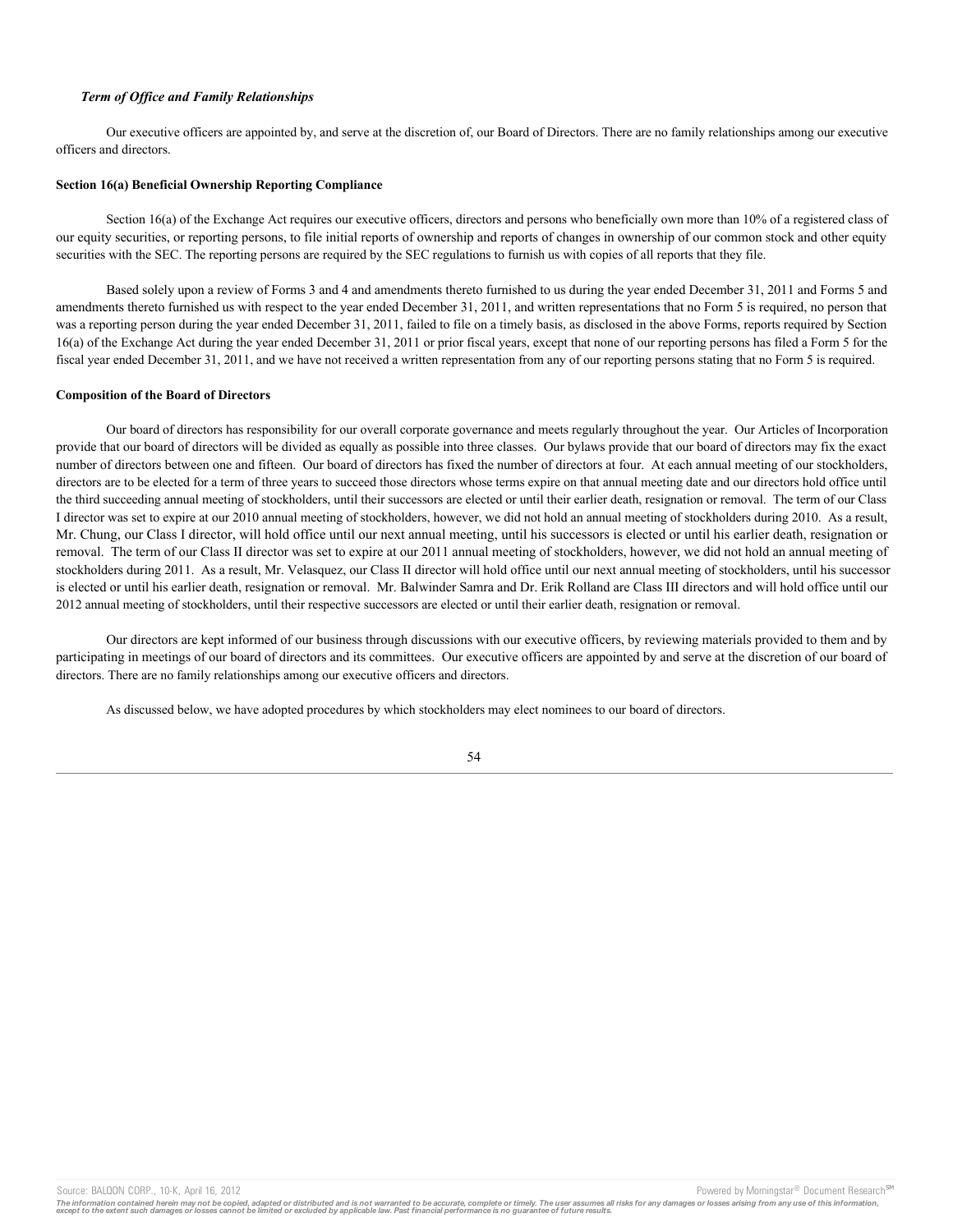### **Corporate Governance**

Our board of directors believes that good corporate governance is paramount to ensure that Balqon Corporation is managed for the long-term benefit of our stockholders. Our board of directors has adopted corporate governance guidelines that guide its actions with respect to, among other things, the composition of the board of directors and its decision making processes, board of directors meetings and involvement of management, the board of director's standing committees and procedures for appointing members of the committees, and its performance evaluation for our Chief Executive Officer.

Our board of directors has adopted a Code of Ethics and Corporate Conduct that applies to all of our directors, officers and employees and an additional Code of Business Ethics that applies to our Chief Executive Officer and senior financial officers, or Codes of Ethics. The Code of Ethics, as applied to our principal executive officer, principal financial officer and principal accounting officer constitutes our "code of ethics" within the meaning of Section 406 of the Sarbanes-Oxley Act of 2002. Our Codes of Ethics are available on our Internet website, located at http://www.balqon.com/about\_us.php.

We intend to satisfy the disclosure requirement under Item 5.05 of Form 8-K relating to amendments to or waivers from provisions of these codes that relate to one or more of the items set forth in Item 406(b) of Regulation S-K, by describing on our Internet website, located at http://www.balqon.com, within four business days following the date of a waiver or a substantive amendment, the date of the waiver or amendment, the nature of the amendment or waiver, and the name of the person to whom the waiver was granted. Information on our Internet website is not, and shall not be deemed to be, a part of this report or incorporated into any other filings we make with the SEC.

### **Director Independence**

Annually, the board of directors, with the assistance of the Nominating and Corporate Governance Committee, makes a determination as to the independence of each director using the current standards for "independence" established by the SEC and NASDAQ Market Place Rules, additional criteria set forth in our corporate governance guidelines and consideration of any other material relationship a director may have with Balqon Corporation. None of our directors except for Dr. Erik Rolland is independent under these standards. Mr. Balwinder Samra and Henry Velasquez are our Chief Executive Officer and Vice President Engineering, respectively. SOL, of which Mr. Chung is President and Chief Executive Officer, is party to the Distribution Agreement under which we issued 1,375,000 shares of our common stock and a five-year warrant to purchase up to 1,500,000 shares of our common stock at an exercise price of \$1.50 per share on December 14, 2010 in consideration of certain distribution rights granted to us by SOL. Further, in January 2011, WGE, an affiliate of Mr. Chung, agreed to purchase 300 of our electric drive systems at an aggregate purchase price of approximately \$15.9 million.

Our board of directors intends to appoint at least one additional independent director to our board of directors and each of its committees in the near future.

# **Stockholder Communications with our Board of Directors**

Our board of directors has implemented a process by which stockholders may send written communications directly to the attention of our board of directors or any individual member of our board of directors. Mr. Velasquez, the Chairman of our Audit Committee, is responsible for monitoring communications from stockholders and providing copies of such communications to the other directors as he considers appropriate. Communications will be forwarded to all directors if they relate to substantive matters and include suggestions or comments that Mr. Velasquez considers to be important for the directors to consider. Stockholders who wish to communicate with our board of directors can write to Mr. Henry Velasquez, The Board of Directors, Balqon Corporation, 1420 240<sup>th</sup> Street, Harbor City, California 90710.

5 5

Source: BALQON CORP., 10-K, April 16, 2012 **Powered by Morningstar® Document Research** in Powered by Morningstar® Document Research in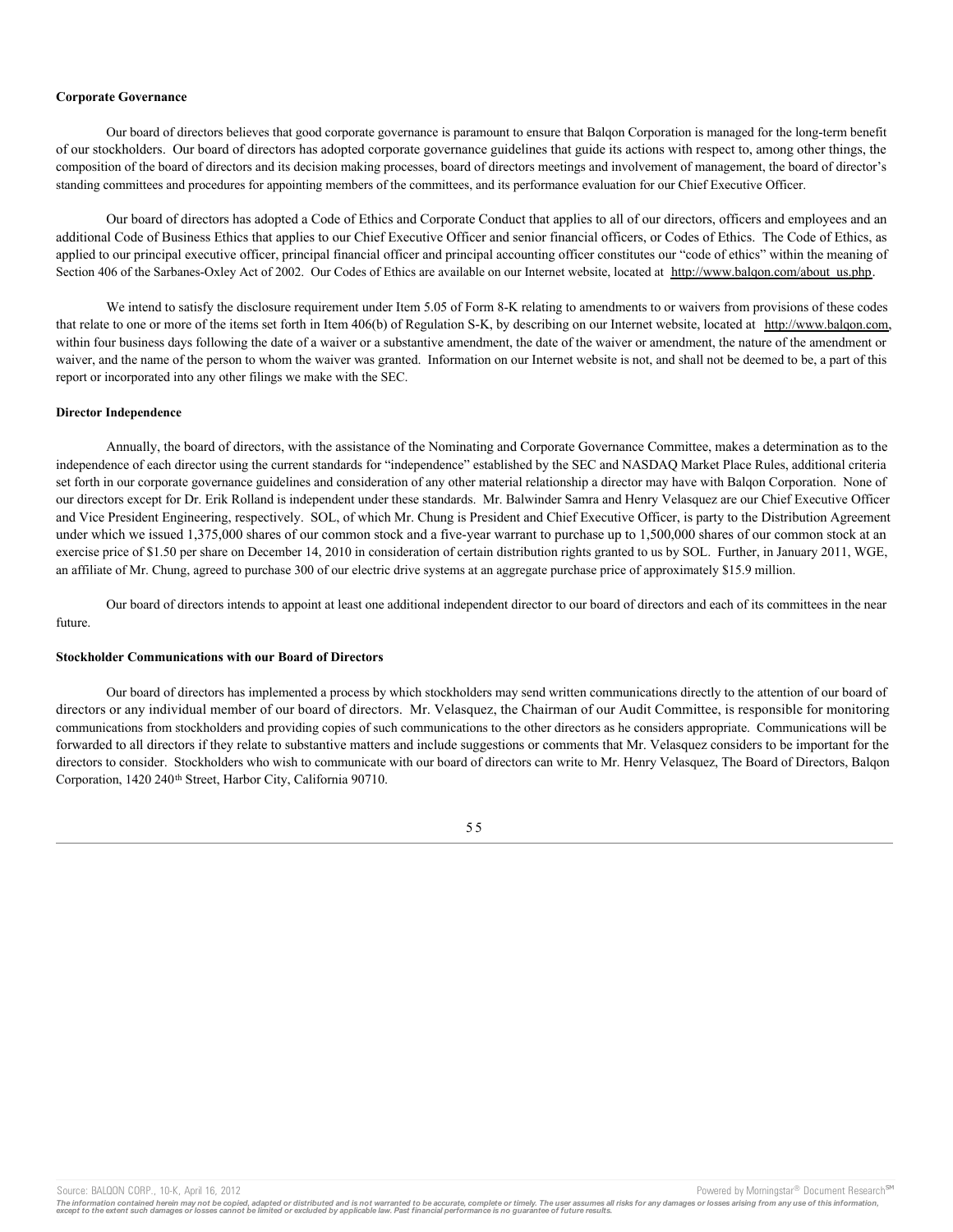### **Board of Directors, Committees and Meetings**

Our business, property and affairs are managed under the direction of our board of directors. Directors are kept informed of our business through discussions with our executive officers, by reviewing materials provided to them and by participating in meetings of our board of directors and its committees.

Our board of directors did not hold any formal meetings during 2011. Members of our board of directors and its committees consulted informally with management from time to time and acted at various times by written consent without a meeting during 2011.

Our board of directors has established standing Audit, Compensation and Nominating and Corporate Governance Committees. Each committee has a written charter that is reviewed annually and revised as appropriate. Dr. Erik Rolland serves as an independent member on each of the committees of our board of directors. Our board of directors intends to appoint at least one additional independent director to our board of directors and each of its committees in the near future.

## *Audit Committee*

Our Audit Committee selects our independent auditors, reviews the results and scope of the audit and other services provided by our independent auditors, and reviews our financial statements for each interim period and for our year end.

Our Audit Committee operates pursuant to a charter approved by our board of directors and our Audit Committee, according to the rules and regulations of the SEC. Our Audit Committee consists of Balwinder Samra, Dr. Erik Rolland and Henry Velasquez. Mr. Velasquez serves as the Chairman of our Audit Committee. Our board of directors has determined that only Dr. Rolland is "independent" under our Corporate Governance Guidelines, and the NASDAQ Marketplace Rules and that only Dr. Rolland satisfies the other requirements under SEC rules regarding audit committee membership. Dr. Rolland qualifies as an "audit committee financial expert" under applicable SEC rules and regulations governing the composition of the Audit Committee, and satisfies the "financial sophistication" requirements of the NASDAQ Marketplace Rules.

#### *Compensation Committee*

Our Compensation Committee is responsible for establishing and administering our overall policies on compensation and the compensation to be provided to our executive officers, including, among other things, annual salaries and bonuses, stock options, stock grants, other stock-based awards, and other incentive compensation arrangements. In addition, the Compensation Committee reviews the philosophy and policies behind the salary, bonus and stock compensation arrangements for all other employees. Although our Compensation Committee makes all compensation decisions as to our executive officers, our Chief Executive Officer makes recommendations to our Compensation Committee regarding compensation for the other named executive officers. Our Compensation Committee has the authority to administer our 2008 Stock Incentive Plan, or 2008 Plan, with respect to grants to executive officers and directors, and also has authority to make equity awards under our 2008 Plan to all other eligible individuals. However, our board of directors may retain, reassume or exercise from time to time the power to administer our 2008 Plan.



Source: BALQON CORP., 10-K, April 16, 2012 **Provided by April 16, 2012** Powered by Morningstar® Document Research <sup>sw</sup>

The information contained herein may not be copied, adapted or distributed and is not warranted to be accurate, complete or timely. The user assumes all risks for any damages or losses arising from any use of this informat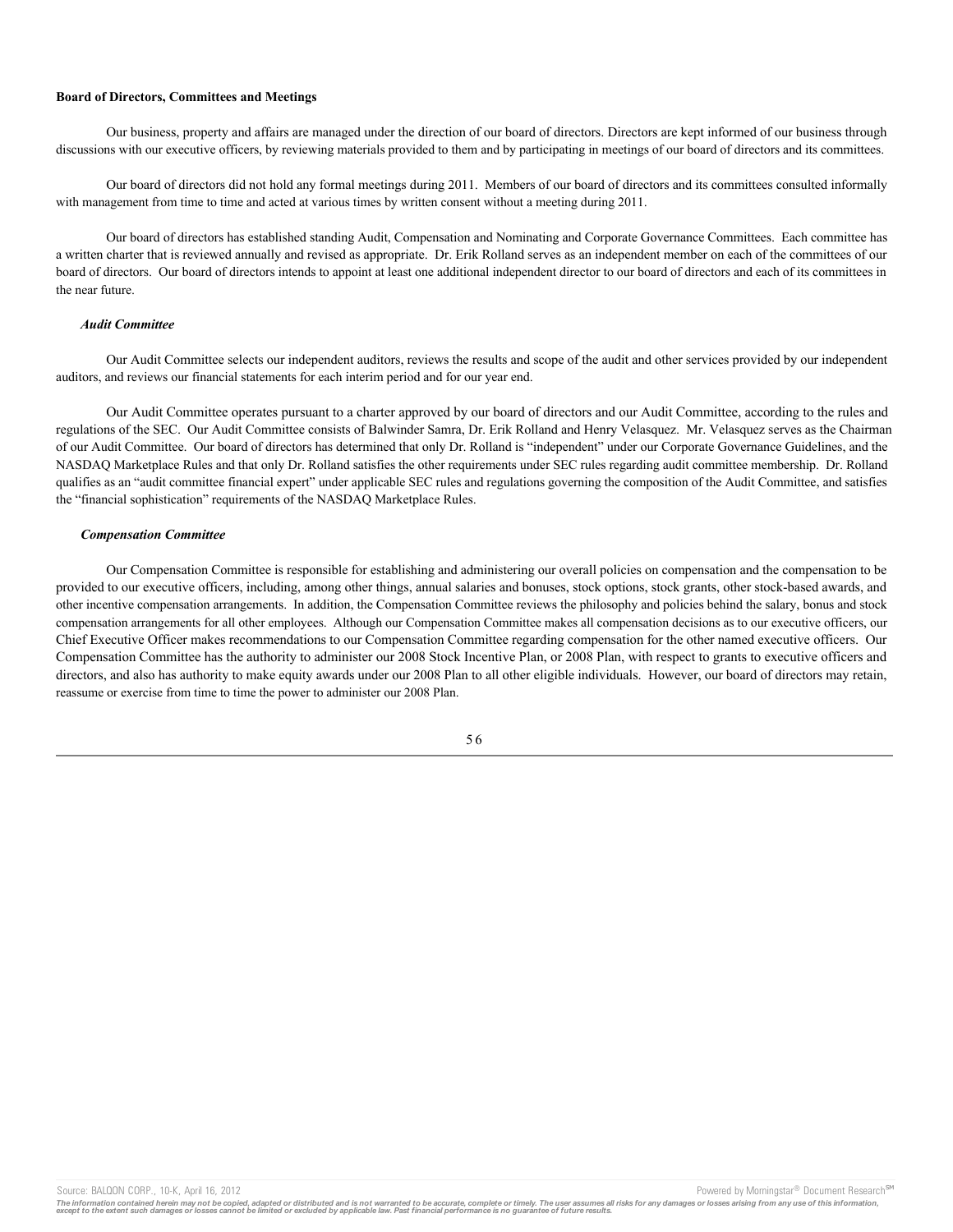The Compensation Committee evaluates both performance and compensation to ensure that the total compensation paid to our executive officers is fair, reasonable and competitive so that we can attract and retain superior employees in key positions. The Compensation Committee believes that compensation packages offered to our executives, including the named executive officers, should include both cash and equity-based compensation that reward performance as measured against established goals. The Compensation Committee has the authority to retain consultants, and other advisors and in furtherance of the foregoing objectives.

Our Compensation Committee operates pursuant to a charter approved by our board of directors and our Compensation Committee. Our Compensation Committee consists of Balwinder Samra, Dr. Erik Rolland and Henry Velasquez. Mr. Balwinder Samra acts as Chairman of our Compensation Committee. Our board of directors has determined that other than for Dr. Erik Rolland, none of the members of our Compensation Committee is "independent" under the NASDAQ Marketplace Rules.

### *Nominating and Corporate Governance Committee*

Our Nominating and Corporate Governance Committee selects nominees for our board of directors. The Nominating and Corporate Governance Committee will consider candidates for director recommended by any stockholder that is the beneficial owner of shares representing more than 1% of the thenoutstanding shares of our common stock and who has beneficially owned those shares for at least one year. The Nominating and Corporate Governance Committee will evaluate those recommendations by applying its regular nominee criteria and considering the additional information described in the Nominating and Corporate Governance Committee's below-referenced charter. Stockholders that desire to recommend candidates for the board of directors for evaluation may do so by contacting Balqon Corporation in writing, identifying the potential candidate and providing background and other relevant information. Our Nominating and Corporate Governance Committee utilizes a variety of methods for identifying and evaluating nominees for director. Candidates may also come to the attention of the Nominating and Corporate Governance Committee through current members of our board of directors, professional search firms and other persons. In evaluating potential candidates, our Nominating and Corporate Governance Committee will take into account a number of factors, including, among others, the following:

- the candidate's independence from management;
- whether the candidate has relevant business experience:
- judgment, skill, integrity and reputation;
- existing commitments to other businesses;
- corporate governance background;
- · financial and accounting background, to enable the committee to determine whether the candidate would be suitable for Audit Committee membership; and
- the size and composition of our board of directors.

When considering the size and composition of our board during the evaluation of a potential candidate, our Nominating and Corporate Governance Committee examines, among other things, the following qualifications and skills of director candidates—their business or professional experience, their integrity and judgment, their records of public service, their ability to devote sufficient time to the affairs of the Company, the diversity of backgrounds and experience they will bring to our board and our needs. Our Nominating and Corporate Governance Committee also believes that all nominees should be individuals of substantial accomplishment with demonstrated leadership capabilities. Our Nominating and Corporate Governance Committee does not have a formal policy with regard to the consideration of diversity in indentifying nominees for director.

Source: BALQON CORP., 10-K, April 16, 2012 **Powered by Morningstar® Document Research** and the second product and the second product and the second product and the second product and the second product and the second produ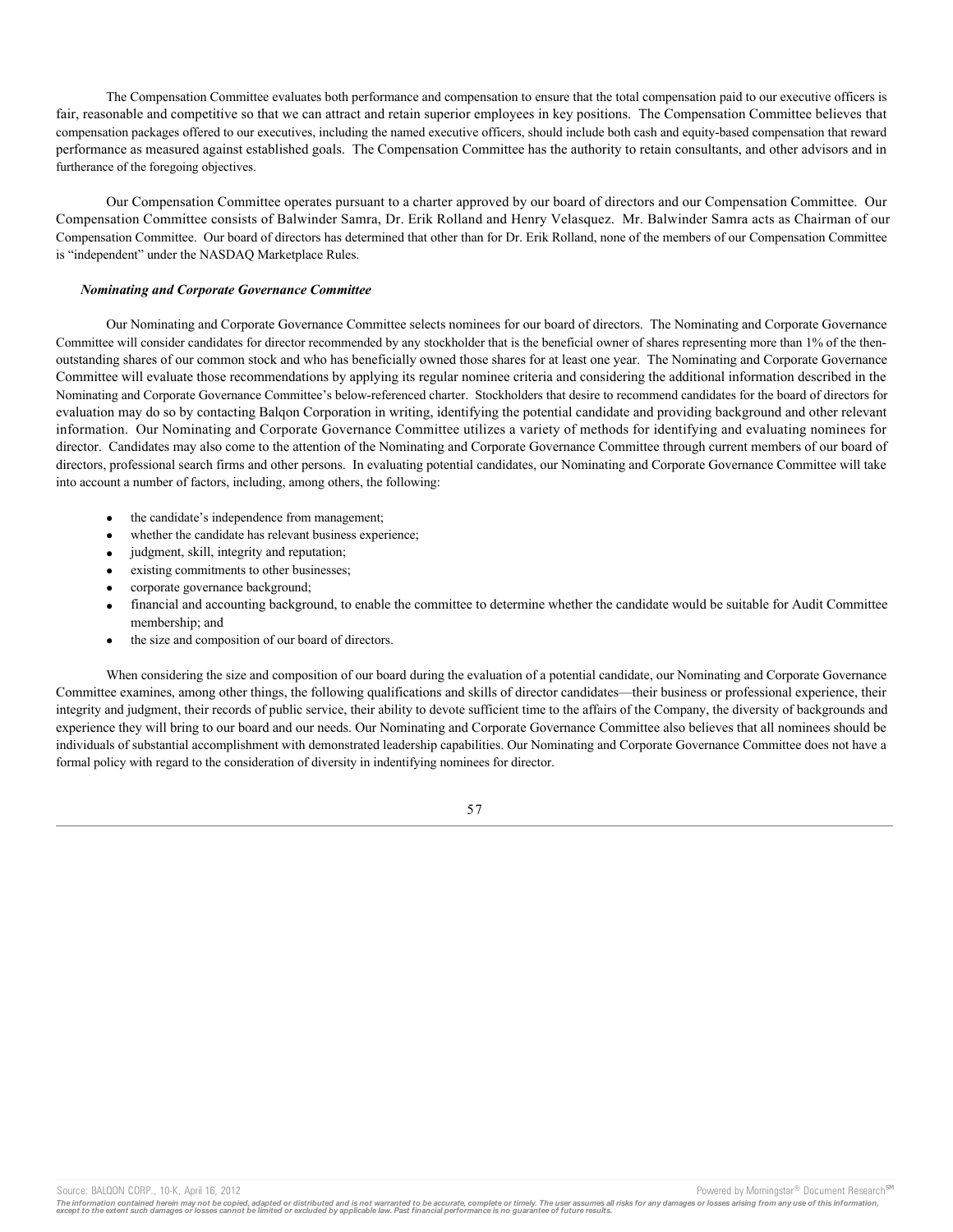Our Nominating and Corporate Governance Committee operates pursuant to a charter approved by our board of directors and our Nominating and Corporate Governance Committee. Our Nominating and Corporate Governance Committee consists of Balwinder Samra, Dr. Erik Rolland and Henry Velasquez. Mr. Balwinder Samra acts as chairman of our Nominating and Corporate Governance Committee. Our board of directors has determined that other than Dr. Erick Rolland none of the members of our Nominating and Corporate Governance Committee is "independent" under the NASDAQ Marketplace Rules.

### **Item 11. Executive Compensation.**

### **Compensation of Directors**

We use a combination of cash and stock-based incentive compensation to attract and retain qualified candidates to serve on our board of directors. In setting the compensation of directors, we consider the significant amount of time that members of the board of directors spend in fulfilling their duties to Balqon Corporation as well as the experience level we require to serve on our board of directors. The board of directors, through its Compensation Committee, annually reviews the compensation and compensation policies for members of the board of directors. In recommending director compensation, the Compensation Committee is guided by three goals:

- · compensation should fairly pay directors for work required in a company of our size and scope;
- · compensation should align directors' interests with the long-term interests of our stockholders; and
- the structure of the compensation should be clearly disclosed to our stockholders.

Mr. Chung is paid \$6,000 per year for serving on the board of directors and Mr. Rolland is paid \$3,000 per quarter for serving on our board of directors. Our directors do not receive additional compensation for serving on the various committees of the board of directors. Directors are reimbursed for certain reasonable documented expenses in connection with attendance at meetings of our board of directors and its committees. Employee directors do not receive compensation in connection with their service as directors.

### *Director Compensation Table – 2011*

The following table summarizes for the year ended December 31, 2011, the compensation awarded to or paid to, or earned by, Winston Chung and Dr. Erik Rolland, the members of our board of directors who are not named executive officers.

|               | <b>Fees Earned or</b>      |                     | All Other                       |        |
|---------------|----------------------------|---------------------|---------------------------------|--------|
|               | Paid in Cash               | <b>Stock Awards</b> | Compensation                    | Total  |
| Name          | $\left( \mathbb{S}\right)$ |                     |                                 |        |
| Winston Chung | 6.000                      |                     | $\hspace{0.1mm}-\hspace{0.1mm}$ | 6.000  |
| Erik Rolland  | 4.500                      | 23,250(1)           | $\overline{\phantom{m}}$        | 27,750 |

(1) Represents the aggregate grant date fair value of the 25,000 shares of our common stock granted to Mr. Rolland on August 16, 2011 in connection with his appointment to our board of directors computed in accordance with FASB ASC Topic 718. As of December 31, 2011, Mr. Rolland held 25,000 shares of our common stock.

Source: BALQON CORP., 10-K, April 16, 2012 **Powered by Morningstar® Document Research** structure is a structure of the second structure of the second structure of the second structure of the second structure is a structure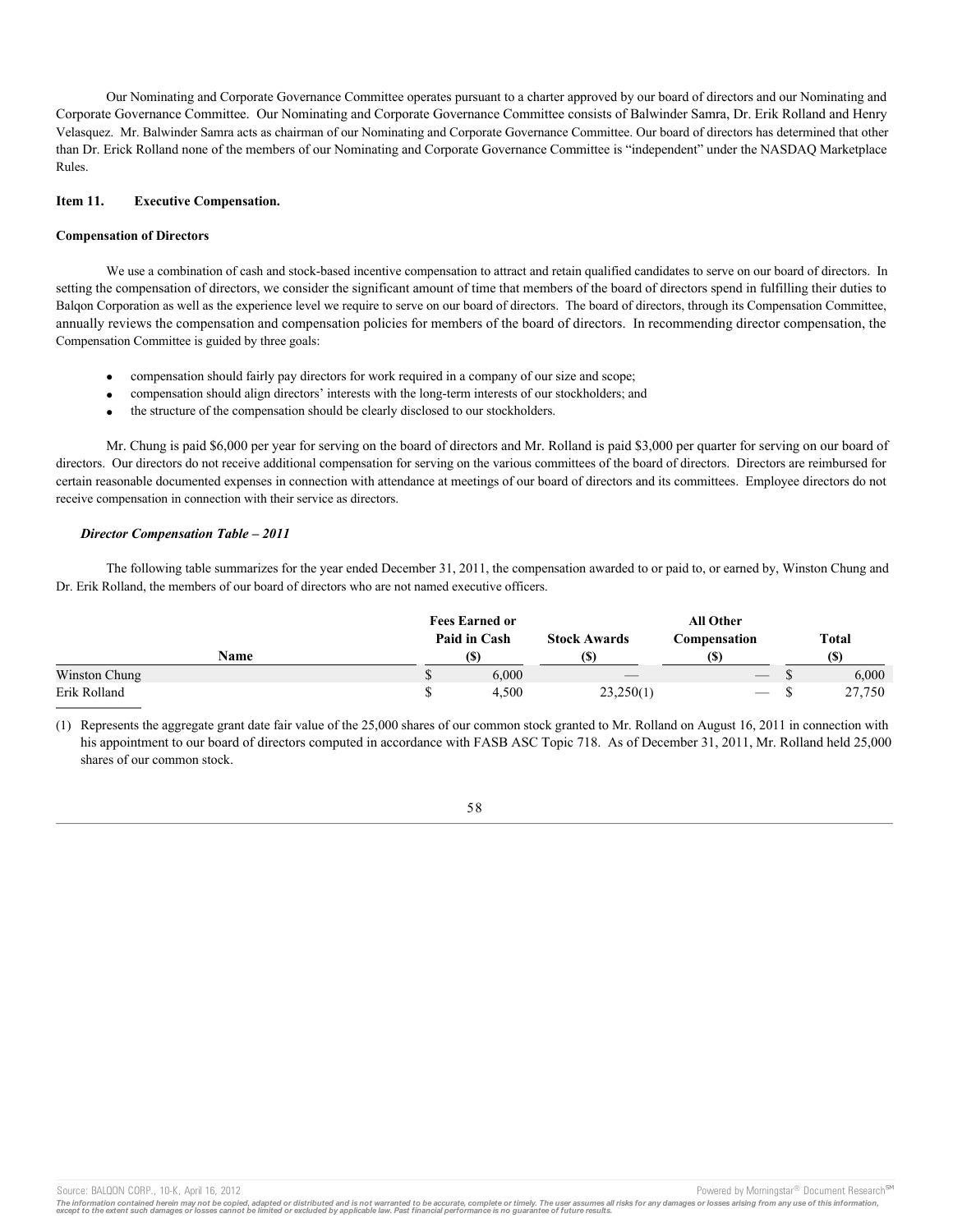### **Compensation of Executive Officers**

### *Summary Compensation Table*

The following table provides information concerning the compensation for the individual who served as our principal executive officer during the year ended December 31, 2011 and our two highest paid executive officers who were serving as an executive officer on December 31, 2011. These three individuals are collectively referred to in this report as the "named executive officers."

|                                         |      | Salary          | <b>Total</b> |
|-----------------------------------------|------|-----------------|--------------|
| <b>Name and Principal Position</b>      | Year | (\$)            | (\$)         |
| Balwinder Samra                         | 2010 | 280,208(1)      | 280,208      |
| President and Chief Executive Officer   | 2011 | 300,000(2)      | 300,000      |
| Robert Miranda                          | 2010 | $175,000_{(3)}$ | 175,000      |
| Chief Financial Officer                 | 2011 | $175,000_{(3)}$ | 175,000      |
| Henry Velasquez                         | 2010 | 167,188         | 167,188      |
| Vice President Engineering and Director | 2011 | 175,000         | 175,000      |

(1) As of December 31, 2010, Mr. Samra was owed the entire \$280,208 he earned in 2010 under the terms of his employment agreement.

- (2) As of December 31, 2011, Mr. Samra was owed the entire **\$**300,000 he earned in 2011 under the terms of his employment agreement. As of December 31, 2011, Mr. Samra was owed an aggregate of **\$**348,025 in accrued salaries.
- (3) Represents the portion of the total consulting fees paid to Miranda & Associates, a professional accountancy corporation wholly-owned by Mr. Miranda, in consideration of services, attributable to the services provided by Mr. Miranda as our chief financial officer.

# *Employment Agreement, dated October 24, 2008, between the Company and Balwinder Samra*

On October 24, 2008, we entered into an executive employment agreement with Mr. Samra. Under the terms of the executive employment agreement, Mr. Samra has agreed to serve as our Chairman of the Board, President and Chief Executive Officer on an at-will basis. As discussed above, Mr. Samra is no longer our Chairman of the Board.

The agreement provides for an initial base salary of \$250,000 per year with an increase to \$300,000 after the second anniversary of the effective date of the employment agreement, paid vacation of at least six weeks per year and a monthly automobile allowance of at least \$750. Mr. Samra is eligible to receive increases and annual cash incentive bonuses based on our net revenues as shown on our Form 10-K for the previous fiscal year as compared to the internal forecasts proposed at or about the beginning of the previous fiscal year by our Chief Financial Officer and approved by our Audit Committee, as follows: (A) if the net revenues forecast is met, the incentive bonus will equal 25% of his base salary and (B) if the net revenue forecast is exceeded by more than 50%, the incentive bonus will equal 50% of his base salary. Mr. Samra is also eligible to participate in benefit and incentive programs we may offer. We have also agreed to maintain in effect a directors' and officers' liability insurance policy with a minimum limit of liability of \$3 million and that we would enter into an indemnification agreement with Mr. Samra upon terms mutually acceptable to us and Mr. Samra.

The employment agreement contains non-competition provisions that prohibit Mr. Samra from engaging or participating in a competitive business or soliciting our customer or employees during his employment with us and for two years afterward. The agreement also contains provisions that restrict disclosure by Mr. Samra of our confidential information and assign ownership to us of inventions related to our business that are created by him during his employment and for two years afterward.

## 5 9

Source: BALQON CORP., 10-K, April 16, 2012 **Powered by Morningstar® Document Research** and the second product and the second product and the second product and the second product and the second product and the second produ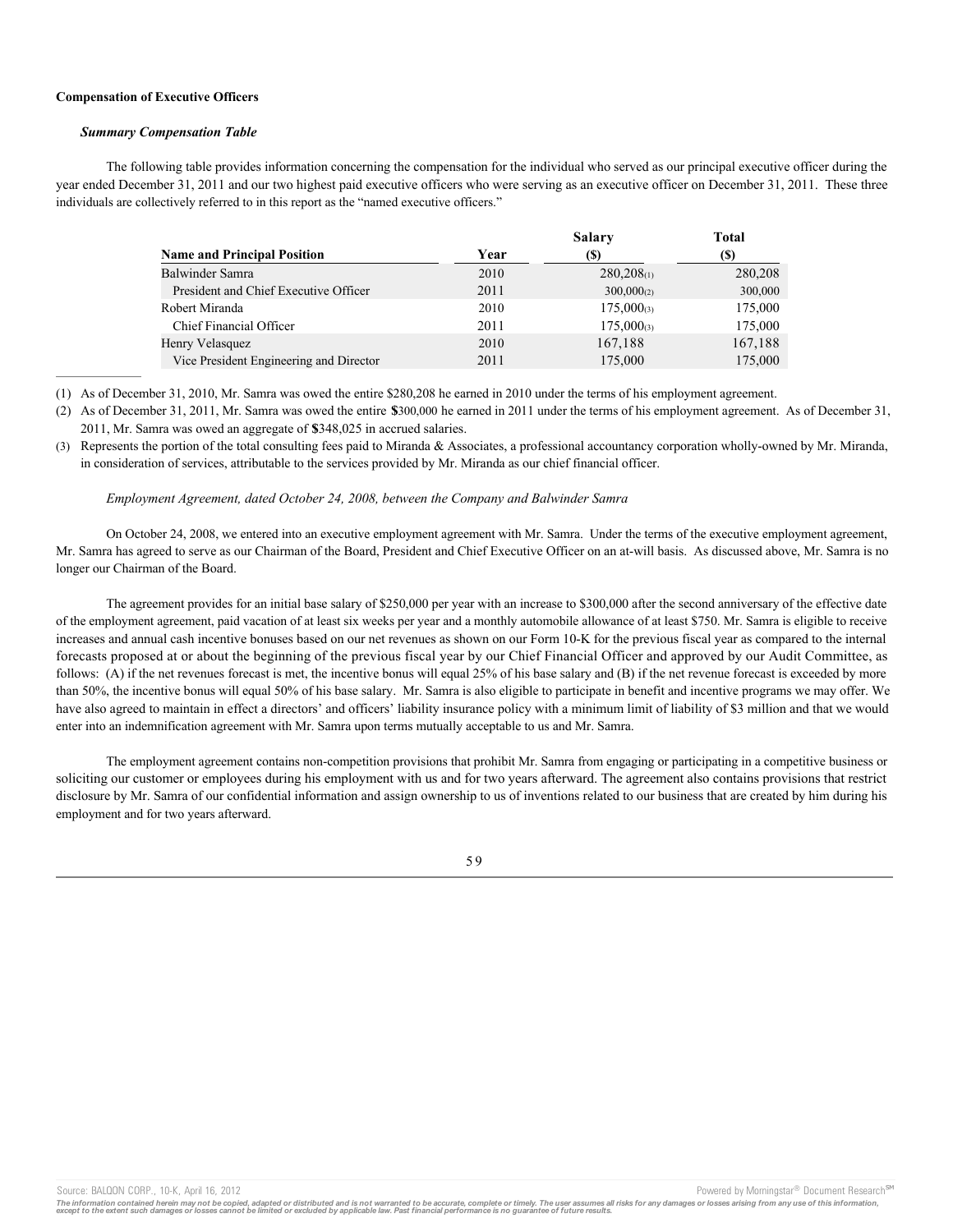We may terminate the agreement at any time, with or without due cause. "Due cause" includes any intentional misapplication of our funds or other material assets, or any other act of dishonesty injurious to us, or conviction of a felony or a crime involving moral turpitude. "Due cause" also includes abuse of controlled substances or alcohol and breach, nonperformance or nonobservance of any of the terms of the agreement, provided that Mr. Samra fails to satisfactorily remedy the performance problem following 30 days' written notice.

Mr. Samra may terminate the agreement at any time, with or without good reason. However, termination for good reason must occur within 90 days of the occurrence of an event constituting good reason, and Mr. Samra must furnish us with written notice of the event within 30 days after the initial existence of the event and provide us with at least a 30-day cure period. "Good reason" includes: a material diminution in his authority, duties, responsibilities, titles or offices; a purported reduction in Mr. Samra's base salary amounting to a material diminution in his salary to an amount less than the greater of \$250,000 or 10% below the base salary in effect at the time of the reduction; our failure to timely cure or diligently initiate a cure of any material breach within 30 days after Mr. Samra gives us written notice of the breach.

If we terminate Mr. Samra's employment for due cause or due to Mr. Samra's breach of his employment agreement by refusing to continue his employment, or if Mr. Samra terminates his employment without good reason, then all compensation and benefits for Mr. Samra will cease, other than amounts under retirement and benefit plans and programs that were earned and vested by the date of termination, pro rata annual salary through the date of termination, any stock options that were vested as of the date of termination, and accrued vacation as required by California law.

If Mr. Samra becomes incapacitated, we may terminate his employment under the agreement upon 30 days' prior written notice. Upon Mr. Samra's death, the agreement terminates immediately. If Mr. Samra's employment terminates due to his incapacity or death, Mr. Samra or his estate or legal representative will be entitled to receive benefits under our retirement and benefits plans and programs that were earned and vested at the date of termination, a prorated incentive bonus for the fiscal year in which incapacity or death occurred (to the extent he would otherwise be eligible), and a lump sum cash payment in an amount equal to one year of his then current annual salary.

If Mr. Samra's employment terminates for good reason or other than as a result of due cause, incapacity, death or retirement, Mr. Samra will be entitled to his salary through the end of the month in which termination occurs plus credit for accrued vacation, and a prorated incentive bonus, if eligible, for the fiscal year during which termination occurred. In addition, under those circumstances, he will be entitled to receive (i) a severance payment equal to (A) two times his then current annual salary and (B) two times the amount of the average incentive bonus paid during the two calendar years preceding the date of termination, (ii) all medical insurance benefits to which he was entitled immediately prior to the date of termination for a period of 18 months or the date that Mr. Samra's continued participation in our medical insurance plan was not possible under the plan, whichever was earlier, and (iii) a lump-sum cash payment equal to 18 times the estimated monthly COBRA premiums at the time of termination (taking into account all known or anticipated premium increases) to be used by Mr. Samra to maintain his medical insurance coverage for an additional 18 months. If our medical insurance plan does not allow Mr. Samra's continued participation, then we will be required to pay to Mr. Samra, in monthly installments, the monthly premium or premiums for COBRA coverage, covering the 18-month period described in clause (ii) in the preceding sentence.

Immediately preceding the occurrence of a change in control, and regardless of whether Mr. Samra's employment terminates and/or he receives severance payments as a result of the change in control, Mr. Samra will be entitled to receive a payment equal to (A) two times his then current annual salary and (B) two times the amount of the average incentive bonus paid during the two calendar years preceding the date of termination. A change in control includes the following circumstances:

60

The information contained herein may not be copied, adapted or distributed and is not warranted to be accurate, complete or timely. The user assumes all risks for any damages or losses arising from any use of this informat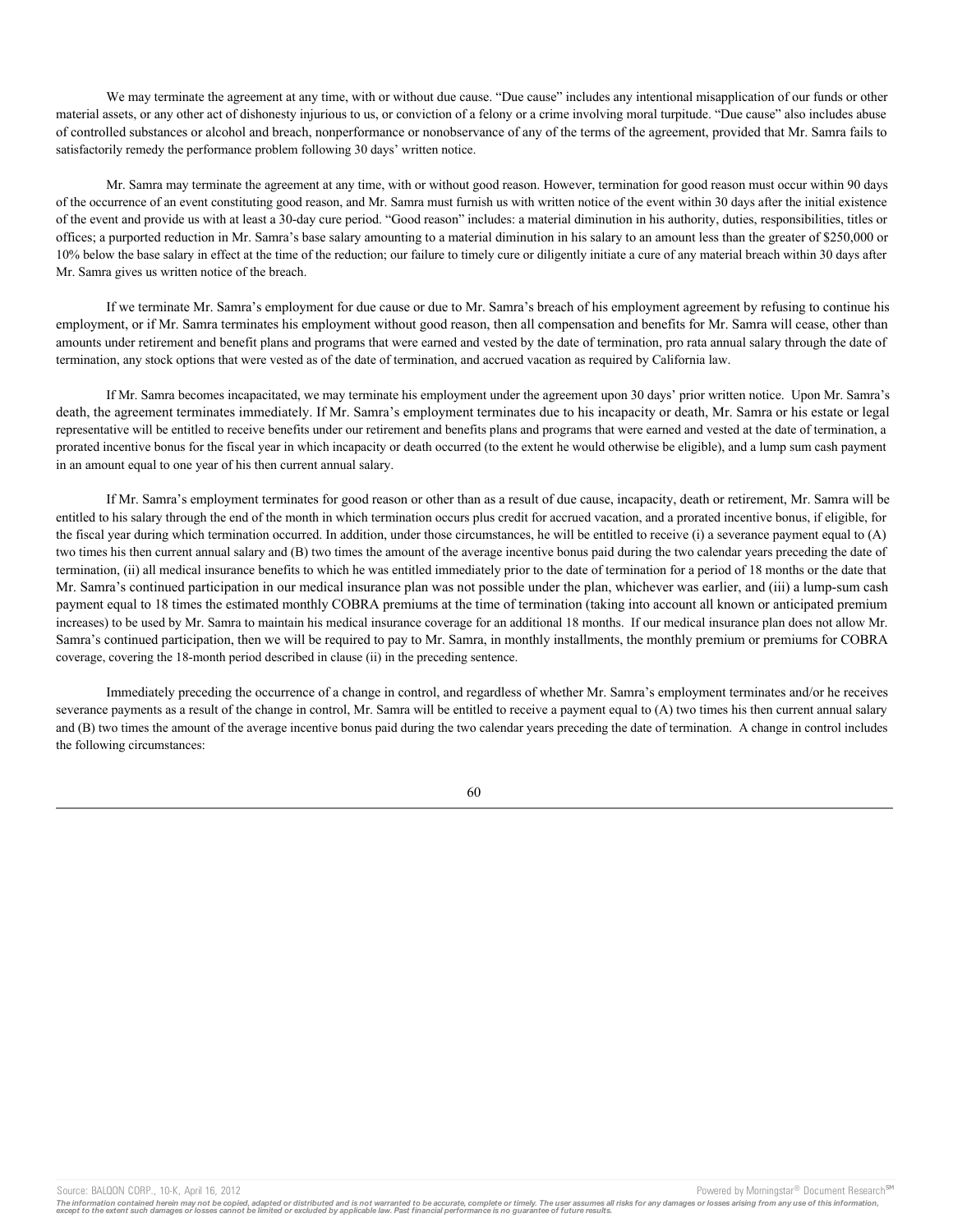(a) the acquisition by any person or group of beneficial ownership of securities entitled to vote generally in the election of our directors, or voting securities, that represent 40% or more of the combined voting power of our then outstanding voting securities or 50% or more of the combined fair market value of our then outstanding stock, other than:

(i) an acquisition by a trustee or other fiduciary holding securities under any employee benefit plan (or related trust) sponsored or maintained by us or any person controlled by us or by any employee benefit plan (or related trust) sponsored or maintained by us or any person controlled by us, or

(ii) an acquisition of voting securities by us or a corporation owned, directly or indirectly, by our stockholders in substantially the same proportions as their ownership of our stock;

(b) a majority of members of our board is replaced during any 12-month period by directors whose appointment or election is not endorsed by a majority of members of our board before the date of the appointment or election, excluding any individual whose initial assumption of office occurs as a result of an actual or threatened election contest with respect to the election or removal of directors or other actual or threatened solicitation of proxies or consents by or on behalf of a person other than our board;

(c) the acquisition by any person or group, or combined acquisitions during the 12-month period ending on the date of the most recent acquisition by such person or group, of ownership of assets from us that have a total gross fair market value equal to or more than 40% of the total gross fair market value of all of our assets immediately before such acquisition; and

(d) stockholder approval of a complete liquidation or dissolution of our company.

Regardless of circumstance (a) above, however, if we make an acquisition of our securities that  $(x)$  causes our voting securities beneficially owned by a person or group to represent 40% or more of the combined voting power of our then outstanding voting securities or (y) causes our stock beneficially owned by a person or group to represent 50% or more of the combined fair market value of our then outstanding stock, the acquisition will not be considered an acquisition by any person or group for purposes of circumstance (a) unless the person or group subsequently becomes the beneficial owner of additional securities of Balqon Corporation.

For purposes of circumstance (a) above, the calculation of voting power will be made as if the date of the acquisition were a record date for a vote of our stockholders, and for purposes of circumstance (c) above, the calculation of voting power will be made as if the date of the consummation of the transaction were a record date for a vote of our stockholders.

Regardless of the above, there will be no change in control event when there is a transfer to an entity that is controlled by our stockholders immediately after the transfer. A transfer of assets by us is not treated as a change in control if the assets are transferred to: a stockholder of Balqon Corporation (immediately before the asset transfer) in exchange for or with respect to the stockholders' stock; an entity, 50% or more of the total value or voting power of which is owned, directly or indirectly, by us; a person or group that owns, directly or indirectly, 50% or more of the total value or voting power of all of our outstanding stock; or an entity, at least 50% of the total value or voting power of which is owned, directly or indirectly, by a person or group described in the immediately preceding clause.

Source: BALQON CORP., 10-K, April 16, 2012 **Powered by Morningstar® Document Research** in the second metal of the second metal products and the second metal products are provided by Morningstar® Document Research in the se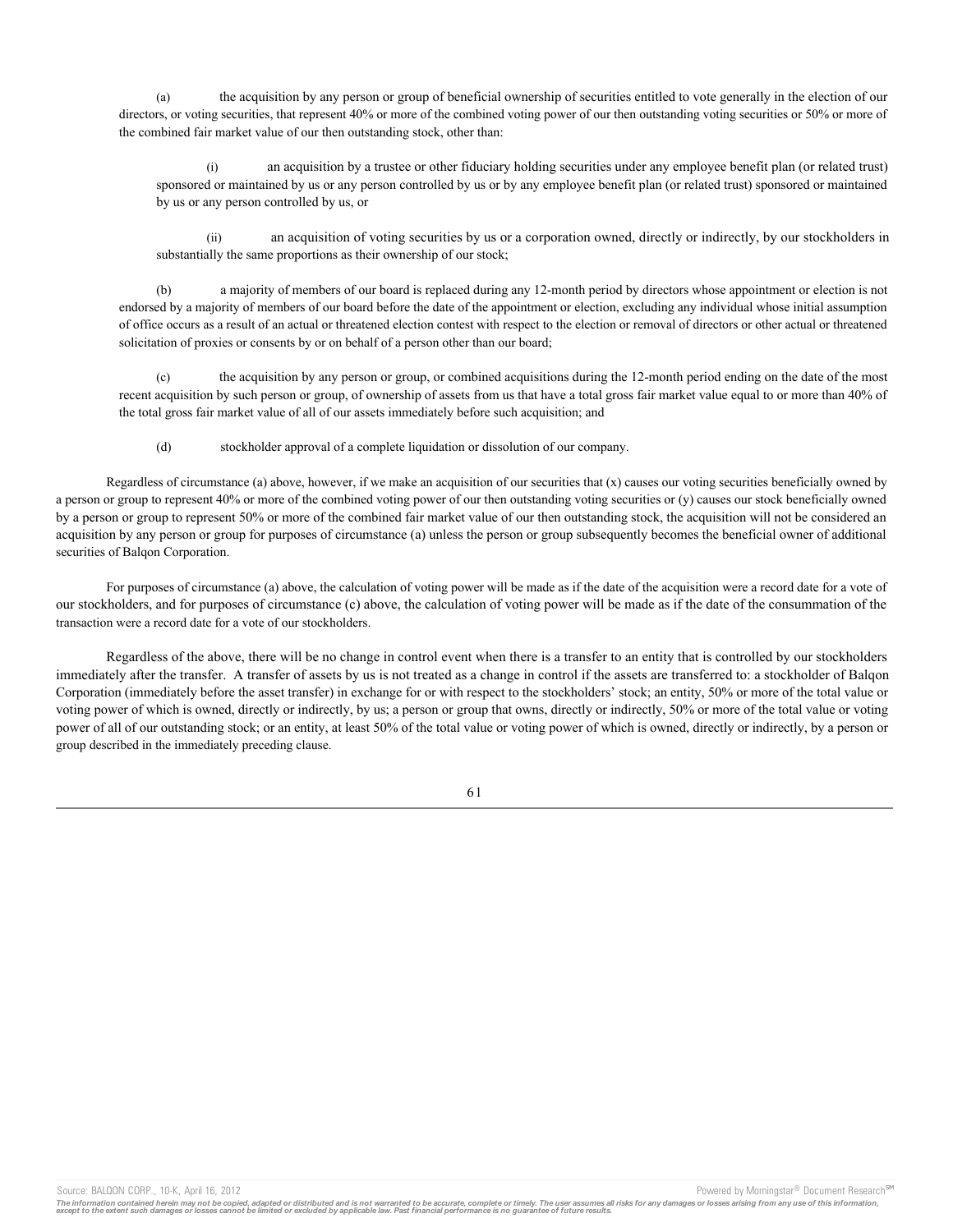## *Employment Agreement, dated October 24, 2008, between the Company and Henry Velasquez*

On October 24, 2008, we entered into an executive employment agreement with Mr. Henry Velasquez. Under the terms of the executive employment agreement, Mr. Velasquez has agreed to serve as our Vice President Engineering on an at-will basis. The employment agreement has an effective date of October 24, 2008.

The agreement provides for an initial base salary of \$150,000 per year with an increase to \$175,000 per year after the second anniversary of the effective date of the employment agreement, respectively, and paid vacation of at least four weeks per year. Mr. Velasquez is eligible to receive salary increases and annual cash incentive bonuses at the discretion of our Compensation Committee. Mr. Velasquez is also eligible to participate in benefit and incentive programs we may offer. We have agreed to maintain in effect a directors' and officers' liability insurance policy with a minimum limit of liability of \$3 million and that we would enter into an indemnification agreement with Mr. Velasquez upon terms mutually acceptable to us and Mr. Velasquez.

The agreement contains non-competition provisions that prohibit Mr. Velasquez from engaging or participating in a competitive business or soliciting our customer or employees during his employment with us and for two years afterward. The agreement also contains provisions that restrict disclosure by Mr. Velasquez of our confidential information and assign ownership to us of inventions related to our business that are created by him during his employment and for two years afterward.

We may terminate the agreement at any time, with or without due cause. "Due cause" includes any intentional misapplication of our funds or other material assets, or any other act of dishonesty injurious to us, or conviction of a felony or a crime involving moral turpitude. "Due cause" also includes abuse of controlled substances or alcohol and breach, nonperformance or nonobservance of any of the terms of the agreement, provided that Mr. Velasquez fails to satisfactorily remedy the performance problem following 30 days' written notice.

Mr. Velasquez may terminate the agreement at any time, with or without good reason. However, termination for good reason must occur within 90 days of the occurrence of an event constituting good reason, and Mr. Velasquez must furnish us with written notice of the event within 30 days after the initial existence of the event and provide us with at least a 30-day cure period. "Good reason" includes: a material diminution in his authority, duties, responsibilities, titles or offices; a purported reduction in Mr. Velasquez's base salary amounting to a material diminution in his salary to an amount less than the greater of \$150,000 or 10% below the base salary in effect at the time of the reduction; our failure to timely cure or diligently initiate a cure of any material breach within 30 days after Mr. Velasquez gives us written notice of the breach.

If we terminate Mr. Velasquez's employment for due cause or due to Mr. Velasquez's breach of his employment agreement by refusing to continue his employment, or if Mr. Velasquez a terminates his employment without good reason, then all compensation and benefits for Mr. Velasquez will cease, other than amounts under retirement and benefit plans and programs that were earned and vested by the date of termination, pro rata annual salary through the date of termination, any stock options that were vested as of the date of termination, and accrued vacation as required by California law.

If Mr. Velasquez becomes incapacitated, we may terminate his employment under the agreement upon 30 days' prior written notice. Upon Mr. Velasquez's death, the agreement terminates immediately. If Mr. Velasquez's employment terminates due to his incapacity or death, Mr. Velasquez or his estate or legal representative will be entitled to receive benefits under our retirement and benefits plans and programs that were earned and vested at the date of termination, a prorated incentive bonus for the fiscal year in which incapacity or death occurred (to the extent he would otherwise be eligible), and a lump sum cash payment in an amount equal to one year of his then current annual salary.

62

Source: BALQON CORP., 10-K, April 16, 2012 **Powered by Morningstar® Document Research** in the second metal of the second metal products and the second metal products are provided by Morningstar® Document Research in the se

The information contained herein may not be copied, adapted or distributed and is not warranted to be accurate, complete or timely. The user assumes all risks for any damages or losses arising from any use of this informat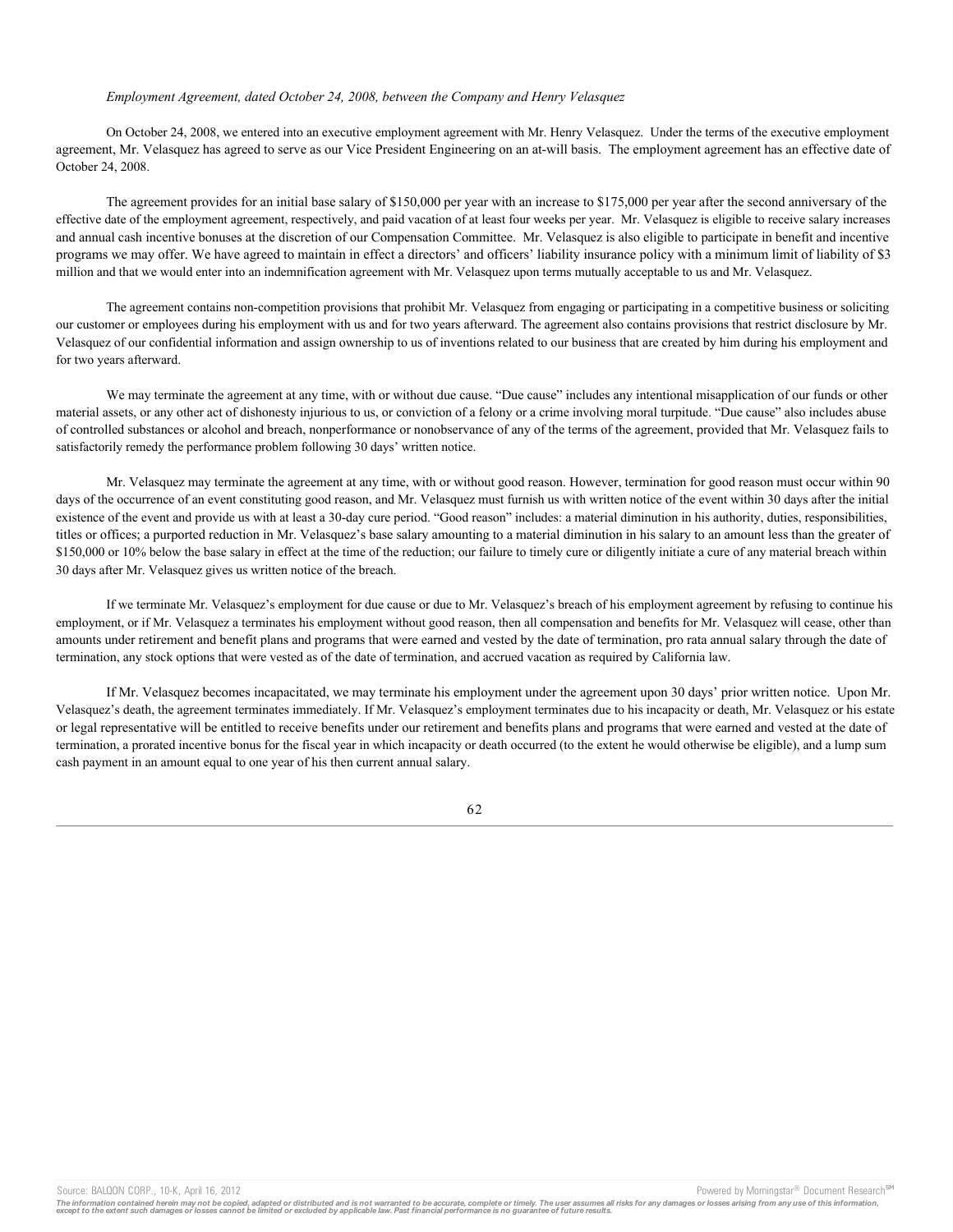If Mr. Velasquez's employment terminates for good reason or other than as a result of due cause, incapacity, death or retirement, Mr. Velasquez will be entitled to his salary through the end of the month in which termination occurs plus credit for accrued vacation, and a prorated incentive bonus, if eligible, for the fiscal year during which termination occurred. In addition, under those circumstances, if Mr. Velasquez enters into a separation and release agreement with us, then he will be entitled to receive (i) a severance payment equal to two times his then current annual salary, (ii) all medical insurance benefits to which he was entitled immediately prior to the date of termination for a period of 18 months or the date that Mr. Velasquez's continued participation in our medical insurance plan was not possible under the plan, whichever was earlier, and (iii) a lump-sum cash payment equal to 18 times the estimated monthly COBRA premiums at the time of termination (taking into account all known or anticipated premium increases) to be used by Mr. Velasquez to maintain his medical insurance coverage for an additional 18 months. If our medical insurance plan does not allow Mr. Velasquez's continued participation, then we will be required to pay to Mr. Velasquez, in monthly installments, the monthly premium or premiums for COBRA coverage, covering the 18-month period described in clause (ii) in the preceding sentence.

# **Outstanding Equity Awards At Fiscal Year-End – 2011**

The following table sets forth information about outstanding equity awards held by our named executive officers as of December 31, 2011.

|                        |                                | <b>Option Awards</b> |                   |  |
|------------------------|--------------------------------|----------------------|-------------------|--|
|                        | Number of                      |                      |                   |  |
|                        | <b>Securities</b>              |                      |                   |  |
|                        | Underlying                     |                      |                   |  |
|                        | <b>Unexercised</b>             | Option               | Option            |  |
|                        | Options $(\#)$                 | <b>Exercise</b>      | <b>Expiration</b> |  |
| Name                   | Exercisable (1)                | Price (\$)           | Date              |  |
| <b>Balwinder Samra</b> | 1,388,917 \$                   | 2.50                 | 6/30/2012         |  |
|                        |                                |                      |                   |  |
| Robert Miranda         | $\overbrace{\hspace{25mm}}^{}$ |                      |                   |  |
|                        |                                |                      |                   |  |
| Henry Velasquez        | 27,778 \$                      | 2.50                 | 6/30/2012         |  |

(1) All options represented in this table were granted in June 2008 in consideration of services provided to Balqon California and vested immediately upon grant. In connection with the Merger Transaction, all outstanding options to purchase shares of Balqon California's common stock were converted into options to purchase shares of our common stock. The material features of our 2008 Plan are described below in Part III – Item 12 of this Annual Report under the heading "— 2008 Stock Incentive Plan" and in Note 13 to our financial statements for the year ended December 31, 2011.

## **Item 12. Security Ownership of Certain Beneficial Owners and Management and Related Stockholder Matters.**

## **Principal Stockholder Table**

The following table sets forth information with respect to the beneficial ownership of our voting stock as of April 13, 2012, the date of the table, by:

- each person known by us to beneficially own more than 5% of the outstanding shares any class of our voting stock;
- each of our directors:
- each of our current executive officers identified at the beginning of the "Management" section of this report; and
- all of our current directors and executive officers as a group.



The information contained herein may not be copied, adapted or distributed and is not warranted to be accurate, complete or timely. The user assumes all risks for any damages or losses arising from any use of this informat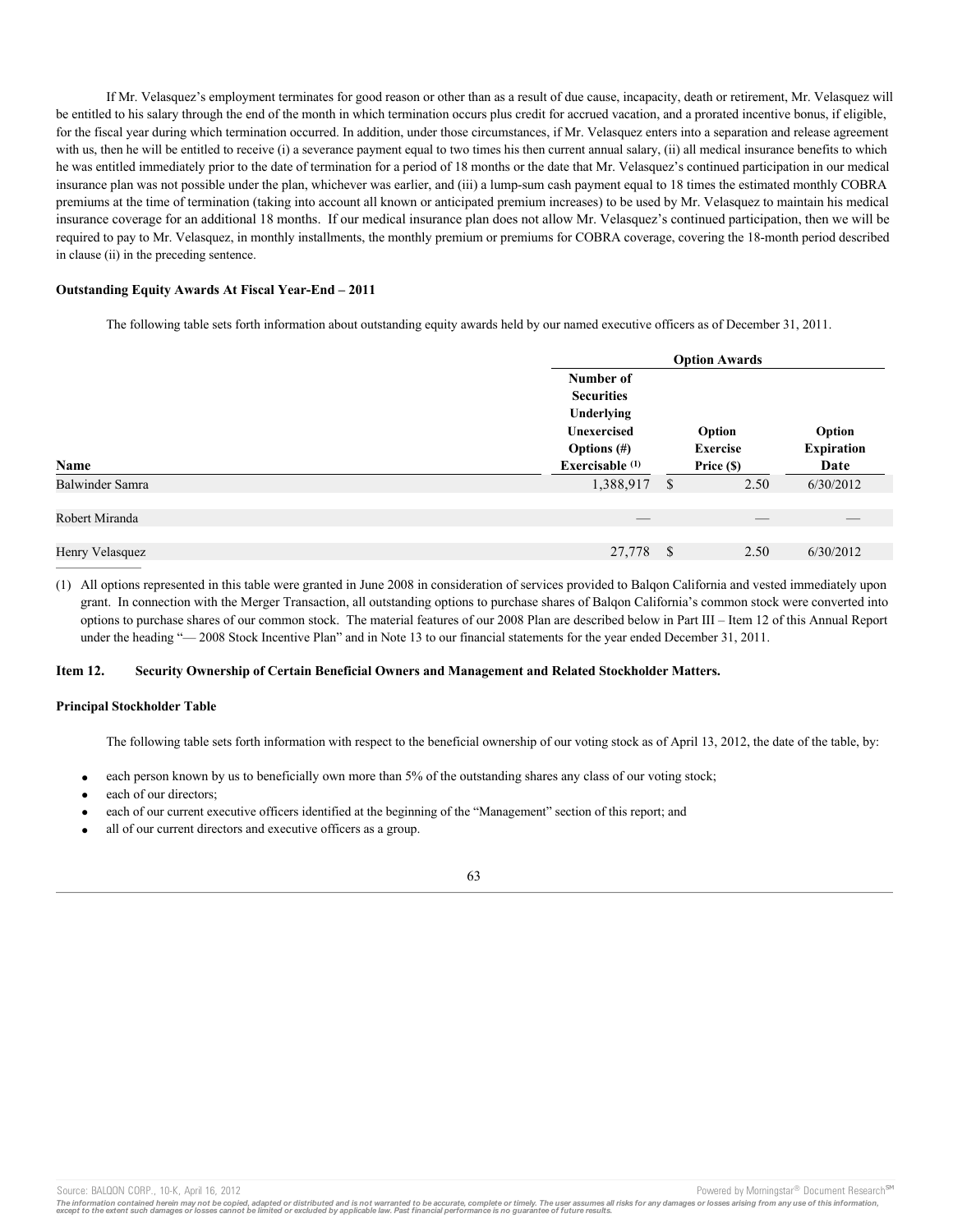Beneficial ownership is determined in accordance with the rules of the SEC, and includes voting or investment power with respect to the securities. To our knowledge, except as indicated by footnote, and subject to community property laws where applicable, the persons named in the table below have sole voting and investment power with respect to all shares of voting stock shown as beneficially owned by them. Except as indicated by footnote, all shares of common stock underlying derivative securities, if any, that are currently exercisable or convertible or are scheduled to become exercisable or convertible for or into shares of common stock within 60 days after the date of the table are deemed to be outstanding for the purpose of calculating the percentage ownership of each listed person or group but are not deemed to be outstanding as to any other person or group. Percentage of beneficial ownership of our common stock is based on 35,641,530 shares of common stock outstanding as of the date of the table.

The address of each of the following stockholders, unless otherwise indicated below, is c/o Balqon Corporation, 1420 240 <sup>th</sup> Street, Harbor City, California 90710. The address for Marlin Financial Group, Inc. is 9812 Falls Road, Suite 114-198, Potomac, Maryland 20854. The address for SOL and Winston Chung is One East Broward Blvd., Suite 1400, Fort Lauderdale, FL 33301. Messrs. Samra, Miranda, Velasquez and Gruenwald are executive officers of Balqon Corporation. Messrs. Samra, Velasquez and Chung are directors of Balqon Corporation.

|                                                     |                       | Amount and<br><b>Nature of</b> |                     |
|-----------------------------------------------------|-----------------------|--------------------------------|---------------------|
| <b>Name of Beneficial Owner</b>                     | <b>Title of Class</b> | <b>Beneficial</b><br>Ownership | Percent<br>of Class |
| Balwinder Samra                                     | Common                | 18,388,827 <sub>(1)</sub>      | 49.66%              |
| Robert Miranda                                      | Common                | $166,666_{(2)}$                | $\ast$              |
| Henry Velasquez                                     | Common                | $361, 118$ <sub>(3)</sub>      | $1.01\%$            |
| Robert Gruenwald                                    | Common                | 250,000                        | $\ast$              |
| Seven One Limited and Winston Chung                 | Common                | 18,500,000(4)                  | 41.15%              |
| Erik Rolland                                        | Common                | 25,000                         | $\ast$              |
| Marlin Financial Group, Inc.                        | Common                | $1,877,535$ <sub>(5)</sub>     | $5.22\%$            |
| All directors and executive officers as a group (6) |                       |                                |                     |
| persons)                                            | Common                | $37,691,611_{(6)}$             | 81.16%              |

Less than  $1\%$ .

(1) Includes 1,388,917 shares of common stock underlying options.

(2) Includes 33,333 shares of common stock underlying convertible notes and 33,333 shares of common stock underlying warrants which Mr. Miranda acquired beneficial ownership of on February 10, 2010 through the Miranda & Associates, APC 401k Plan.

(3) Includes 27,778 shares of common stock underlying options.

(4) Includes 9,312,500 shares of common stock underlying warrants. These securities are held by SOL. Winston Chung, Chairman of our Board of Directors, has the power to vote and dispose of the securities held by SOL, as its Chief Executive Officer.

(5) Includes 325,392 shares of common stock underlying warrants. Mark Levin has the power to vote and dispose of the securities held by Marlin Financial Group, Inc. as its president.

(6) Includes 1,416,695 shares of common stock underlying options, 33,333 shares of common stock underlying convertible notes, and 9,345,833 shares of common stock underlying warrants.

Source: BALQON CORP., 10-K, April 16, 2012 **Powered by Morningstar® Document Research** and the second powered by Morningstar® Document Research and the second powered by Morningstar® Document Research and the second powere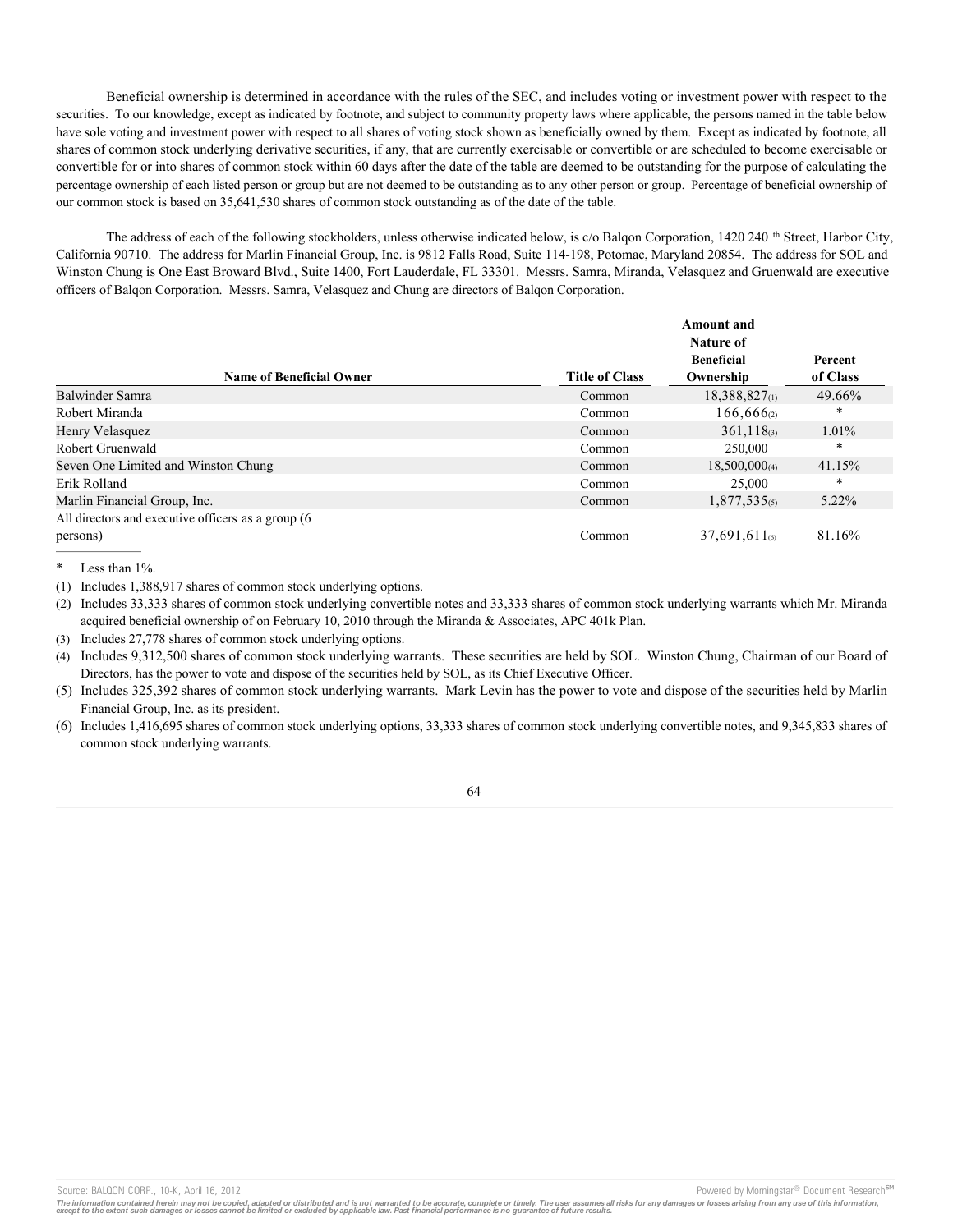### **Equity Compensation Plan Information - 2011**

The following table gives information about our common stock that may be issued upon the exercise of options, warrants and rights under all of our existing equity compensation plans as of December 31, 2011.

| Plan category                                              | Number of<br>securities to be<br>issued upon<br>exercise of<br>outstanding<br>options,<br>warrants and<br>rights<br>(a) | Weighted-average<br>exercise price of<br>outstanding<br>options, warrants<br>and rights<br>(b) | Number of<br>securities<br>remaining<br>available for<br>future issuance<br>under equity<br>compensation<br>plans (excluding<br>securities<br>reflected in<br>column (a))<br>(c) |
|------------------------------------------------------------|-------------------------------------------------------------------------------------------------------------------------|------------------------------------------------------------------------------------------------|----------------------------------------------------------------------------------------------------------------------------------------------------------------------------------|
|                                                            |                                                                                                                         |                                                                                                |                                                                                                                                                                                  |
| Equity compensation plans approved by security holders     | $1,416,695(1)$ \$                                                                                                       | 2.50                                                                                           | $6,058,305_{(2)}$                                                                                                                                                                |
| Equity compensation plans not approved by security holders |                                                                                                                         |                                                                                                |                                                                                                                                                                                  |
| Total                                                      | 1,416,695                                                                                                               |                                                                                                | 6,058,305                                                                                                                                                                        |
|                                                            |                                                                                                                         |                                                                                                |                                                                                                                                                                                  |

(1) Represents shares of common stock underlying options that are outstanding under our 2008 Plan. The material features of our 2008 Plan are described immediately below.

(2) Represents shares of common stock available for issuance under our 2008 Plan.

#### *2008 Stock Incentive Plan*

Our 2008 Plan is intended to promote Balqon Corporation's interests by providing eligible persons in our service with the opportunity to acquire a proprietary or economic interest, or otherwise increase their proprietary or economic interest, in our company as an incentive for them to remain in such service and render superior performance during such service. The 2008 Plan consists of two equity-based incentive programs, the Discretionary Grant Program and the Stock Issuance Program. Principal features of each program are summarized below.

### *Administration*

The Compensation Committee of our board of directors has the exclusive authority to administer the Discretionary Grant and Stock Issuance Programs with respect to option grants, restricted stock awards, restricted stock units, stock appreciation rights, direct stock issuances and other stock-based awards, or equity awards, made to executive officers and non-employee board members, and also has the authority to make equity awards under those programs to all other eligible individuals. However, our board of directors may retain, reassume or exercise from time to time the power to administer those programs. Equity awards made to members of the Compensation Committee must be authorized and approved by a disinterested majority of our board of directors.

The term "plan administrator," as used in this summary, means the Compensation Committee or our board of directors, to the extent either entity is acting within the scope of its administrative jurisdiction under the 2008 Plan.



Source: BALQON CORP., 10-K, April 16, 2012 **Powered by Morningstar® Document Research** structure is a structure of the second structure of the second structure of the second structure of the second structure is a structure

The information contained herein may not be copied, adapted or distributed and is not warranted to be accurate, complete or timely. The user assumes all risks for any damages or losses arising from any use of this informat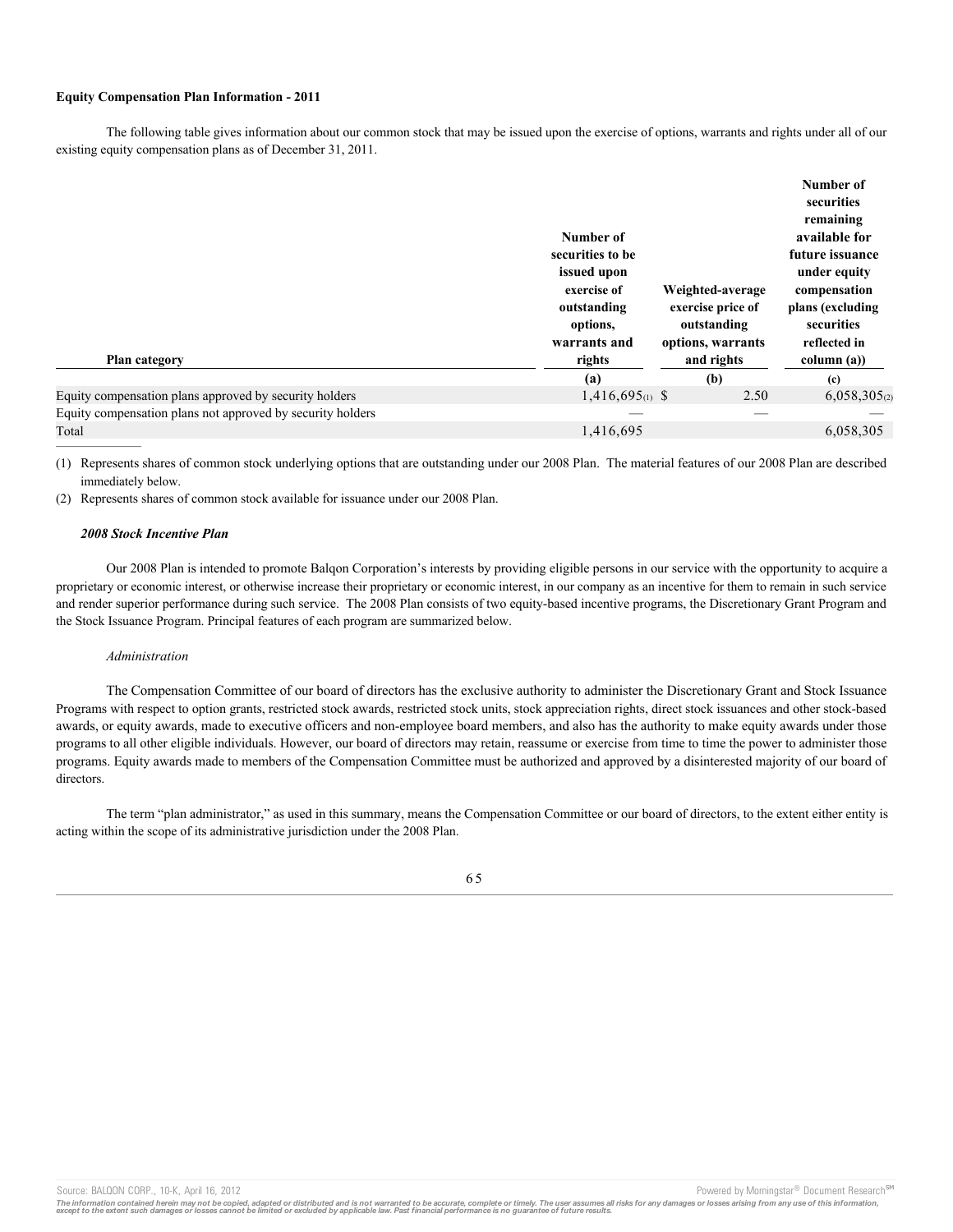#### *Share Reserve*

Initially, 7,500,000 shares of common stock are authorized for issuance under the 2008 Plan. The 2008 Plan was adopted by our board of directors on October 24, 2008 and approved by our stockholders on October 23, 2009. As of April 13, 2012, options to purchase 1,416,695 shares of common stock were issued and outstanding under the 2008 Plan. Additionally, on August 16, 2011, we issued 25,000 shares of our common stock under the 2008 Plan to Erik Rolland in connection with his appointment to our board of directors.

No participant in the 2008 Plan may be granted equity awards for more than 5,000,000 shares of common stock per calendar year. This sharelimitation is intended to assure that any deductions to which we would otherwise be entitled, either upon the exercise of stock options or stock appreciation rights granted under the Discretionary Grant Program with an exercise price per share equal to the fair market value per share of our common stock on the grant date or upon the subsequent sale of the shares purchased under those options, will not be subject to the \$1.0 million limitation on the income tax deductibility of compensation paid per covered executive officer imposed under Internal Revenue Code Section 162(m). In addition, shares issued under the Stock Issuance Program may qualify as performance-based compensation that is not subject to the Internal Revenue Code Section 162(m) limitation, if the issuance of those shares is approved by the Compensation Committee and the vesting is tied solely to the attainment of the corporate performance milestones discussed below in the summary description of that program.

The shares of common stock issuable under the 2008 Plan may be drawn from shares of our authorized but unissued shares or from shares reacquired by us, including shares repurchased on the open market. Shares subject to any outstanding equity awards under the 2008 Plan that expire or otherwise terminate before those shares are issued will be available for subsequent awards. Unvested shares issued under the 2008 Plan and subsequently repurchased by us at the option exercise or direct issue price paid per share, pursuant to our repurchase rights under the 2008 Plan, will be added back to the number of shares reserved for issuance under the 2008 Plan and will be available for subsequent reissuance.

If the exercise price of an option under the 2008 Plan is paid with shares of common stock, then the authorized reserve of common stock under the 2008 Plan will be reduced only by the net number of new shares issued under the exercised stock option. If shares of common stock otherwise issuable under the 2008 Plan are withheld in satisfaction of the withholding taxes incurred in connection with the issuance, exercise or vesting of an equity award, then the number of shares of common stock available for issuance under the 2008 Plan will be reduced only by the net number of shares issued pursuant to that equity award. The withheld shares will not reduce the share reserve. Upon the exercise of any stock appreciation right granted under the 2008 Plan, the share reserve will only be reduced by the net number of shares actually issued upon exercise, and not by the gross number of shares as to which the stock appreciation right is exercised.

#### *Eligibility*

Officers, employees, non-employee directors, and consultants and independent advisors who are under written contract and whose securities issued pursuant to the 2008 Plan, all of whom are in our service or the service of any parent or subsidiary of ours, whether now existing or subsequently established, are eligible to participate in the Discretionary Grant and Stock Issuance Programs.

## *Valuation*

The fair market value per share of our common stock on any relevant date under the 2008 Plan will be deemed to be equal to the closing selling price per share of our common stock at the close of regular hours trading on the OTC Bulletin Board on that date, as the price is reported by the Financial Industry Regulatory Authority. If there is no closing selling price for our common stock on the date in question, the fair market value will be the closing selling price on the last preceding date for which a quotation exists. In the absence of an established market for our common stock or if the plan administrator determines in good faith that our common stock is too thinly traded for fair market value to be determined in the manner described above, the fair market value per share of our common stock will be determined in good faith by the plan administrator.

## 6 6

Source: BALQON CORP., 10-K, April 16, 2012 **Provided by April 16, 2012** Powered by Morningstar® Document Research <sup>sw</sup>

The information contained herein may not be copied, adapted or distributed and is not warranted to be accurate, complete or timely. The user assumes all risks for any damages or losses arising from any use of this informat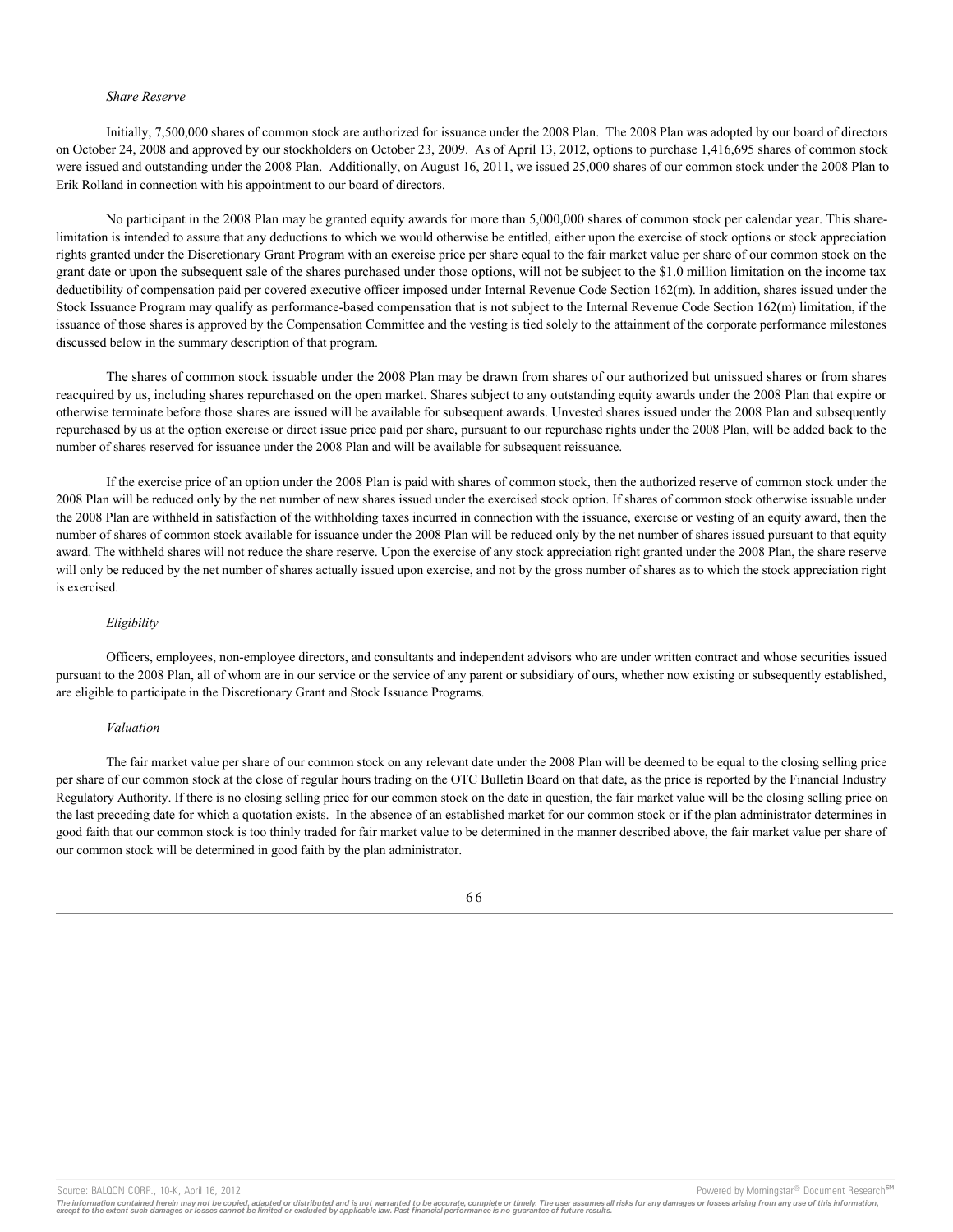### *Discretionary Grant Program*

The plan administrator has complete discretion under the Discretionary Grant Program to determine which eligible individuals are to receive equity awards under that program, the time or times when those equity awards are to be made, the number of shares subject to each award, the time or times when each equity award is to vest and become exercisable, the maximum term for which the equity award is to remain outstanding and the status of any granted option as either an incentive stock option or a non-statutory option under the federal tax laws.

*Stock Options.* Each granted option will have an exercise price per share determined by the plan administrator, provided that the exercise price will not be less than 100% of the fair market value of a share on the grant date. No granted option will have a term in excess of ten years. Incentive options granted to an employee who beneficially owns more than 10% of our outstanding common stock must have exercise prices not less than 110% of the fair market value of a share on the grant date and a term of not more than five years measured from the grant date. Options generally will become exercisable in one or more installments over a specified period of service measured from the grant date. However, options may be structured so that they will be immediately exercisable for any or all of the option shares. Any unvested shares acquired under immediately exercisable options will be subject to repurchase, at the exercise price paid per share, if the optionee ceases service with us prior to vesting in those shares.

An optionee who ceases service with us other than due to misconduct will have a limited time within which to exercise outstanding options for any shares for which those options are vested and exercisable at the time of cessation of service. The plan administrator has complete discretion to extend the period following the optionee's cessation of service during which outstanding options may be exercised (but not beyond the expiration date) and/or to accelerate the exercisability or vesting of options in whole or in part; provided, that options will remain exercisable for no less than 30 days from the date of the optionee's cessation of service (or no less than six months if the cessation is caused by death or disability). Discretion may be exercised at any time while the options remain outstanding, whether before or after the optionee's actual cessation of service.

*Stock Appreciation Rights.* The plan administrator has the authority to issue the following three types of stock appreciation rights under the Discretionary Grant Program:

- Tandem stock appreciation rights, which provide the holders with the right, upon approval of the plan administrator, to surrender their options for an appreciation distribution in an amount equal to the excess of the fair market value of the vested shares of common stock subject to the surrendered option over the aggregate exercise price payable for those shares.
- · Standalone stock appreciation rights, which allow the holders to exercise those rights as to a specific number of shares of common stock and receive in exchange an appreciation distribution in an amount equal to the excess of the fair market value on the exercise date of the shares of common stock as to which those rights are exercised over the aggregate base price in effect for those shares. The base price per share may not be less than the fair market value per share of the common stock on the date the standalone stock appreciation right is granted, and the right may not have a term in excess of ten years.
- Limited stock appreciation rights, which may be included in one or more option grants made under the Discretionary Grant Program to executive officers or directors who are subject to the short-swing profit liability provisions of Section 16 of the Exchange Act. Upon the successful completion of a hostile takeover for more than 50% of our outstanding voting securities or a change in a majority of our board as a result of one or more contested elections for board membership over a period of up to 36 consecutive months, each outstanding option with a limited stock appreciation right may be surrendered in return for a cash distribution per surrendered option share equal to the excess of the fair market value per share at the time the option is surrendered or, if greater and the option is a non-statutory option, the highest price paid per share in the transaction, over the exercise price payable per share under the option.



The information contained herein may not be copied, adapted or distributed and is not warranted to be accurate, complete or timely. The user assumes all risks for any damages or losses arising from any use of this informat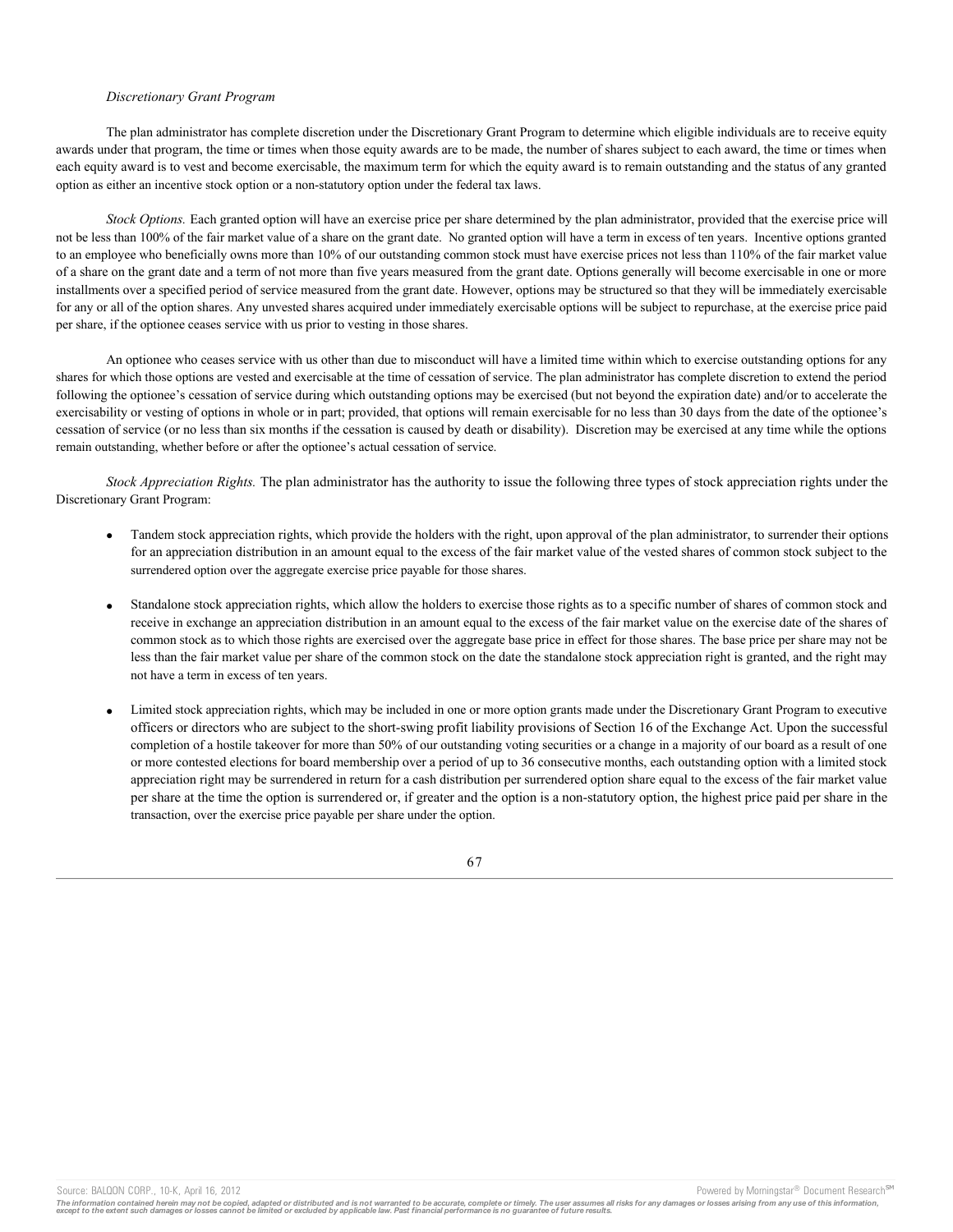Payments with respect to exercised tandem or standalone stock appreciation rights may, at the discretion of the plan administrator, be made in cash or in shares of common stock. All payments with respect to exercised limited stock appreciation rights will be made in cash. Upon cessation of service with us, the holder of one or more stock appreciation rights will have a limited period within which to exercise those rights as to any shares as to which those stock appreciation rights are vested and exercisable at the time of cessation of service. The plan administrator will have complete discretion to extend the period following the holder's cessation of service during which his or her outstanding stock appreciation rights may be exercised and/or to accelerate the exercisability or vesting of the stock appreciation rights in whole or in part. Discretion may be exercised at any time while the stock appreciation rights remain outstanding, whether before or after the holder's actual cessation of service.

*Repricing*. The plan administrator has the authority, with the consent of the affected holders, to effect the cancellation of any or all outstanding options or stock appreciation rights under the Discretionary Grant Program and to grant in exchange one or more of the following: (i) new options or stock appreciation rights covering the same or a different number of shares of common stock but with an exercise or base price per share not less than the fair market value per share of common stock on the new grant date or (ii) cash or shares of common stock, whether vested or unvested, equal in value to the value of the cancelled options or stock appreciation rights. The plan administrator also has the authority with or, if the affected holder is not subject to the shortswing profit liability of Section 16 under the Exchange Act, then without, the consent of the affected holders, to reduce the exercise or base price of one or more outstanding stock options or stock appreciation rights to the then current fair market value per share of common stock or to issue new stock options or stock appreciation rights with a lower exercise or base price in immediate cancellation of outstanding stock options or stock appreciation rights with a higher exercise or base price. However, no exchange or cancellation of outstanding options or stock appreciation rights may be effected so as to constitute the deferral of compensation or an additional deferral feature that would subject the stock options or stock appreciation rights to Internal Revenue Code Section 409A or to the Treasury Regulations promulgated thereunder.

### *Stock Issuance Program*

Shares of common stock may be issued under the Stock Issuance Program for valid consideration under the Nevada General Corporation Law as the plan administrator deems appropriate, including cash, past services or other property. In addition, restricted shares of common stock may be issued pursuant to restricted stock awards that vest in one or more installments over the recipient's period of service or upon attainment of specified performance objectives. Shares of common stock may also be issued under the program pursuant to restricted stock units or other stock-based awards that entitle the recipients to receive the shares underlying those awards upon the attainment of designated performance goals, the satisfaction of specified service requirements and/or upon the expiration of a designated time period following the vesting of those awards or units, including without limitation, a deferred distribution date following the termination of the recipient's service with us.

Source: BALQON CORP., 10-K, April 16, 2012 **Powered by Morningstar® Document Research** in Powered by Morningstar® Document Research in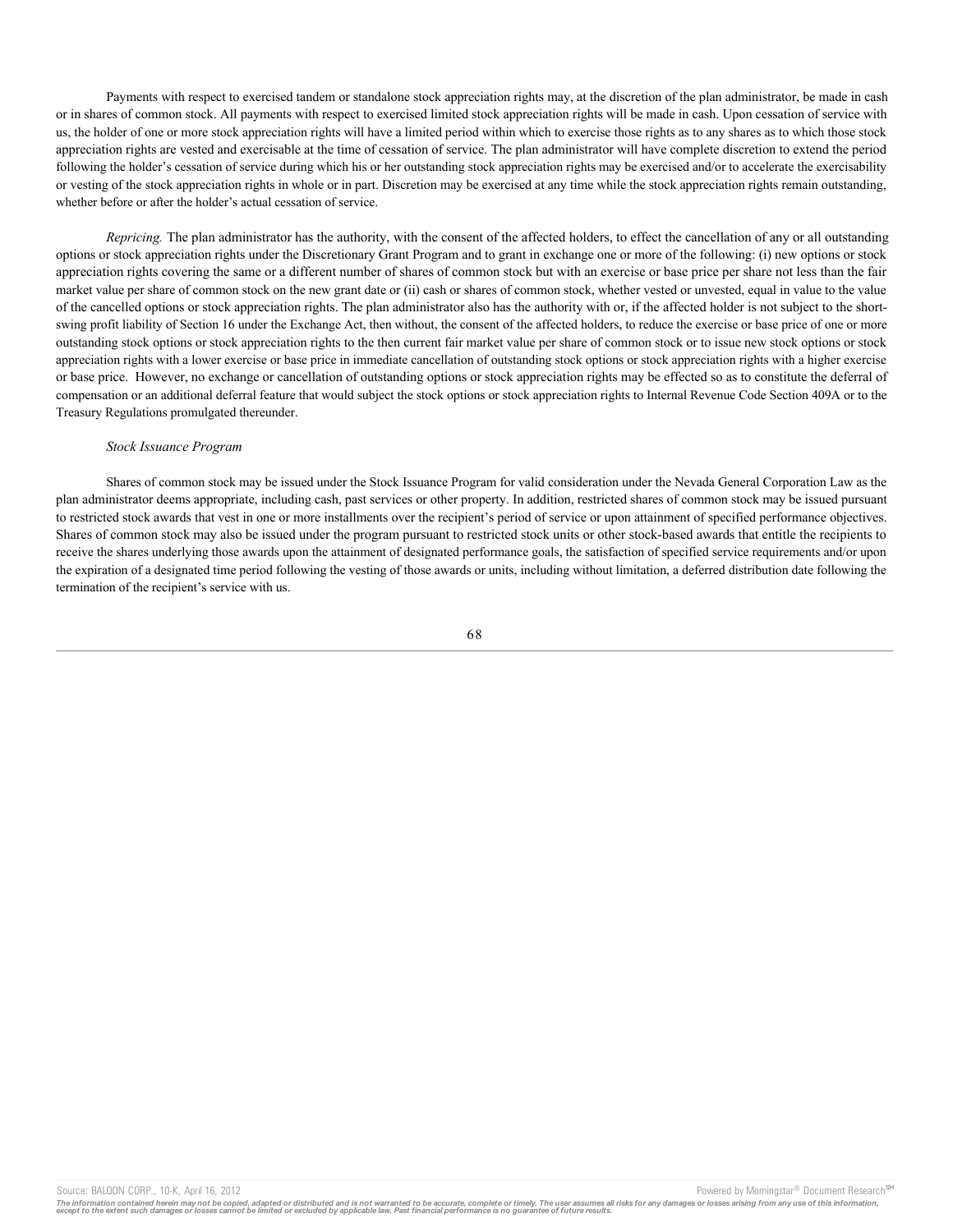The plan administrator will have complete discretion under the Stock Issuance Program to determine which eligible individuals are to receive equity awards under the program, the time or times when those equity awards are to be made, the number of shares subject to each equity award, the vesting schedule to be in effect for the equity award and the consideration, if any, payable per share. The shares issued pursuant to an equity award may be fully vested upon issuance or may vest upon the completion of a designated service period and/or the attainment of pre-established performance goals.

To assure that the compensation attributable to one or more equity awards under the Stock Issuance Program will qualify as performance-based compensation that will not be subject to the \$1.0 million limitation on the income tax deductibility of the compensation paid per covered executive officer imposed under Internal Revenue Code Section 162(m), the Compensation Committee will also have the discretionary authority to structure one or more equity awards under the Stock Issuance Program so that the shares subject to those particular awards will vest only upon the achievement of certain pre-established corporate performance goals. Goals may be based on one or more of the following criteria: (i) return on total stockholders' equity; (ii) net income per share; (iii) net income or operating income; (iv) earnings before interest, taxes, depreciation, amortization and stock-based compensation costs, or operating income before depreciation and amortization; (v) sales or revenue targets; (vi) return on assets, capital or investment; (vii) cash flow; (viii) market share; (ix) cost reduction goals; (x) budget comparisons; (xi) implementation or completion of projects or processes strategic or critical to our business operations; (xii) measures of customer satisfaction; (xiii) any combination of, or a specified increase in, any of the foregoing; and (xiv) the formation of joint ventures, research and development collaborations, marketing or customer service collaborations, or the completion of other corporate transactions intended to enhance our revenue or profitability or expand our customer base; provided, however, that for purposes of items (ii), (iii) and (vii) above, the Compensation Committee may, at the time the equity awards are made, specify certain adjustments to those items as reported in accordance with GAAP, which will exclude from the calculation of those performance goals one or more of the following: certain charges related to acquisitions, stock-based compensation, employer payroll tax expense on certain stock option exercises, settlement costs, restructuring costs, gains or losses on strategic investments, non-operating gains, certain other non-cash charges, valuation allowance on deferred tax assets, and the related income tax effects, purchases of property and equipment, and any extraordinary nonrecurring items as described in Accounting Principles Board Opinion No. 30 or its successor, provided that those adjustments are in conformity with those reported by us on a non-GAAP basis. In addition, performance goals may be based upon the attainment of specified levels of our performance under one or more of the measures described above relative to the performance of other entities and may also be based on the performance of any of our business groups or divisions thereof or any parent or subsidiary. Performance goals may include a minimum threshold level of performance below which no award will be earned, levels of performance at which specified portions of an award will be earned, and a maximum level of performance at which an award will be fully earned. The Compensation Committee may provide that, if the actual level of attainment for any performance objective is between two specified levels, the amount of the award attributable to that performance objective shall be interpolated on a straight-line basis.

The plan administrator will have the discretionary authority at any time to accelerate the vesting of any and all shares of restricted stock or other unvested shares outstanding under the Stock Issuance Program. However, no vesting requirements tied to the attainment of performance objectives may be waived with respect to shares that were intended at the time of issuance to qualify as performance-based compensation under Internal Revenue Code Section 162(m), except in the event of certain involuntary terminations or changes in control or ownership.

6 9

The information contained herein may not be copied, adapted or distributed and is not warranted to be accurate, complete or timely. The user assumes all risks for any damages or losses arising from any use of this informat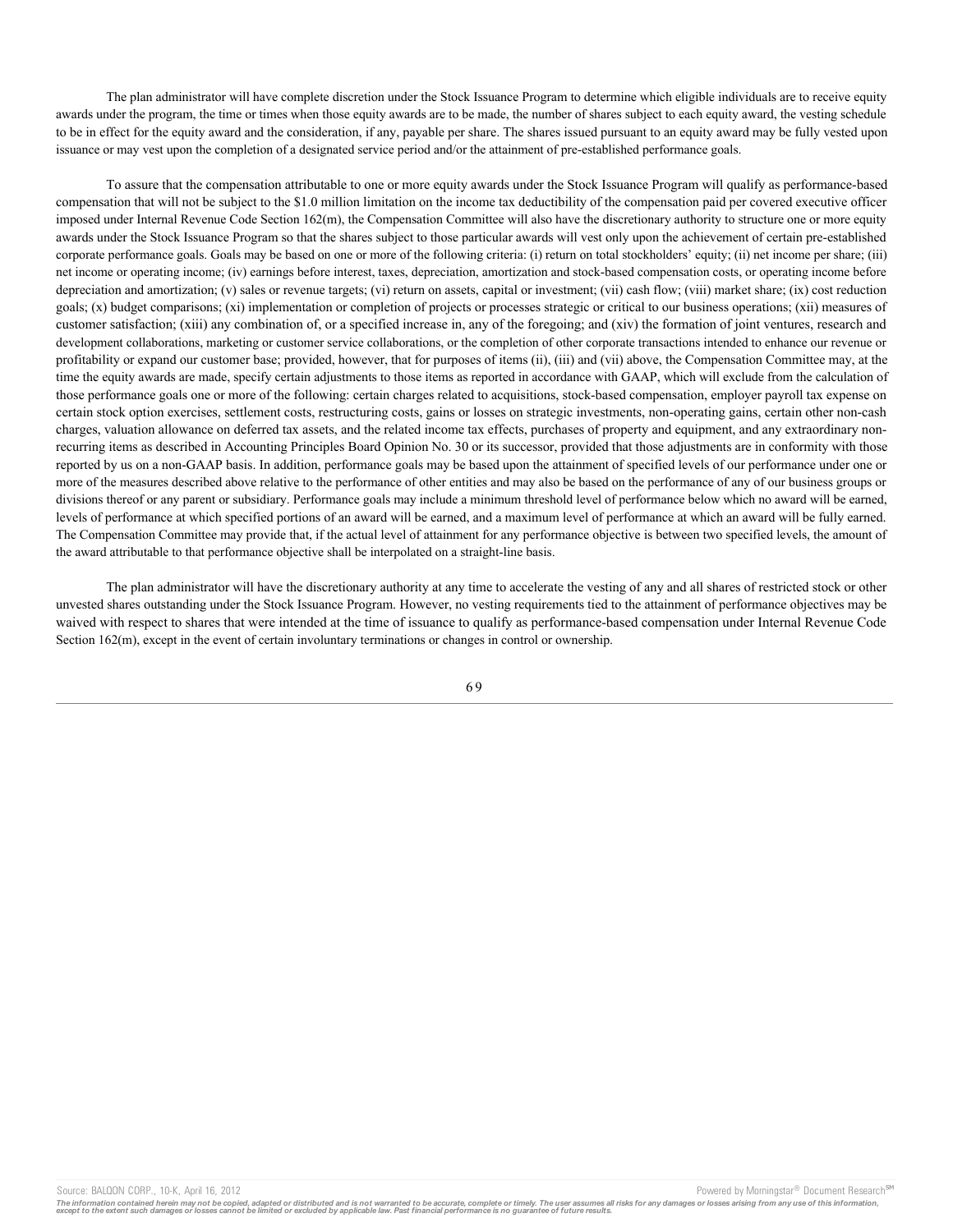Outstanding restricted stock units or other stock-based awards under the Stock Issuance Program will automatically terminate, and no shares of common stock will actually be issued in satisfaction of those awards, if the performance goals or service requirements established for those awards are not attained. The plan administrator, however, will have the discretionary authority to issue shares of common stock in satisfaction of one or more outstanding restricted stock units or other stock-based awards as to which the designated performance goals or service requirements are not attained. However, no vesting requirements tied to the attainment of performance objectives may be waived with respect to awards that were intended at the time of issuance to qualify as performance-based compensation under Internal Revenue Code Section 162(m), except in the event of certain involuntary terminations or changes in control or ownership.

#### *General Provisions*

*Acceleration*. If a change in control occurs, each outstanding equity award under the Discretionary Grant Program will automatically accelerate in full, unless (i) that award is assumed by the successor corporation or otherwise continued in effect, (ii) the award is replaced with a cash retention program that preserves the spread existing on the unvested shares subject to that equity award (the excess of the fair market value of those shares over the exercise or base price in effect for the shares) and provides for subsequent payout of that spread in accordance with the same vesting schedule in effect for those shares, or (iii) the acceleration of the award is subject to other limitations imposed by the plan administrator. In addition, all unvested shares outstanding under the Discretionary Grant and Stock Issuance Programs will immediately vest upon the change in control, except to the extent our repurchase rights with respect to those shares are to be assigned to the successor corporation or otherwise continued in effect or accelerated vesting is precluded by other limitations imposed by the plan administrator. Each outstanding equity award under the Stock Issuance Program will vest as to the number of shares of common stock subject to that award immediately prior to the change in control, unless that equity award is assumed by the successor corporation or otherwise continued in effect or replaced with a cash retention program similar to the program described in clause (ii) above or unless vesting is precluded by its terms. Immediately following a change in control, all outstanding awards under the Discretionary Grant Program will terminate and cease to be outstanding except to the extent assumed by the successor corporation or its parent or otherwise expressly continued in full force and effect pursuant to the terms of the change in control transaction.

The plan administrator will have the discretion to structure one or more equity awards under the Discretionary Grant and Stock Issuance Programs so that those equity awards will vest in full either immediately upon a change in control or in the event the individual's service with us or the successor entity is terminated (actually or constructively) within a designated period following a change in control transaction, whether or not those equity awards are to be assumed or otherwise continued in effect or replaced with a cash retention program.

A change in control will be deemed to have occurred if, in a single transaction or series of related transactions:

(i) any person (as that term is used in Section 13(d) and 14(d) of the Exchange Act), or persons acting as a group, other than a trustee or fiduciary holding securities under an employment benefit program, is or becomes a beneficial owner (as defined in Rule 13-3 under the Exchange Act), directly or indirectly of securities representing 51% or more of the combined voting power of our company, or

(ii) there is a merger, consolidation, or other business combination transaction of us with or into another corporation, entity or person, other than a transaction in which the holders of at least a majority of the shares of our voting capital stock outstanding immediately prior to such transaction continue to hold (either by such shares remaining outstanding or by their being converted into shares of voting capital stock of the surviving entity) a majority of the total voting power represented by the shares of voting capital stock of our company (or the surviving entity) outstanding immediately after the transaction, or

70

Source: BALQON CORP., 10-K, April 16, 2012 **Powered by Morningstar® Document Research** in Powered by Morningstar® Document Research in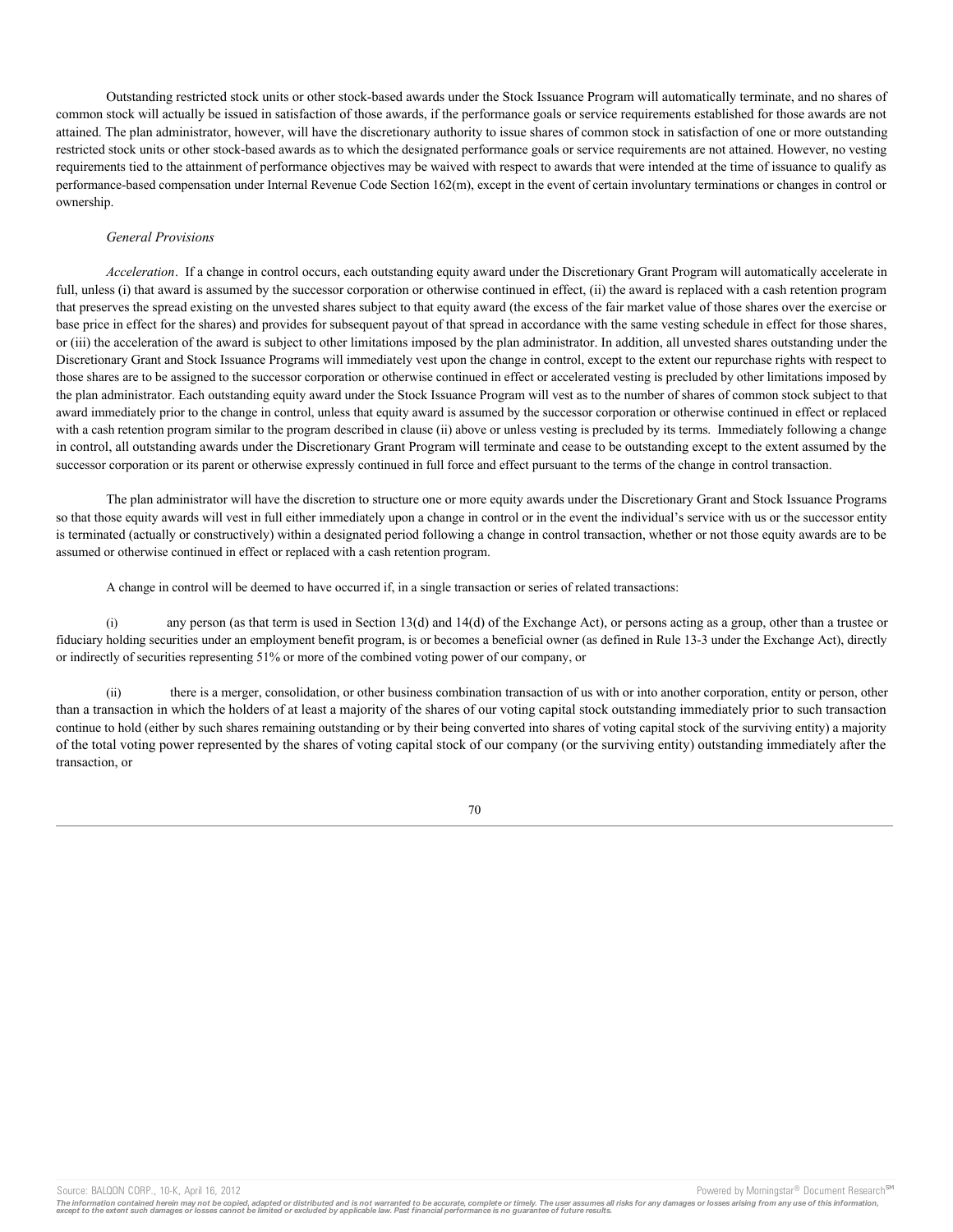### (iii) all or substantially all of our assets are sold.

*Stockholder Rights and Option Transferability.* The holder of an option or stock appreciation right will have no stockholder rights with respect to the shares subject to that option or stock appreciation right unless and until the holder exercises the option or stock appreciation right and becomes a holder of record of shares of common stock distributed upon exercise of the award. Incentive options are not assignable or transferable other than by will or the laws of inheritance following the optionee's death, and during the optionee's lifetime, may only be exercised by the optionee. However, non-statutory options and stock appreciation rights may be transferred or assigned during the holder's lifetime to one or more members of the holder's family or to a trust established for the benefit of the holder and/or one or more family members or to the holder's former spouse, to the extent the transfer is in connection with the holder's estate plan or pursuant to a domestic relations order.

A participant will have certain stockholder rights with respect to shares of common stock issued to the participant under the Stock Issuance Program, whether or not the participant's interest in those shares is vested. Accordingly, the participant will have the right to vote the shares and to receive any regular cash dividends paid on the shares, but will not have the right to transfer the shares prior to vesting. A participant will not have any stockholder rights with respect to the shares of common stock subject to restricted stock units or other stock-based awards until the awards vest and the shares of common stock are actually issued. However, dividend-equivalent units may be paid or credited, either in cash or in actual or phantom shares of common stock, on outstanding restricted stock units or other stock-based awards, subject to terms and conditions the plan administrator deems appropriate.

*Changes in Capitalization.* If any change is made to the outstanding shares of common stock by reason of any recapitalization, stock dividend, stock split, combination of shares, exchange of shares or other change in corporate structure effected without our receipt of consideration, appropriate adjustments will be made to (i) the maximum number and/or class of securities issuable under the 2008 Plan, (ii) the maximum number and/or class of securities for which any one person may be granted equity awards under the 2008 Plan per calendar year, (iii) the number and/or class of securities and the exercise price or base price per share in effect under each outstanding option or stock appreciation right, and (iv) the number and/or class of securities subject to each outstanding restricted stock unit or other stock-based award under the 2008 Plan and the cash consideration, if any, payable per share. All adjustments will be designed to preclude any dilution or enlargement of benefits under the 2008 Plan and the outstanding equity awards thereunder.

*Special Tax Election.* Subject to applicable laws, rules and regulations, the plan administrator may permit any or all holders of equity awards to utilize any or all of the following methods to satisfy all or part of the federal and state income and employment withholding taxes to which they may become subject in connection with the issuance, exercise or vesting of those equity awards:

*Stock Withholding*: The election to have us withhold, from the shares otherwise issuable upon the issuance, exercise or vesting of an equity award, a portion of those shares with an aggregate fair market value equal to the percentage of the withholding taxes (not to exceed 100%) designated by the holder and make a cash payment equal to the fair market value directly to the appropriate taxing authorities on the individual's behalf.

*Stock Delivery*: The election to deliver to us certain shares of common stock previously acquired by the holder (other than in connection with the issuance, exercise or vesting that triggered the withholding taxes) with an aggregate fair market value equal to the percentage of the withholding taxes (not to exceed 100%) designated by the holder.

# 71

Source: BALQON CORP., 10-K, April 16, 2012 **Powered by Morningstar® Document Research** in the second metal of the second metal products and the second metal products are provided by Morningstar® Document Research in the se

The information contained herein may not be copied, adapted or distributed and is not warranted to be accurate, complete or timely. The user assumes all risks for any damages or losses arising from any use of this informat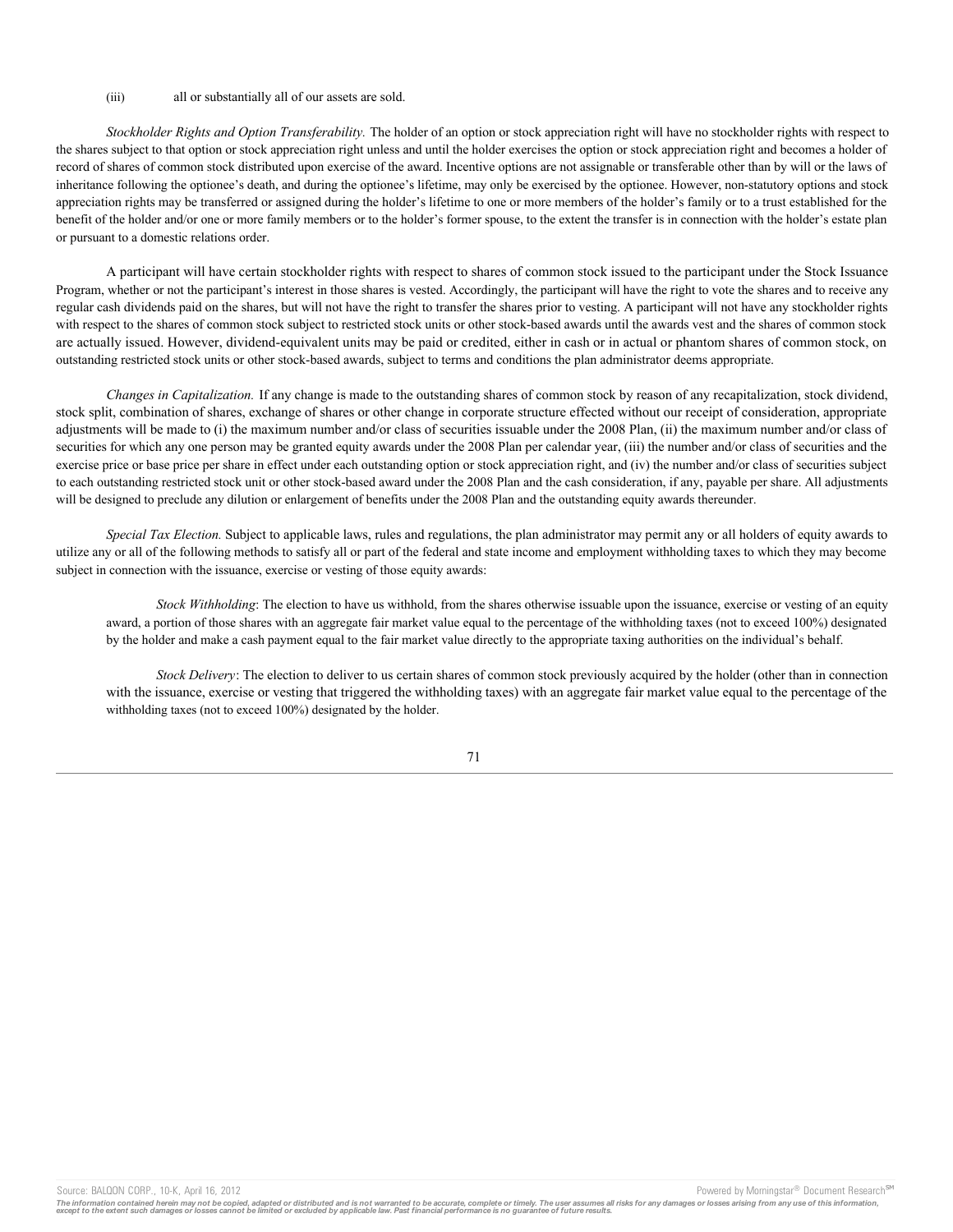*Sale and Remittance*: The election to deliver to us, to the extent the award is issued or exercised for vested shares, through a special sale and remittance procedure pursuant to which the optionee or participant will concurrently provide irrevocable instructions to a brokerage firm to effect the immediate sale of the purchased or issued shares and remit to us, out of the sale proceeds available on the settlement date, sufficient funds to cover the withholding taxes we are required to withhold by reason of the issuance, exercise or vesting.

#### *Amendment, Suspension and Termination*

Our board of directors may suspend or terminate the 2008 Plan at any time. Our board of directors may amend or modify the 2008 Plan, subject to any required stockholder approval. Stockholder approval will be required for any amendment that materially increases the number of shares available for issuance under the 2008 Plan, materially expands the class of individuals eligible to receive equity awards under the 2008 Plan, materially increases the benefits accruing to optionees and other participants under the 2008 Plan or materially reduces the price at which shares of common stock may be issued or purchased under the 2008 Plan, materially extends the term of the 2008 Plan, expands the types of awards available for issuance under the 2008 Plan, or as to which stockholder approval is required by applicable laws, rules or regulations.

Unless sooner terminated by our board, the 2008 Plan will terminate on the earliest to occur of: (i) October 24, 2018; (ii) the date on which all shares available for issuance under the 2008 Plan have been issued as fully-vested shares; and (iii) the termination of all outstanding equity awards in connection with certain changes in control or ownership.

## *Federal Income Tax Consequences*

The following discussion summarizes income tax consequences of the 2008 Plan under current federal income tax law and is intended for general information only. In addition, the tax consequences described below are subject to the limitations of Internal Revenue Code Section  $162(m)$ , as discussed in further detail below. Other federal taxes and foreign, state and local income taxes are not discussed, and may vary depending upon individual circumstances and from locality to locality.

*Option Grants.* Options granted under the 2008 Plan may be either incentive stock options, which satisfy the requirements of Internal Revenue Code Section 422, or non-statutory stock options, which are not intended to meet those requirements. The federal income tax treatment for the two types of options differs as follows:

*Incentive Stock Options.* No taxable income is recognized by the optionee at the time of the option grant, and, if there is no disqualifying disposition at the time of exercise, no taxable income is recognized for regular tax purposes at the time the option is exercised, although taxable income may arise at that time for alternative minimum tax purposes equal to the excess of the fair market value of the purchased shares at the time over the exercise price paid for those shares.

The optionee will recognize taxable income in the year in which the purchased shares are sold or otherwise made the subject of certain dispositions. For federal tax purposes, dispositions are divided into two categories: qualifying and disqualifying. A qualifying disposition occurs if the sale or other disposition is made more than two years after the date the option for the shares involved in the sale or disposition was granted and more than one year after the date the option was exercised for those shares. If either of these two requirements is not satisfied, a disqualifying disposition will result.



Source: BALQON CORP., 10-K, April 16, 2012 **Powered by Morningstar® Document Research** in Powered by Morningstar® Document Research in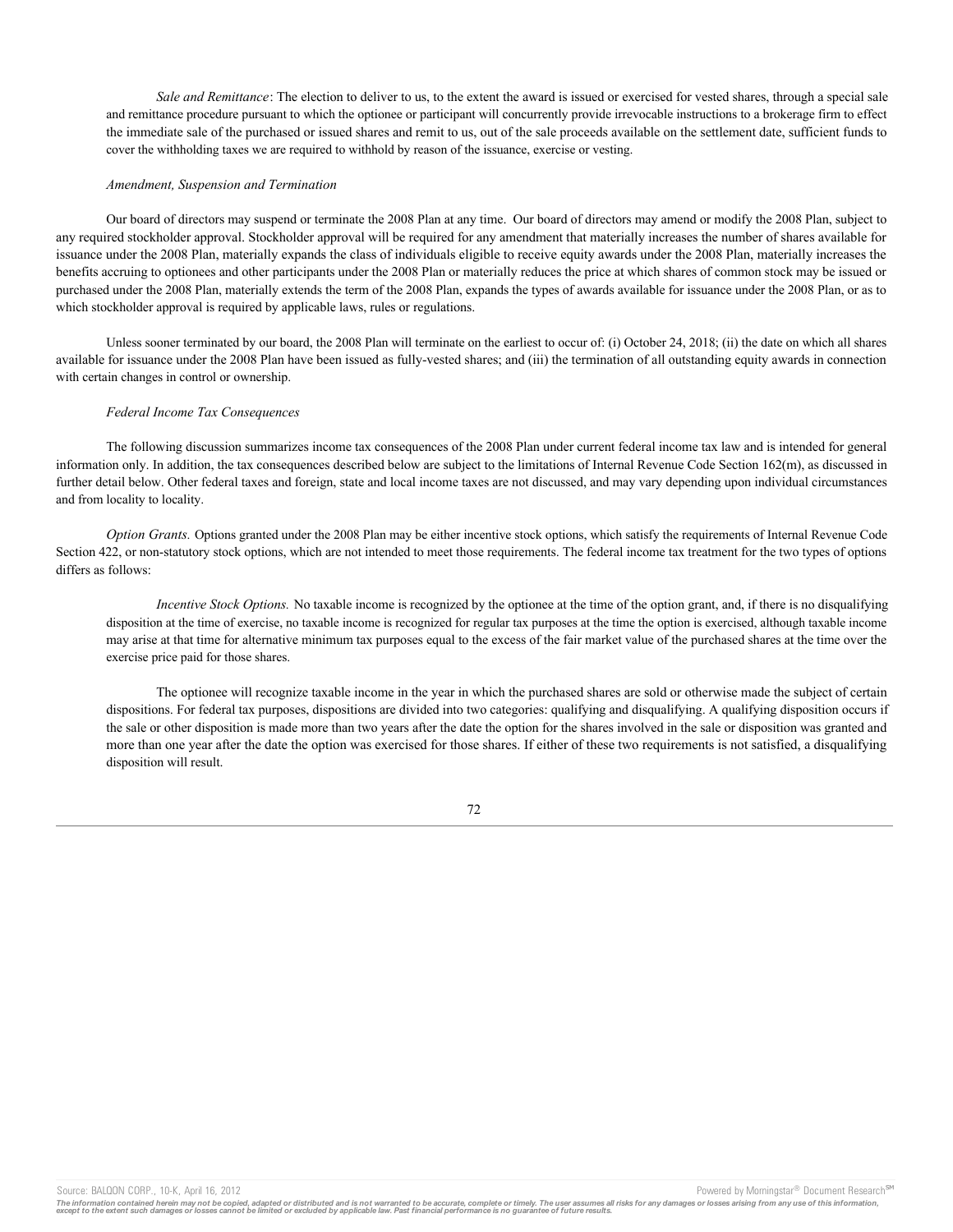Upon a qualifying disposition, the optionee will recognize long-term capital gain in an amount equal to the excess of the amount realized upon the sale or other disposition of the purchased shares over the exercise price paid for the shares. If there is a disqualifying disposition of the shares, the excess of the fair market value of those shares on the exercise date over the exercise price paid for the shares will be taxable as ordinary income to the optionee. Any additional gain or any loss recognized upon the disposition will be taxable as a capital gain or capital loss.

If the optionee makes a disqualifying disposition of the purchased shares, we will be entitled to an income tax deduction, for our taxable year in which the disposition occurs, equal to the excess of the fair market value of the shares on the option exercise date over the exercise price paid for the shares. If the optionee makes a qualifying disposition, we will not be entitled to any income tax deduction.

*Non-Statutory Stock Options.* No taxable income is recognized by an optionee upon the grant of a non-statutory option. The optionee will, in general, recognize ordinary income, in the year in which the option is exercised, equal to the excess of the fair market value of the purchased shares on the exercise date over the exercise price paid for the shares, and we will be required to collect certain withholding taxes applicable to the income from the optionee.

We will be entitled to an income tax deduction equal to the amount of any ordinary income recognized by the optionee with respect to an exercised non-statutory option. The deduction will in general be allowed for our taxable year in which the ordinary income is recognized by the optionee.

If the shares acquired upon exercise of the non-statutory option are unvested and subject to repurchase in the event of the optionee's cessation of service prior to vesting in those shares, the optionee will not recognize any taxable income at the time of exercise but will have to report as ordinary income, as and when our repurchase right lapses, an amount equal to the excess of the fair market value of the shares on the date the repurchase right lapses over the exercise price paid for the shares. The optionee may elect under Internal Revenue Code Section 83(b) to include as ordinary income in the year of exercise of the option an amount equal to the excess of the fair market value of the purchased shares on the exercise date over the exercise price paid for the shares. If a timely Internal Revenue Code Section 83(b) election is made, the optionee will not recognize any additional income as and when the repurchase right lapses.

*Stock Appreciation Rights.* No taxable income is recognized upon receipt of a stock appreciation right. The holder will recognize ordinary income in the year in which the stock appreciation right is exercised, in an amount equal to the excess of the fair market value of the underlying shares of common stock on the exercise date over the base price in effect for the exercised right, and we will be required to collect certain withholding taxes applicable to the income from the holder.

We will be entitled to an income tax deduction equal to the amount of any ordinary income recognized by the holder in connection with the exercise of a stock appreciation right. The deduction will in general be allowed for our taxable year in which the ordinary income is recognized by the holder.

73

Source: BALQON CORP., 10-K, April 16, 2012 **Powered by Morningstar® Document Research** in Powered by Morningstar® Document Research in

The information contained herein may not be copied, adapted or distributed and is not warranted to be accurate, complete or timely. The user assumes all risks for any damages or losses arising from any use of this informat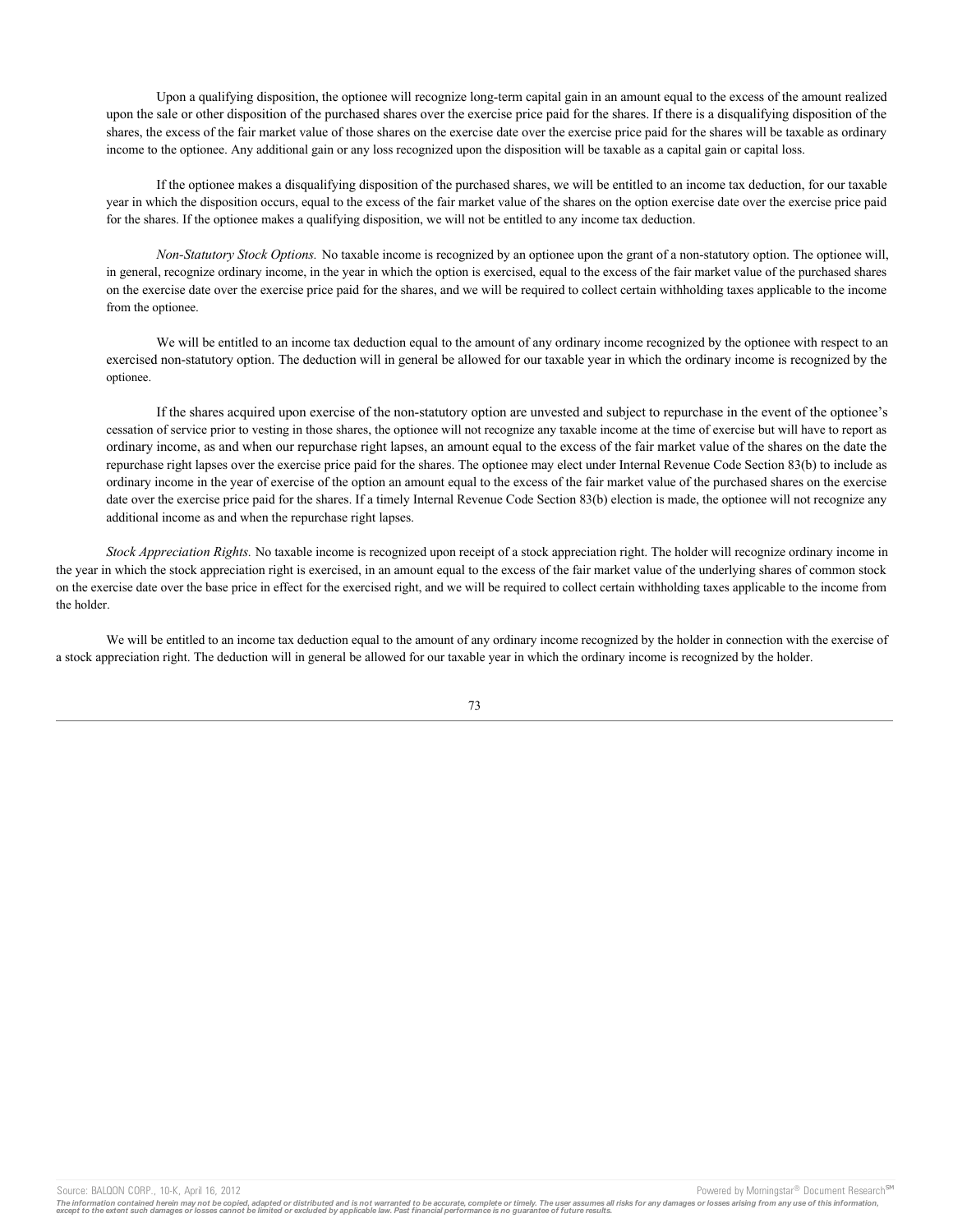*Direct Stock Issuances.* Stock granted under the 2008 Plan may include issuances such as unrestricted stock grants, restricted stock grants and restricted stock units. The federal income tax treatment for such stock issuances are as follows:

*Unrestricted Stock Grants*. The holder will recognize ordinary income in the year in which shares are actually issued to the holder. The amount of that income will be equal to the fair market value of the shares on the date of issuance, and we will be required to collect certain withholding taxes applicable to the income from the holder.

We will be entitled to an income tax deduction equal to the amount of ordinary income recognized by the holder at the time the shares are issued. The deduction will in general be allowed for our taxable year in which the ordinary income is recognized by the holder.

*Restricted Stock Grants*. No taxable income is recognized upon receipt of stock that qualifies as performance-based compensation unless the recipient elects to have the value of the stock (without consideration of any effect of the vesting conditions) included in income on the date of receipt. The recipient may elect under Internal Revenue Code Section 83(b) to include as ordinary income in the year the shares are actually issued an amount equal to the fair market value of the shares. If a timely Internal Revenue Code Section 83(b) election is made, the holder will not recognize any additional income when the vesting conditions lapse and will not be entitled to a deduction in the event the stock is forfeited as a result of failure to vest.

If the holder does not file an election under Internal Revenue Code Section 83(b), he will not recognize income until the shares vest. At that time, the holder will recognize ordinary income in an amount equal to the fair market value of the shares on the date the shares vest. We will be required to collect certain withholding taxes applicable to the income of the holder at that time.

We will be entitled to an income tax deduction equal to the amount of ordinary income recognized by the holder at the time the shares are issued, if the holder elects to file an election under Internal Revenue Code Section 83(b), or we will be entitled to an income tax deduction at the time the vesting conditions occur, if the holder does not elect to file an election under Internal Revenue Code Section 83(b).

*Restricted Stock Units*. No taxable income is recognized upon receipt of a restricted stock unit award. The holder will recognize ordinary income in the year in which the shares subject to that unit are actually issued to the holder. The amount of that income will be equal to the fair market value of the shares on the date of issuance, and we will be required to collect certain withholding taxes applicable to the income from the holder.

We will be entitled to an income tax deduction equal to the amount of ordinary income recognized by the holder at the time the shares are issued. The deduction will in general be allowed for our taxable year in which the ordinary income is recognized by the holder.

*Internal Revenue Code Section 409A*. It is the intention of Balqon Corporation that no option or stock appreciation right granted under the 2008 Plan will be "deferred compensation" that is subject to Internal Revenue Code Section 409A.

74

Source: BALQON CORP., 10-K, April 16, 2012 **Powered by Morningstar® Document Research** in the second metal of the second metal products and the second metal products are provided by Morningstar® Document Research in the se

The information contained herein may not be copied, adapted or distributed and is not warranted to be accurate, complete or timely. The user assumes all risks for any damages or losses arising from any use of this informat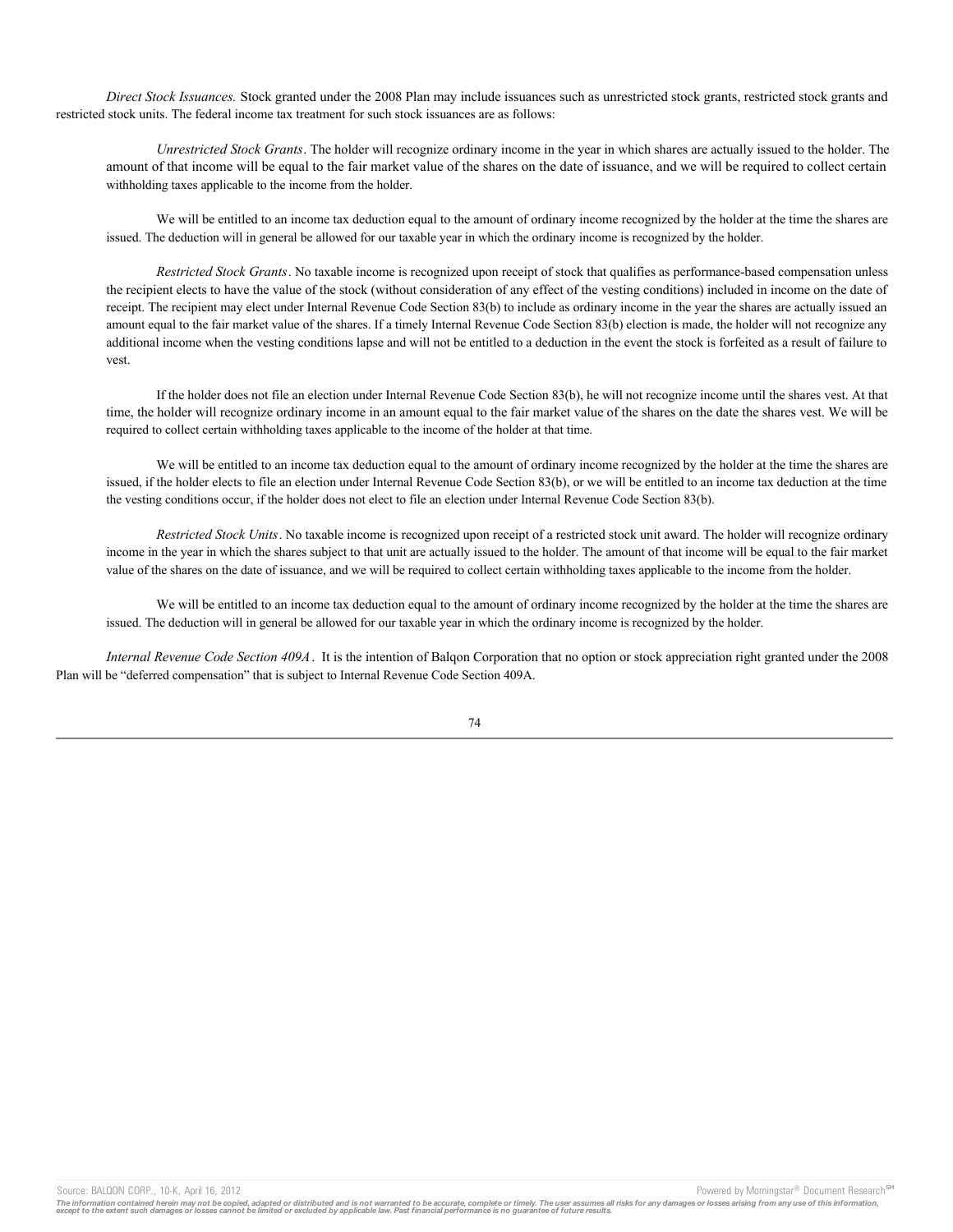#### *Deductibility of Executive Compensation*

We anticipate that any compensation deemed paid by us in connection with disqualifying dispositions of incentive stock option shares or the exercise of non-statutory stock options or stock appreciation rights with exercise prices or base prices equal to or greater than the fair market value of the underlying shares on the grant date will qualify as performance-based compensation for purposes of Internal Revenue Code Section 162(m) and will not have to be taken into account for purposes of the \$1.0 million limitation per covered individual on the deductibility of the compensation paid to certain executive officers, provided that the grants are approved by a committee of at least two independent directors. Accordingly, all compensation deemed paid with respect to those options or stock appreciation rights should remain deductible without limitation under Internal Revenue Code Section 162(m). However, any compensation deemed paid by us in connection with shares issued under the Stock Issuance Program will be subject to the \$1.0 million limitation on deductibility per covered individual, except to the extent the vesting of those shares is based solely on one or more of the performance milestones specified above in the summary of the terms of the Stock Issuance Program.

#### *Accounting Treatment*

Pursuant to GAAP, we are required to recognize all share-based payments, including grants of stock options, restricted stock units and employee stock purchase rights, in our financial statements effective January 1, 2006. Accordingly, stock options that are granted to our employees and non-employee board members will have to be valued at fair value as of the grant date under an appropriate valuation formula, and that value will have to be charged as stock-based compensation expense against our reported GAAP earnings over the designated vesting period of the award. Similar option expensing will be required for any unvested options outstanding on January 1, 2006, with the grant date fair value of those unvested options to be expensed against our reported earnings over the remaining vesting period. For shares issuable upon the vesting of restricted stock units awarded under the 2008 Plan, we will be required to expense over the vesting period a compensation cost equal to the fair market value of the underlying shares on the date of the award. If any other shares are unvested at the time of their direct issuance, the fair market value of those shares at that time will be charged to our reported earnings ratably over the vesting period. This accounting treatment for restricted stock units and direct stock issuances will be applicable whether vesting is tied to service periods or performance goals. The issuance of a fully-vested stock bonus will result in an immediate charge to our earnings equal to the fair market value of the bonus shares on the issuance date.

Stock options and stock appreciation rights granted to non-employee consultants will result in a direct charge to our reported earnings based on the fair value of the grant measured on the vesting date of each installment of the underlying shares. Accordingly, the charge will take into account the appreciation in the fair value of the grant over the period between the grant date and the vesting date of each installment comprising that grant.

#### *Interests of Related Parties*

The 2008 Plan provides that our officers, employees, non-employee directors, and certain consultants and independent advisors will be eligible to receive awards under the 2008 Plan.

As discussed above, we may be eligible in certain circumstances to receive a tax deduction for certain executive compensation resulting from awards under the 2008 Plan that would otherwise be disallowed under Internal Revenue Code Section 162(m).

### *Possible Anti-Takeover Effects*

Although not intended as an anti-takeover measure by our board of directors, one of the possible effects of the 2008 Plan could be to place additional shares, and to increase the percentage of the total number of shares outstanding, or to place other incentive compensation, in the hands of the directors and officers of Balqon Corporation. Those persons may be viewed as part of, or friendly to, incumbent management and may, therefore, under some circumstances be expected to make investment and voting decisions in response to a hostile takeover attempt that may serve to discourage or render more difficult the accomplishment of the attempt.

#### 75

Source: BALQON CORP., 10-K, April 16, 2012 **Powered by Morningstar® Document Research** in Powered by Morningstar® Document Research in

The information contained herein may not be copied, adapted or distributed and is not warranted to be accurate, complete or timely. The user assumes all risks for any damages or losses arising from any use of this informat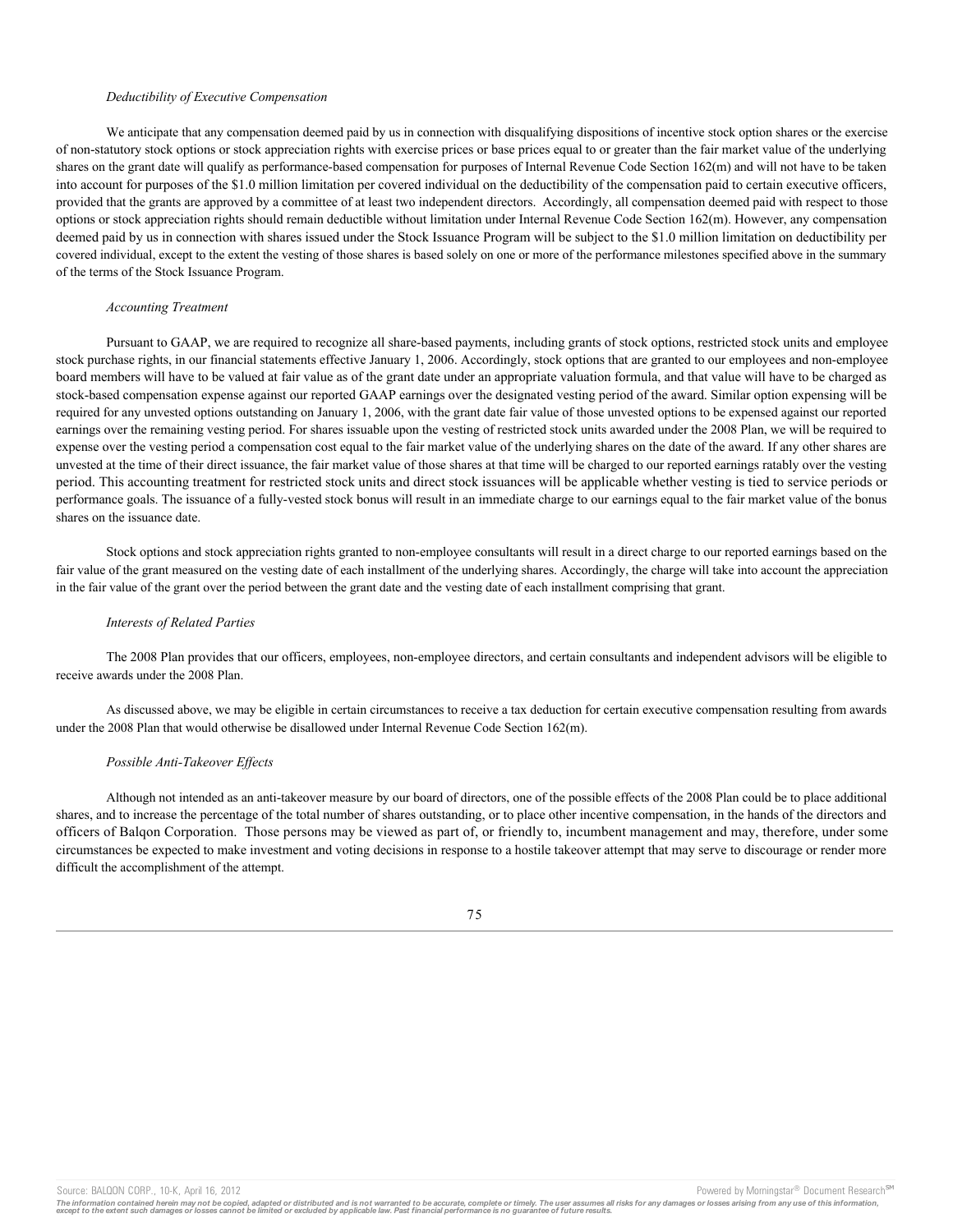In addition, options or other incentive compensation may, in the discretion of the plan administrator, contain a provision providing for the acceleration of the exercisability of outstanding, but unexercisable, installments upon the first public announcement of a tender offer, merger, consolidation, sale of all or substantially all of our assets, or other attempted changes in the control of Balqon Corporation. In the opinion of our board of directors, this acceleration provision merely ensures that optionees under the 2008 Plan will be able to exercise their options or obtain their incentive compensation as intended by our board of directors and stockholders prior to any extraordinary corporate transaction which might serve to limit or restrict that right. Our board of directors is, however, presently unaware of any threat of hostile takeover involving Balqon Corporation.

### **Item 13. Certain Relationships and Related Transactions, and Director Independence.**

#### **Director Independence**

Our board of directors, with the assistance of the Nominating and Corporate Governance Committee, makes a determination as to the independence of each director using the current standards for "independence" established by the SEC and NASDAQ Market Place Rules, additional criteria set forth in our corporate governance guidelines and consideration of any other material relationship a director may have with Balqon Corporation other than for Dr. Erik Rolland, none of our directors are independent under these standards. Mr. Balwinder Samra and Henry Velasquez are our Chief Executive Officer and Vice President Engineering, respectively. SOL, of which Mr. Chung is President and Chief Executive Officer, is party to the Distribution Agreement under which we issued 1,375,000 shares of our common stock and a five-year warrant to purchase up to 1,500,000 shares of our common stock at an exercise price of \$1.50 per share on December 14, 2010 in consideration of certain distribution rights granted to us by SOL. Further, in January 2011, WGE, an affiliate of Mr. Chung, agreed to purchase 300 of our electric drive systems at an aggregate purchase price of approximately \$15.9 million.

Our board of directors intends to appoint at least one additional independent director to our board of directors and each of its committees in the near future.

## **Policy Regarding Related Party Transactions**

We recognize that related party transactions present a heightened risk of conflicts of interest and have adopted a policy to which all related party transactions shall be subject. Pursuant to the policy, the Audit Committee of our Board of Directors reviews the relevant facts and circumstances of all related party transactions, including, but not limited to, whether the transaction is on terms comparable to those that could be obtained in arm's-length dealings with an unrelated third party and the extent of the related party's interest in the transaction. Pursuant to the policy, no director may participate in any approval of a related party transaction to which he or she is a related party.

The Audit Committee will then, in its sole discretion, either approve or disapprove the transaction. If advance Audit Committee approval of a transaction is not feasible, the transaction may be preliminarily entered into by management, subject to ratification of the transaction by the Audit Committee at the Audit Committee's next regularly scheduled meeting. If at that meeting the Audit Committee does not ratify the transaction, management shall make all reasonable efforts to cancel or annul such transaction.



Source: BALQON CORP., 10-K, April 16, 2012 **Powered by Morningstar® Document Research** in Powered by Morningstar® Document Research in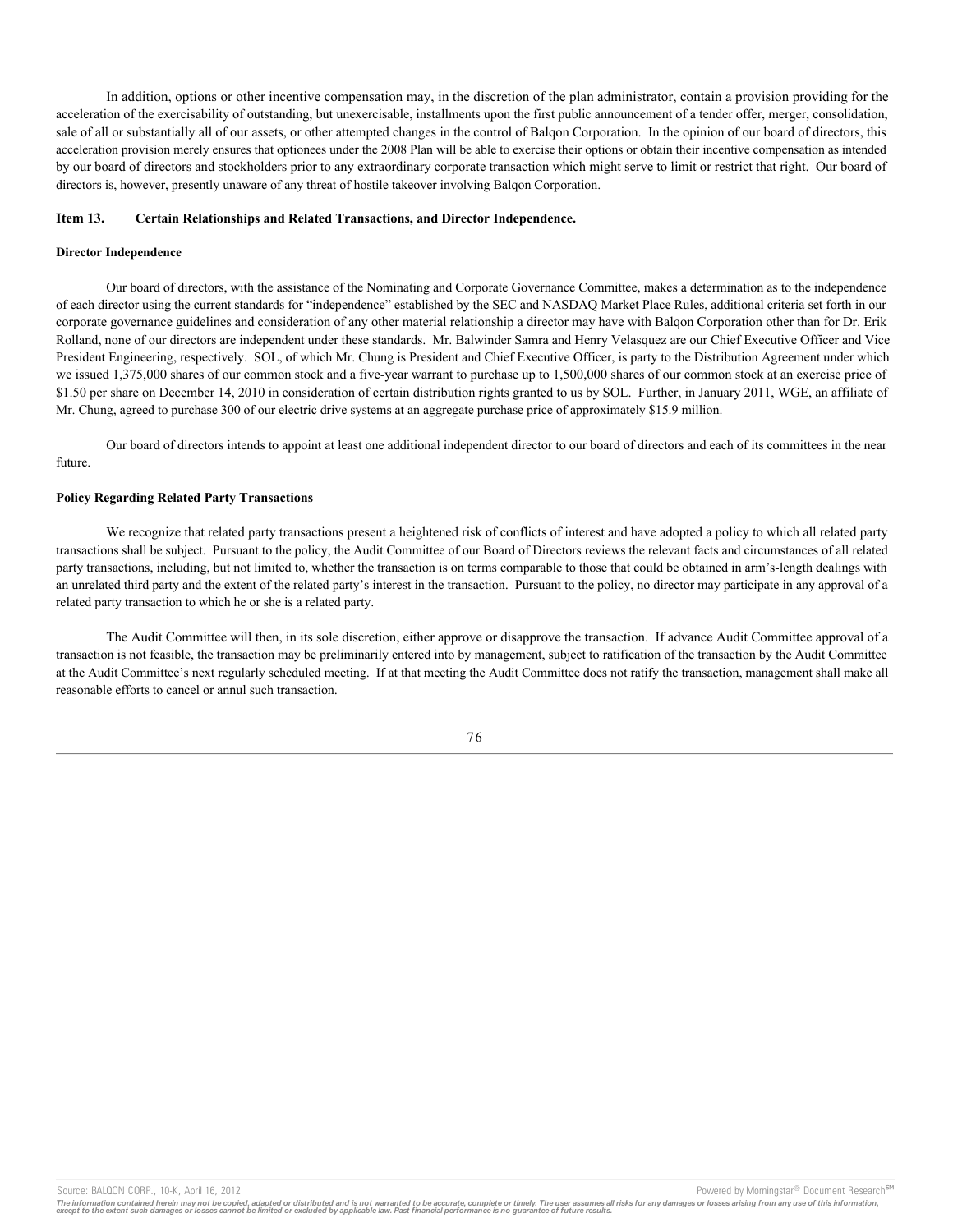Certain types of transactions, which would otherwise require individual review, have been preapproved by the Audit Committee. These types of transactions include, for example, (i) compensation to an officer or director where such compensation is required to be disclosed in our proxy statement, (ii) transactions where the interest of the related party arises only by way of a directorship or minority stake in another organization that is a party to the transaction and (iii) transactions involving competitive bids or fixed rates.

#### **Merger Transaction**

In connection with the Merger Transaction, we issued to the shareholders of Balqon California an aggregate of 23,908,348 shares of our common stock upon conversion of the same number of shares of Balqon California's common stock. The 1:1 exchange ratio was determined by arms-length negotiations between Balqon Corporation (formerly, BMR Solutions, Inc.) and Balqon California and was not based on any particular valuation or other financial data with respect to either company or a comparison of comparable companies or transactions.

In addition to the 23,908,348 shares common stock we issued to the shareholders of Balqon California, the holders of warrants to acquire an aggregate of 2,614,180 shares of common stock of Balqon California were deemed to hold warrants to acquire an equal number of shares of our common stock upon completion of the Merger Transaction. In connection with the Merger Transaction, we also issued under our 2008 Plan options to purchase an aggregate of 4,562,592 shares of our common stock to certain of our directors and employees who held options to purchase an equal number of shares of Balqon California's common stock immediately prior to the completion of the Merger Transaction.

In connection with the Merger Transaction we issued to (i) Balwinder Samra, our President and Chief Executive Officer, 16,999,910 shares of our common stock upon conversion of the same number of shares of common stock of Balqon California held by Mr. Samra and options to purchase 4,166,751 shares of common stock upon conversion of options to purchase the same number of shares of common stock of Balqon California held by Mr. Samra; (ii) Robert Miranda, our Chief Financial Officer, 100,000 shares of our common stock upon conversion of the same number of shares of common stock of Balqon California held by Mr. Miranda; (iii) Henry Velasquez, our Vice President Engineering and a director of our company, 333,340 shares of our common stock upon conversion of the same number of shares of common stock of Balqon California held by Mr. Velasquez and options to purchase 83,334 shares of common stock upon conversion of options to purchase the same number of shares of common stock of Balqon California held by Mr. Velasquez; (iv) Robert Gruenwald, our Vice President Research and Development 250,000 shares of our common stock upon conversion of the same number of shares of common stock of Balqon California held by Mr. Gruenwald; and (v) Amarpal Singh Samra, a former director of our company, 1,250,025 shares of our common stock upon conversion of the same number of shares of common stock of Balqon California held by Mr. Samra and options to purchase 312,507 shares of common stock upon conversion of options to purchase the same number of shares of common stock of Balqon California held by Mr. Samra. As a result of the Merger Transaction each of Mr. Balwinder Samra and Mr. Amarpal Samra became the beneficial owners of more than 5% of our common stock. The options issues to Messrs. Balwinder Samra, Amarpal Samra, and Henry Velasquez were issued under our 2008 Plan. One-third of these options had an exercise price of \$1.50 per share and expired on June 30, 2010, one-third of these options had an exercise price of \$2.00 per share and expired on June 30, 2011, and one-third of these options have an exercise price of \$2.50 per share and expire on June 30, 2012.

In connection with the Merger Transaction we also issued to Marlin Financial Group, Inc. 2,916,725 shares of our common stock upon conversion of the same number of shares of common stock of Balqon California held by Marlin Financial Group, Inc. and warrants to purchase 729,180 shares of our common stock upon the conversion of warrants to purchase shares the same number shares of common stock of Balqon Corporation. One-third of the warrants have an exercise price of \$1.50 per share and expired on June 30, 2010, one-third of the warrants have an exercise price of \$2.00 per share and expired on June 30, 2011, and one-third of the warrants have an exercise price of \$2.50 per share and expire on June 30, 2012. As a result of the Merger Transaction, Marlin Financial Group, Inc. became the beneficial owner of more than 5% of our common stock.



Source: BALQON CORP., 10-K, April 16, 2012 **Provided by April 16, 2012** Powered by Morningstar® Document Research <sup>sw</sup>

The information contained herein may not be copied, adapted or distributed and is not warranted to be accurate, complete or timely. The user assumes all risks for any damages or losses arising from any use of this informat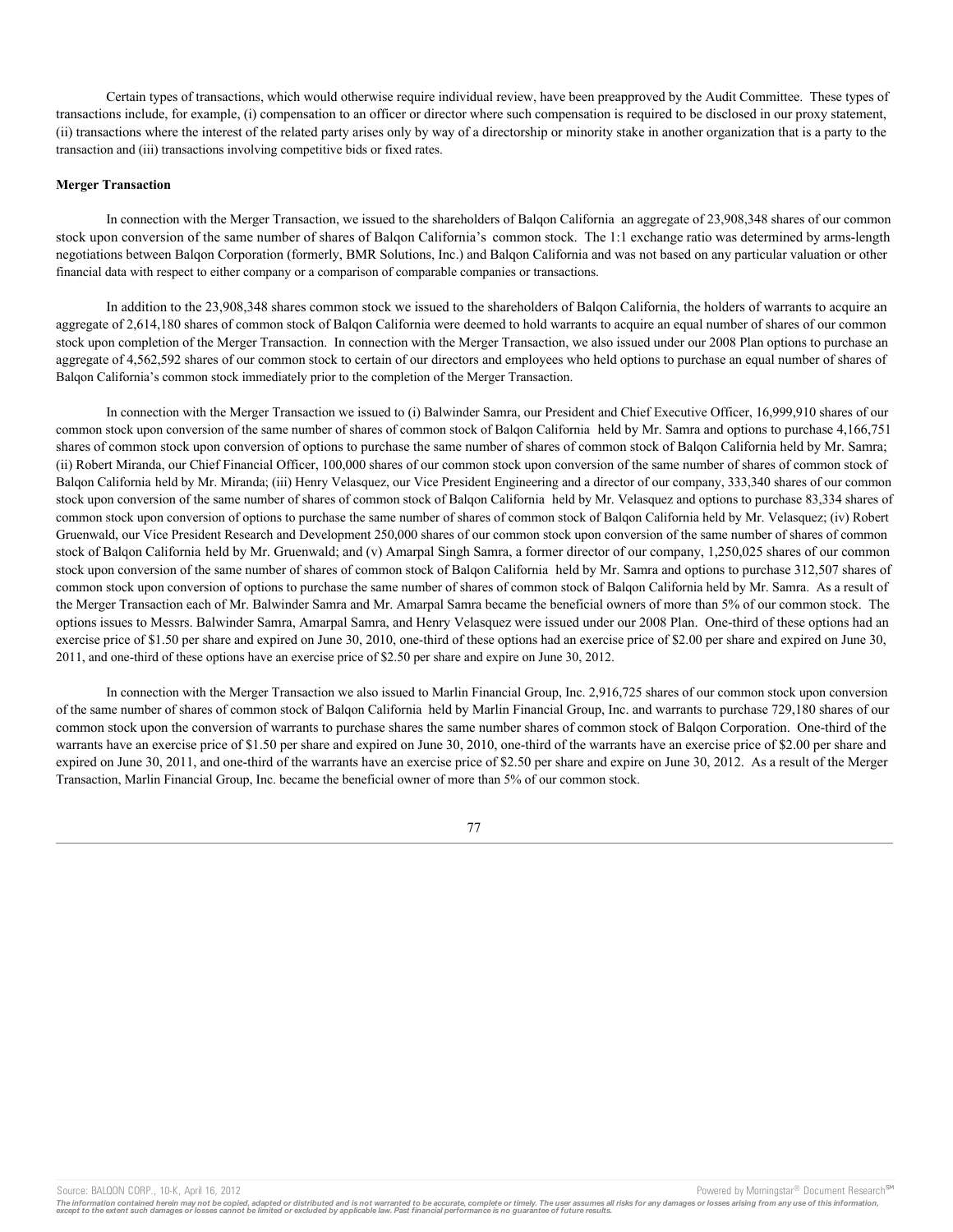#### **Employment, Compensation and Consulting Agreements**

We are or have been a party to compensation arrangements with our directors. See "—Compensation of Directors." On October 24, 2008, we entered into an executive employment agreement with each of Balwinder Samra and Henry Velasquez. See "—Compensation of Executive Officers —Employment Agreements" for a description of Mr. Samra's and Mr. Velasquez's executive employment agreements. On March 27, 2009, we entered into an executive employment agreement with Robert Gruenwald to be effective on October 24, 2008.

#### *Employment Agreement, dated effective October 24, 2008, between the Company and Robert Gruenwald*

On March 27, 2009, we entered into an executive employment agreement with Mr. Robert Gruenwald. Under the terms of the executive employment agreement, Mr. Gruenwald has agreed to serve as our Vice President Research and Development on an at-will basis. The employment agreement has an effective date of October 24, 2008.

The agreement provides for an initial base salary of \$150,000 per year with an increase to \$175,000 and \$200,000 per year after the second and third anniversary of the effective date of the employment agreement, respectively, and paid vacation of at least four weeks per year. Mr. Gruenwald is eligible to receive salary increases and annual cash incentive bonuses at the discretion of our Compensation Committee. Mr. Gruenwald is also eligible to participate in benefit and incentive programs we may offer. We have agreed to maintain in effect a directors' and officers' liability insurance policy with a minimum limit of liability of \$3 million and that we would enter into an indemnification agreement with Mr. Gruenwald upon terms mutually acceptable to us and Mr. Gruenwald.

The agreement contains non-competition provisions that prohibit Mr. Gruenwald from engaging or participating in a competitive business or soliciting our customer or employees during his employment with us and for two years afterward. The agreement also contains provisions that restrict disclosure by Mr. Gruenwald of our confidential information and assign ownership to us of inventions related to our business that are created by him during his employment and for two years afterward.

We may terminate the agreement at any time, with or without due cause. "Due cause" includes any intentional misapplication of our funds or other material assets, or any other act of dishonesty injurious to us, or conviction of a felony or a crime involving moral turpitude. "Due cause" also includes abuse of controlled substances or alcohol and breach, nonperformance or nonobservance of any of the terms of the agreement, provided that Mr. Gruenwald fails to satisfactorily remedy the performance problem following 30 days' written notice.

Mr. Gruenwald may terminate the agreement at any time, with or without good reason. However, termination for good reason must occur within 90 days of the occurrence of an event constituting good reason, and Mr. Gruenwald must furnish us with written notice of the event within 30 days after the initial existence of the event and provide us with at least a 30-day cure period. "Good reason" includes: a material diminution in his authority, duties, responsibilities, titles or offices; a purported reduction in Mr. Gruenwald's base salary amounting to a material diminution in his salary to an amount less than the greater of \$150,000 or 10% below the base salary in effect at the time of the reduction; our failure to timely cure or diligently initiate a cure of any material breach within 30 days after Mr. Gruenwald gives us written notice of the breach.

Source: BALQON CORP., 10-K, April 16, 2012 **Powered by Morningstar® Document Research** in Powered by Morningstar® Document Research in

The information contained herein may not be copied, adapted or distributed and is not warranted to be accurate, complete or timely. The user assumes all risks for any damages or losses arising from any use of this informat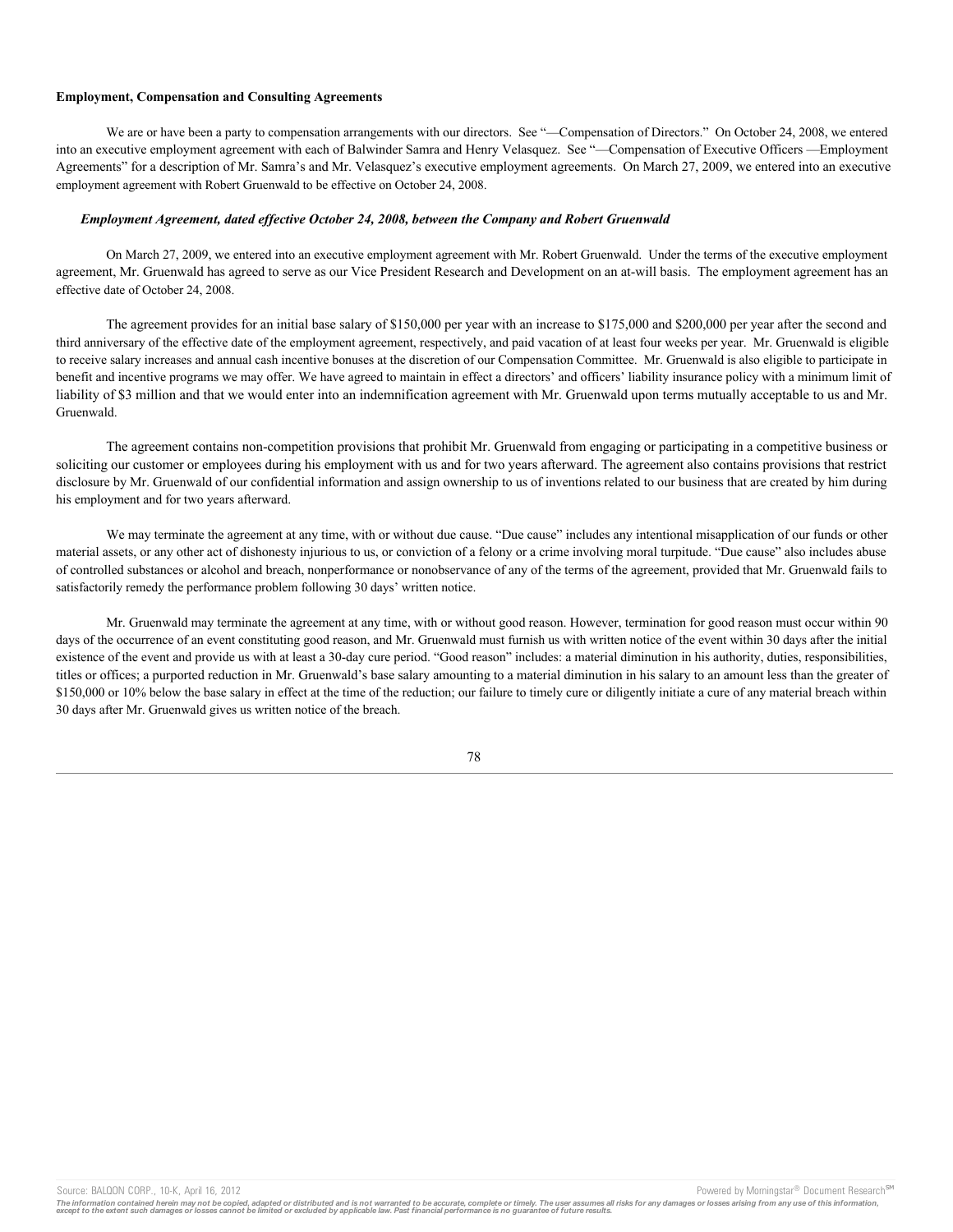If we terminate Mr. Gruenwald's employment for due cause or due to Mr. Gruenwald's breach of his employment agreement by refusing to continue his employment, or if Mr. Gruenwald a terminates his employment without good reason, then all compensation and benefits for Mr. Gruenwald will cease, other than amounts under retirement and benefit plans and programs that were earned and vested by the date of termination, pro rata annual salary through the date of termination, any stock options that were vested as of the date of termination, and accrued vacation as required by California law.

If Mr. Gruenwald becomes incapacitated, we may terminate his employment under the agreement upon 30 days' prior written notice. Upon Mr. Gruenwald's death, the agreement terminates immediately. If Mr. Gruenwald's employment terminates due to his incapacity or death, Mr. Gruenwald or his estate or legal representative will be entitled to receive benefits under our retirement and benefits plans and programs that were earned and vested at the date of termination, a prorated incentive bonus for the fiscal year in which incapacity or death occurred (to the extent he would otherwise be eligible), and a lump sum cash payment in an amount equal to one year of his then current annual salary.

If Mr. Gruenwald's employment terminates for good reason or other than as a result of due cause, incapacity, death or retirement, Mr. Gruenwald will be entitled to his salary through the end of the month in which termination occurs plus credit for accrued vacation, and a prorated incentive bonus, if eligible, for the fiscal year during which termination occurred. In addition, under those circumstances, if Mr. Gruenwald enters into a separation and release agreement with us, then he will be entitled to receive (i) a severance payment equal to two times his then current annual salary, (ii) all medical insurance benefits to which he was entitled immediately prior to the date of termination for a period of 18 months or the date that Mr. Gruenwald's continued participation in our medical insurance plan was not possible under the plan, whichever was earlier, and (iii) a lump-sum cash payment equal to 18 times the estimated monthly COBRA premiums at the time of termination (taking into account all known or anticipated premium increases) to be used by Mr. Gruenwald to maintain his medical insurance coverage for an additional 18 months. If our medical insurance plan does not allow Mr. Gruenwald's continued participation, then we will be required to pay to Mr. Gruenwald, in monthly installments, the monthly premium or premiums for COBRA coverage, covering the 18-month period described in clause (ii) in the preceding sentence.

#### **Indemnification Agreements**

On October 24, 2008, we entered into an indemnification agreement with each of Mr. Amarpal Samra, our former director, and each of our current executive officers other than Mr. Gruenwald. We entered into an indemnification agreement with Mr. Gruenwald on March 27, 2009. We entered into an indemnification agreement with Mr. Chung on December 14, 2010. We entered into an indemnification agreement with Dr. Rolland on August 16, 2011. The indemnification agreements and our Articles of Incorporation and bylaws require us to indemnify our directors and officers to the fullest extent permitted by Nevada law.

#### **Balqon California's Transactions Prior to the Consummation of the Merger Transaction**

Prior to the Merger Transaction, Balwinder Samra loaned an aggregate of \$59,377 to Balqon California to fund its operations. These no interest loans were recorded as "Advances from Shareholder" on Balqon California's financial statements. The largest aggregate amount of principal outstanding on these loans during the years ended December 31, 2008, 2009 and 2010 was \$57,420, \$34,877 and \$5,018, respectively. During the fiscal years ended December 31, 2008 and 2009, we paid \$22,543 and \$29,859 in principal, respectively, under the loans provided by Mr. Samra. During the fiscal year ended December 31, 2010 and the six months ended June 30, 2011, we did not make any principal or interest payments under the loans provided by Mr. Samra. As of August 10, 2011, \$5,018 in principal was outstanding under these loans.

$$
\;79\;
$$

Source: BALQON CORP., 10-K, April 16, 2012 **Powered by Morningstar® Document Research** in Powered by Morningstar® Document Research in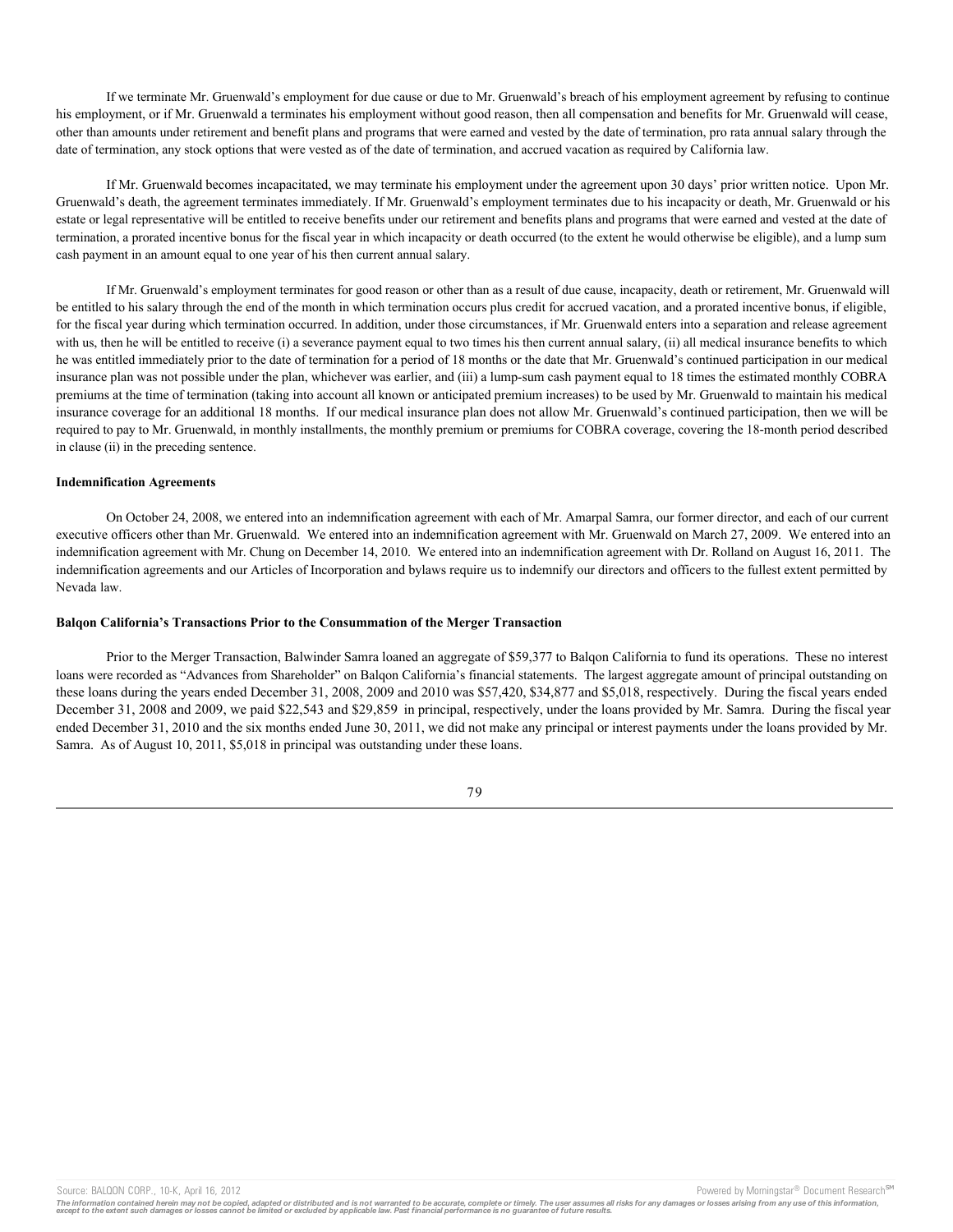Between January 1, 2008 and September 30, 2008, Miranda & Associates, a professional accountancy corporation wholly-owned by Robert Miranda, our chief financial officer, was paid a total of \$38,000 in consulting fees in consideration of accounting and advisory services. As of September 30, 2008, Miranda & Associates was owed \$19,875 for accounting and advisory services rendered.

In June 2008, Balqon California issued options to purchase 4,166,751 shares of common stock to Balwinder Samra in consideration of services rendered. The fair value of the options on the grant date was determined to be \$539,614.

In June 2008, Balqon California issued 333,340 shares of common stock and options to purchase 83,334 shares of common stock to Henry Velasquez in consideration of engineering and design consulting services rendered. The value of the common stock was determined to be \$333,340 and the fair value of the options on the grant date was determined to be \$10,792.

In June 2008, Balqon California issued 1,250,025 shares of common stock and options to purchase 312,507 shares of common stock to Amarpal Samra, our former director, in consideration of business strategy consulting services rendered. The value of the common stock was determined to be \$1,250,025 and the fair value of the options on the grant date was determined to be \$40,471.

In June 2008, pursuant to a certain Stock and Warrant Purchase Agreement dated August 28, 2008, Balqon California issued 2,916,725 shares of common stock and warrants to purchase 729,180 shares of common stock to Marlin Financial Group, Inc. in consideration of business strategy and financial advisory services rendered. The value of the common stock was determined to be \$2,916,725 and the fair value of the warrants on the grant date was determined to be \$94,432. On March 30, 2009 we entered into Amendment No. 1 to the Stock and Warrant Purchase Agreement under which we revised certain terms of the warrants issued to Marlin Financial Group, Inc. On May 20, 2010, we entered into Amendment No. 2 to the Stock and Warrant Purchase Agreement under which we agreed with Marlin Financial Group, Inc. to terminate a contractual agreement between us and Marlin Financial Group, Inc. which restricted its ability to dispose of or transfer our securities. We and Marlin Financial Group, Inc. agreed to terminate this provision of the agreement due, in part, to the adverse tax consequences to Marlin Financial Group, Inc. associated with the change in valuation of the stock based compensation granted to Marlin Financial Group, Inc. as reflected in our financial statements.

In August 2008, Balqon California issued 100,000 shares of common stock to Robert Miranda, its then current Chief Financial Officer, in consideration of business strategy consulting services rendered. The value of the common stock was determined to be \$100,000.

In August 2008, Balqon California issued 250,000 shares of common stock to Robert Gruenwald in consideration of services provided. The value of the common stock was determined be \$250,000.

In August 2008, Balqon California issued 332,910 shares of common stock to Balwinder Samra in consideration of services rendered. The value of the common stock was determined be \$332,910.

80

Source: BALQON CORP., 10-K, April 16, 2012 **Powered by Morningstar® Document Research** in Powered by Morningstar® Document Research in

The information contained herein may not be copied, adapted or distributed and is not warranted to be accurate, complete or timely. The user assumes all risks for any damages or losses arising from any use of this informat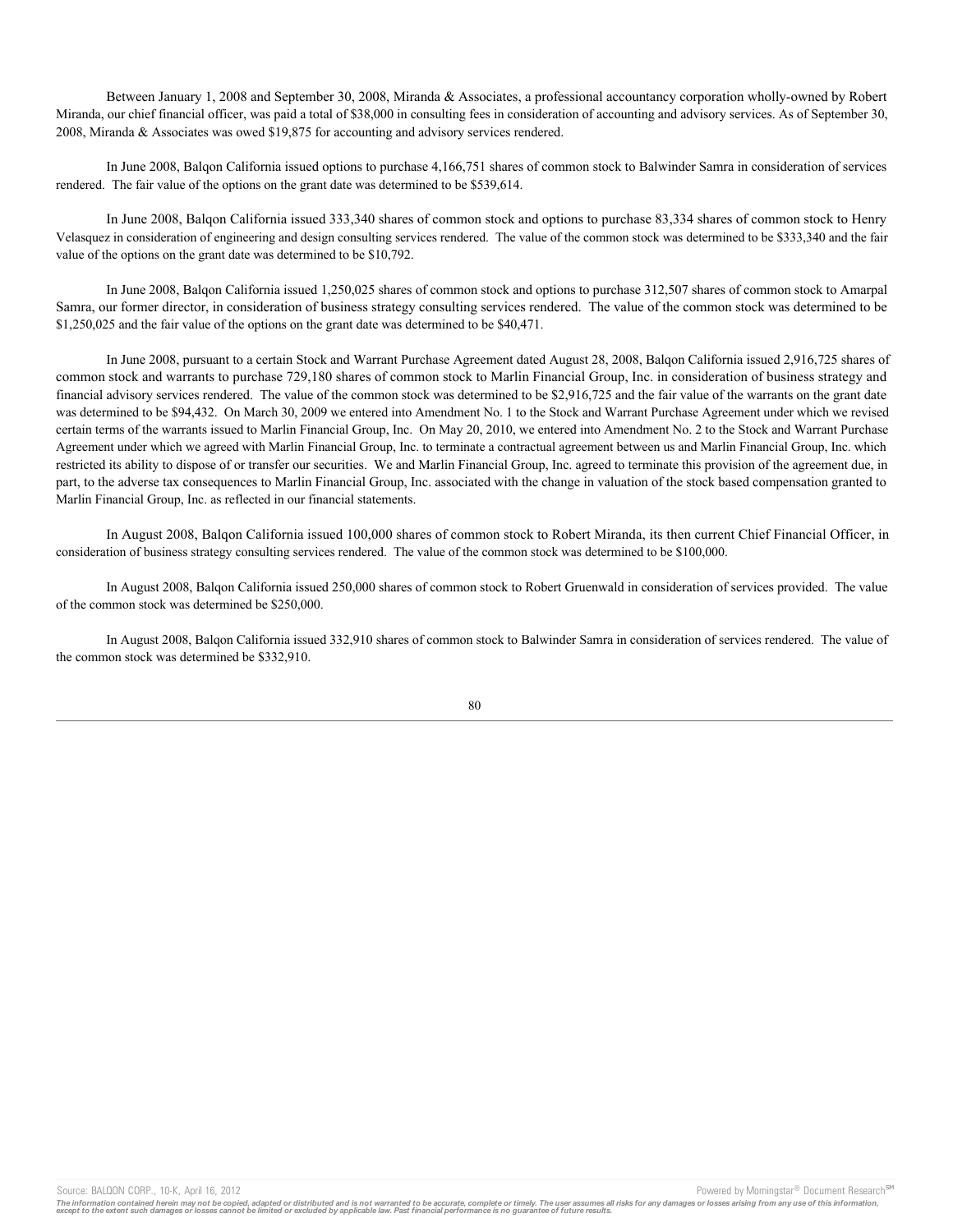On September 9, 2008, Balqon California entered into an Asset Purchase Agreement with EMS, and its sole member, Robert Gruenwald, to acquire substantially all of the assets of EMS, including all intellectual property assets used in the development and manufacture of flux vector motor controllers, for an aggregate purchase price of \$350,000, of which \$250,000 was paid in cash at closing and \$100,000 was paid in the form of a promissory note issued to EMS. The promissory note issued to EMS bares an interest rate of 5% per annum payable at maturity. During the fiscal year ended December 31, 2008, we did not make any payments of principal or interest due under the promissory note. The largest aggregate amount outstanding under the promissory note during the fiscal year ended December 31, 2010 was \$25,000. During the fiscal years ended December 31, 2009 and 2010, we made principal payments of \$75,000 and \$25,000, respectively, on the promissory note. In April 2011, we paid all accrued and unpaid interest under the promissory note and, as a result, as of April 14, 2011, the promissory note was paid in full.

On June 24, 2008, we issued a promissory note in the amount of \$25,875 to Marlin Financial Group, Inc. The promissory note bears interest at a rate of 6% per annum payable at maturity and became due and payable on December 6, 2008. During the fiscal year ended December 31, 2008, we paid \$25,000 in principal and did not make any interest payments due under the promissory note. As of December 31, 2009, the \$875 in principal that remained outstanding under the promissory note had been written off.

## **Private Placements**

In connection with a private placement transaction consummated on December 22, 2008, we issued to Marlin Financial Group, Inc. 25,000 shares of our common stock and warrants to purchase 25,000 shares of our common stock at an exercise price of \$1.50.

In connection with a private placement transaction consummated on February 10, 2010, we issued to Miranda & Associates, APC 401k Plan an aggregate of \$25,000 of 10% Unsecured Subordinated Convertible Promissory Notes which are convertible into an aggregate of 33,333 shares of our common stock at a conversion price of \$0.75 per share of common stock, subject to adjustment. Additionally, we issued to Miranda & Associates, APC 401k Plan three-year warrants to purchase an aggregate of 33,333 shares of common stock at an exercise price of \$0.50 per share. Miranda & Associates, APC 401k Plan is controlled by our chief financial officer, Robert Miranda.

On March 5, 2010, we issued to 6th Street Investments, LLC an aggregate of \$500,000 of 10% Unsecured Subordinated Convertible Promissory Notes which are convertible into an aggregate of 666,666 shares of our common stock at a conversion price of \$0.75 per share of common stock, subject to adjustment. Additionally, we issued to 6th Street Investments, LLC three-year warrants to purchase an aggregate of 666,666 shares of common stock at an exercise price of \$0.50 per share. We also granted 6th Street Investments, LLC a right to buy notes convertible into 666,666 shares of our common stock and warrants exercisable into 666,666 shares of common stock for a purchase price of \$500,000 on or before May 15, 2010. As a result, 6th Street Investments, LLC became the beneficial owner of more than 5% of our common stock. The right to purchase securities held by 6th Street Investments, LLC terminated on May 15, 2010. Ryan Turner and Michael Rivera jointly hold the power to vote and dispose of the shares beneficially held by 6th Street Investments, LLC as its managers.

### **Fees Paid to Miranda & Associates**

Between September 30, 2008 and December 31, 2008, Miranda & Associates, a professional accountancy corporation wholly-owned by Robert Miranda, our chief financial officer, was paid a total of \$113,790 in consulting fees in consideration of accounting and advisory services. Miranda  $\&$ Associates was paid a total of \$273,192 in consulting fees in consideration of accounting and advisory services during the year ended December 31, 2009, which amount includes \$150,000 in consulting fees paid in consideration of services provided by Robert Miranda as our chief financial officer. Miranda & Associates was paid a total of \$273,192 in consulting fees in consideration of accounting and advisory services during the year ended December 31, 2010, which amount includes \$175,000 in consulting fees paid in consideration of services provided by Robert Miranda as our chief financial officer. Miranda & Associates was paid a total of \$192,985 in consulting fees in consideration of accounting and advisory services during the year ended December 31, 2011, which amount includes \$175,000 in consulting fees paid in consideration of services provided by Robert Miranda as our chief financial officer. As of April 13, 2012, Miranda & Associates was owed \$94,635 for accounting and advisory services rendered.



Source: BALQON CORP., 10-K, April 16, 2012 **Powered by Morningstar® Document Research** and the second powered by Morningstar® Document Research and

The information contained herein may not be copied, adapted or distributed and is not warranted to be accurate, complete or timely. The user assumes all risks for any damages or losses arising from any use of this informat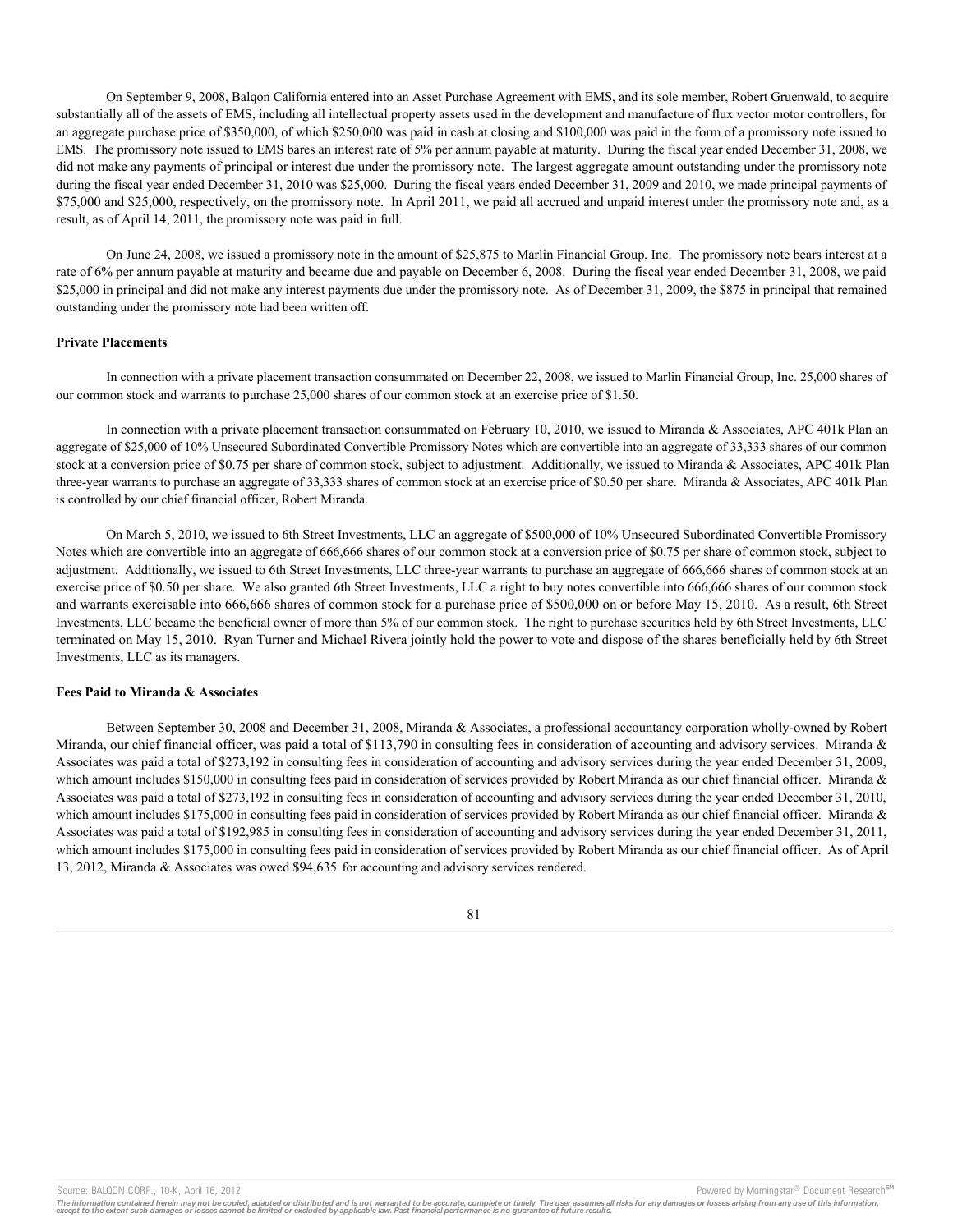### **Transactions with Seven One Limited and Winston Chung**

On December 14, 2010, we issued 7,812,500 shares of our common stock and a five-year warrant to purchase up to 7,812,500 shares of our common stock at an exercise price of \$0.64 per share to SOL, for an aggregate purchase price of \$5,000,000 in a private offering. As a result, SOL became the beneficial owner of more than 5% of our common stock. In connection with this transaction, Winston Chung was appointed as a member of our Board of Directors and Chairman of our Board of Directors. Mr. Chung is the chief executive officer of SOL.

On December 14, 2010, we also entered into the Distribution Agreement with SOL. Under the Distribution Agreement, as amended to date, we have been appointed as the exclusive authorized distributor for the promotion, marketing and sale of lithium iron phosphate batteries and high voltage charging systems manufactured by Seven One Battery Company in the United States. In consideration of our appointment as the exclusive distributor under the Distribution Agreement, we issued to SOL 1,375,000 shares of our common stock and a five-year warrant to purchase up to 1,500,000 shares of our common stock at an exercise price of \$1.50 per share. In January 2011, based on the terms of the Distribution Agreement, we received 3,564 battery units valued at \$2,629,800 on a consignment basis. During the year ended December 31, 2011, we sold 203 units of these batteries with a cost of \$143,000. As of March 31, 2012, we held the remaining 3,361 units valued at \$2,487,700 on a consignment basis.

On January 25, 2011, we entered into an agreement with WGE under which WGE agreed to purchase 300 of our electric drive systems at an aggregate purchase price of approximately \$15.9 million. We have agreed to deliver the 300 electric drive systems to WGE by July 25, 2012. Winston Chung, the Chairman of our board of directors, is president and chief executive officer of WGE.

During the year ended December 31, 2011, the Company had sales of \$651,072 to Krystal Coach, MVP RV, Metalcrafters, and TCP holdings. These companies are related by common ownership of the Company's Chairman, Mr. Winston Chung. As of December 31, 2011, the Company held \$447,484 of accounts receivable from these related parties. As of December 31, 2011, the Company has estimated that \$178,484 of these related party accounts receivable may be uncollectible.

During the year ended December 31, 2011, the Company purchased \$714,600 from Winston Battery and Seven One Limited. As of December 31, 2011, the Company has accounts payable of \$330,840 to these related parties.

### **Advances from Balwinder Samra and Winston Chung**

\$5,018 and \$500,000 have been advanced to the Company from Mr. Balwinder Samra and Mr. Winston Chung, respectively. The amount payable to Mr. Samra was advanced in prior years while the amount payable to Mr. Chung was advanced on October 2, 2011. The amounts due these related parties are unsecured, non-interest bearing, and the advance by Mr. Samra does not have defined terms of repayment.

In connection with repayment of the advance by Mr. Chung, SOL has agreed to exercise its rights to purchase \$500,000 worth of the Company's common shares pursuant to the warrant it holds. The terms of the warrant shall apply, except the exercise price to purchase these shares shall be reduced to \$0.40 per share. The Company and Mr. Chung have agreed to apply the \$500,000 payable to Mr. Chung in connection with the advance against the exercise price and, upon delivery of the shares by the Company to SOL, the \$500,000 advance shall have been paid in full and the Company shall have no further obligations or liabilities related to the advance.

Source: BALQON CORP., 10-K, April 16, 2012 **Powered by Morningstar® Document Research** in Powered by Morningstar® Document Research in

The information contained herein may not be copied, adapted or distributed and is not warranted to be accurate, complete or timely. The user assumes all risks for any damages or losses arising from any use of this informat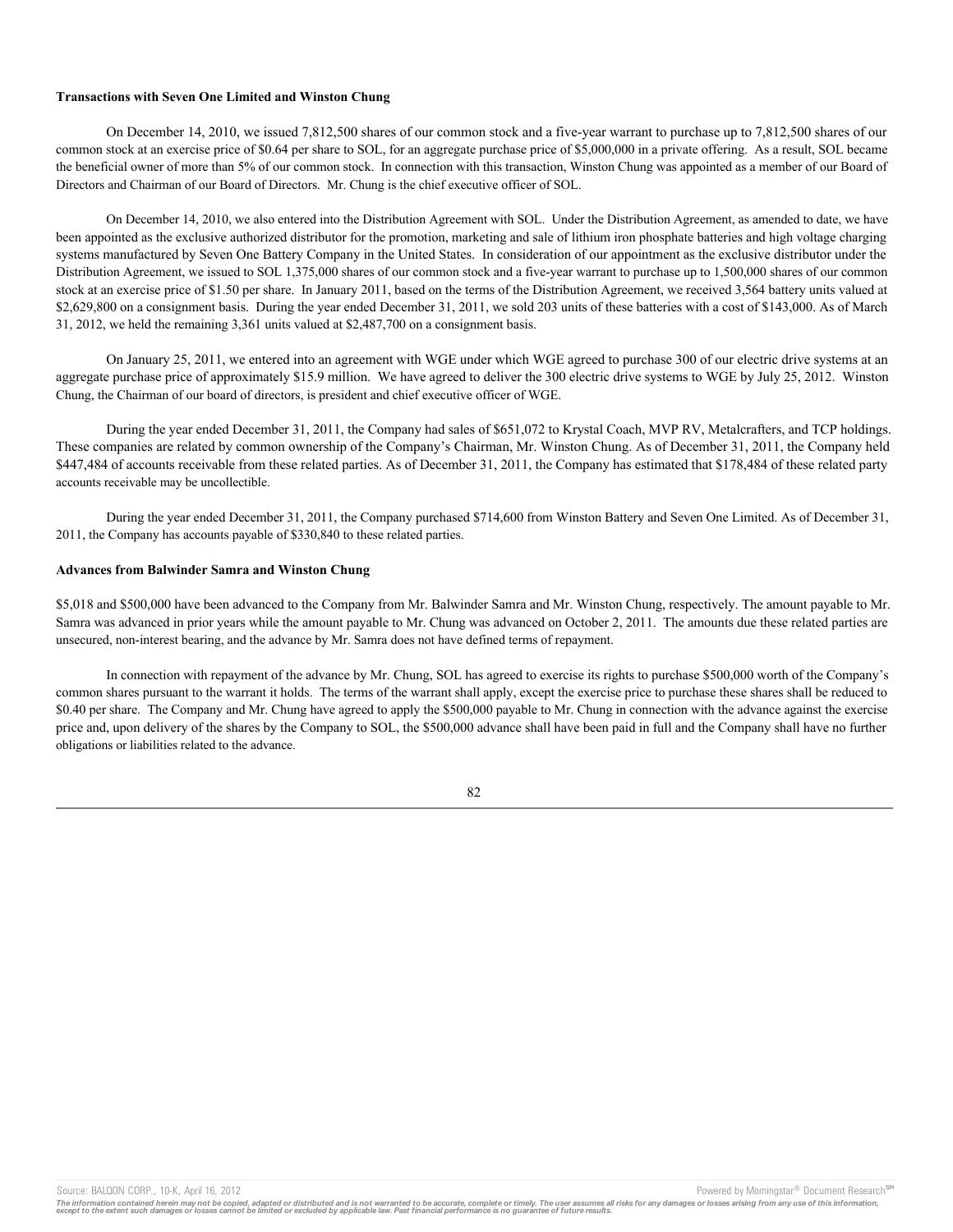## **Item 14. Principal Accounting Fees and Services.**

#### **Weinberg & Company, P.A.**

The following table presents the aggregate fees billed to us for professional audit services rendered by Weinberg & Company, P.A., or Weinberg, for the years ended December 31, 2010 and 2011, respectively. We appointed Weinberg as our independent registered public accounting firm on October 24, 2008.

|                           | 2011 |              | 2010   |
|---------------------------|------|--------------|--------|
| <b>Audit Fees</b>         | S    | 86,485<br>-S | 91,257 |
| <b>Audit-Related Fees</b> |      | 65,081       |        |
| Tax Fees                  |      |              |        |
| All Other Fees            |      | 1.445        |        |
| Total                     | S    | 153,011      | 91,257 |

*Audit Fees*. Consist of amounts billed for professional services rendered for the audit of our annual consolidated financial statements included in our Annual Reports on Form 10-K, and reviews of our interim consolidated financial statements included in our Quarterly Reports on Form 10-Q and our Registration Statement on Form S-1, including amendments thereto.

*Audit-Related Fees*. Audit-Related Fees consist of fees billed for professional services that are reasonably related to the performance of the audit or review of our consolidated financial statements but are not reported under "Audit Fees."

*Tax Fees.* Tax Fees consist of fees for professional services for tax compliance activities, including the preparation of federal and state tax returns and related compliance matters.

*All Other Fees*. Consists of amounts billed for services other than those noted above.

Our Audit Committee has determined that all non-audit services provided by Weinberg are and were compatible with maintaining Weinberg's audit independence.

Our Audit Committee is responsible for approving all audit, audit-related, tax and other services. The Audit Committee pre-approves all auditing services and permitted non-audit services, including all fees and terms to be performed for us by our independent registered public accounting firm at the beginning of the fiscal year. Non-audit services are reviewed and pre-approved by project at the beginning of the fiscal year. Any additional non-audit services contemplated by us after the beginning of the fiscal year are submitted to the Audit Committee chairman for pre-approval prior to engaging the independent auditor for such services. These interim pre-approvals are reviewed with the full Audit Committee at its next meeting for ratification. During 2011, all services performed by Weinberg were pre-approved by our Audit Committee in accordance with these policies and applicable SEC regulations.

Source: BALQON CORP., 10-K, April 16, 2012 **Powered by Morningstar® Document Research** structure is a structure of the second structure of the second structure of the second structure of the second structure is a structure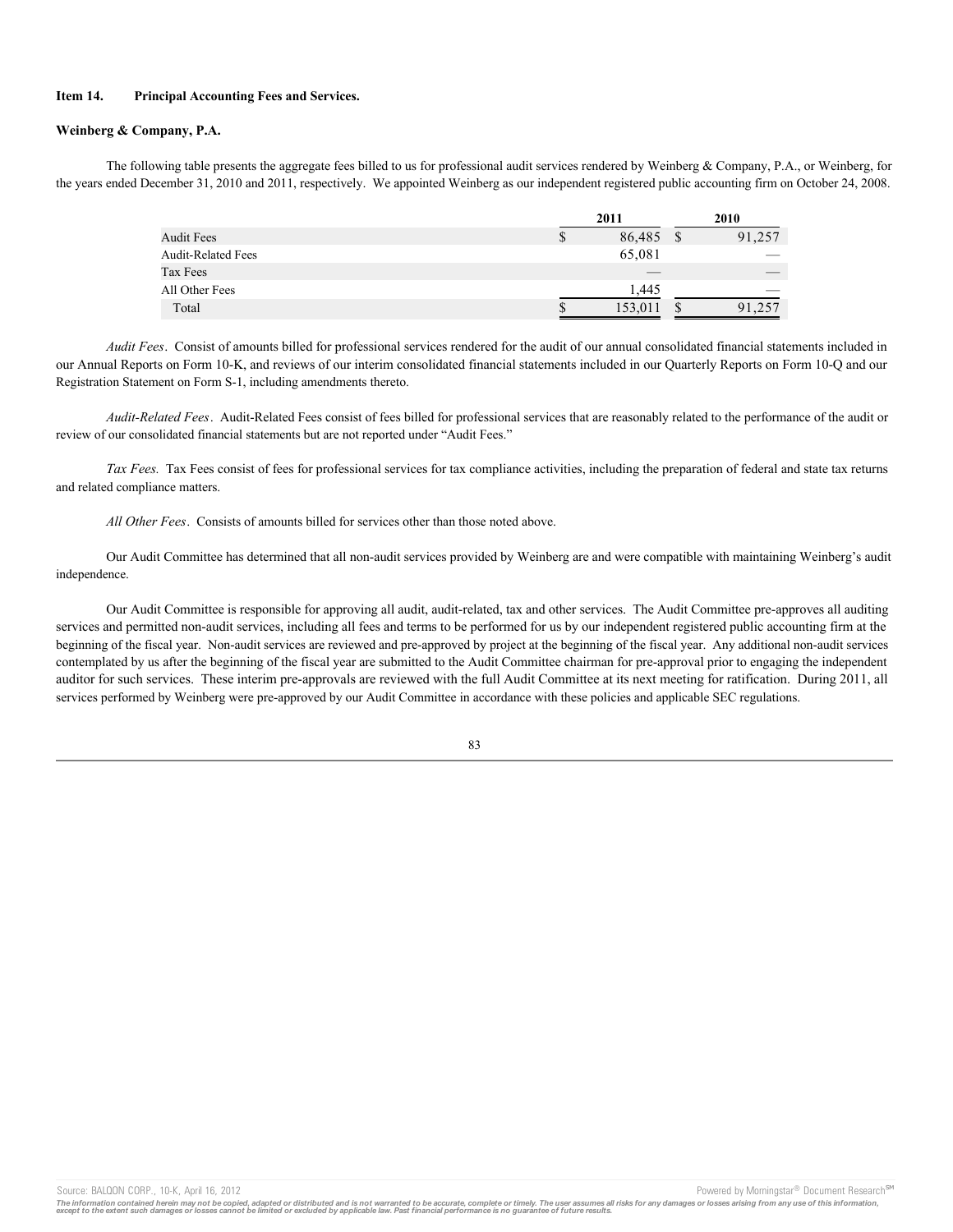## **PART IV**

# **Item 15. Exhibits and Financial Statement Schedules.**

(a)(1) Financial Statements.

Reference is made to the financial statements listed on and attached following the Index to Financial Statements contained at page F-1 of this report.

(a)(2) and (c) Financial Statement Schedules.

Not applicable.

 $(a)(3)$  and  $(b)$  Exhibits.

# **Exhibit**

| <b>Number</b> | <b>Description</b>                                                                                                                                                                                               |
|---------------|------------------------------------------------------------------------------------------------------------------------------------------------------------------------------------------------------------------|
| 2.1           | Agreement and Plan of Merger, dated September 15, 2008, among the Registrant, Balgon California and a newly-created, wholly-owned<br>subsidiary of the Registrant, Balqon Acquisition Corp. $(1)(\%)(\# \# \#)$  |
| 2.2           | Amendment No. 1 to Agreement and Plan of Merger, dated October 15, 2008, among the Registrant, Balgon California and a newly-created,<br>wholly-owned subsidiary of the Registrant, Balqon Acquisition Corp. (2) |
| 2.3           | Asset Purchase Agreement, dated September 9, 2008, by and between Electric MotorSports, LLC and Balgon California (7)(%)(###)                                                                                    |
| 3.1           | Articles of Incorporation of the Registrant (3)                                                                                                                                                                  |
| 3.2           | Bylaws of the Registrant (3)                                                                                                                                                                                     |
| 3.3           | Certificate of Change (17)                                                                                                                                                                                       |
| 3.4           | Articles of Merger (18)                                                                                                                                                                                          |
| 4.1           | Article Thirteenth of the Articles of Incorporation of the Registrant (contained in Exhibit 3.1 to this Registration Statement) (3)                                                                              |
| 4.2           | Sections 2 and 6 of the Bylaws of the Registrant (contained in Exhibit 3.2 to this Registration Statement) (3)                                                                                                   |
| 10.1          | Balqon Corporation 2008 Stock Incentive Plan (11)(#)                                                                                                                                                             |
| 10.2          | Form of Stock Option Agreement under 2008 Stock Incentive Plan $(4)(\#)$                                                                                                                                         |
| 10.3          | Form of Indemnification Agreement for officers and directors $(4)(\#)$                                                                                                                                           |
| 10.4          | Employment Agreement, dated October 24, 2008, by and between Balwinder Samra and the Registrant $(4)(\#)$                                                                                                        |
| 10.5          | Employment Agreement, dated October 24, 2008, by and between Henry Velasquez and the Registrant $(4)(\#)$                                                                                                        |
| 10.6          | Purchase Agreement, dated June 26, 2008, between the City of Los Angeles and Balgon California $(8)(\text{HH})$                                                                                                  |

84

Source: BALQON CORP., 10-K, April 16, 2012 **Powered by Morningstar® Document Research** SM

The information contained herein may not be copied, adapted or distributed and is not warranted to be accurate, complete or timely. The user assumes all risks for any damages or losses arising from any use of this informat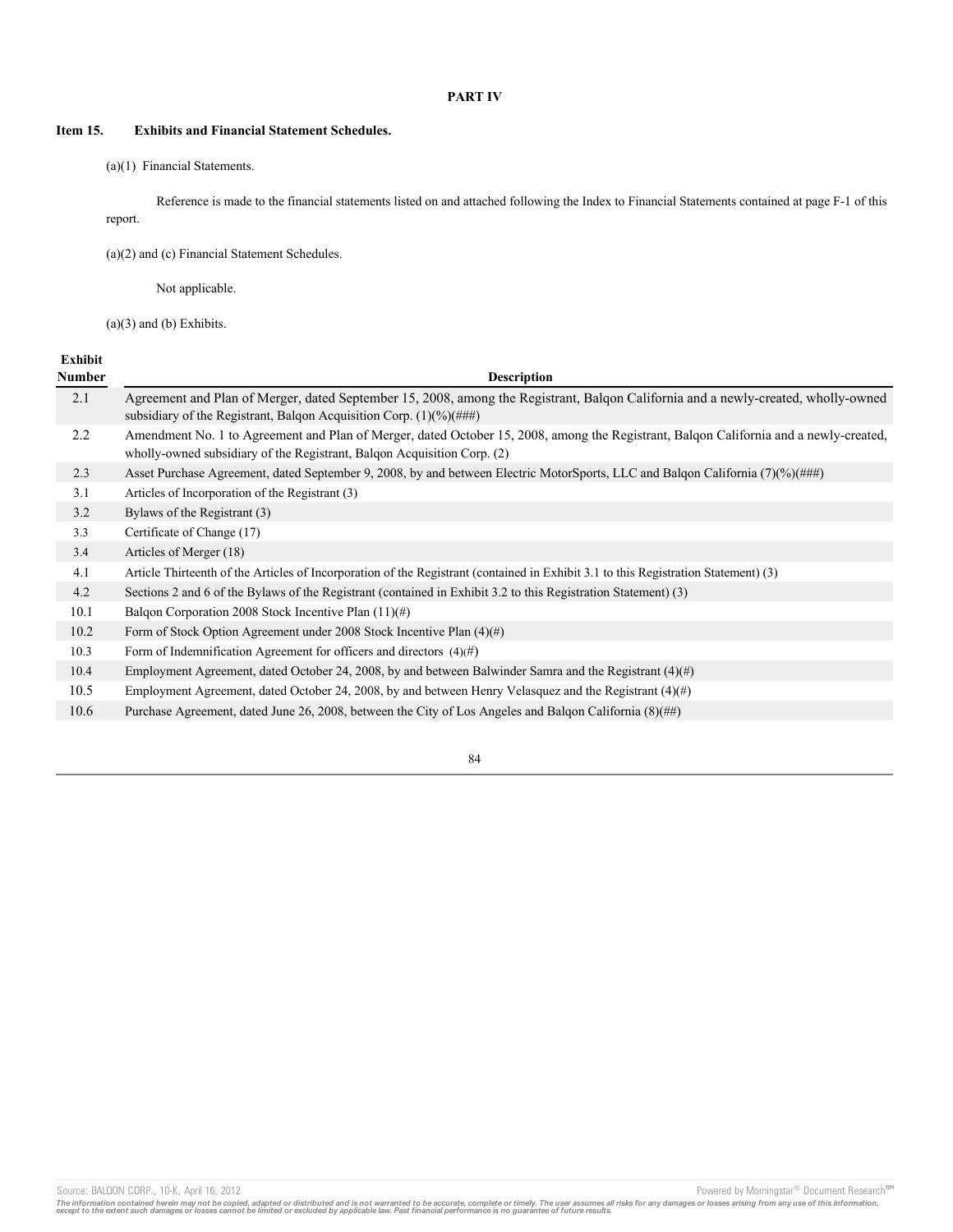| Exhibit<br><b>Number</b> | <b>Description</b>                                                                                                                                                                                                                                                                                                                                                                                                                                                                                                |
|--------------------------|-------------------------------------------------------------------------------------------------------------------------------------------------------------------------------------------------------------------------------------------------------------------------------------------------------------------------------------------------------------------------------------------------------------------------------------------------------------------------------------------------------------------|
| 10.7                     | Lease Agreement for 1420 240 <sup>th</sup> Street, Harbor City, California 90710, between Allan D. and Gloria G. Singer, Trustees for the U.D.T. Trust<br>dated June 6, 1984 and Balgon California dated June 17, 2008 $(8)(\#})$                                                                                                                                                                                                                                                                                 |
| 10.8                     | Business Financing Agreement, dated February 18, 2009, between Bridge Bank, National Association and the Registrant (6)                                                                                                                                                                                                                                                                                                                                                                                           |
| 10.9                     | Business Financing Modification Agreement, dated February 26, 2009, between Bridge Bank, National Association and the Registrant (6)                                                                                                                                                                                                                                                                                                                                                                              |
| 10.10                    | Promissory Note, dated September 9, 2009, in the amount of \$100,000, issued to Electric MotorSports, LLC (7)                                                                                                                                                                                                                                                                                                                                                                                                     |
| 10.11                    | Employment Agreement, dated October 24, 2008, by and between Robert Gruenwald and the Registrant $(7)(\#)$                                                                                                                                                                                                                                                                                                                                                                                                        |
| 10.12                    | Stock and Warrant Purchase Agreement, dated August 28, 2008, by and between Marlin Financial Group, Inc. and Balqon California (8)                                                                                                                                                                                                                                                                                                                                                                                |
| 10.13                    | Amendment No. 1 to Stock and Warrant Purchase Agreement, dated March 30, 2009, by and between Marlin Financial Group, Inc. and the<br>Registrant (7)                                                                                                                                                                                                                                                                                                                                                              |
| 10.14                    | Amendment No. 2 to Stock and Warrant Purchase Agreement, dated May 20, 2009, by and between Marlin Financial Group, Inc. and the<br>Registrant (8)                                                                                                                                                                                                                                                                                                                                                                |
| 10.15                    | Converter Agreement, dated June 9, 2009, by and between Balqon Corporation and Autocar, LLC (9)                                                                                                                                                                                                                                                                                                                                                                                                                   |
| 10.16                    | Business Financing Modification Agreement, dated effective August 4, 2009, by and between the Registrant and Bridge Bank, National<br>Association (10)                                                                                                                                                                                                                                                                                                                                                            |
| 10.17                    | Supplemental Agreement, dated October 6, 2009, by and between Balqon Corporation and Autocar, LLC. (12)                                                                                                                                                                                                                                                                                                                                                                                                           |
| 10.20                    | Form of Warrant to purchase common stock issued by Balqon California to Marlin Financial Group, Inc. to purchase an aggregate of 729,280<br>shares of common stock (one-third of these warrants were exercisable at an exercise price of \$1.50 per share until June 30, 2010, one-third of<br>these warrants were exercisable at an exercise price of \$2.00 per share until June 30, 2011, and one-third of these warrants are exercisable at an<br>exercise price of \$2.50 per share until June 30, 2012) (4) |
| 10.21                    | Form of Warrants issued by the Registrant to certain security holders to purchase an aggregate of 184,598 shares of common stock (one-third of<br>these warrants were exercisable at an exercise price of \$1.50 per share until October 14, 2009, one-third of these warrants were exercisable at an<br>exercise price of \$2.00 per share until October 14, 2010, and one-third of these warrants are exercisable at an exercise price of \$2.50 per share<br>until October 14, 2011) (4)(##)                   |
| 10.23                    | Form of 10% Unsecured Subordinated Convertible Promissory Notes issued to certain security holders in the aggregate principal amount of<br>\$1,000,000(7)                                                                                                                                                                                                                                                                                                                                                         |
| 10.24                    | Form of Warrants issued by the Registrant to certain security holders to purchase an aggregate of 1,000,000 shares of common stock (7)                                                                                                                                                                                                                                                                                                                                                                            |

# 85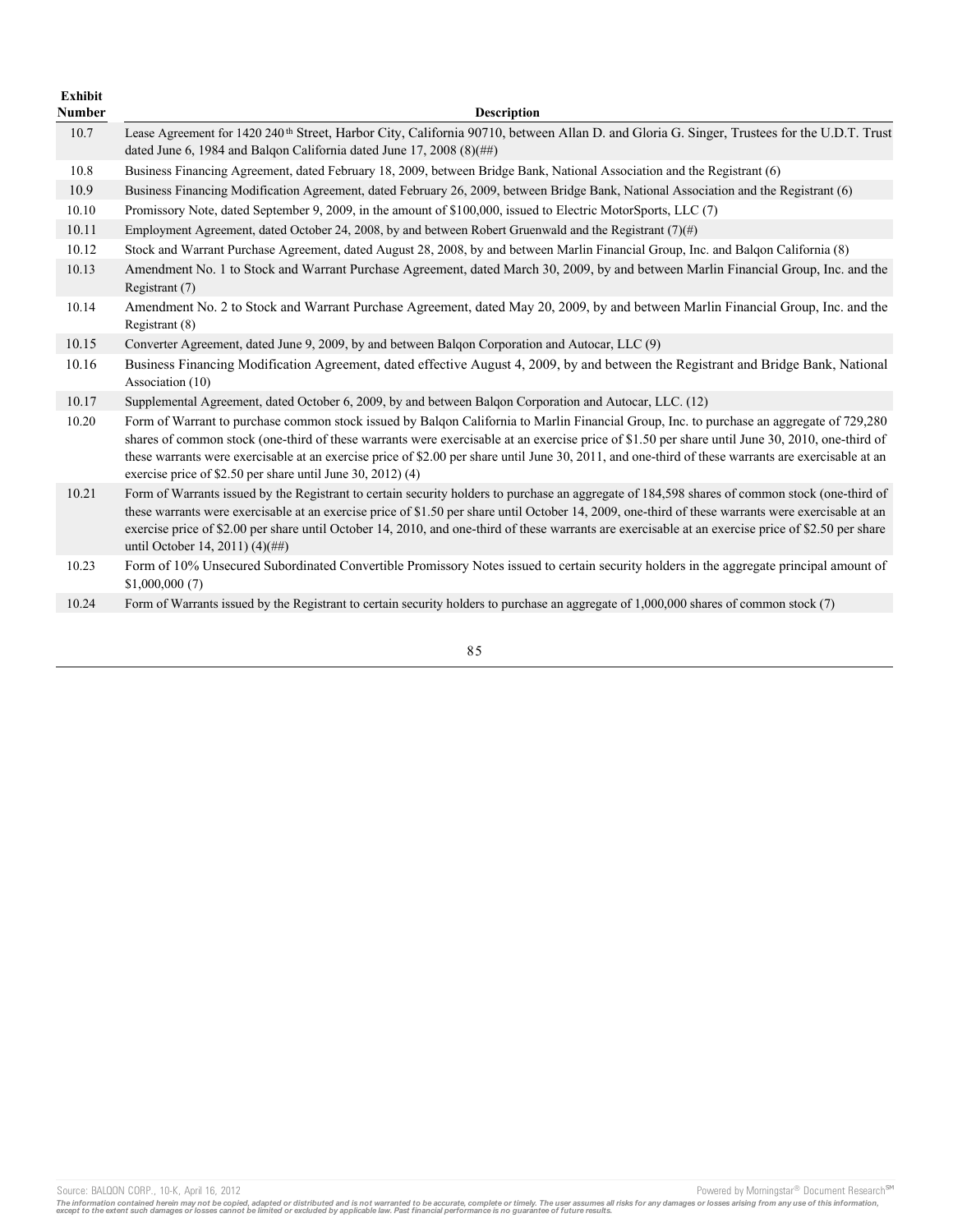| Exhibit<br>Number | <b>Description</b>                                                                                                                                                                                                                      |
|-------------------|-----------------------------------------------------------------------------------------------------------------------------------------------------------------------------------------------------------------------------------------|
| 10.25             | Form of 10% Unsecured Subordinated Convertible Promissory Notes issued to certain security holders in the aggregate principal amount of<br>\$1,500,000(13)                                                                              |
| 10.26             | Form of Warrants issued by the Registrant to certain security holders to purchase an aggregate of 1,999,993 shares of common stock (13)                                                                                                 |
| 10.27             | Form of Warrants issued by the Registrant to certain security holders to purchase an aggregate of 15,999 shares of common stock in<br>consideration of finder services (14)                                                             |
| 10.28             | Form of 10% Senior Secured Subordinated Convertible Debenture issued by the Registrant to certain security holders in the aggregate principal<br>amount of \$850,000 (15)                                                               |
| 10.29             | Form of Warrants to purchase an aggregate of 850,000 shares of common stock (subject to adjustment) issued by the Registrant to certain<br>security holders (15)                                                                        |
| 10.30             | Form of Common Stock Placement Warrants to purchase 68,000 shares of common stock issued by the Registrant (15)                                                                                                                         |
| 10.31             | Security Agreement, dated July 29, 2010, between the Registrant, the holders of the Registrant's 10% Senior Secured Subordinated Convertible<br>Debenture and CitizensTrust, as collateral agent (15)                                   |
| 10.32             | Securities Purchase Agreement, dated December 14, 2010, by and between Balqon Corporation and Seven One Limited (16)(###)                                                                                                               |
| 10.33             | Distribution Agreement, dated December 14, 2010, by and between Balqon Corporation and Seven One Limited (16)(###)                                                                                                                      |
| 10.34             | Amendment No. 1 to Distribution Agreement, dated April 13, 2011, by and between Balqon Corporation and Seven One Limited (18)                                                                                                           |
| 10.35             | Form of Warrant issued by Balgon Corporation on December 14, 2010 to Seven One Limited (16)                                                                                                                                             |
| 10.36             | Form of Distribution Warrant issued by Balgon Corporation on December 14, 2010 to Seven One Limited (16)                                                                                                                                |
| 10.37             | Registration Rights Agreement, dated December 14, 2010, by and between Balqon Corporation and Seven One Limited (16)                                                                                                                    |
| 10.38             | Amendment No. 1 to Registration Rights Agreement, dated April 13, 2011, between Balqon Corporation and Seven One Limited (18)                                                                                                           |
| 10.39             | Form of Warrants issued by the Registrant to certain security holders to purchase an aggregate of 50,000 shares of common stock in<br>consideration of investor relations services (18)                                                 |
| 10.40             | Purchase Order, dated January 25, 2011, between Winston Global Energy and Balqon Corporation. (18)(###)                                                                                                                                 |
| 10.41             | First Amendment to Lease for 1420 240 <sup>th</sup> Street, Harbor City, California 90710, between Allan D. and Gloria G. Singer, Trustees for the U.D.T.<br>Trust dated June 6, 1984 and Balqon California dated February 3, 2011 (18) |

86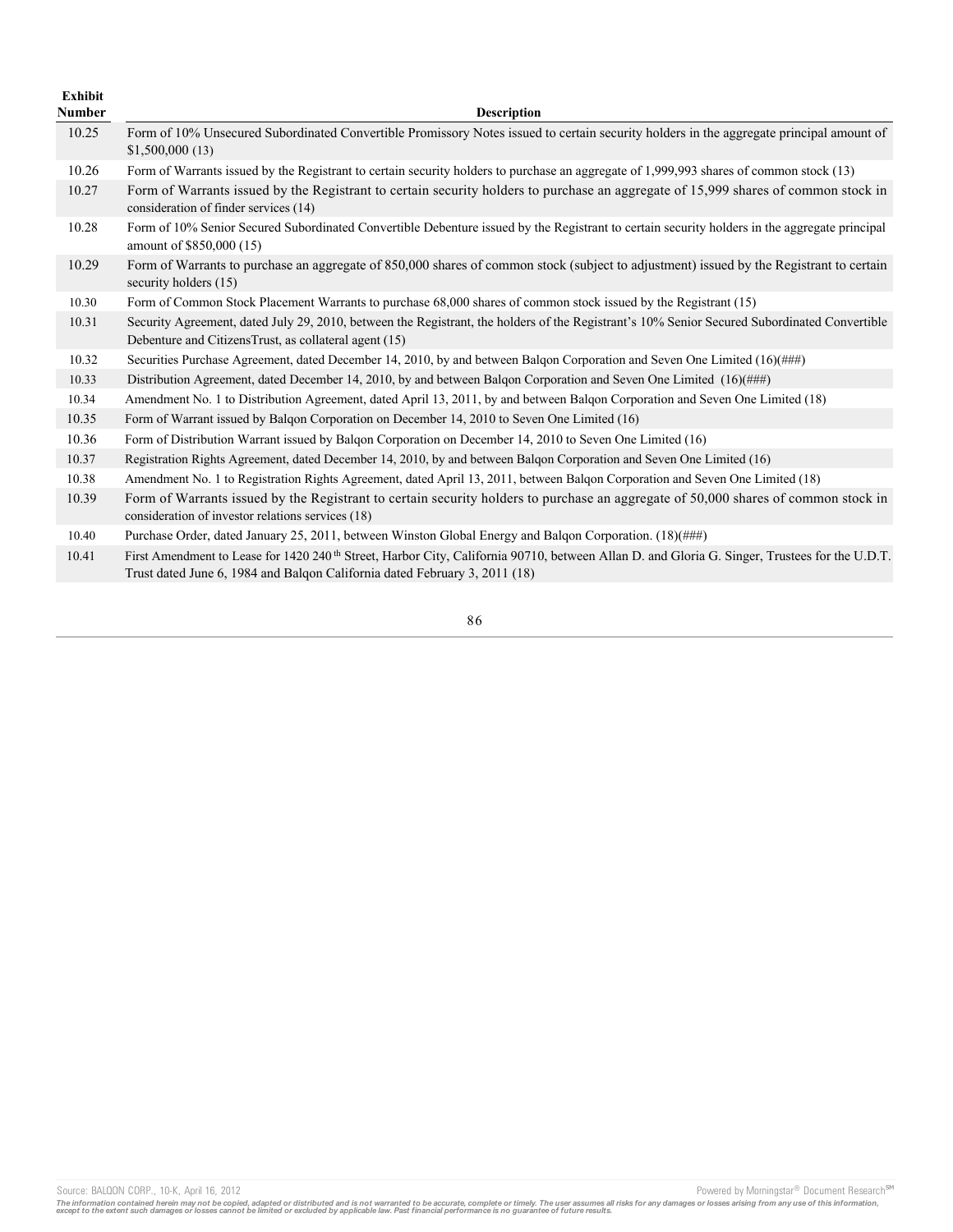| <b>Exhibit</b><br><b>Number</b>                          |           | <b>Description</b>                                                                                                                                                                                                                                                                                                                                                                                                                                                                                                                                                                                                                                                                                                                                                                                                                                                                                                                                                                                                                                   |  |  |  |  |  |
|----------------------------------------------------------|-----------|------------------------------------------------------------------------------------------------------------------------------------------------------------------------------------------------------------------------------------------------------------------------------------------------------------------------------------------------------------------------------------------------------------------------------------------------------------------------------------------------------------------------------------------------------------------------------------------------------------------------------------------------------------------------------------------------------------------------------------------------------------------------------------------------------------------------------------------------------------------------------------------------------------------------------------------------------------------------------------------------------------------------------------------------------|--|--|--|--|--|
| 10.42                                                    |           | Amendment No. 2 to Registration Rights Agreement, dated effective June 30, 2011, between Balgon Corporation and Seven One Limited (19)                                                                                                                                                                                                                                                                                                                                                                                                                                                                                                                                                                                                                                                                                                                                                                                                                                                                                                               |  |  |  |  |  |
| 14.1                                                     |           | Code of Ethics (4)                                                                                                                                                                                                                                                                                                                                                                                                                                                                                                                                                                                                                                                                                                                                                                                                                                                                                                                                                                                                                                   |  |  |  |  |  |
| 14.2                                                     |           | Code of Ethics for Chief Executive Officer and Senior Financial Officers(4)                                                                                                                                                                                                                                                                                                                                                                                                                                                                                                                                                                                                                                                                                                                                                                                                                                                                                                                                                                          |  |  |  |  |  |
| 23.1                                                     |           | Consent of Independent Registered Public Accounting Firm (*)                                                                                                                                                                                                                                                                                                                                                                                                                                                                                                                                                                                                                                                                                                                                                                                                                                                                                                                                                                                         |  |  |  |  |  |
| 31.1                                                     |           | Certification of Principal Executive Officer required by Rule 13a-14(a) of the Securities Exchange Act of 1934, as amended, as adopted pursuant<br>to Section 302 of the Sarbanes-Oxley Act of 2002 (*)                                                                                                                                                                                                                                                                                                                                                                                                                                                                                                                                                                                                                                                                                                                                                                                                                                              |  |  |  |  |  |
| 31.2                                                     |           | Certification of Principal Financial Officer required by Rule 13a-14(a) of the Securities Exchange Act of 1934, a amended, as adopted pursuant to<br>Section 302 of the Sarbanes-Oxley Act of 2002 (*)                                                                                                                                                                                                                                                                                                                                                                                                                                                                                                                                                                                                                                                                                                                                                                                                                                               |  |  |  |  |  |
| 32.1                                                     |           | Certification of Chief Executive Officer and Chief Executive Officer Pursuant to 18 U.S.C. Section 350, as Adopted Pursuant to Section 906 of<br>the Sarbanes-Oxley Act of 2002 (*)                                                                                                                                                                                                                                                                                                                                                                                                                                                                                                                                                                                                                                                                                                                                                                                                                                                                  |  |  |  |  |  |
| 101.INS                                                  |           | <b>XBRL Instance Document</b>                                                                                                                                                                                                                                                                                                                                                                                                                                                                                                                                                                                                                                                                                                                                                                                                                                                                                                                                                                                                                        |  |  |  |  |  |
| 101.SCH                                                  |           | <b>XBRL Schema Document</b>                                                                                                                                                                                                                                                                                                                                                                                                                                                                                                                                                                                                                                                                                                                                                                                                                                                                                                                                                                                                                          |  |  |  |  |  |
| 101.CAL                                                  |           | XBRL Calculation Linkbase Document                                                                                                                                                                                                                                                                                                                                                                                                                                                                                                                                                                                                                                                                                                                                                                                                                                                                                                                                                                                                                   |  |  |  |  |  |
| 101.DEF                                                  |           | <b>XBRL Definition Linkbase Document</b>                                                                                                                                                                                                                                                                                                                                                                                                                                                                                                                                                                                                                                                                                                                                                                                                                                                                                                                                                                                                             |  |  |  |  |  |
| 101.LAB                                                  |           | XBRL Label Linkbase Document                                                                                                                                                                                                                                                                                                                                                                                                                                                                                                                                                                                                                                                                                                                                                                                                                                                                                                                                                                                                                         |  |  |  |  |  |
| 101.PRE                                                  |           | XBRL Presentation Linkbase Document                                                                                                                                                                                                                                                                                                                                                                                                                                                                                                                                                                                                                                                                                                                                                                                                                                                                                                                                                                                                                  |  |  |  |  |  |
| $(*)$<br>$(\%)$<br>$^{(#)}$<br>$(\# \#)$<br>$(\# \# \#)$ |           | Filed herewith.<br>The schedules to the agreement have not been filed.<br>Management contract or compensatory plan, contract or arrangement.<br>The rights and obligations of Balqon California under this agreement were assumed by the Registrant in connection with the Merger Transaction.<br>The agreement contains certain representations and warranties made by the parties thereto. The assertions embodied in such representations and<br>warranties are not necessarily assertions of fact, but a mechanism for the parties to allocate risk. Accordingly, investors should not rely on the<br>representation and warranties as characterizations of the actual state of facts or for any other purpose at the time they were made or otherwise. The<br>agreements are not intended as a document for investors to obtain factual information about the current state of affairs of the parties to the<br>agreement. Rather, investors should look to other disclosures contained in Balqon Corporation's reports under the Exchange Act. |  |  |  |  |  |
| (1)                                                      |           | Filed as an exhibit to the Registrant's current report on Form 8-K filed with the Securities and Exchange Commission on September 19, 2008.                                                                                                                                                                                                                                                                                                                                                                                                                                                                                                                                                                                                                                                                                                                                                                                                                                                                                                          |  |  |  |  |  |
| (2)                                                      |           | Filed as an exhibit to the Registrant's current report on Form 8-K filed with the Securities and Exchange Commission on October 21, 2008.                                                                                                                                                                                                                                                                                                                                                                                                                                                                                                                                                                                                                                                                                                                                                                                                                                                                                                            |  |  |  |  |  |
| (3)<br>(4)                                               |           | Filed as an exhibit to the Registrant's Registration Statement on Form SB-2 filed with the Securities and Exchange Commission on September 19, 2006.<br>Filed as an exhibit to the Registrant's current report on Form 8-K filed with the Securities and Exchange Commission on October 30, 2008.                                                                                                                                                                                                                                                                                                                                                                                                                                                                                                                                                                                                                                                                                                                                                    |  |  |  |  |  |
| (5)                                                      |           | Intentionally omitted.                                                                                                                                                                                                                                                                                                                                                                                                                                                                                                                                                                                                                                                                                                                                                                                                                                                                                                                                                                                                                               |  |  |  |  |  |
| (6)                                                      |           | Filed as an exhibit to the Registrant's Current Report on Form 8-K filed with the Securities and Exchange Commission on March 3, 2009.                                                                                                                                                                                                                                                                                                                                                                                                                                                                                                                                                                                                                                                                                                                                                                                                                                                                                                               |  |  |  |  |  |
| (7)                                                      |           | Filed as an exhibit to the Registrant's Annual Report on Form 10-K filed with the Securities and Exchange Commission on March 31, 2009.                                                                                                                                                                                                                                                                                                                                                                                                                                                                                                                                                                                                                                                                                                                                                                                                                                                                                                              |  |  |  |  |  |
| (8)                                                      | 22, 2009. | Filed as an exhibit to the Registrant's Amendment No. 1 to Annual Report on Form 10-K filed with the Securities and Exchange Commission on May                                                                                                                                                                                                                                                                                                                                                                                                                                                                                                                                                                                                                                                                                                                                                                                                                                                                                                       |  |  |  |  |  |
| (9)<br>(10)                                              |           | Filed as an exhibit to the Registrant's Current Report on Form 8-K filed with the Securities and Exchange Commission on June 15, 2009.<br>Filed as an exhibit to the Registrant's Quarterly Report on Form 10-Q filed with the Securities and Exchange Commission August 14, 2009.                                                                                                                                                                                                                                                                                                                                                                                                                                                                                                                                                                                                                                                                                                                                                                   |  |  |  |  |  |

- (11) Filed as Annex A to the Registrant's definitive Proxy Statement filed with the Securities and Exchange Commission on October 9, 2009.
- (12) Filed as an exhibit to the Registrant's Current Report on Form 8-K filed with the Securities and Exchange Commission on October 13, 2009.
- (13) Filed as an exhibit to the Registrant's Annual Report on Form 10-K filed with the Securities and Exchange Commission on March 31, 2010.
- (14) Filed as an exhibit to the Registrant's Quarterly Report on Form 10-Q filed with the Securities and Exchange Commission on May 17, 2010.
- (15) Filed as an exhibit to the Registrant's Quarterly Report on Form 10-Q filed with the Securities and Exchange Commission on August 16, 2010.
- (16) Filed as an exhibit to the Registrant's Current Report on Form 8-K filed with the Securities and Exchange Commission on December 17, 2010.
- (17) Filed as an exhibit to the Registrant's Quarterly Report on Form 10-Q filed with the Securities and Exchange Commission on August 14, 2008.
- (18) Filed as an exhibit to the Registrant's Annual Report on Form 10-K filed with the Securities and Exchange Commission on April 15, 2011.
- (19) Filed as an exhibit to the Registrant's Quarterly Report on Form 10-Q filed with the Securities and Exchange Commission on July 29, 2011.

Source: BALQON CORP., 10-K, April 16, 2012 **Powered by Morningstar® Document Research** <sup>sm</sup>

The information contained herein may not be copied, adapted or distributed and is not warranted to be accurate, complete or timely. The user assumes all risks for any damages or losses arising from any use of this informat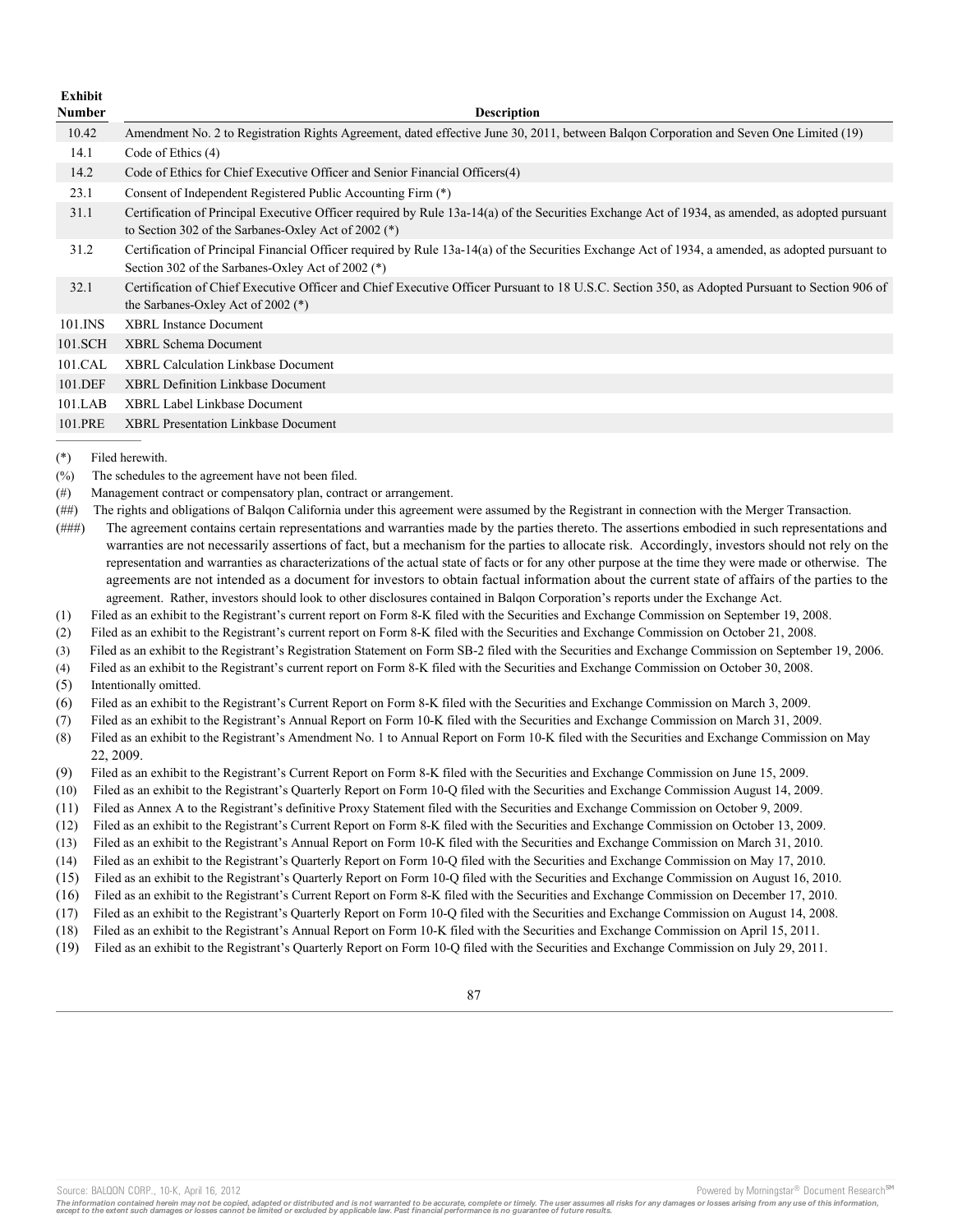# **INDEX TO FINANCIAL STATEMENTS**

# **Page**

| Report of Independent Registered Public Accounting Firm                                       | $F-2$ |
|-----------------------------------------------------------------------------------------------|-------|
| Balance Sheets as of December 31, 2011 and 2010                                               | $F-3$ |
| Statements of Operations for the Years Ended December 31, 2011 and 2010                       | $F-4$ |
| Statement of Shareholder's Equity (Deficiency) for the Years Ended December 31, 2011 and 2010 | $F-5$ |
| Statements of Cash Flows for the Years Ended December 31, 2011 and 2010                       | F-6   |
| Notes to Financial Statements for the Years Ended December 31, 2011 and 2010                  |       |

## F-1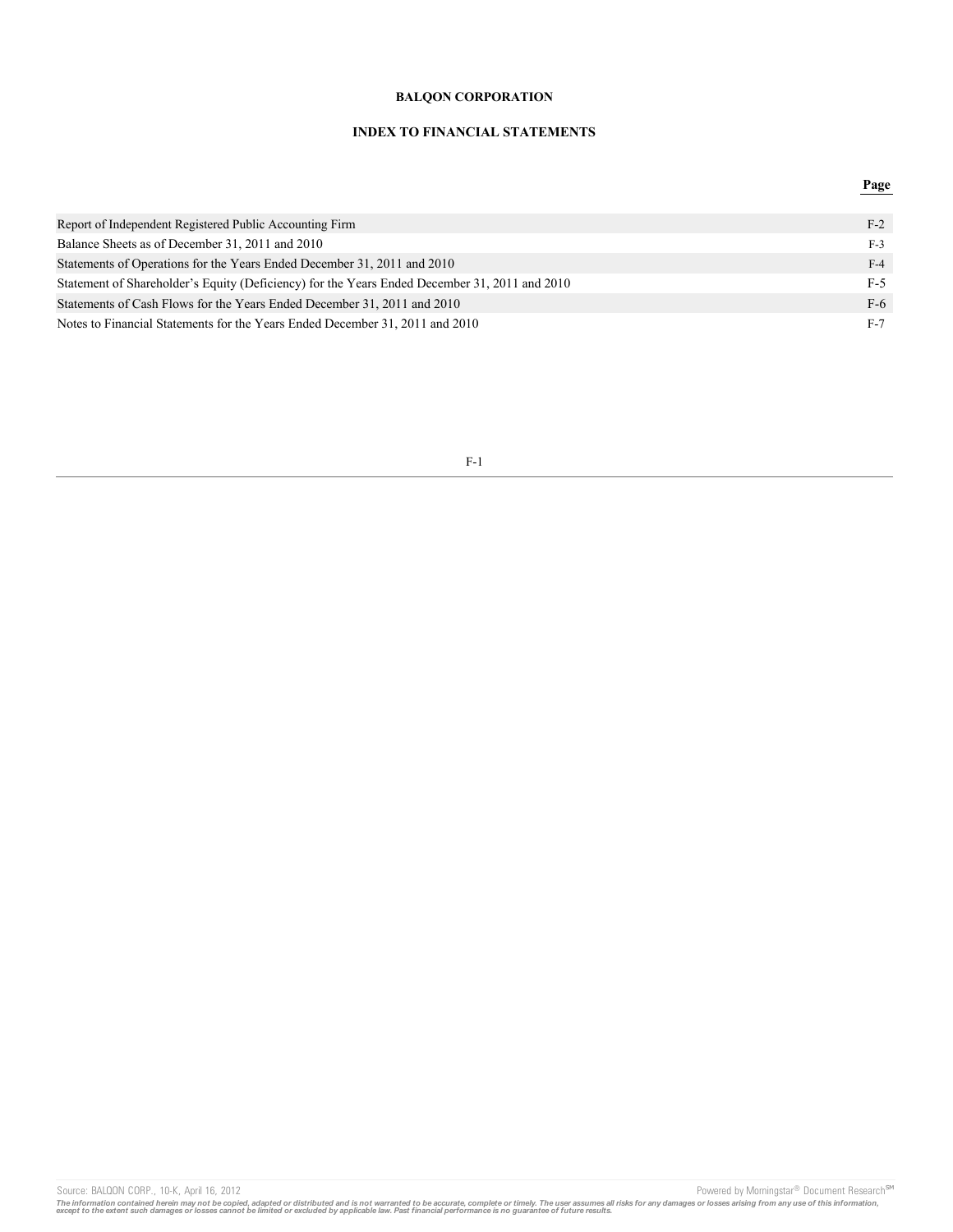## **REPORT OF INDEPENDENT REGISTERED PUBLIC ACCOUNTING FIRM**

To the Stockholders of Balqon Corporation Harbor City, California

We have audited the accompanying balance sheets of Balqon Corporation (the "Company") as of December 31, 2011 and 2010, and the related statements of operations, shareholders' equity (deficiency) and cash flows for the years then ended. These financial statements are the responsibility of the Company's management. Our responsibility is to express an opinion on these financial statements based on our audits.

We conducted our audits in accordance with standards of the Public Company Accounting Oversight Board (United States). Those standards require that we plan and perform the audits to obtain reasonable assurance about whether the financial statements are free of material misstatement. The Company is not required to have, nor were we engaged to perform, an audit of its internal control over financial reporting. Our audits included consideration of internal control over financial reporting as a basis for designing audit procedures that are appropriate in the circumstances, but not for the purpose of expressing an opinion on the effectiveness of the Company's internal control over financial reporting. Accordingly, we express no such opinion. An audit includes examining, on a test basis, evidence supporting the amounts and disclosures in the financial statements. An audit also includes assessing the accounting principles used and significant estimates made by management, as well as evaluating the overall financial statement presentation. We believe that our audits provide a reasonable basis for our opinion.

In our opinion, the financial statements referred to above present fairly, in all material respects, the financial position of the Company as of December 31, 2011 and 2010, and the results of its operations and its cash flows for the years then ended, in conformity with accounting principles generally accepted in the United States of America.

The accompanying financial statements have been prepared assuming that the Company will continue as a going concern. As discussed in Note 1 to the financial statements, the Company has a shareholders' deficiency and has experienced recurring operating losses and negative operating cash flows since inception. These conditions raise substantial doubt about the Company's ability to continue as a going concern. Management's plans in regard to these matters are also described in Note 1 to the financial statements. The accompanying financial statements do not include any adjustments to reflect the possible future effects on the recoverability and classification of assets or the amounts and classifications of liabilities that might result from the outcome of this uncertainty.

Weinberg & Company, P.A.

Los Angeles, California April 16, 2012

F-2

Source: BALQON CORP., 10-K, April 16, 2012 **Powered by Morningstar® Document Research** in Powered by Morningstar® Document Research in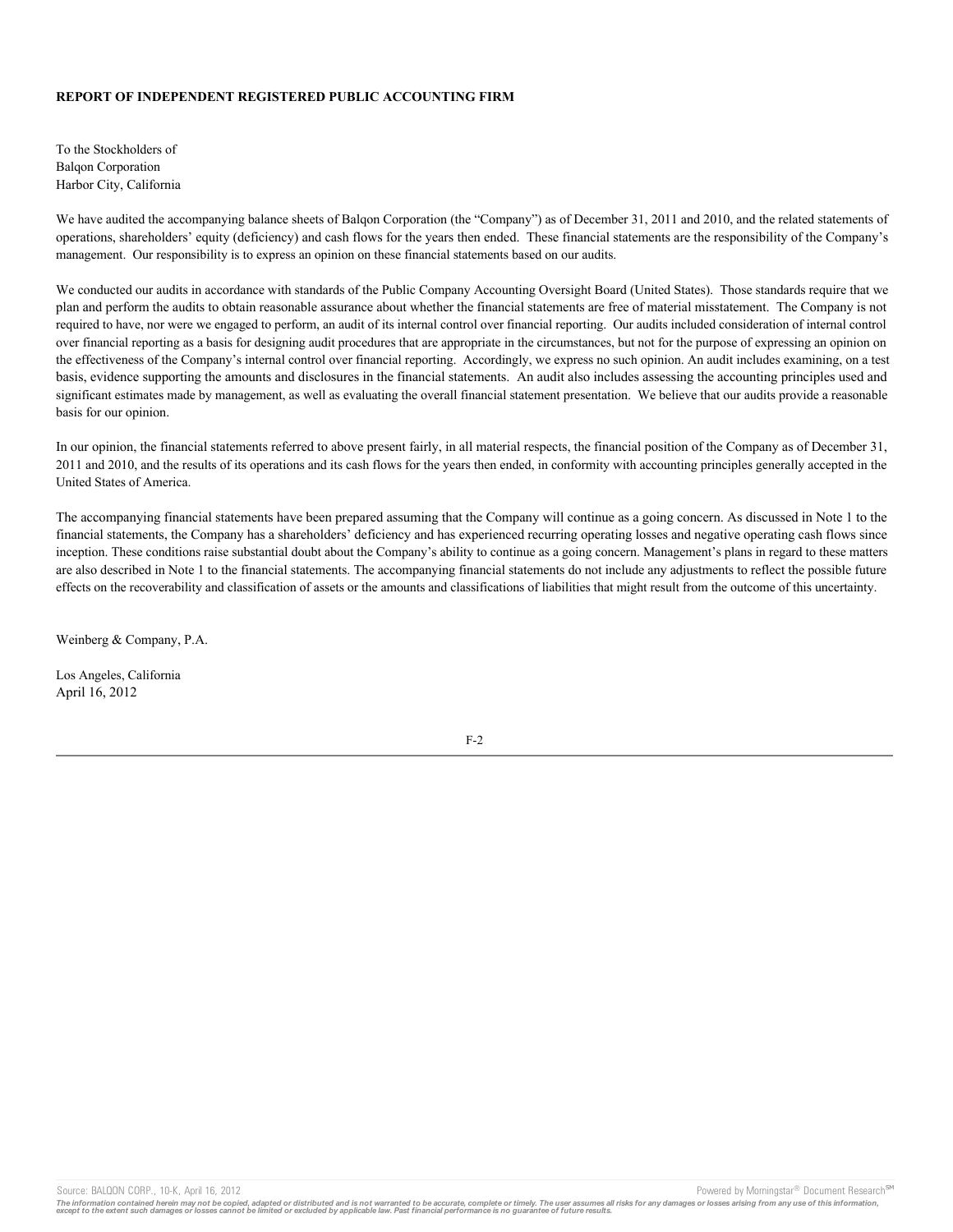# **BALQON CORPORATION BALANCE SHEETS**

|                                                                                                        | December 31,<br>2011 |               | December 31,<br>2010 |
|--------------------------------------------------------------------------------------------------------|----------------------|---------------|----------------------|
| <b>ASSETS</b>                                                                                          |                      |               |                      |
| Current assets                                                                                         |                      |               |                      |
| Cash and cash equivalents                                                                              | \$<br>32,663         | $\mathbb{S}$  | 4,407,273            |
| Accounts receivable, trade, net of allowance for doubtful accounts of \$1,233                          | 507,246              |               | 1,908                |
| Accounts receivable, related entities, net of allowance for doubtful accounts of \$178,484             | 302,082              |               |                      |
| Costs and estimated earnings in excess of billings on uncompleted contracts                            |                      |               | 34,224               |
| Inventories                                                                                            | 1,065,595            |               | 1,008,270            |
| Prepaid expenses                                                                                       | 55,010               |               | 70,738               |
| Total current assets                                                                                   | 1,962,596            |               | 5,522,413            |
| Equipment held by a customer pending lease                                                             | 739,000              |               |                      |
| Property and equipment, net                                                                            | 58,929               |               | 82,473               |
| Other assets:                                                                                          |                      |               |                      |
| Deposits                                                                                               | 14,400               |               | 14,400               |
| Distribution agreement with related entity, net                                                        |                      |               | 1,403,375            |
| Trade secrets, net                                                                                     |                      |               | 46,744               |
| Goodwill                                                                                               | 166,500              |               | 166,500              |
| Total assets                                                                                           | \$<br>2,941,425      | \$            | 7,235,905            |
| LIABILITIES AND SHAREHOLDERS' EQUITY (DEFICIENCY)                                                      |                      |               |                      |
| Current liabilities                                                                                    |                      |               |                      |
| Accounts payable and accrued expenses                                                                  | \$<br>1,557,844      | <sup>\$</sup> | 1,446,674            |
| Accounts payable to related parties                                                                    | 330,840              |               |                      |
| Customer deposit                                                                                       | 1,417,388            |               | 1,159,601            |
| Loan payable to bank                                                                                   | 233,231              |               |                      |
| Advances from shareholders                                                                             | 505,018              |               | 5,018                |
| Derivative liability                                                                                   | 676,284              |               | 955,974              |
| Unsecured convertible notes, net of discount                                                           | 1,483,168            |               |                      |
| Total current liabilities                                                                              | 6,203,773            |               | 3,567,267            |
| Convertible notes payable, net of discount                                                             | 813,492              |               | 1,157,431            |
| <b>SHAREHOLDERS' EQUITY (DEFICIENCY)</b>                                                               |                      |               |                      |
| Common stock, \$0.001 par value, 100,000,000 shares authorized,                                        |                      |               |                      |
| 35,641,530 and 34,942,514 shares issued and outstanding as of December 31, 2011 and 2010, respectively | 35,641               |               | 34,942               |
| Additional paid in capital                                                                             | 18,283,624           |               | 17,815,158           |
| Accumulated deficit                                                                                    | (22, 395, 105)       |               | (15,338,893)         |
| Total shareholders' equity (deficiency)                                                                | (4,075,840)          |               | 2,511,207            |
| Total liabilities and shareholders' equity (deficiency)                                                | \$<br>2,941,425      | \$            | 7,235,905            |

The accompanying notes are an integral p art of these financial statements.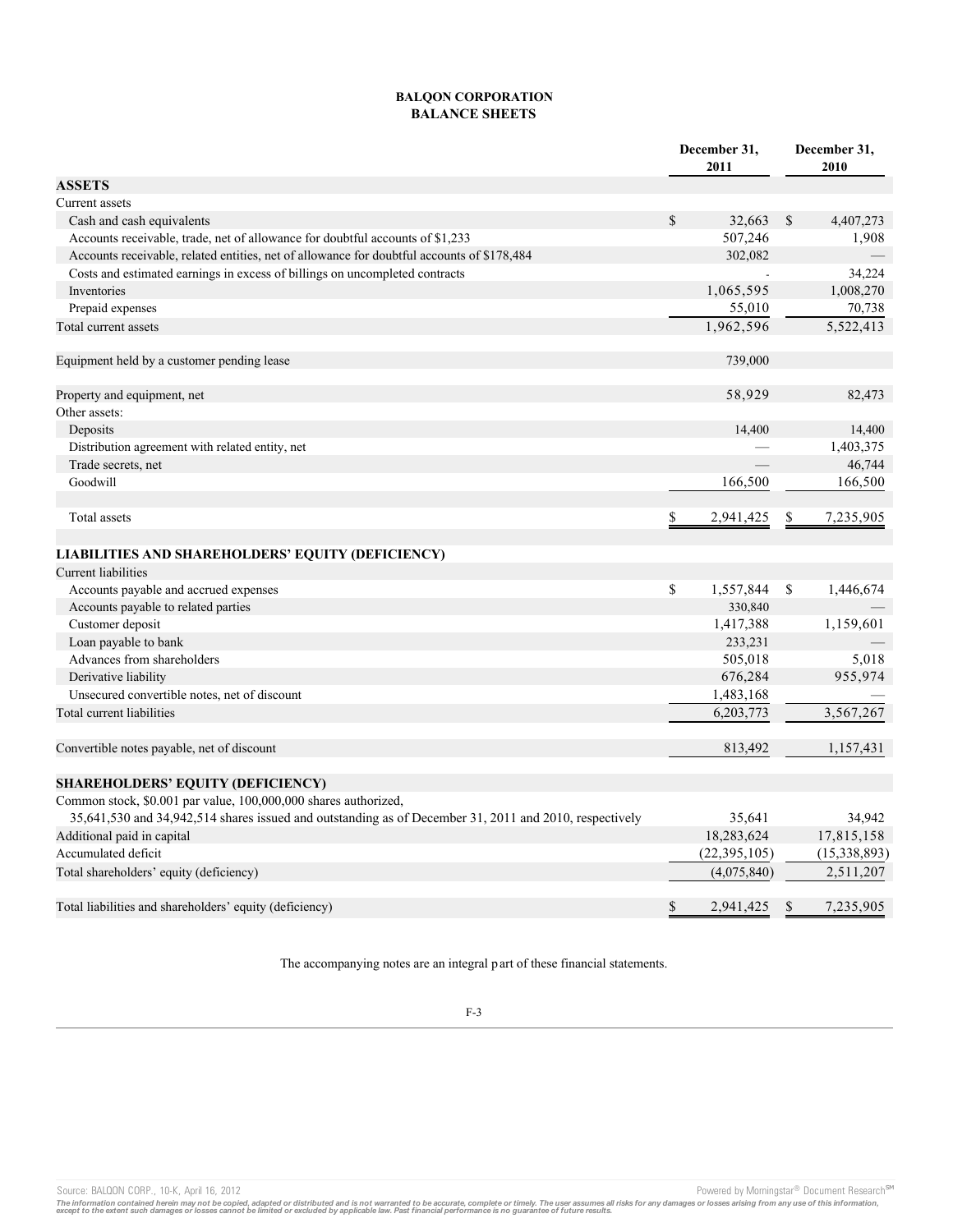# **BALQON CORPORATION STATEMENTS OF OPERATIONS**

|                                                        |                 | <b>Years Ended</b> |             |  |
|--------------------------------------------------------|-----------------|--------------------|-------------|--|
|                                                        |                 | December 31,       |             |  |
|                                                        | 2011            |                    | 2010        |  |
| <b>REVENUES:</b>                                       |                 |                    |             |  |
| Trade                                                  | \$<br>1,483,259 | S                  | 572,937     |  |
| <b>Related parties</b>                                 | 651,072         |                    | 104,808     |  |
| <b>TOTAL REVENUES</b>                                  | 2,134,331       |                    | 677,745     |  |
| <b>COSTS OF REVENUES</b>                               | 1,585,317       |                    | 611,328     |  |
| <b>GROSS PROFIT</b>                                    | 549,014         |                    | 66,417      |  |
| <b>OPERATING EXPENSES</b>                              |                 |                    |             |  |
| General and administrative                             | 4,038,787       |                    | 2,418,681   |  |
| Research and development                               | 555,839         |                    | 270,134     |  |
| Depreciation and amortization                          | 568,491         |                    | 108,457     |  |
| Impairment loss on Distribution Agreement              | 935,583         |                    |             |  |
| Total operating expenses                               | 6,098,700       |                    | 2,797,272   |  |
| <b>LOSS FROM OPERATIONS</b>                            | (5,549,686)     |                    | (2,730,855) |  |
| Costs of private placement                             |                 |                    | (359, 339)  |  |
| Change in fair value of derivative liabilities         | 279,690         |                    | 59,865      |  |
| Interest expense                                       | (1,786,216)     |                    | (1,272,304) |  |
| <b>NET LOSS</b>                                        | (7,056,212)     |                    | (4,302,633) |  |
| Net loss per share – basic and diluted                 | (0.20)          |                    | (0.17)      |  |
| Weighted average shares outstanding, basic and diluted | 35,525,621      |                    | 26,072,140  |  |

The accompanying notes are an integral part of these financial statements.

F-4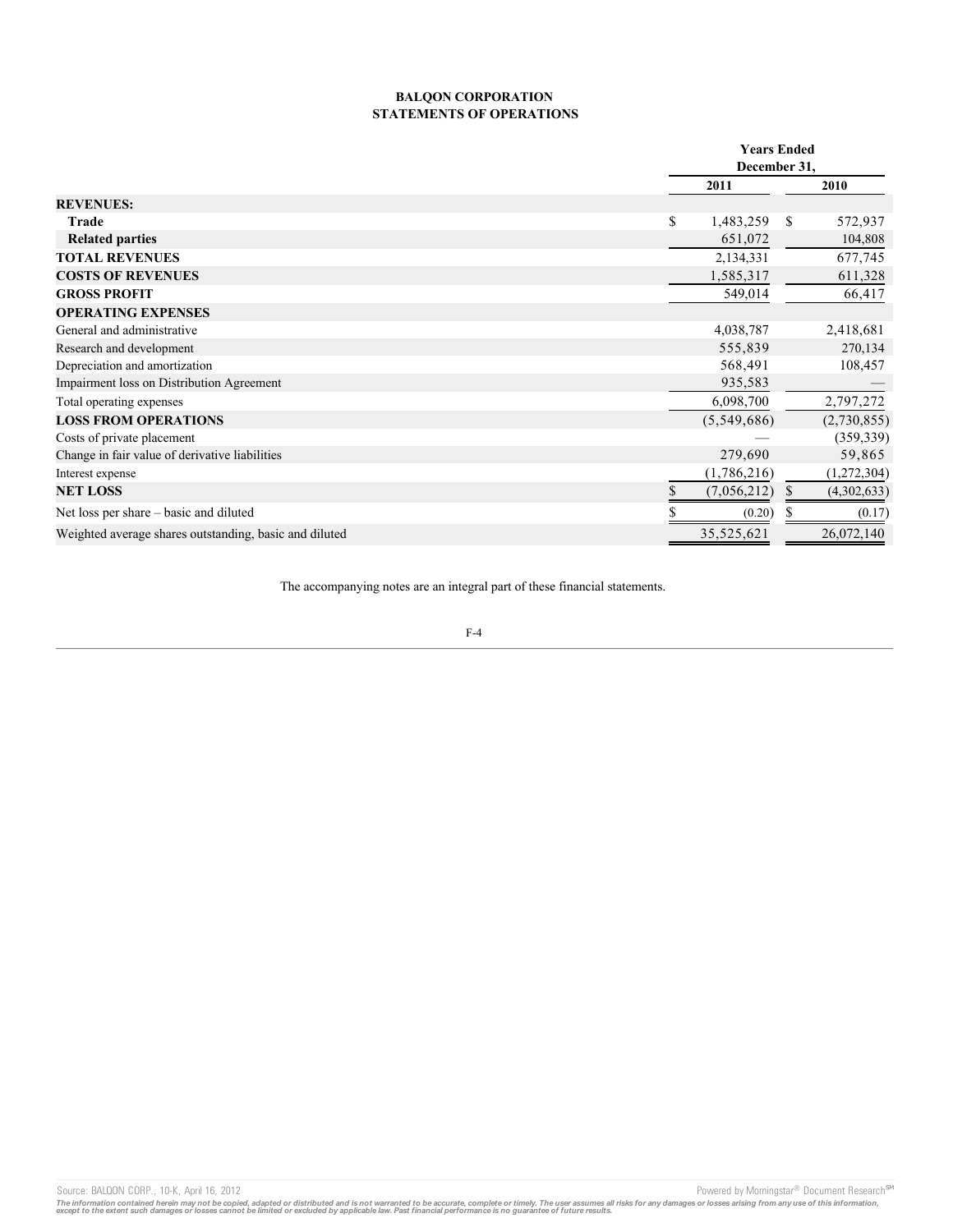## **BALQON CORPORATION STATEMENTS OF SHAREHOLDERS' EQUITY (DEFICIENCY) FOR THE YEARS ENDED DECEMBER 31, 2011 AND 2010**

|                                                 | <b>Common Stock,</b><br>\$0.001 Par Value |    |        |    |                                      |    |                               |               |              |
|-------------------------------------------------|-------------------------------------------|----|--------|----|--------------------------------------|----|-------------------------------|---------------|--------------|
|                                                 | <b>Number</b>                             |    | Amount |    | <b>Additional</b><br>Paid in Capital |    | Accumulated<br><b>Deficit</b> |               | <b>Total</b> |
| Balances, January 1, 2010                       | 25,518,348                                | S. | 25,518 | S. | 9,650,329                            | S. | (11,036,260)                  | <sup>\$</sup> | (1,360,413)  |
| Fair value of common stock issued for services  | 200,000                                   |    | 200    |    | 207,800                              |    |                               |               | 208,000      |
| Fair value of beneficial conversion feature and |                                           |    |        |    |                                      |    |                               |               |              |
| warrants issued with convertible notes          |                                           |    |        |    | 1,500,000                            |    |                               |               | 1,500,000    |
| Common stock issued upon conversion of          |                                           |    |        |    |                                      |    |                               |               |              |
| notes payable                                   | 36,666                                    |    | 37     |    | 31,213                               |    |                               |               | 31,250       |
| Fair value of warrants issued for services      |                                           |    |        |    | 31,628                               |    |                               |               | 31,628       |
| Common stock issued for cash                    | 7,812,500                                 |    | 7,812  |    | 4,992,188                            |    |                               |               | 5,000,000    |
| Fair value of common stock issued in            |                                           |    |        |    |                                      |    |                               |               |              |
| connection with distribution agreement          | 1,375,000                                 |    | 1,375  |    | 878,625                              |    |                               |               | 880,000      |
| Fair value of warrants issued in connection     |                                           |    |        |    |                                      |    |                               |               |              |
| with distribution agreement                     |                                           |    |        |    | 523,375                              |    |                               |               | 523,375      |
| Net loss                                        |                                           |    |        |    |                                      |    | (4,302,633)                   |               | (4,302,633)  |
| Balances, December 31, 2010                     | 34,942,514                                |    | 34,942 |    | 17,815,158                           |    | (15,338,893)                  |               | 2,511,207    |
| Fair value of common stock issued to director   | 25,000                                    |    | 25     |    | 23,225                               |    |                               |               | 23,250       |
| Common stock issued upon conversion of          |                                           |    |        |    |                                      |    |                               |               |              |
| notes payable                                   | 390,684                                   |    | 391    |    | 296,859                              |    |                               |               | 297,250      |
| Common Stock issued for cash upon exercise      |                                           |    |        |    |                                      |    |                               |               |              |
| of warrants                                     | 283,332                                   |    | 283    |    | 148,382                              |    |                               |               | 148,665      |
| Net loss                                        |                                           |    |        |    |                                      |    | (7,056,212)                   |               | (7,056,212)  |
| Balances, December 31, 2011                     | 35,641,530                                |    | 35,641 |    | 18,283,624                           |    | (22, 395, 105)                |               | (4,075,840)  |

The accompanying notes are an integral part of these financial statements.

$$
F-5
$$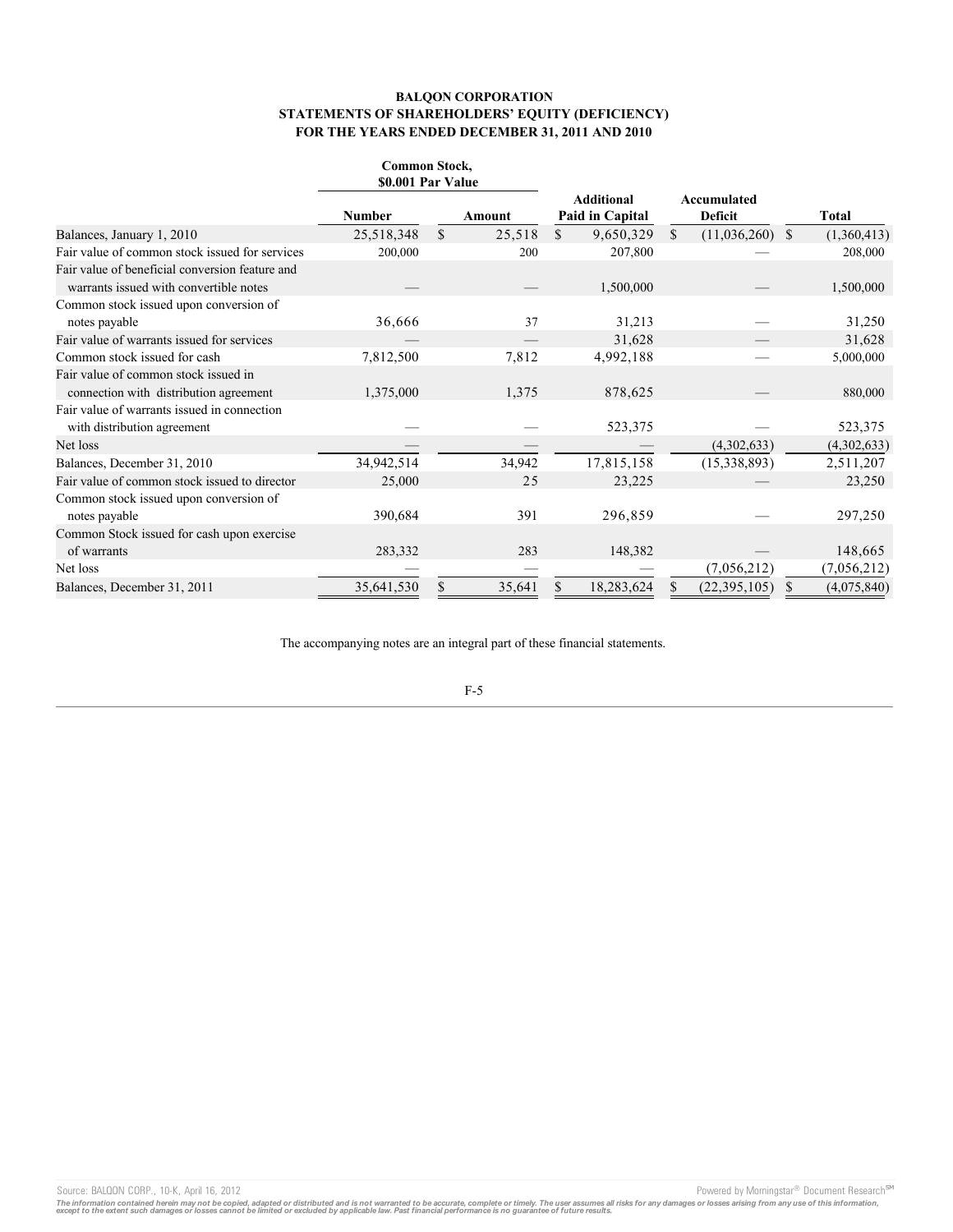# **BALQON CORPORATION STATEMENTS OF CASH FLOWS**

|                                                                                                       | <b>Years Ended</b> |                  |              |             |  |
|-------------------------------------------------------------------------------------------------------|--------------------|------------------|--------------|-------------|--|
|                                                                                                       | December 31.       |                  |              |             |  |
|                                                                                                       |                    | 2011             |              | 2010        |  |
| Cash flow from operating activities:                                                                  |                    |                  |              |             |  |
| Net loss                                                                                              | \$                 | $(7,056,212)$ \$ |              | (4,302,633) |  |
| Adjustments to reconcile net loss to net cash used in operating activities:                           |                    |                  |              |             |  |
| Depreciation and amortization                                                                         |                    | 568,491          |              | 108,457     |  |
| Fair value of common stock issued for services                                                        |                    | 23,250           |              | 208,000     |  |
| Fair value of options and warrants granted for services                                               |                    |                  |              | 31,628      |  |
| Cost of private placement                                                                             |                    |                  |              | 359,339     |  |
| Impairment of Distribution Agreement                                                                  |                    | 935,583          |              |             |  |
| Change in fair value of derivative liability                                                          |                    | (279, 690)       |              | (59, 865)   |  |
| Amortization of note discount                                                                         |                    | 1,436,479        |              | 979,171     |  |
| Changes in operating assets and liabilities:                                                          |                    |                  |              |             |  |
| Accounts receivable                                                                                   |                    | (807, 420)       |              | 166,017     |  |
| Costs and estimated earnings in excess of billings                                                    |                    | 34,224           |              | (34, 224)   |  |
| Inventories                                                                                           |                    | (57, 325)        |              | (5, 522)    |  |
| Prepaid expenses                                                                                      |                    | 15,728           |              | (17,356)    |  |
| Equipment held by customer for lease                                                                  |                    | (739,000)        |              |             |  |
| Accounts payable and accrued expenses                                                                 |                    | 442,009          |              | (140, 714)  |  |
| Customer advances                                                                                     |                    | 257,787          |              |             |  |
| Billings in excess of costs and estimated earnings on uncompleted contracts                           |                    |                  |              | (650)       |  |
| Net cash used in operating activities                                                                 |                    | (5,226,096)      |              | (2,708,352) |  |
| Cash flows from investing activities:                                                                 |                    |                  |              |             |  |
| Acquisition of property and equipment                                                                 |                    | (30, 410)        |              | (6,360)     |  |
| Net cash used in investing activities                                                                 |                    | (30, 410)        |              | (6,360)     |  |
| Cash flows from financing activities:                                                                 |                    |                  |              |             |  |
| Net proceeds (repayment) from Bank loan                                                               |                    | 233,231          |              | (128, 150)  |  |
| Payment of notes payable, related parties                                                             |                    |                  |              | (25,000)    |  |
| Proceeds from shareholder advances                                                                    |                    | 500,000          |              |             |  |
| Proceeds from issuance of convertible notes, net                                                      |                    |                  |              | 2,156,500   |  |
| Proceeds from issuance of common stock upon exercise of warrants                                      |                    | 148,665          |              |             |  |
| Proceeds from sale of common stock                                                                    |                    |                  |              | 5,000,000   |  |
| Net cash provided by financing activities                                                             |                    | 881,896          |              | 7,003,350   |  |
| Increase (decrease) in cash and cash equivalents                                                      |                    | (4,374,610)      |              | 4,288,638   |  |
| Cash and cash equivalents, beginning of year                                                          |                    | 4,407,273        |              | 118,635     |  |
| Cash and cash equivalents, end of year                                                                | \$                 | 32,663           | \$           | 4,407,273   |  |
| Supplemental cash flow information:                                                                   |                    |                  |              |             |  |
| <b>Interest Paid</b>                                                                                  | \$                 | 354,569          | -S           | 234,659     |  |
| Income taxes Paid                                                                                     | \$                 |                  | \$           |             |  |
| Supplemental non cash financing and investing activities:                                             |                    |                  |              |             |  |
| Fair value of beneficial conversion feature and warrants issued with unsecured convertible notes      | \$                 |                  | \$           | 1,500,000   |  |
| Fair value of beneficial conversion feature and warrants issued with Senior Secured convertible notes | \$                 |                  | \$           | 850,000     |  |
| Conversion of notes payable to common stock                                                           | \$                 | 297,250          | $\mathbb{S}$ | 31,250      |  |
| Fair value of common stock and warrants issued for distribution agreement                             | \$                 |                  | \$           | 1,403,375   |  |

The accompanying notes are an integral part of these financial statements.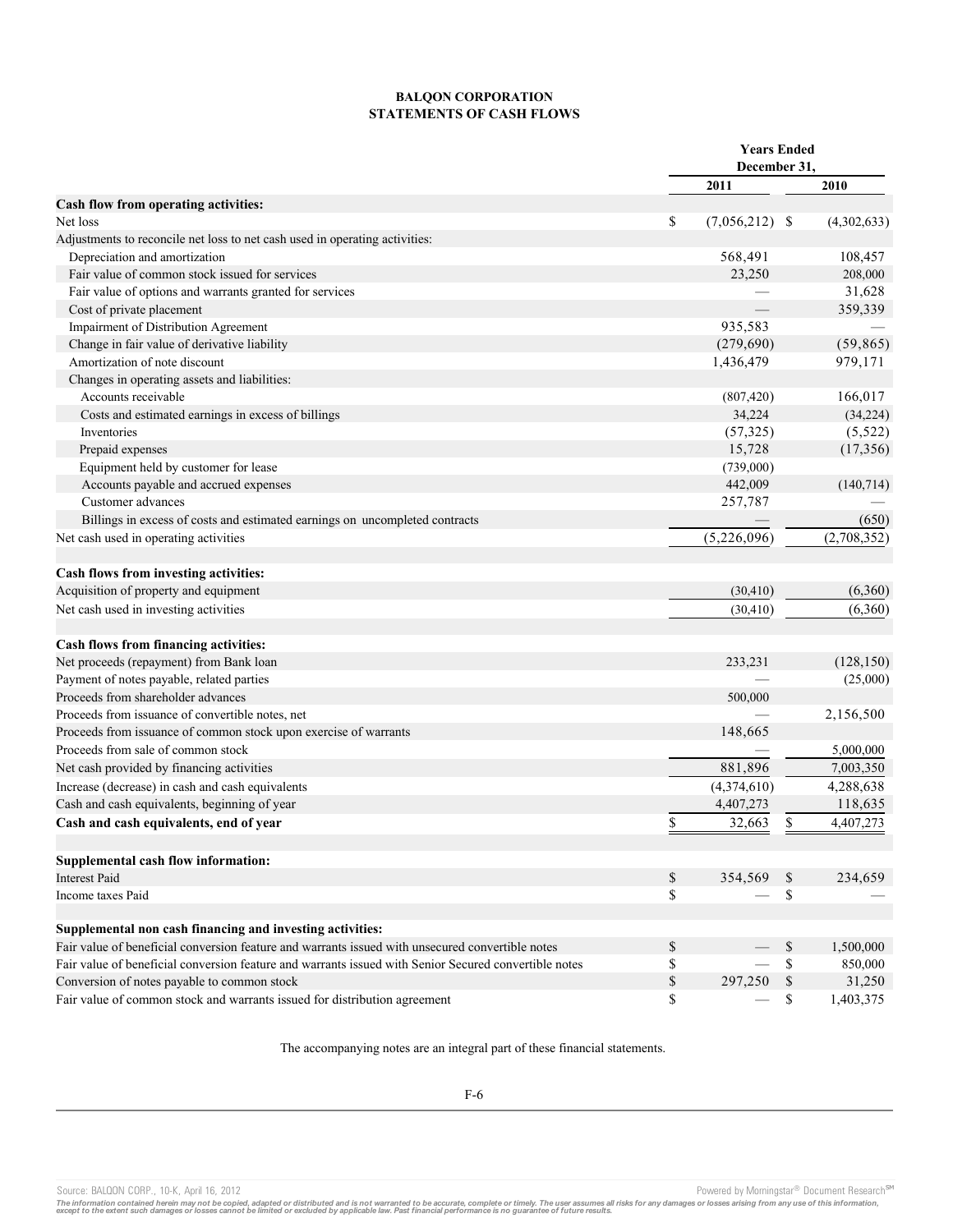## **NOTES TO FINANCIAL STATEMENTS FOR THE YEARS ENDED DECEMBER 31, 2011 AND 2010**

## **NOTE 1 – NATURE OF BUSINESS AND SIGNIFICANT ACCOUNTING POLICIES**

#### **The Company**

Balqon Corporation, a California corporation ("Balqon California"), was incorporated on April 21, 2005 and commenced business operations in 2006. On October 24, 2008, Balqon California completed a merger with BMR Solutions, Inc., a Nevada corporation ("BMR"), with BMR being the survivor of the merger. Upon the closing, BMR changed its name to Balqon Corporation (the "Company"). The Company develops and manufactures complete drive systems and battery systems for electric vehicles, industrial equipment and renewable energy storage devices. The Company also designs and assembles electric powered yard tractors, short haul drayage tractors and inner city Class 7 and 8 delivery trucks utilizing its proprietary drive system technologies.

## **Going Concern**

The accompanying financial statements have been prepared assuming that the Company will continue as a going concern. For the fiscal year ended December 31, 2011, the Company recorded a net loss of \$7,056,212 and utilized cash in operations of \$5,226,096. As of December 31, 2011, the Company had a working capital deficit of \$4,241,177 and a shareholders' deficiency of \$4,075,840. The Company had \$916,500 of 10% unsecured convertible notes payable coming due on March 31, 2012. The Company has negotiated with the holders of \$891,500 of these notes to, among other things, extend the maturity date of the notes to March 31, 2013. The Company has \$775,000 of 10% Senior Secured Convertible Debentures maturing on September 1, 2012. The Company will be notifying these note holders that it is extending the maturity date of these notes to March 31, 2013, as provided for in the notes instrument. The Company's ability to continue as a going concern is dependent upon its ability to develop additional sources of capital and to ultimately achieve sustainable revenues and profitable operations. The Company's financial statements do not include any adjustments that might result from the outcome of these uncertainties.

The Company has been, and currently is, working towards identifying and obtaining new sources of financing. No assurances can be given that the Company will be successful in obtaining additional financing in the future. Any future financing that the Company may obtain may cause significant dilution to existing stockholders. Any debt financing or other financing of securities senior to common stock that the Company is able to obtain will likely include financial and other covenants that will restrict the Company's flexibility. At a minimum, the Company expects these covenants to include restrictions on its ability to pay dividends on its common stock. Any failure to comply with these covenants would have a material adverse effect on the Company's business, prospects, financial condition, results of operations and cash flows. In addition, the Company's senior secured convertible debentures issued between July and December 2010 contain covenants that include restrictions on our ability to pay dividends on its common stock.

If adequate funds are not available, the Company may be required to delay, scale back or eliminate portions of its operations and product and service development efforts or to obtain funds through arrangements with strategic partners or others that may require the Company to relinquish rights to certain of its technologies or potential products or other assets. Accordingly, the inability to obtain such financing could result in a significant loss of ownership and/or control of the Company's proprietary technology and other important assets and could also adversely affect its ability to fund the Company's continued operations and its product and service development efforts.

## **Estimates**

The preparation of financial statements in conformity with generally accepted accounting principles ("GAAP") requires management to make estimates and assumptions that affect the reported amounts of assets and liabilities and disclosure of contingent assets and liabilities at the date of the financial



Source: BALQON CORP., 10-K, April 16, 2012 **Provided by April 16, 2012** Powered by Morningstar® Document Research <sup>sw</sup>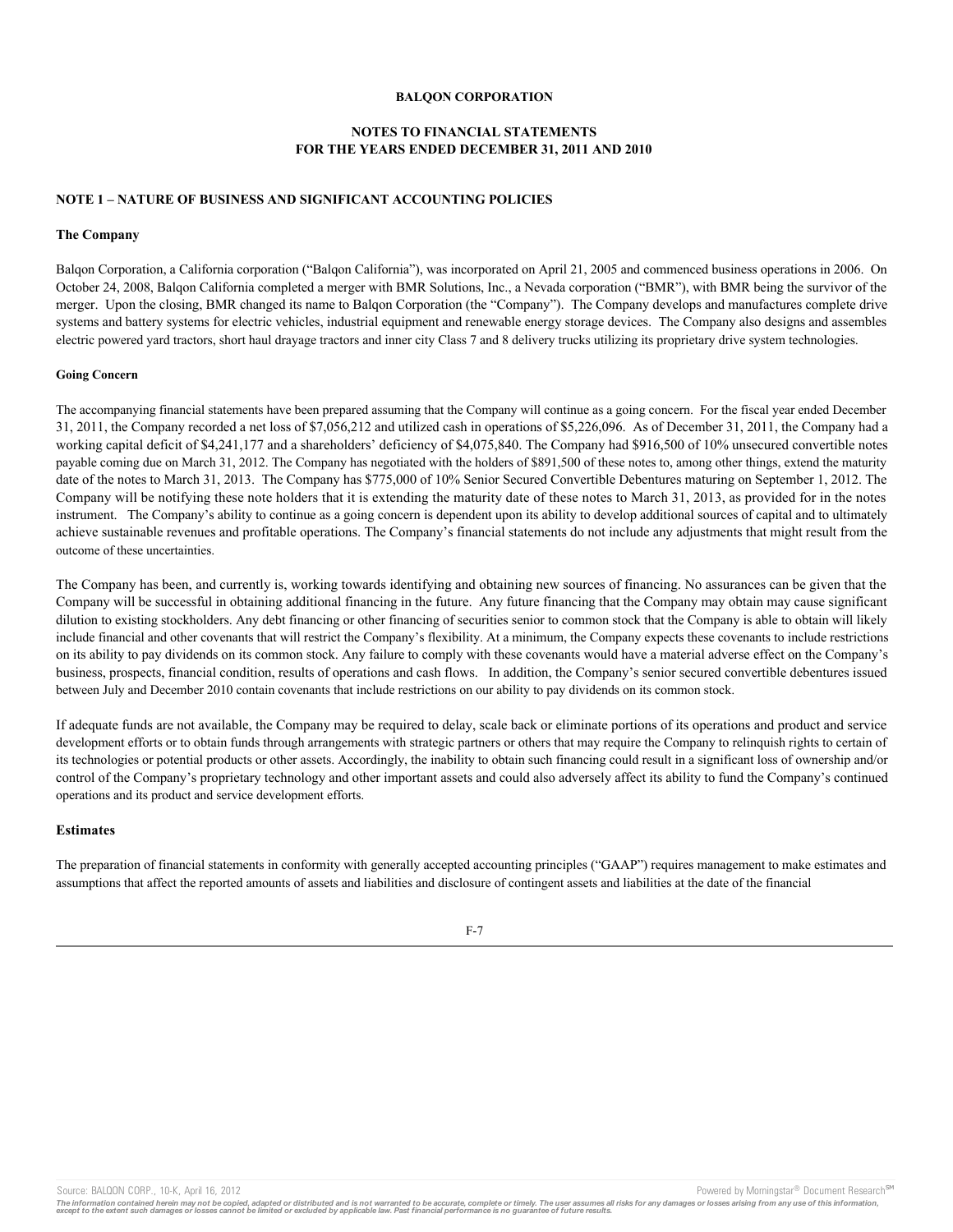## **NOTES TO FINANCIAL STATEMENTS FOR THE YEARS ENDED DECEMBER 31, 2011 AND 2010**

## **NOTE 1 – NATURE OF BUSINESS AND SIGNIFICANT ACCOUNTING POLICIES (continued)**

#### **Estimates (continued)**

statements and the reported amounts of revenue and expenses during the reporting period. Material estimates relate to the recognition of contract revenues and estimated costs to complete contracts in process, and recoverability of reported amounts of long-lived assets. Actual results may differ from those estimates.

### **Revenues**

#### *Sales of Production Units and Parts*

The Company recognizes revenue from the sale of completed production units and parts when there is persuasive evidence that an arrangement exists, delivery of the product has occurred and title has passed, the selling price is both fixed and determinable, and collectability is reasonably assured, all of which generally occurs upon shipment of the Company's product or delivery of the product to the destination specified by the customer.

The Company determines whether delivery has occurred based on when title transfers and the risks and rewards of ownership have transferred to the buyer, which usually occurs when the Company places the products with the buyer's carrier. The Company regularly reviews its customers' financial positions to ensure that collectability is reasonably assured. Except for warranties, the Company has no post-sales obligations.

#### *Contract Revenue and Cost Recognition on Prototype Vehicles*

The Company recognizes revenues using the percentage-of-completion method of accounting by relating contract costs incurred to date to the total estimated costs at completion. This method is used because management considers costs to be the best available measure of progress on its contracts. Contract losses are provided for in their entirety in the period that they become known, without regard to the percentage-of-completion. The Company also recognizes as revenues costs associated with claims and unapproved change orders to the extent it is probable that such claims and change orders will result in additional contract revenue, and the amount of such additional revenue can be reliably estimated.

Contract costs include all direct material and labor costs. The liability "billings in excess of costs and estimated earnings on uncompleted contracts" represents billings in excess of revenues earned.

The Company accounted for a grant from the City of Los Angeles ("City of Los Angeles Grant") pursuant to current accounting guidelines, which provide that revenues for cost-reimbursement contract are recorded as costs are incurred and include estimated earned fees in the proportion that costs incurred to date bear to total estimated costs.

### **Product Warranties**

The Company provides limited warranties for parts and labor at no cost to its customers within a specified time period after the sale. The Company estimates the actual historical warranty claims coupled with an analysis of unfulfilled claims at the balance sheet date. As of December 31, 2011 and 2010, the Company had no warranty reserve nor did the Company incur warranty expenses during the years ended December 31, 2011 or 2010.

#### **Cash and Cash Equivalents**

The Company considers all highly liquid instruments with maturity of three months or less at the time of issuance to be cash equivalents.



Source: BALQON CORP., 10-K, April 16, 2012 **Powered by Morningstar® Document Research** and the second powered by Morningstar® Document Research and

The information contained herein may not be copied, adapted or distributed and is not warranted to be accurate, complete or timely. The user assumes all risks for any damages or losses arising from any use of this informat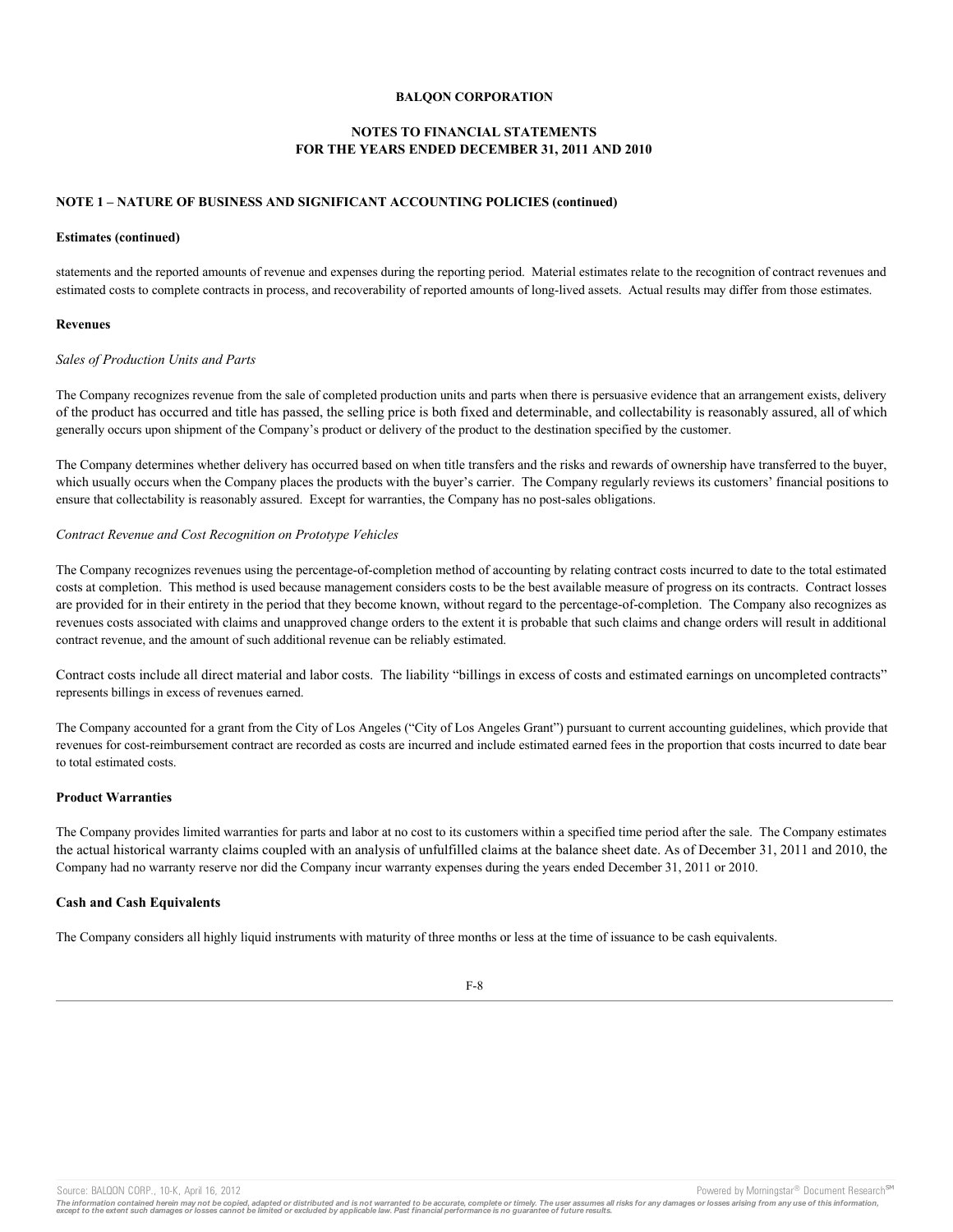## **NOTES TO FINANCIAL STATEMENTS FOR THE YEARS ENDED DECEMBER 31, 2011 AND 2010**

## **NOTE 1 – NATURE OF BUSINESS AND SIGNIFICANT ACCOUNTING POLICIES (continued)**

#### **Accounts Receivable**

Trade receivables are recorded at net realizable value consisting of the carrying amount less an allowance for uncollectible accounts, as needed.

The Company uses the allowance method to account for uncollectible trade receivable balances. Under the allowance method, if needed, an estimate of uncollectible customer balances is made based upon specific account balances that are considered uncollectible. Factors used to establish an allowance include the credit quality and payment history of the customer. As of December 31, 2011, management deemed that an allowance for doubtful accounts of \$179,717 was necessary to estimate uncollectible customer balances. The allowance for doubtful accounts receivable includes \$178,484 of estimated uncollectible balances from related parties. The related parties are companies related by common ownership to the Company's board chairman. As of December 31, 2010, management deemed an allowance for doubtful accounts was not considered necessary.

#### **Inventories**

Inventories are stated at the lower of cost or market. Cost is determined principally on a first-in-first-out average cost basis. Recorded inventories at December 31, 2011 do not include approximately \$1,915,200 of batteries and other items held on consignment from Seven One Battery Company, an affiliate of the Company's Chairman of the Board. (See Note 5) Inventories at December 31, 2011 and 2010 consist of raw materials.

#### **Property and Equipment**

Property and equipment are stated at cost, net of accumulated depreciation and amortization. The cost of property and equipment is depreciated or amortized on the straight-line method over the following estimated useful lives:

| Computer equipment and software | 3 years   |
|---------------------------------|-----------|
| Furniture                       | 3 years   |
| Machinery                       | 3-5 years |

Leasehold improvements are amortized using the straight-line method over the shorter of the estimated useful life of the asset or the lease term.

### **Goodwill and Intangible Assets**

Management performs impairment tests of goodwill and indefinite-lived intangible assets whenever an event occurs or circumstances change that indicate impairment has more likely than not occurred. Also, management performs impairment testing of goodwill and indefinite-lived intangible assets at least annually.



Source: BALQON CORP., 10-K, April 16, 2012 **Provided by Account Account Account Account Account Research** State of Document Research State of Document Research State of Document Research State of Document Research State of

The information contained herein may not be copied, adapted or distributed and is not warranted to be accurate, complete or timely. The user assumes all risks for any damages or losses arising from any use of this informat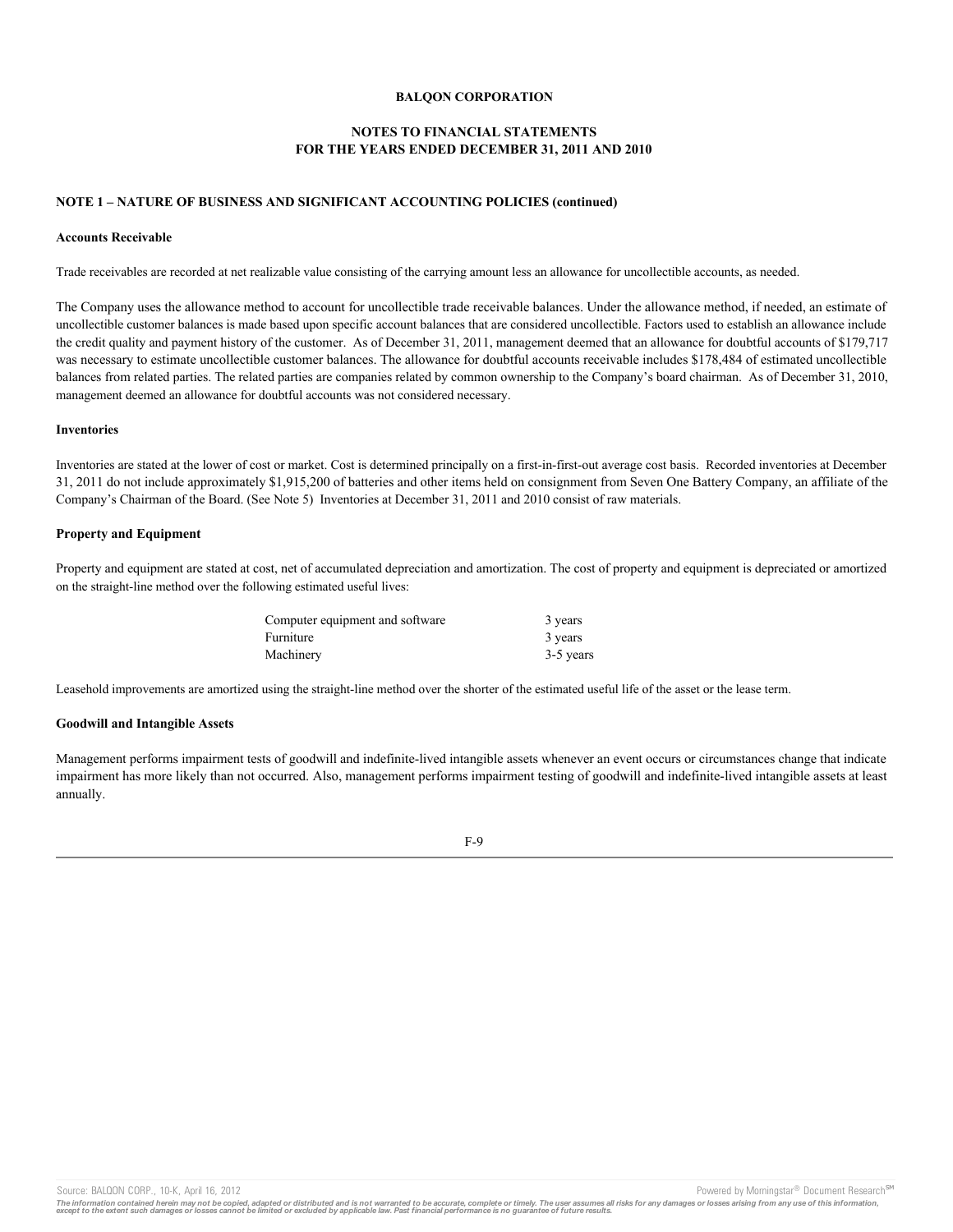## **NOTES TO FINANCIAL STATEMENTS FOR THE YEARS ENDED DECEMBER 31, 2011 AND 2010**

## **NOTE 1 – NATURE OF BUSINESS AND SIGNIFICANT ACCOUNTING POLICIES (continued)**

#### **Goodwill and Intangible Assets (continued)**

Management tests goodwill for impairment at the reporting unit level. The Company has only one reporting unit. At the time of goodwill impairment testing, management determines fair value through the use of a discounted cash flow valuation model incorporating discount rates commensurate with the risks involved with its reporting unit. If the calculated fair value is less than the current carrying value, impairment of the Company may exist. The use of a discounted cash flow valuation model to determine estimated fair value is common practice in impairment testing in the absence of available domestic and international transactional market evidence to determine the fair value. The key assumptions used in the discounted cash flow valuation model for impairment testing include discount rates, growth rates, cash flow projections and terminal value rates. Discount rates are set by using the Weighted Average Cost of Capital ("WACC") methodology. The WACC methodology considers market and industry data as well as Company-specific risk factors for each reporting unit in determining the appropriate discount rates to be used. The discount rate utilized is indicative of the return an investor would expect to receive for investing in such a business. Operational management, considering industry and Company-specific historical and projected data, develops growth rates and cash flow projections for the Company. Terminal value rate determination follows common methodology of capturing the present value of perpetual cash flow estimates beyond the last projected period assuming a constant WACC and low long-term growth rates. As an indicator that each reporting unit has been valued appropriately through the use of the discounted cash flow valuation model, the aggregate fair value of all reporting units is reconciled to the total market capitalization of the Company. The discounted cash flow valuation methodology and calculations was used in the 2011 impairment testing.

The Company reviews intangible assets subject to amortization at least annually to determine if any adverse conditions exist or a change in circumstances has occurred that would indicate impairment or a change in the remaining useful life. If the carrying value of an asset exceeds its undiscounted cash flows, the Company writes down the carrying value of the intangible asset to its fair value in the period identified. If the carrying value of assets is determined not to be recoverable, the Company records an impairment loss equal to the excess of the carrying value over the fair value of the assets. The Company's estimate of fair value is based on the best information available, in the absence of quoted market prices. The Company generally calculates fair value as the present value of estimated future cash flows that the Company expects to generate from the asset using a discounted cash flow income approach as described above. If the estimate of an intangible asset's remaining useful life is changed, the Company amortizes the remaining carrying value of the intangible asset prospectively over the revised remaining useful life.

The Distribution Agreement and the trade secrets are being amortized over a three year period under the straight-line method. Amortization expense for the years ended December 31, 2011 and 2010 was \$514,536 and \$62,319, respectively.

During the years ended December 31, 2011 and December 31, 2010 (the Company's first measurement period), the Company determined that there were no indicators of impairment of its recorded goodwill. During the year ended December 31, 2011, the Company determined that the value of its intangible asset related to the Distribution Agreement was impaired. Accordingly, the Company recorded an impairment loss of \$935,583 that represents the unamortized value of the Distribution Agreement as of December 31, 2011.

F-10

Source: BALQON CORP., 10-K, April 16, 2012 **Powered by Morningstar® Document Research** and the second powered by Morningstar® Document Research and

The information contained herein may not be copied, adapted or distributed and is not warranted to be accurate, complete or timely. The user assumes all risks for any damages or losses arising from any use of this informat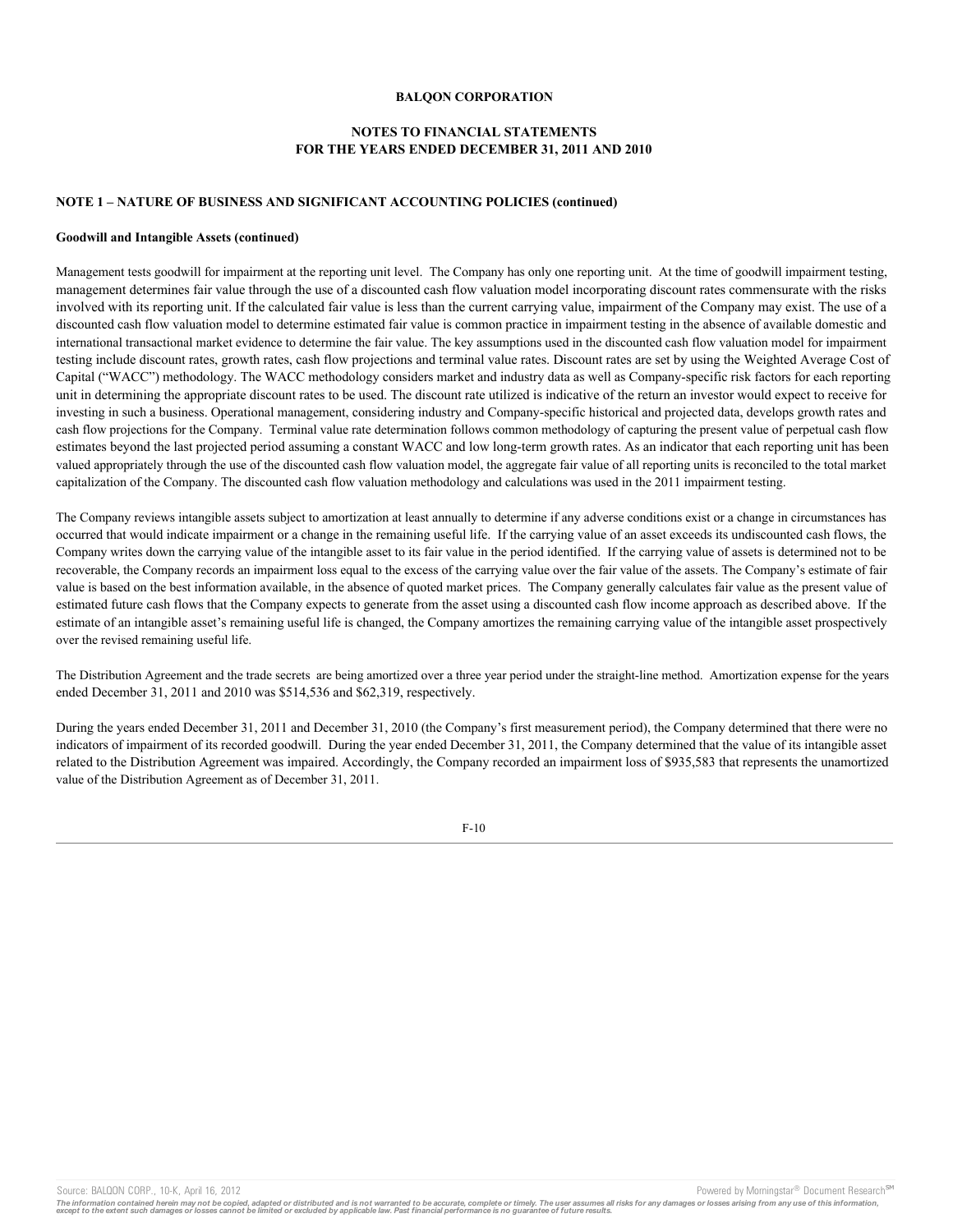## **NOTES TO FINANCIAL STATEMENTS FOR THE YEARS ENDED DECEMBER 31, 2011 AND 2010**

## **NOTE 1 – NATURE OF BUSINESS AND SIGNIFICANT ACCOUNTING POLICIES (continued)**

#### **Impairment of Long-Lived Assets**

The Financial Accounting Standards Board ("FASB") has established guidelines regarding when impairment losses on long-lived assets, which include property and equipment, should be recognized and how impairment losses should be measured. The guidelines also provides a single accounting model for long-lived assets to be disposed of and significantly changes the criteria that would have to be met to classify an asset as held-for-sale. The Company periodically reviews, at least annually, such assets for possible impairment and expected losses. If any losses are determined to exist they are recorded in the period when such impairment is determined. Based upon management's assessment, there were no indicators of impairment of the Company's long lived assets during the years ended December 31, 2011 and 2010.

## **Income Taxes**

Income taxes are recognized for the amount of taxes payable or refundable for the current year and deferred tax liabilities and assets are recognized for the future tax consequences of transactions that have been recognized in the Company's financial statements or tax returns. A valuation allowance is provided when it is more likely than not that some portion or the entire deferred tax asset will not be realized.

## **Loss Per Share**

Basic loss per share has been computed using the weighted average number of common shares outstanding and issuable during the period. Diluted loss per share is computed based on the weighted average number of common shares and all common equivalent shares outstanding during the period in which they are dilutive. Common equivalent shares consist of shares issuable upon the exercise of stock options, warrants or other convertible securities such as convertible notes. For the years ended December 31, 2011 and 2010, common stock equivalent shares have been excluded from the calculation of loss per share as their effect is anti-dilutive.

The following table summarizes the weighted average shares and common stock equivalents outstanding as of December 31, 2011 and 2010:

|                                              | December 31,<br>2011 | December 31,<br>2010 |
|----------------------------------------------|----------------------|----------------------|
| Weighted average shares outstanding          | 35,525,621           | 25,703,256           |
| Common stock equivalents:                    |                      |                      |
| Options exercisable into common shares       | 1,416,695            | 3,041,728            |
| Warrants exercisable into common shares      | 13,256,220           | 15,929,147           |
| Notes payable convertible into common shares | 3,900,758            | 4,291,442            |
| Total, common stock equivalents              | 18,573,673           | 23, 262, 317         |

#### **Stock-Based Compensation**

The Company periodically issues stock instruments, including shares of its common stock, stock options, and warrants to purchase shares of its common stock to employees and non-employees in non-capital raising transactions for services and for financing costs. The Company accounts for stock option awards issued and vesting to employees in accordance with authorization guidance of the FASB whereas the value of stock-

F-11

Source: BALQON CORP., 10-K, April 16, 2012 **Powered by Morningstar® Document Research** in Powered by Morningstar® Document Research in

The information contained herein may not be copied, adapted or distributed and is not warranted to be accurate, complete or timely. The user assumes all risks for any damages or losses arising from any use of this informat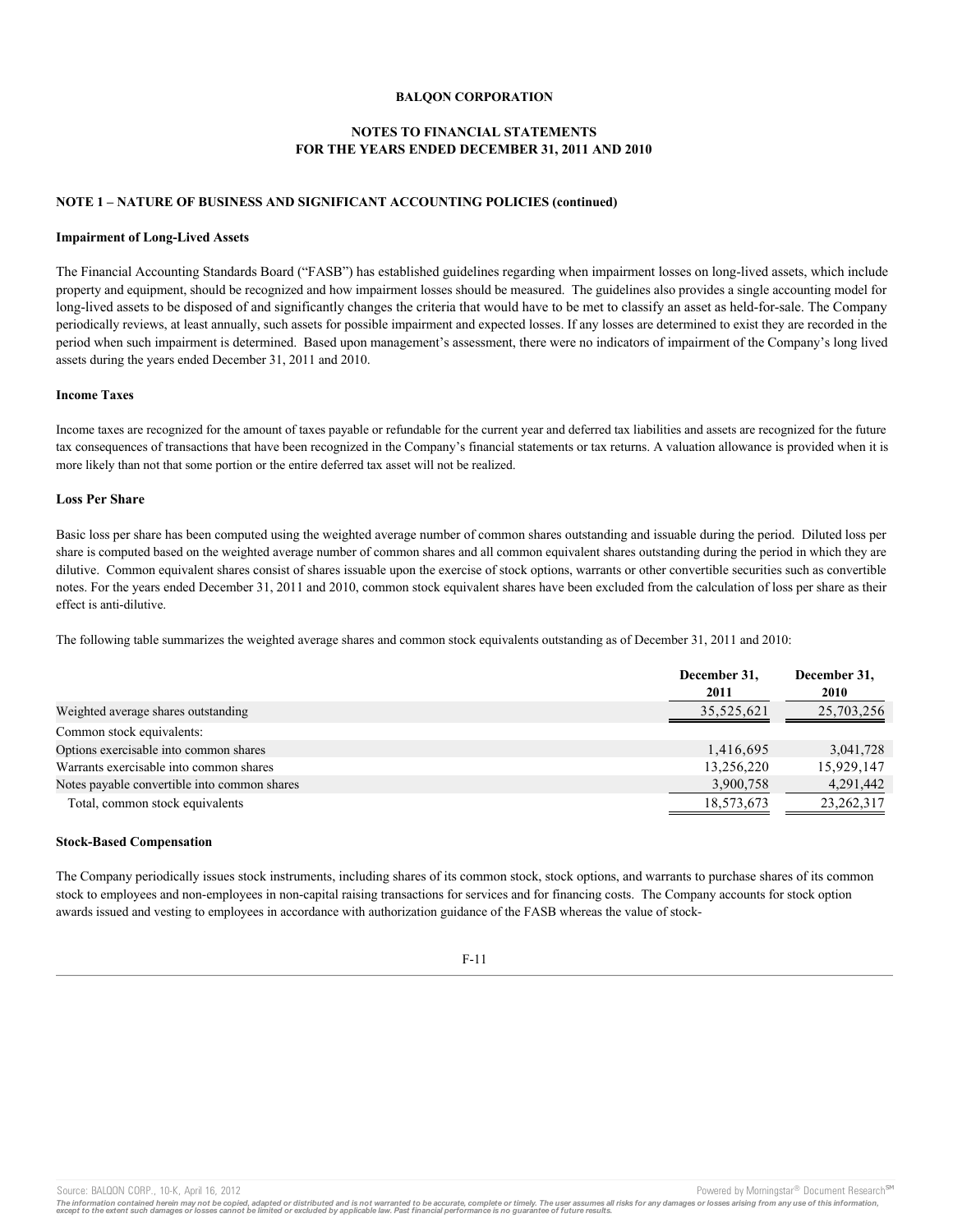## **NOTES TO FINANCIAL STATEMENTS FOR THE YEARS ENDED DECEMBER 31, 2011 AND 2010**

## **NOTE 1 – NATURE OF BUSINESS AND SIGNIFICANT ACCOUNTING POLICIES (continued)**

#### **Stock-Based Compensation (continued)**

based compensation is measured at the grant date, based on the fair value of the award, and is recognized as expense over the requisite service period. Options to purchase shares of the Company's common stock vest and expire according to the terms established at the grant date.

The Company accounts for stock options and warrant grants issued and vesting to non-employees in accordance with the authoritative guidance of the FASB whereas the value of the stock compensation is based upon the measurement date as determined at either (a) the date at which a performance commitment is reached, or (b) at the date at which the necessary performance to earn the equity instruments is complete.

### **Financial Assets and Liabilities Measured at Fair Value**

The Company uses various inputs in determining the fair value of its investments and measures these assets on a recurring basis. Financial assets recorded at fair value in the consolidated balance sheets are categorized by the level of objectivity associated with the inputs used to measure their fair value. Authoritative guidance provided by the FASB defines the following levels directly related to the amount of subjectivity associated with the inputs to fair valuation of these financial assets:

- Level 1 Quoted prices in active markets for identical assets or liabilities.
- Level 2 Inputs, other than the quoted prices in active markets, that are observable either directly or indirectly.
- Level 3 Unobservable inputs based on the Company's assumptions.

## **Financial Assets and Liabilities Measured at Fair Value**

The following table presents certain investments and liabilities of the Company's financial assets measured and recorded at fair value on the Company's condensed balance sheets on a recurring basis and their level within the fair value hierarchy as of December 30, 2011.

|                                           | evel | evel | evel :  | Total   |
|-------------------------------------------|------|------|---------|---------|
| Fair value of Derivative Liability - 2011 |      |      | 676.284 | 676.284 |
| Fair value of Derivative Liability - 2010 |      |      | 055 074 | 955.974 |

## **Derivative Financial Instruments**

The Company evaluates all of its financial instruments to determine if such instruments are derivatives or contain features that qualify as embedded derivatives. For derivative financial instruments that are accounted for as liabilities, the derivative instrument is initially recorded at its fair value and is then re-valued at each reporting date, with changes in the fair value reported in the statements of operations. For stock-based derivative financial instruments, the Company uses the Monte Carlo option pricing models to value the derivative instruments at inception and on subsequent valuation dates. The classification of derivative instruments, including whether such instruments should be recorded as liabilities or as equity, is evaluated at the end of each reporting period. Derivative instrument liabilities are classified in the balance sheet as current or non-current based on whether or not net-cash settlement of the derivative instrument could be required within 12 months of the balance sheet date.

 $F-12$ 

Source: BALQON CORP., 10-K, April 16, 2012 **Powered by Morningstar® Document Research** and the second powered by Morningstar® Document Research and

The information contained herein may not be copied, adapted or distributed and is not warranted to be accurate, complete or timely. The user assumes all risks for any damages or losses arising from any use of this informat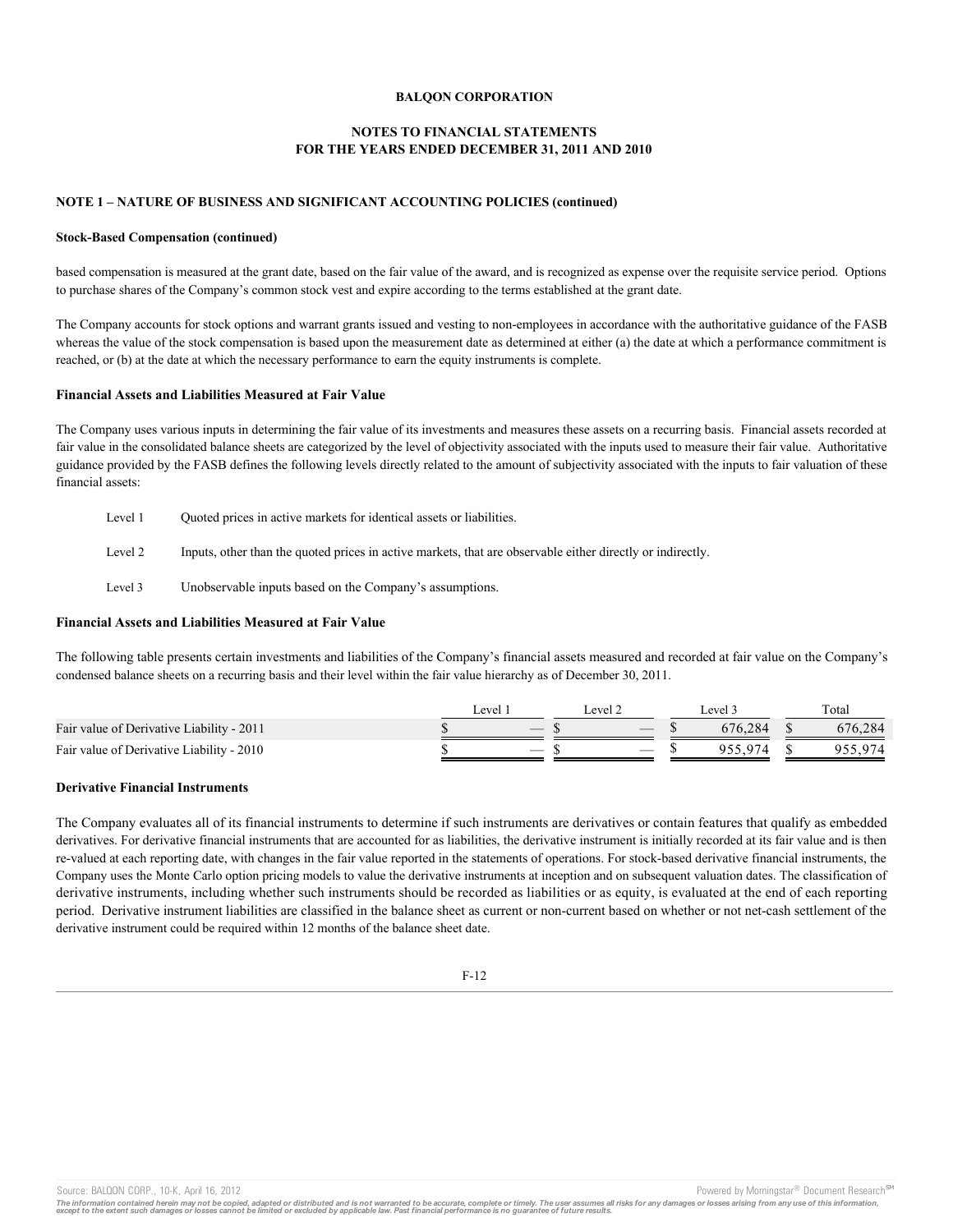## **NOTES TO FINANCIAL STATEMENTS FOR THE YEARS ENDED DECEMBER 31, 2011 AND 2010**

## **NOTE 1 – NATURE OF BUSINESS AND SIGNIFICANT ACCOUNTING POLICIES (continued)**

#### **Concentrations**

Financial instruments, which potentially subject the Company to concentrations of credit risk, consist principally of cash and unsecured accounts receivable.

The Company maintains cash balances at one bank. At times, the amount on deposit exceeds the federally insured limits. Management believes that the financial institution that holds the Company's cash is financially sound and, accordingly, minimal credit risk exists. As of December 31, 2011 and December 31, 2010 the Company did not have any amount in excess of insured limits maintained at the bank.

For the year ended December 31, 2011, 16%, 14% and 12% of revenues from trade customers were from three customers. For the year ended December 31, 2010, 47% of total revenues from trade customers were from one customer, the City of Los Angeles. At December 31, 2011, a single customer represented 30% of total accounts receivable from trade customers. Accounts receivable from a single customer represented 100% of total accounts receivable from trade customers as of December 31, 2010.

For the year ended December 31, 2011, 19%, 12% and 7%, respectively, of costs of revenue were to three vendors. At December 31, 2011, accounts payable to the largest vendor represented 30% of total accounts payable balances. Accounts payable to other two largest vendors represented 26% and 9%, respectively, of total accounts payable at December 31, 2011.

For the year ended December 31, 2010, 27%, 12% and 6%, respectively, of costs of revenue were to three vendors. At December 31, 2010, accounts payable to the largest vendor represented 42% of total accounts payable balances. Accounts payable to other two largest vendors represented 32% and 8%, respectively, of total accounts payable as of December 31, 2010.

#### **Research and Development Costs**

The Company accounts for research and development costs by expensing costs as they are incurred.

## **Recent Accounting Pronouncements**

In May 2011, the FASB issued Accounting Standards Update ("ASU") No. 2011-4, which amends the Fair Value Measurements Topic of the Accounting Standards Codification to help achieve common fair value measurement and disclosure requirements in GAAP and International Financial Reporting Standards. ASU No. 2011-4 does not require additional fair value measurements and is not intended to establish valuation standards or affect valuation practices outside of financial reporting. The ASU is effective for interim and annual periods beginning after December 15, 2011. The Company adopted the ASU as required.

In June 2011, the FASB issued ASU No. 2011-5, which amends the Comprehensive Income Topic of the ASU. The ASU eliminates the option to present the components of other comprehensive income as part of the statement of changes in shareholders' equity, and instead requires consecutive presentation of the statement of net income and other comprehensive income either in a continuous statement of comprehensive income or in two separate but consecutive statements. ASU No. 2011-5 is effective for interim and annual periods beginning after December 15, 2011. The Company adopted the ASU as required. The ASU had no affect on the Company's results of operations, financial condition or liquidity.

F-13

Source: BALQON CORP., 10-K, April 16, 2012 **Powered by Morningstar® Document Research** and the second powered by Morningstar® Document Research and

The information contained herein may not be copied, adapted or distributed and is not warranted to be accurate, complete or timely. The user assumes all risks for any damages or losses arising from any use of this informat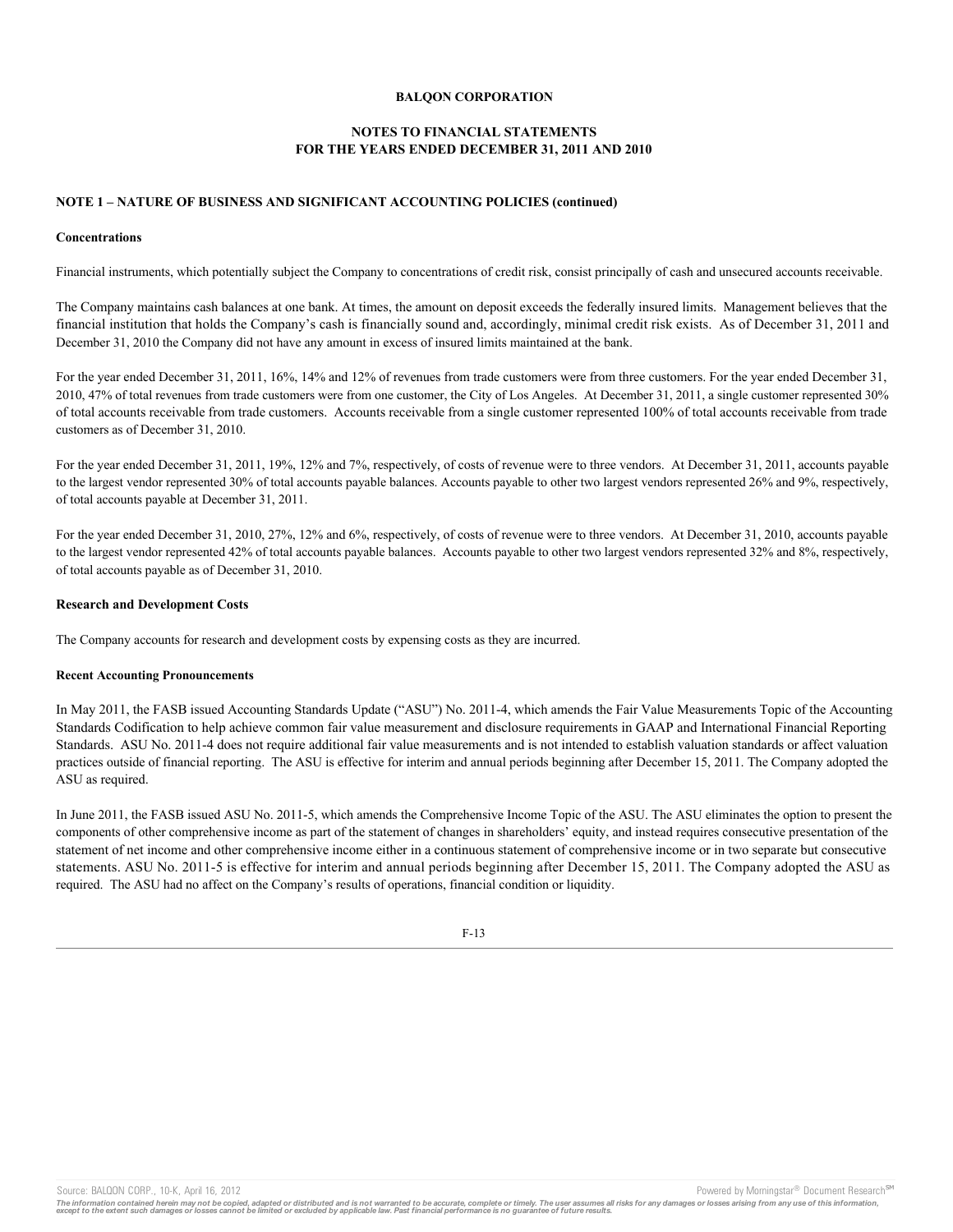## **NOTES TO FINANCIAL STATEMENTS FOR THE YEARS ENDED DECEMBER 31, 2011 AND 2010**

### **NOTE 1 – NATURE OF BUSINESS AND SIGNIFICANT ACCOUNTING POLICIES (continued)**

### **Recent Accounting Pronouncements (continued)**

In September 2011, the FASB issued ASU 2011-08, "Testing Goodwill for Impairment," an update to existing guidance on the assessment of goodwill impairment. This update simplifies the assessment of goodwill for impairment by allowing companies to consider qualitative factors to determine whether it is more likely than not that the fair value of a reporting unit is less than its carrying amount before performing the two step impairment review process. It also amends the examples of events or circumstances that would be considered in a goodwill impairment evaluation. The amendments are effective for annual and interim goodwill impairment tests performed for fiscal years beginning after December 15, 2011.

Other recent accounting pronouncements issued by the FASB (including its Emerging Issues Task Force), the American Institute of Certified Public Accountants ("AICPA"), and the SEC did not or are not believed by management to have a material impact on the Company's present or future financial statements.

## **NOTE 2 – COSTS AND ESTIMATED EARNINGS ON UNCOMPLETED CONTRACTS**

In May 2009, the Company received a grant of up to \$400,000 from the City of Los Angeles to reimburse the Company for costs incurred in connection with the installation, demonstration and evaluation of lithium powered battery packs in two of the Company's heavy-duty electric vehicles. Reimbursement of up to \$360,000 of the costs incurred shall be payable to the Company upon the delivery of a Nautilus E30 and a Nautilus E20 installed with lithium batteries to the City of Los Angeles for testing, and upon completion of testing required under the terms of the grant.

This contract was being accounted for under the percentage of completion method. At December 31, 2011 and 2010, the contract was estimated to be approximately 100% and 99% complete, respectively.

The asset, "costs in excess of billings and estimated earnings on uncompleted contracts" and the liability, "billings in excess of costs and estimated earnings on uncompleted contracts," represents costs incurred or billings in excess of revenue recognized as of December 31, 2011 and 2010 as follows:

|                                                                             | December 31,<br>2011 |         | December 31,<br><b>2010</b> |         |
|-----------------------------------------------------------------------------|----------------------|---------|-----------------------------|---------|
| Costs incurred on uncompleted contracts                                     |                      | 360,000 |                             | 394,224 |
| Estimated earnings                                                          |                      |         |                             |         |
|                                                                             |                      | 360,000 |                             | 394.224 |
| Less, billings to date                                                      |                      | 360,000 |                             | 360,000 |
|                                                                             |                      |         |                             | 34,224  |
| Included in accompanying balance sheets under the following captions:       |                      |         |                             |         |
| Costs and estimated earnings in excess of billings on uncompleted contracts |                      |         |                             | 34,244  |
| Billings in excess of costs and estimated earnings on uncompleted contracts |                      |         |                             |         |



Source: BALQON CORP., 10-K, April 16, 2012 **Powered by Morningstar® Document Research** in Powered by Morningstar® Document Research in

The information contained herein may not be copied, adapted or distributed and is not warranted to be accurate, complete or timely. The user assumes all risks for any damages or losses arising from any use of this informat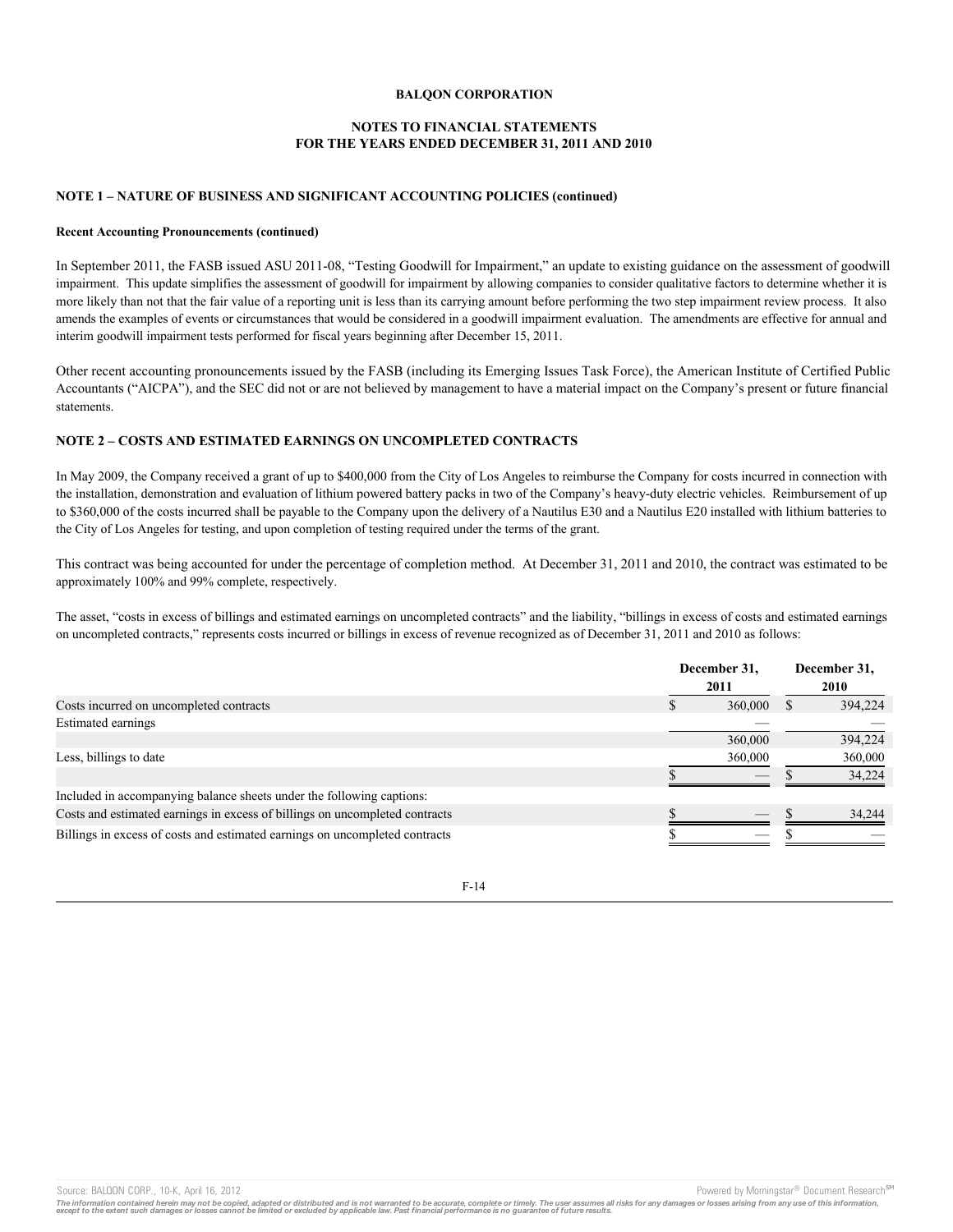## **NOTES TO FINANCIAL STATEMENTS FOR THE YEARS ENDED DECEMBER 31, 2011 AND 2010**

## **NOTE 3 – EQUIPMENT HELD BY CUSTOMER PENDING A LEASE**

In November 2010, T&K Logistics, the provider of logistics services to Ford Motor Company and the manager of on-site transportation of trailers and containers at Ford Motor Company's assembly plant in Wayne, Michigan, agreed to lease 10 of our Nautilus yard tractors for use at the assembly plant for a period of 36 months. While we shipped five (5) of our Nautilus XR E20s to T&K Logistics during the first six months of 2011, T&K Logistics has not accepted delivery of these units due to delays during the installation of charging systems into the tractors. The Nautilus XR E20s that we shipped to T&K Logistics featured battery systems with double the battery energy and, therefore, double the range of our Nautilus XE20s. Due to delays during the installation of charging systems into the tractors at T&K Logistics' facility, we have delayed shipment of the remaining units to T&K Logistics until the tractors that have already been shipped are installed with charging systems and are accepted by T&K Logistics. We will not begin to generate revenues under the leasing arrangement with T&K Logistics until T&K Logistics accepts the units initially shipped. As of the date of this report, all units are operational and undergoing extended test by customer prior to final acceptance. We expect acceptance of the units during the second quarter of 2012, after which we will determine revised shipment schedule for the remaining units. The Company has reflected the costs of these vehicles of \$739,000 as an asset on the accompanying December 31, 2011 balance sheet.

## **NOTE 4 – PROPERTY AND EQUIPMENT**

Property and equipment consists of the following:

|                                                 | December 31, |           | December 31, |            |
|-------------------------------------------------|--------------|-----------|--------------|------------|
|                                                 |              | 2011      |              | 2010       |
| Computer equipment and software                 |              | 121,680   | S            | 103,675    |
| Office furniture                                |              | 35,300    |              | 28,484     |
| Equipment                                       |              | 35,941    |              | 30,352     |
| Leasehold improvements                          |              | 21,711    |              | 21,711     |
| Total property and equipment, cost              |              | 214,632   |              | 184,221    |
| Less: accumulated depreciation and amortization |              | (155,703) |              | (101, 748) |
| Property and equipment, net                     |              | 58,929    |              | 82,473     |

Depreciation expense for the years ended December 31, 2011 and 2010 was \$53,955 and \$46,138, respectively.

### **NOTE 5 – DISTRIBUTION AGREEMENT WITH A RELATED ENTITY**

On December 14, 2010, the Company entered into a Distribution Agreement with SOL. Under the Distribution Agreement, SOL has granted the Company the right to distribute lithium iron phosphate batteries and high voltage charging systems manufactured by Seven One Battery Company (the "Products") on an exclusive basis in the United States. The Company's Chairman of the Board, Winston Chung, is the chief executive officer of SOL. As consideration for the Distribution Agreement, on December 14, 2010, the Company issued to SOL 1,375,000 shares of the Company's common stock and a five year warrant to acquire 1,500,000 shares of the Company's common stock at an exercise price of \$1.50 per share. The Company determined that the fair value of the Distribution Agreement was \$1,403,375.

#### F-15

Source: BALQON CORP., 10-K, April 16, 2012 **Powered by Morningstar® Document Research** and the second powered by Morningstar® Document Research and

The information contained herein may not be copied, adapted or distributed and is not warranted to be accurate, complete or timely. The user assumes all risks for any damages or losses arising from any use of this informat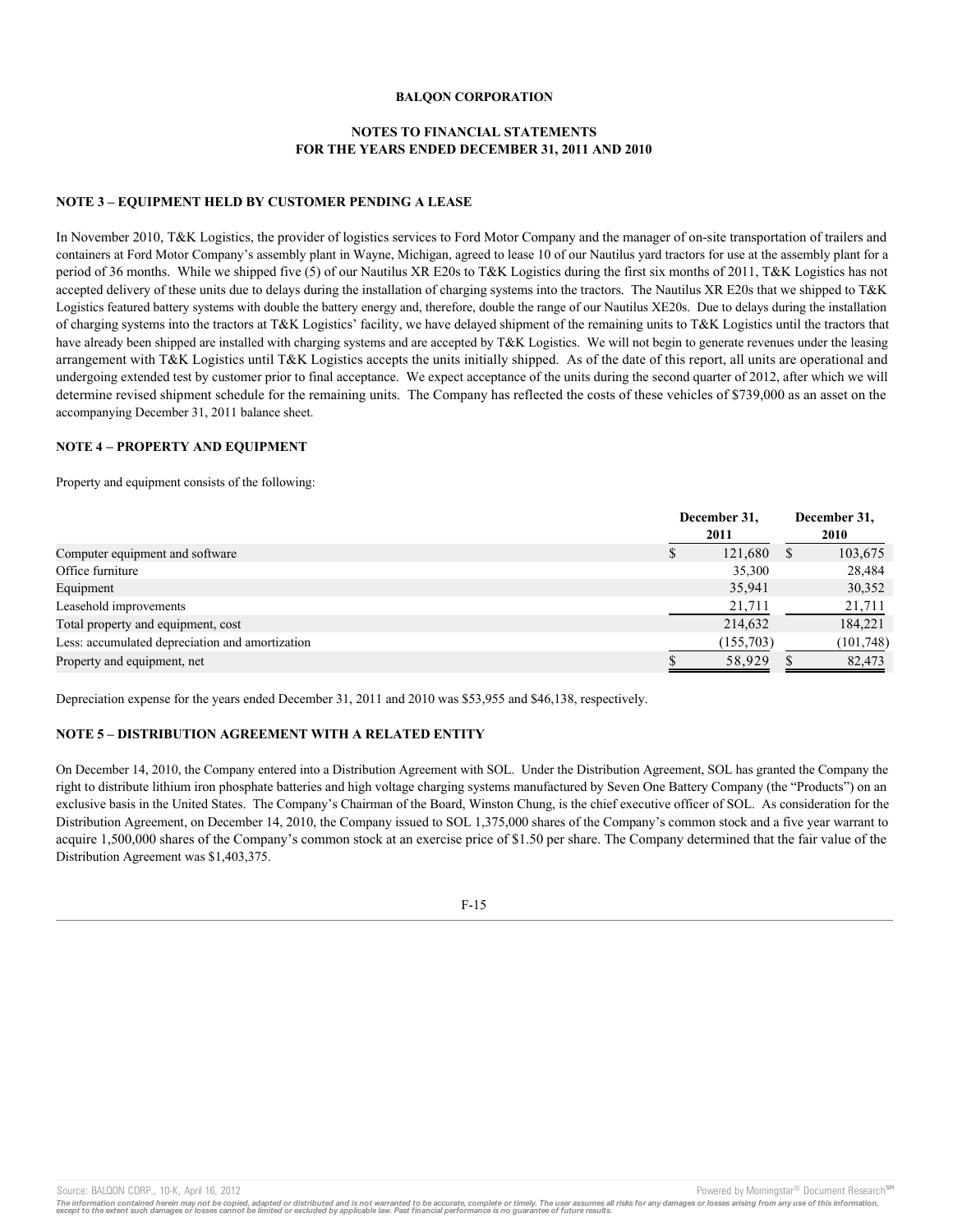## **NOTES TO FINANCIAL STATEMENTS FOR THE YEARS ENDED DECEMBER 31, 2011 AND 2010**

## **NOTE 5 – DISTRIBUTION AGREEMENT WITH A RELATED ENTITY (continued)**

In January 2011, based on the terms of the Distribution Agreement, the Company received battery units valued at \$2,629,800 on a consignment basis. During year ended December 31, 2011, the Company sold batteries for aggregate sales proceeds of \$843,228 with a cost of \$714,600 which amount is included on the accompanying Statement of Operations. As of December 31, 2011, the Company held the remaining battery units valued at \$1,915,200 on a consignment basis.

On April 13, 2011, the Company entered into an amendment to the Distribution Agreement with SOL to correctly reflect, among other things, the chain of distribution among the parties to the Distribution Agreement and the manufacturer of the Products.

The Company received a letter alleging that the Distribution Agreement infringes on the rights a certain party has under certain agreements between that party and Thunder Sky Battery Limited. The Company believes that these allegations are without merit and intends to vigorously defend against any claims; however, the Company could incur substantial costs and diversion of management resources defending against such claims – even if the Company is ultimately successful in the defense of such matter brought against the Company; however, the Company could incur substantial costs and diversion of management resources defending any such claims – even if the Company is ultimately successful in the defense of such matter.

The Distribution Agreement was being amortized on a straight line basis over the three year term of the agreement. During the fourth quarter of 2011 the Company determined that the value of the Distribution Agreement was impaired and recorded an impairment loss of \$935,583 for the unamortized balance of the intangible asset as of December 31, 2011.

|                                 | December 31,                    |  | December 31, |  |
|---------------------------------|---------------------------------|--|--------------|--|
|                                 | 2011                            |  | 2010         |  |
| Value of Distribution Agreement | 1,403,375                       |  | 1,403,375    |  |
| Less: accumulated amortization  | (467,792)                       |  |              |  |
| Sub-Totals                      | 935,583                         |  | 1,450,119    |  |
| Less: Impairment loss           | (935, 583)                      |  |              |  |
| Totals                          | $\hspace{0.1mm}-\hspace{0.1mm}$ |  | 1,450,119    |  |

## **NOTE 6 – RELATED PARTY TRANSACTIONS**

During the year ended December 31, 2011, the Company had sales of \$651,072 to related parties. These sales represent 31% of total 2011 sales. As of December 31, 2011, the Company had net accounts receivable from related parties of \$302,082, net of an allowance for doubtful accounts of \$178,484. As of December 31, 2011 and 2010, the Company had accounts payable to related parties of \$330,840 and none, respectively.

The related parties are customers or vendors of the Company related by common ownership to the Company's Chairman.

## **NOTE 7 – ADVANCES FROM SHAREHOLDERS**

The amount of \$505,018 of Advances from Shareholders at December 31, 2011 is comprised of \$5,018 of amounts payable to the Company's president, Mr. Balwinder Samra, and \$500,000 payable to the Chairman of the Company's board of directors, Mr. Winston Chung. The amount payable to Mr. Samra was advanced in prior years while the amount payable to Mr. Chung was advanced on October 2, 2011. The amounts due these related parties are unsecured, non-interest bearing, and the advance by Mr. Samra does not have defined terms of repayment.

F-16

Source: BALQON CORP., 10-K, April 16, 2012 **Powered by Morningstar® Document Research** and the second powered by Morningstar® Document Research and

The information contained herein may not be copied, adapted or distributed and is not warranted to be accurate, complete or timely. The user assumes all risks for any damages or losses arising from any use of this informat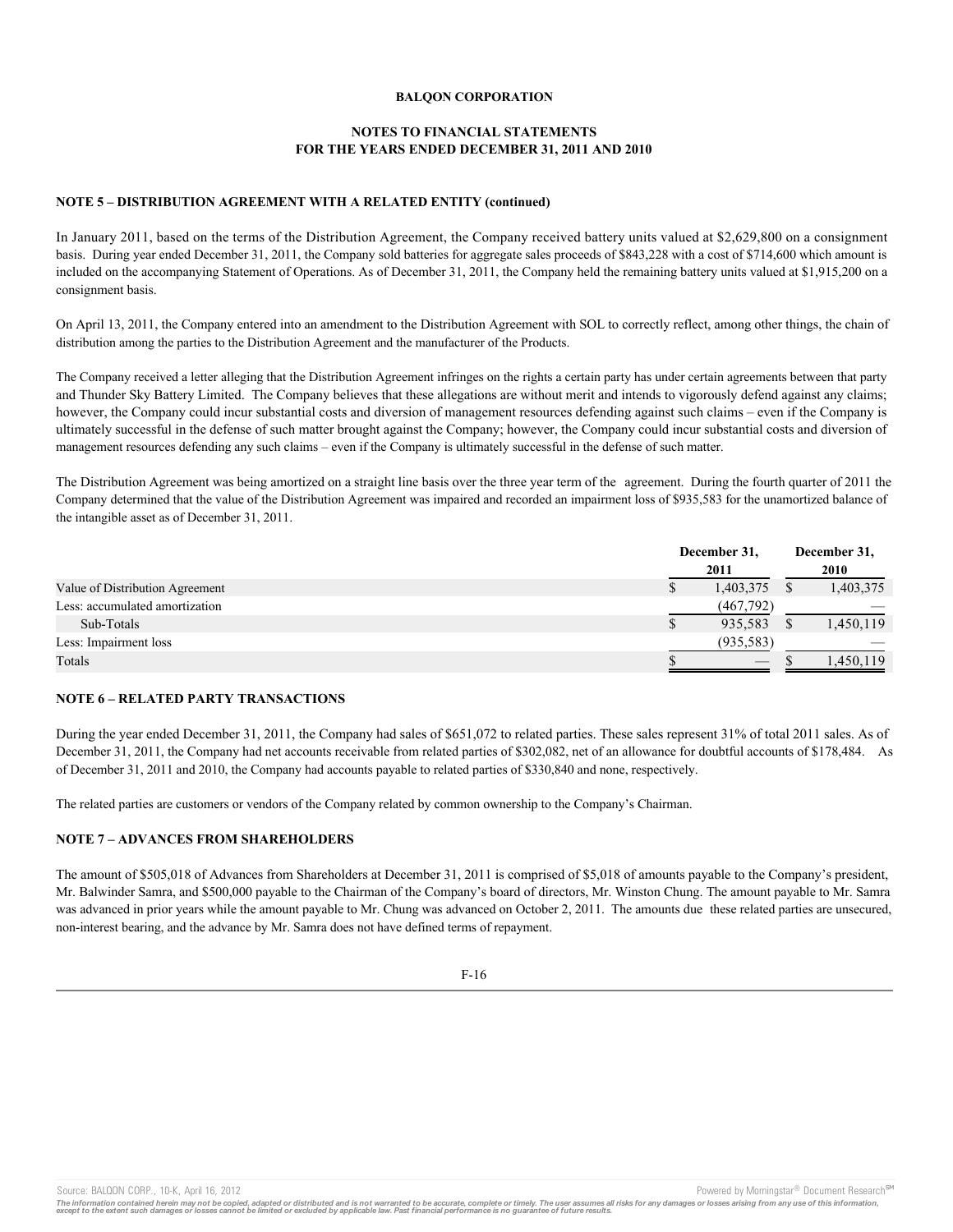## **NOTES TO FINANCIAL STATEMENTS FOR THE YEARS ENDED DECEMBER 31, 2011 AND 2010**

### **NOTE 7 – ADVANCES FROM SHAREHOLDERS (continued)**

In connection with repayment of the advance by Mr. Chung, the Company and Mr. Chung are in negotiations whereby SOL will agree to exercise its rights to purchase \$500,000 worth of the Company's common shares pursuant to the warrant it holds. The terms of the warrant shall apply, except the exercise price to purchase these shares shall be reduced to \$0.40 per share. The Company and Mr. Chung are in negotiations to apply the \$500,000 payable to Mr. Chung in connection with the advance against the exercise price and, upon delivery of the shares by the Company to SOL, the \$500,000 advance shall have been paid in full and the Company shall have no further obligations or liabilities related to the advance.

## **NOTE 8 – LOAN PAYABLE**

The Company has a Business Financing Agreement (the "Credit Agreement") with Bridge Bank, National Association (the "Lender"). The Credit Agreement provides the Company with an accounts receivable based credit facility in the aggregate amount of up to \$2,000,000 (the "Credit Facility"). At December 31, 2011, \$233,231 was outstanding and \$66,601 was available under the terms of the Credit Facility. At December 31, 2010, no amounts were outstanding and \$1,526 was available under the terms of the Credit Facility.

The Credit Facility is formula-based and generally provides that the outstanding borrowings may not exceed an aggregate of 80% of eligible accounts receivable. The Company must immediately pay any advance made under the Credit Facility within 90 days of the earlier of (i) the invoice date of the receivable that substantiated the advance or (ii) the date on which the advance was made. The Credit Facility is secured by a continuing first priority security interest in all the Company's personal property (subject to customary exceptions). Interest on the Credit Facility is payable monthly, at the per annum prime rate as published by the Lender plus two percentage points, subject to a minimum rate of 6.0% per annum at December 31, 2011 and 2010, respectively. The Credit Agreement may be terminated at any time by either party to the Credit Agreement.

$$
F\text{-}17
$$

Source: BALQON CORP., 10-K, April 16, 2012 **Powered by Morningstar® Document Research** structure is a structure of the second structure of the second structure of the second structure of the second structure is a structure

The information contained herein may not be copied, adapted or distributed and is not warranted to be accurate, complete or timely. The user assumes all risks for any damages or losses arising from any use of this informat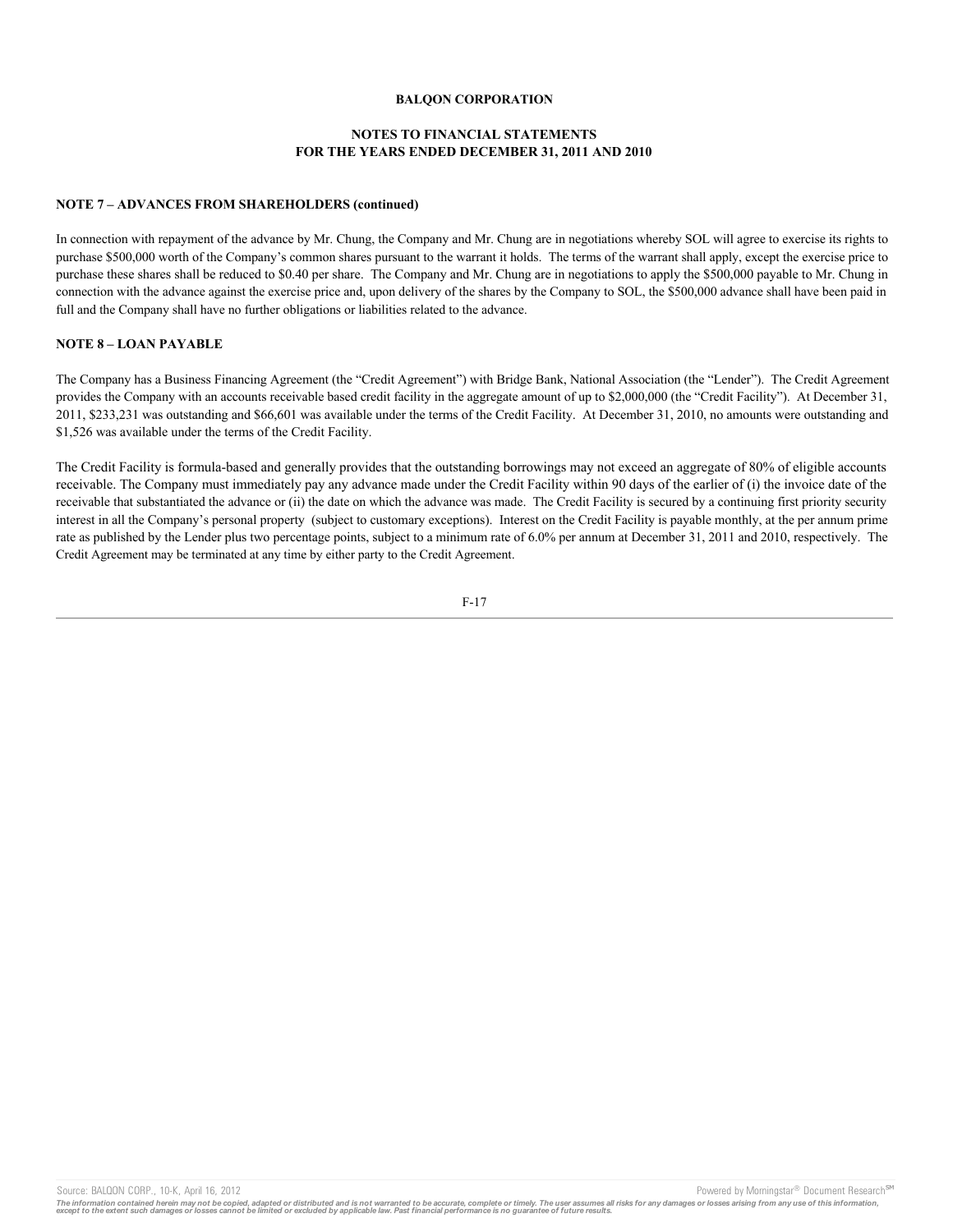## **NOTES TO FINANCIAL STATEMENTS FOR THE YEARS ENDED DECEMBER 31, 2011 AND 2010**

## **NOTE 9 – CONVERTIBLE NOTES PAYABLE**

Convertible notes payable consist of the following as of December 31, 2011 and December 31, 2010:

|                                                                                                                                       |    | December 31,<br>2011    |               | December 31,<br><b>2010</b> |  |
|---------------------------------------------------------------------------------------------------------------------------------------|----|-------------------------|---------------|-----------------------------|--|
| Subordinated unsecured convertible notes payable, interest at 10% per annum payable quarterly, due March 31,<br>2013(1)               | S. | 891,500                 | <sup>\$</sup> | 985,000                     |  |
| Subordinated unsecured convertible notes payable, interest at 10% per annum payable quarterly, due March 31,<br>2012(1)               |    | 25,000                  |               |                             |  |
| Subordinated unsecured convertible promissory note payable, interest at 10% per annum payable quarterly, due<br>September 1, 2012 (2) |    | 1,330,000               |               | 1,483,750                   |  |
| Senior secured convertible notes payable, interest at 10% per annum payable quarterly, due March 31, 2013 (3)                         |    | 775,000                 |               | 850,000                     |  |
| Convertible notes payable<br>Less: note discount                                                                                      |    | 3,021,500<br>(724, 840) |               | 3,318,750<br>(2,161,319)    |  |
| Convertible notes payable, net of note discount                                                                                       |    | 2,296,660               | \$.           | 1,157,431                   |  |
| Less: current portion of subordinated unsecured notes, net                                                                            |    | (1,483,168)             |               |                             |  |
| Convertible notes payable, net of note discount and current portion                                                                   |    | 813,492                 |               | 1,157,431                   |  |

(1) Between March 25, 2009 and June 19, 2009, the Company entered into agreements with 34 accredited investors for the sale by the Company of an aggregate of \$1,000,000 of 10% Unsecured Subordinated Convertible Promissory Notes which are convertible into an aggregate of 1,000,000 shares of the Company's common stock at a conversion price of \$1.00 per share of common stock, subject to adjustment. The notes are subordinated to the right to the prior payment of all Senior Indebtedness (as defined in the notes). Additionally, the Company issued three-year warrants to purchase an aggregate of 1,000,000 shares of the Company's common stock at an exercise price of \$1.50 per share. The conversion price of the notes and the exercise price of the warrants are only subject to adjustment based on stock splits, stock dividends, spin-offs, rights offerings, or recapitalization through a large, nonrecurring cash dividend. During the year ended December 31, 2011, \$68,500 in principal amount of these notes was converted to 68,500 shares of the Company's common stock. As of December 31, 2011, \$916,500 in principal was outstanding under these notes.

The Company determined that the relative fair value of the warrants upon issuance was \$639,061. The relative fair value was determined using the methodology prescribed by current accounting guidance. The Company determined the fair value of the beneficial conversion feature was approximately \$360,939. These amounts were calculated under a Black-Scholes option pricing model using as assumptions an expected life of 3 years, an industry volatility of 54.39%, a risk free interest rate of 1.15%, and no expected dividend yield. The relative value of the warrants of \$639,061 and the beneficial conversion feature of \$360,939 was recorded by the Company as a loan discount of \$1,000,000, which the Company is amortizing to interest expense over the life of the notes. As of December 31, 2011, the unamortized balance of the note discount was \$80,248.

Subsequent to December 31, 2011, the Company negotiated an Amendment and Exchange Agreement of its \$916,500 of 10% unsecured notes payable that matured on March 31, 2012. The terms of the Amendment and Exchange Agreements provide that the maturity date of these notes is extended until March 31, 2013, the notes continue to pay quarterly interest at the rate of 10%, the notes are to be subject to a security agreement that will secure the notes by assets of the company. The security agreement will be subordinate to existing bank financing and the \$850,000 of 10% Senior Secured Convertible Debentures that currently have a balance due of \$775,000. The Amendment and Exchange Agreement also provides that the notes are convertible into common stock of the Company at a price of \$0.40 per share, subject to adjustment for a customary full-ratchet anti-dilution provision. The notes further provide a total 916,500 three year warrants that are exercisable into common stock at an exercise price of \$0.40. The Company will account for the modifications of the notes, and the issuance of the warrants, as additional debt discount in the first quarter of 2012.

Source: BALQON CORP., 10-K, April 16, 2012 **Powered by Morningstar® Document Research** and the second powered by Morningstar® Document Research and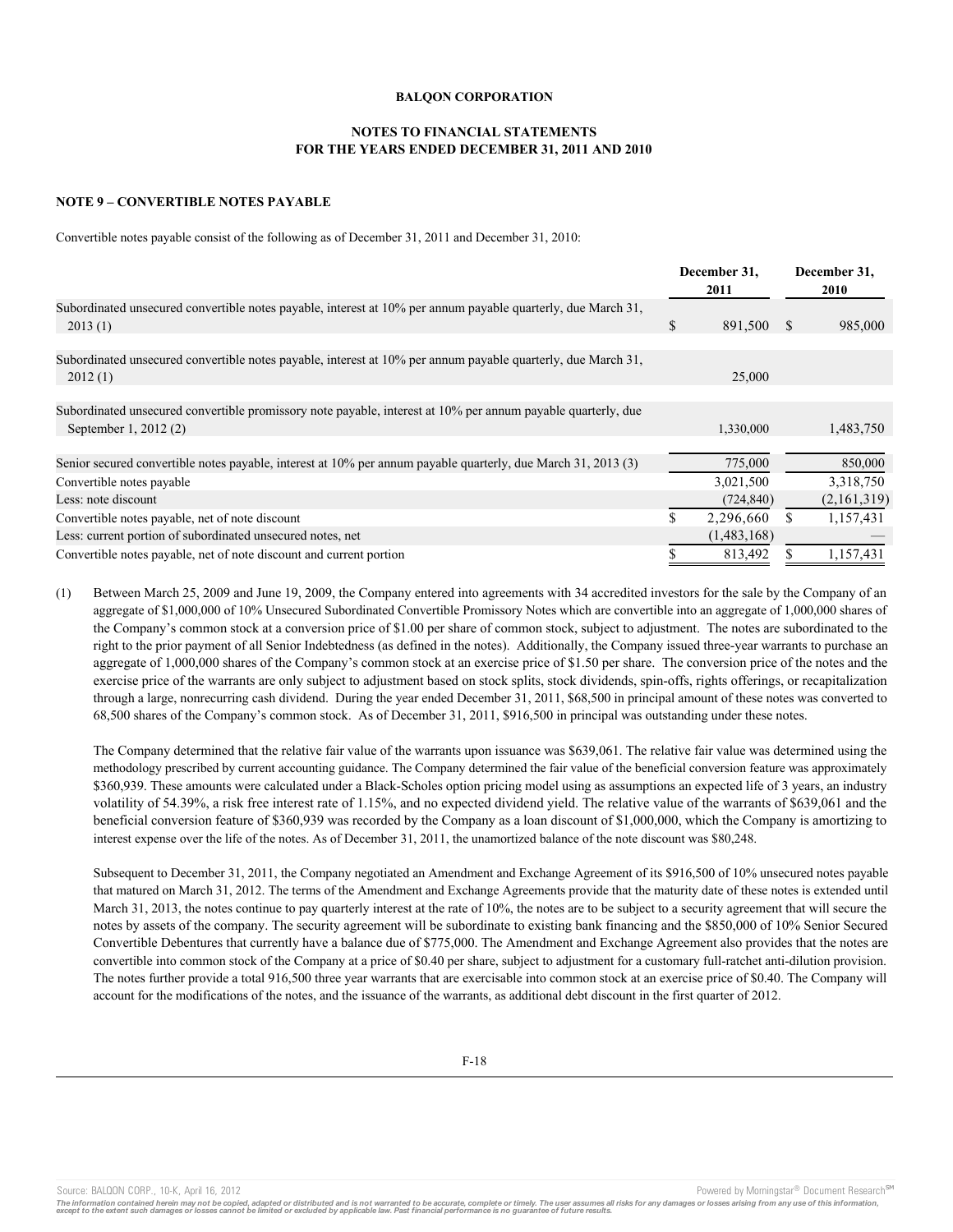## **NOTES TO FINANCIAL STATEMENTS FOR THE YEARS ENDED DECEMBER 31, 2011 AND 2010**

### **NOTE 9 – CONVERTIBLE NOTES PAYABLE (continued)**

(2) Between February 5, 2010 and April 12, 2010, the Company entered into agreements with seven accredited investors for the sale by the Company of an aggregate of \$1,500,000 of 10% Unsecured Subordinated Convertible Promissory Notes which are convertible into an aggregate of 1,999,993 shares of the Company's common stock at a conversion price of \$0.75 per share of common stock, subject to adjustment. Additionally, the Company issued three-year warrants to purchase an aggregate of 1,999,993 shares of the Company's common stock at an exercise price of \$0.50 per share. In connection with the offering, the Company issued three year warrants to purchase 15,999 shares of its common stock at an exercise price of \$0.50 per share to two accredited investors in consideration of finder services rendered. The conversion price of the notes and the exercise price of the warrants are only subject to adjustment based on stock splits, stock dividends, spin-offs, rights offerings, or recapitalization through a large, nonrecurring cash dividend. During the year ended December 31, 2011, \$153,750 of the principal of the notes was converted into 204,998 shares of the Company's common stock. As of December 31, 2011, \$1,330,000 in principal was outstanding under these notes.

The Company determined that the relative fair value of the warrants upon issuance was \$731,710. The relative fair value was determined using the methodology prescribed by current accounting guidance. The Company determined the fair value of the beneficial conversion feature was approximately \$768,290. These amounts were calculated under a Black-Scholes option pricing model using as assumptions an expected life of 3 years, an industry volatility of between 95% and 116%, a risk free interest rate of 1.47%, and no expected dividend yield. The relative value of the warrants of \$731,710 and the beneficial conversion feature of \$768,290 was recorded by the Company as a loan discount of \$1,500,000, which the Company is amortizing to interest expense over the life of the notes. As of December 31, 2011, the unamortized balance of the note discount was \$362,645.

## F-19

Source: BALQON CORP., 10-K, April 16, 2012 **Powered by Morningstar® Document Research** <sup>sm</sup>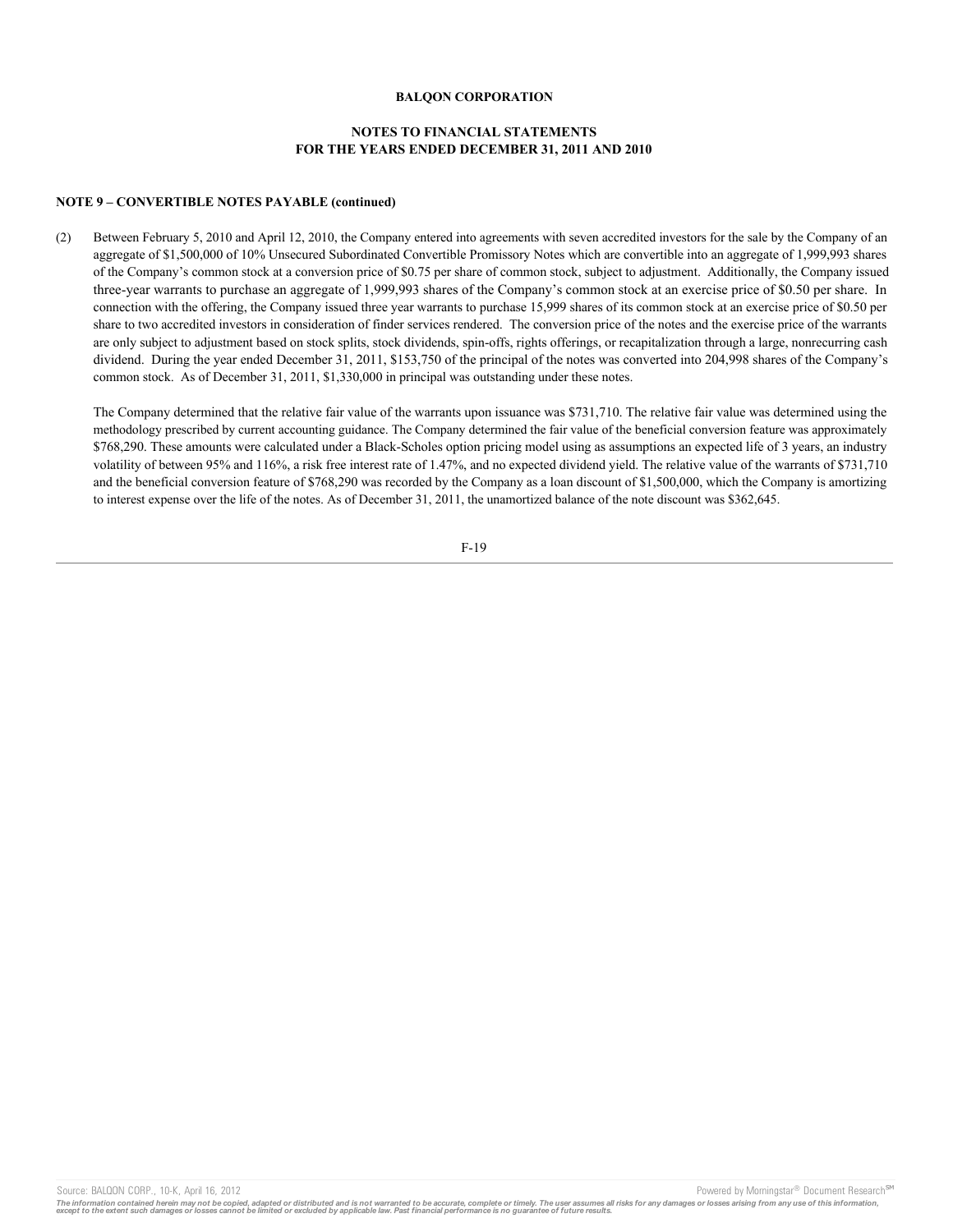## **NOTES TO FINANCIAL STATEMENTS FOR THE YEARS ENDED DECEMBER 31, 2011 AND 2010**

### **NOTE 9 – CONVERTIBLE NOTES PAYABLE (Continued)**

(3) Between July 2010 and December 2010, the Company entered into agreements with 26 accredited investors for the sale by the Company of an aggregate of \$850,000 of 10% Senior Secured Convertible Debentures (the "Debentures") which are convertible into an aggregate of 1,133,333 shares of the Company's common stock at a conversion price of \$0.75 per share, subject to adjustment. In connection with this offering, the Company also issued to the investors warrants to purchase an aggregate of 850,000 shares of the Company's common stock at an exercise price of \$0.75 per share, subject to adjustment. The Company also issued to its placement agent warrants to purchase 68,000 shares of the Company's common stock at exercise price of \$0.75 per share, subject to the same adjustments and terms as those warrants issued to investors. Under the adjustment provisions of the Debentures and warrants, the conversion price of the Debentures and the exercise price of the warrants were reduced to \$0.64 in connection with a private placement of our common stock and warrants in December 2010.

During the year ended December 31, 2011, \$75,000 of the principal of the Debentures was converted into 117,186 shares of the Company's common stock. As of December 31, 2011, \$775,000 in principal was outstanding under these Debentures.

The Debentures are due on September 30, 2012, or at the Company's sole discretion, on March 31, 2013 (the "Maturity Date") or such date as this Debenture is required or permitted to be repaid as provided in the agreement. The Debentures are secured under the terms of a security agreement granting the holders of the Debentures a security interest in all of the Company's personal property.

Each of the agreements governing the Debentures and warrants includes an anti-dilution provision that allows for the automatic reset of the conversion or exercise price upon any future sale of common stock instruments at or below the current exercise price. The Company considered the current FASB guidance of "Determining Whether an Instrument Indexed to an Entity's Own Stock" which indicates that any adjustment to the fixed amount (either conversion price or number of shares) of the instrument regardless of the probability or whether or not within the issuers' control, means the instrument is not indexed to the issuers own stock. Accordingly, the Company determined that the conversion price of the Debentures and the exercise price of the warrants are not a fixed amount because they are subject to fluctuation based on the occurrence of future offerings or events. As a result, the Company determined that the conversion features and the warrants are not considered indexed to the Company's own stock and characterized the fair value of these warrants as derivative liabilities upon issuance.

The Company determined the aggregate fair value of the warrants issued to investors and its placement agent to be \$511,399 and the initial fair value of the embedded beneficial conversion feature of the Debentures to be \$504,440 (an aggregate amount of \$1,015,839). These amounts were determined by management with the use of an independent valuation specialist using a Monte Carlo simulation model using the Black-Scholes Merton option pricing model. In accordance with current accounting guidelines, the excess of \$165,839 of derivative liability created over the face amount of the Debentures was considered to be a cost of the private placement. In addition, the Company also incurred another \$193,500 of closing costs (consisting of \$93,500 of placement agent fees and \$100,000 of legal fees directly related to the offering). As such, the Company recorded an \$850,000 valuation discount upon issuance, and in 2010, recognized private placement costs of \$358,339 for financial reporting purposes. The aggregate fair value of the derivative liabilities as of December 31, 2011 was \$676,284 (see Note 10).

F-20

Source: BALQON CORP., 10-K, April 16, 2012 **Powered by Morningstar® Document Research** in the second powered by Morningstar® Document Research in the second powered by Morningstar® Document Research in the second powered b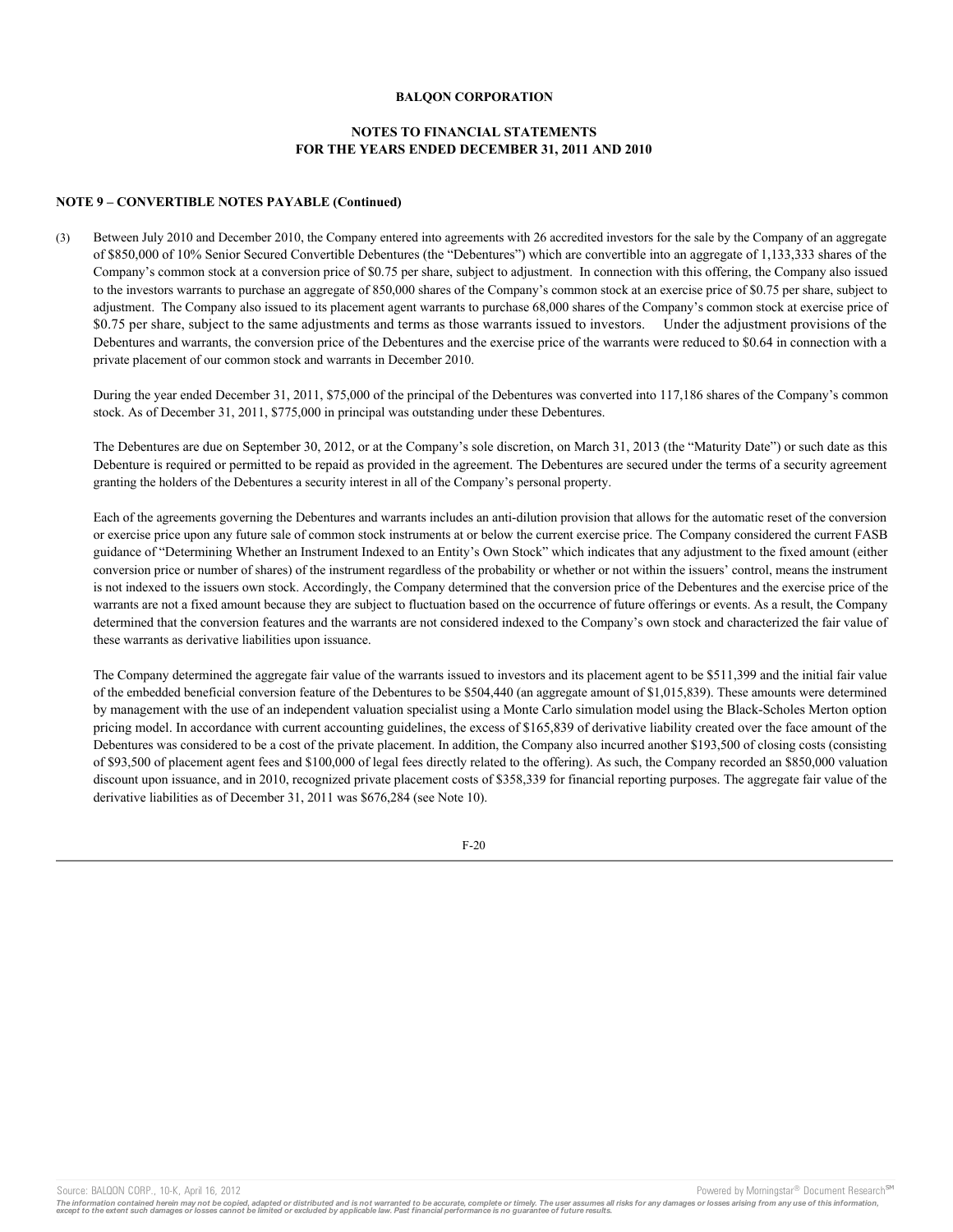## **NOTES TO FINANCIAL STATEMENTS FOR THE YEARS ENDED DECEMBER 31, 2011 AND 2010**

#### **NOTE 9 – CONVERTIBLE NOTES PAYABLE (Continued)**

As of December 31, 2011, the Company has amortized \$568,054 of the valuation discount, and the remaining unamortized valuation discount of \$281,946 as of December 31, 2011 has been offset against the face amount of the Debentures for financial statement purposes.

As of December 31, 2011, the total discount of \$724,840 is offset against the balance of the Debentures for financial statement presentation. At December 31, 2010, the total discount of \$2,161,319 is offset against the balance of the convertible notes for financial statement presentation. During the years ended December 31, 2011 and 2010, amortization of loan discount was \$1,436,479 and \$979,171, respectively.

# **NOTE 10 – DERIVATIVE LIABILITY**

In June 2008, the FASB issued authoritative guidance on determining whether an instrument (or embedded feature) is indexed to an entity's own stock. Under the authoritative guidance, effective January 1, 2009, instruments which do not have fixed settlement provisions are deemed to be derivative instruments. The conversion feature of the Company's Debentures (described in Note 9), and the related warrants, do not have fixed settlement provisions because their conversion and exercise prices, respectively, may be lowered if the Company issues securities at lower prices in the future. The Company was required to include the reset provisions in order to protect the holders of the Debentures from the potential dilution associated with future financings. In accordance with the FASB authoritative guidance, the conversion feature of the Debentures was separated from the host contract (i.e., the Debentures) and recognized as a derivative instrument. Both the conversion feature of the Debentures and the related warrants have been characterized as derivative liabilities to be re-measured at the end of every reporting period with the change in value reported in the statement of operations.

The derivative liabilities were valued using Monte Carlo simulation model with the following assumptions:

|                          | December 31, | December 31,   |
|--------------------------|--------------|----------------|
|                          | 2011         | 2010           |
| Conversion feature:      |              |                |
| Risk-free interest rate  | 0.09%        | 1.75%          |
| Expected volatility      | 98.40%       | 90.00%         |
| Expected life (in years) | .75 years    | 1.75 years     |
| Expected dividend yield  | $\mathbf{0}$ | $\overline{0}$ |
|                          |              |                |
| Warrants:                |              |                |
| Risk-free interest rate  | 0.54%        | 1.76%          |
| Expected volatility      | 105.30%      | 95.00%         |
| Expected life (in years) | 3.75 years   | 4.75 years     |
| Expected dividend yield  | $\mathbf{0}$ | $\theta$       |
|                          |              |                |
| Fair Value:              |              |                |
| Conversion feature       | 263,984      | 464,844        |
| Warrants                 | 412,300      | 491,130        |
|                          | 676,284      | 955,974        |

F-21

Source: BALQON CORP., 10-K, April 16, 2012 **Powered by Morningstar® Document Research** structure is a structure of the second structure of the second structure of the second structure of the second structure is a structure

The information contained herein may not be copied, adapted or distributed and is not warranted to be accurate, complete or timely. The user assumes all risks for any damages or losses arising from any use of this informat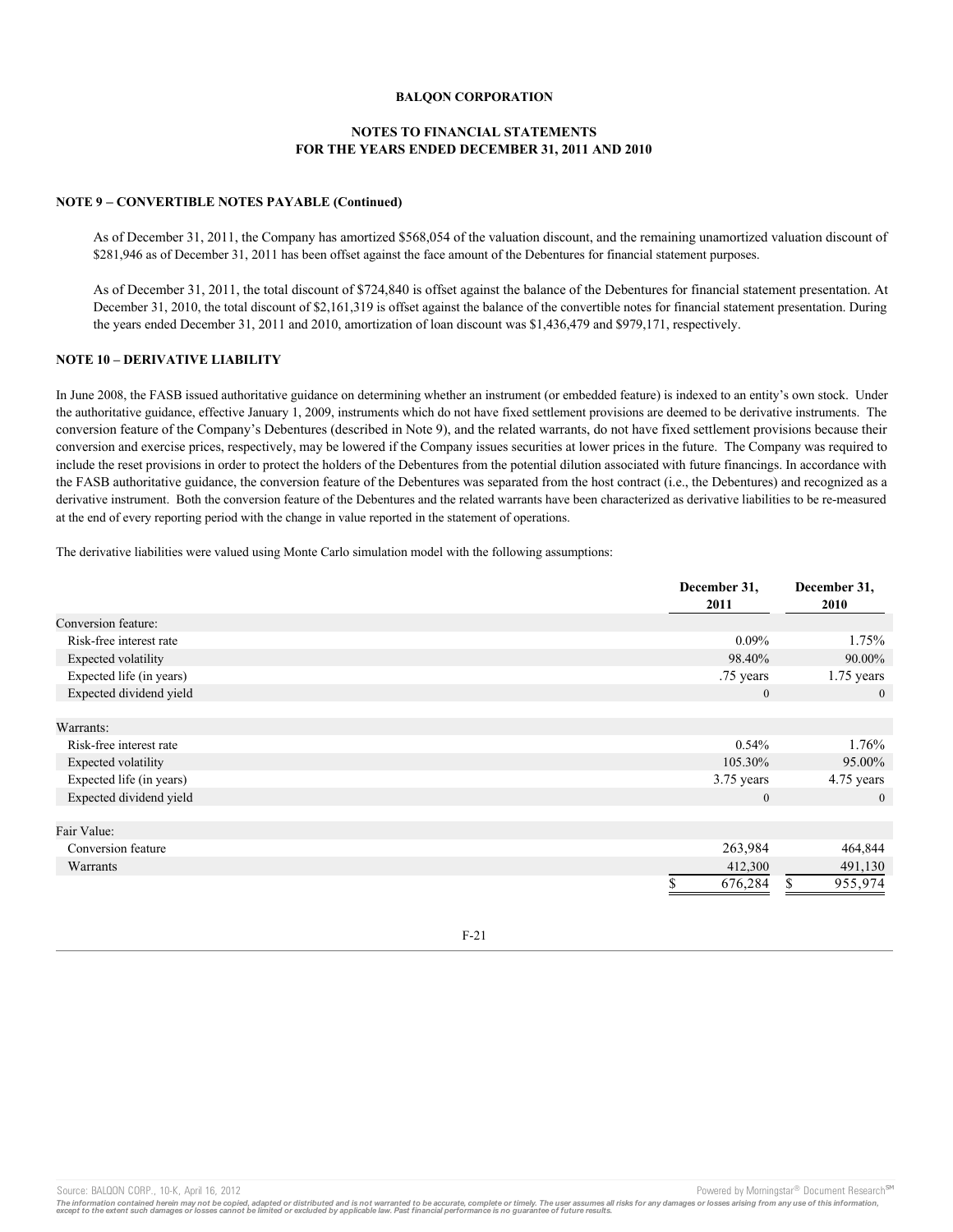## **NOTES TO FINANCIAL STATEMENTS FOR THE YEARS ENDED DECEMBER 31, 2011 AND 2010**

## **NOTE 10 – DERIVATIVE LIABILITY (continued)**

The risk-free interest rate was based on rates established by the Federal Reserve Bank. The Company uses the volatility of five comparable guideline companies to estimate volatility for its common stock. The expected life of the conversion feature of the Debentures was based on the term of the Debentures and the expected life of the warrants was determined by the expiration date of the warrants. The expected dividend yield was based on the fact that the Company has not paid dividends to its common stockholders in the past and does not expect to pay dividends to its common stockholders in the future.

As of December 31, 2011, the aggregate derivative liability of the conversion feature and the warrants was \$676,284. For the year ended December 31, 2011, the Company recorded a change in fair value of the derivative liabilities of \$279,690.

As of December 31, 2010, the aggregate derivative liability of the conversion feature and the warrants was \$955,974. For the year ended December 31, 2010, the Company recorded a gain on the change in fair value of the derivative liabilities of \$59,865.

# **NOTE 11 – INCOME TAXES**

At December 31, 2011 and 2010, the Company had available Federal and state net operating loss carryforwards to reduce future taxable income. The amounts available were approximately \$20,400,000 for federal and for state purposes. The Federal carryforward expires in 2028 and the state carryforward expires in 2018. Given the Company's history of net operating losses, management has determined that it is more likely than not the Company will be able to realize the tax benefit of the carryforwards.

Accordingly, the Company has not recognized a deferred tax asset for this benefit. Upon the attainment of taxable income by the Company, management will assess the likelihood of realizing the tax benefit associated with the use of the carryforwards and will recognize a deferred tax asset at that time.

Current standards require that a valuation allowance be established when it is more likely than not that all or a portion of deferred tax assets will not be realized.

Significant components of the Company's deferred income tax assets are as follows:

|                                 | December 31,<br>2011              | December 31,<br>2010     |
|---------------------------------|-----------------------------------|--------------------------|
| Deferred income tax asset:      |                                   |                          |
| Net operating loss carryforward | 8,000,000                         | 5,562,000                |
| Valuation allowance             | 8,000,000                         | (5,562,000)              |
| Net deferred income tax asset   | $\overbrace{\phantom{aaaaa}}^{x}$ | $\overline{\phantom{a}}$ |

Reconciliation of the effective income tax rate to the U.S. statutory rate is as follows:

|                                              |         | <b>Year Ended December 31,</b> |  |
|----------------------------------------------|---------|--------------------------------|--|
|                                              | 2011    | 2010                           |  |
| Tax expense at the U.S. statutory income tax | 34.0%   | $(34.0)\%$                     |  |
| State tax net of federal tax benefit         | 5.8%    | $(5.8)\%$                      |  |
| Increase in the valuation allowance          | 39.8%   | 39.8%                          |  |
| Effective tax rate                           | $-^{0}$ | $-$ %                          |  |

Source: BALQON CORP., 10-K, April 16, 2012 **Powered by Morningstar® Document Research** structure is a structure of the second structure of the second structure of the second structure of the second structure is a structure

The information contained herein may not be copied, adapted or distributed and is not warranted to be accurate, complete or timely. The user assumes all risks for any damages or losses arising from any use of this informat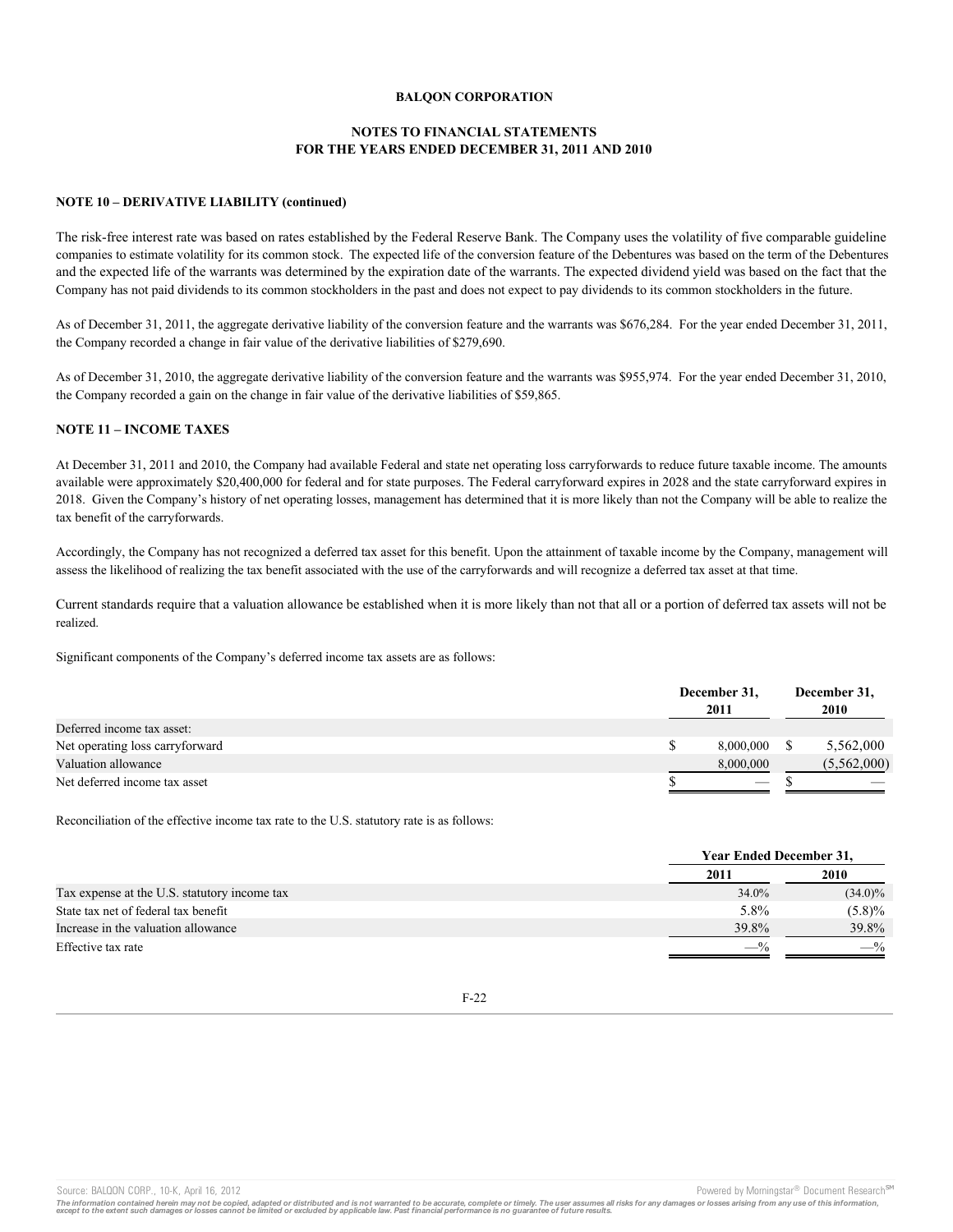## **NOTES TO FINANCIAL STATEMENTS FOR THE YEARS ENDED DECEMBER 31, 2011 AND 2010**

## **NOTE 11 – INCOME TAXES (continued)**

The Company adopted authoritative guidance issued by the GAAP which addresses the determination of whether tax benefits claimed or expected to be claimed on a tax return should be recorded in the financial statements. Under the current accounting guidelines, the Company may recognize the tax benefit from an uncertain tax position only if it is more likely than not that the tax position will be sustained on examination by the taxing authorities, based on the technical merits of the position. The tax benefits recognized in the financial statements from such a position should be measured based on the largest benefit that has a greater than 50% likelihood of being realized upon ultimate settlement. Current accounting guidelines also provide guidance on derecognition, classification, interest and penalties on income taxes, accounting in interim periods and require increased disclosures. At the date of adoption, and as of December 31, 2011 and December 31, 2010, the Company does not have a liability for unrecognized tax benefits.

### **NOTE 12 – SHAREHOLDERS' EQUITY**

## **Shares Issued Upon Conversion of Convertible Notes**

During the year ended December 31, 2011, \$297,250 in principal amount of convertible promissory notes were converted into 390,684 shares of the Company's common stock in accordance with the original terms of the convertible promissory notes.

#### **Shares Issued Upon Exercise of Warrants**

During the year ended December 31, 2011, the Company issued 283,332 shares of its common stock upon the exercise of outstanding warrants resulting in cash proceeds of \$148,665 to the Company.

#### **Shares Issued for Services as Director Fees**

During the year ended December 31, 2011, the Company issued 25,000 shares of its common stock to a new member of the Company's board of directors, valued in the aggregate at \$23,250 based on the trading price of the Company's common stock on the grant date.

## **NOTE 13 – STOCK OPTIONS AND WARRANTS**

#### **Stock Options**

At December 31, 2011, options to purchase common shares were outstanding as follows:

|                              | <b>Shares</b>            |    | Weighted<br>Average<br><b>Exercise</b><br>Price |
|------------------------------|--------------------------|----|-------------------------------------------------|
| Balance at January 1, 2010   | 4,562,592                | S  | 2.00                                            |
| Granted                      | $\overline{\phantom{a}}$ |    |                                                 |
| Exercised                    |                          |    | $\hspace{0.1mm}-\hspace{0.1mm}$                 |
| Cancelled                    | (1,520,864)              | \$ | 1.50                                            |
| Balance at December 31, 2010 | 3,041,728                | S  | 2.00                                            |
| Granted                      |                          |    |                                                 |
| Exercised                    |                          |    | $\overbrace{\hspace{25mm}}^{}$                  |
| Cancelled                    | (1,625,033)              | S  | 2.03                                            |
| Balance at December 31, 2011 | 1,416,695                | S  | 2.50                                            |

Source: BALQON CORP., 10-K, April 16, 2012 **Powered by Morningstar® Document Research** structure is a structure of the second structure of the second structure of the second structure of the second structure is a structure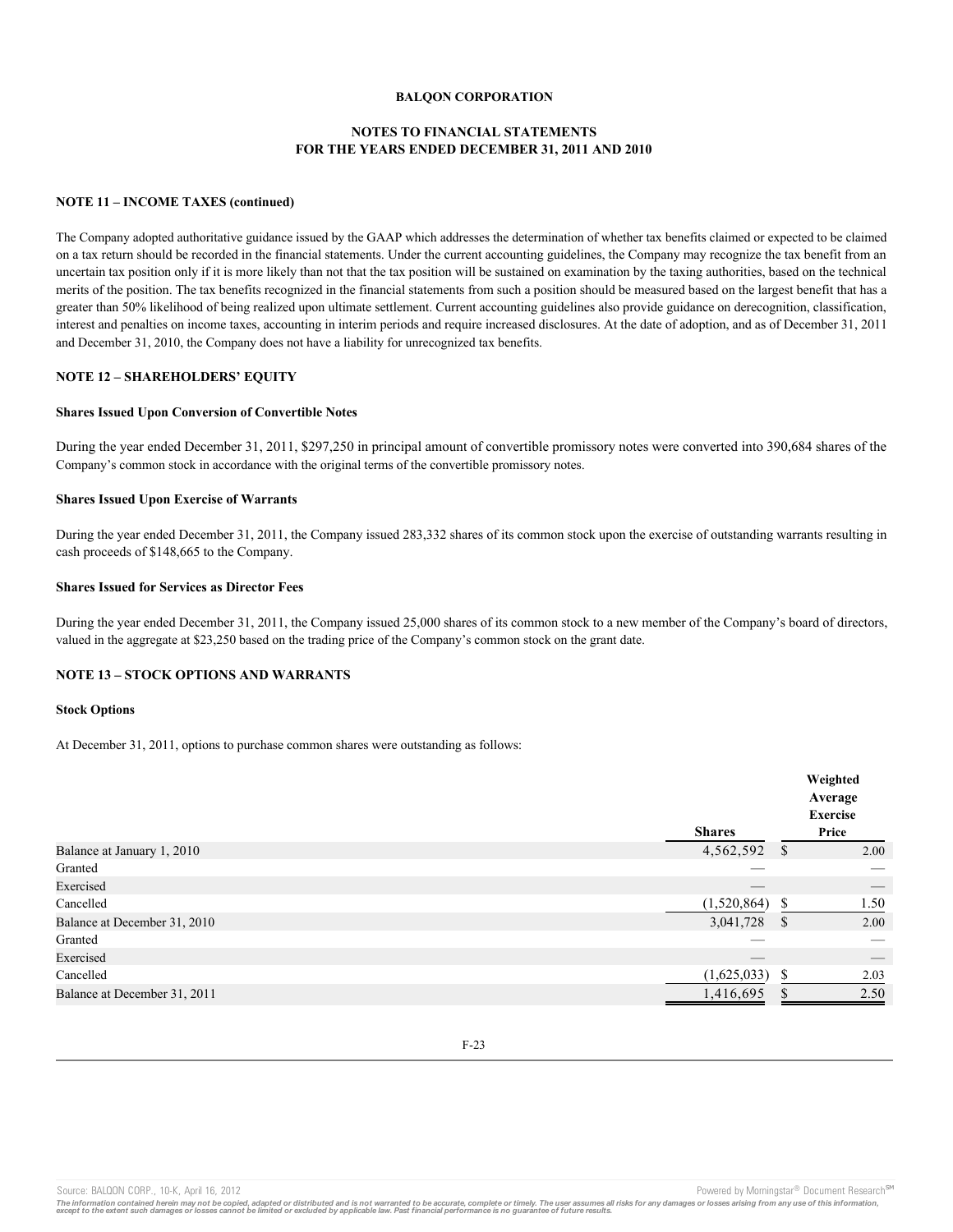## **NOTES TO FINANCIAL STATEMENTS FOR THE YEARS ENDED DECEMBER 31, 2011 AND 2010**

#### **NOTE 13 – STOCK OPTIONS AND WARRANTS (continued)**

#### **Stock Options (continued)**

The following table summarizes information about stock options outstanding and exercisable as of December 31, 2011:

|                        | <b>Options Outstanding</b> |                         | <b>Options Exercisable</b>   |               |                         |
|------------------------|----------------------------|-------------------------|------------------------------|---------------|-------------------------|
|                        |                            |                         | <b>Weighted Average</b>      |               |                         |
| Range of               | <b>Number of Shares</b>    | <b>Weighted Average</b> | <b>Remaining Contractual</b> | <b>Number</b> | <b>Weighted Average</b> |
| <b>Exercise Prices</b> | <b>Underlying Options</b>  | <b>Exercise Price</b>   | Life (in vears)              | of Shares     | <b>Exercise Price</b>   |
| \$2.50                 | 1.416.695                  | \$2.50                  | 0.5                          | 1.416.695     | \$2.50                  |
|                        | .416,695                   |                         |                              | 416,695       |                         |

There was no aggregate intrinsic value of the 1,416,695 options outstanding and exercisable as of December 31, 2011 based on the trading price as of the period then ended. As of December 31, 2011, all options were vested and there were no unvested options outstanding.

#### **Warrants**

At December 31, 2011, warrants shares outstanding were as follows:

|                              |                          |              | Weighted<br>Average   |
|------------------------------|--------------------------|--------------|-----------------------|
|                              | <b>Shares</b>            |              | <b>Exercise Price</b> |
| Balance at January 1, 2010   | 3,947,247                | S            | 1.50                  |
| Granted                      | 12,286,492               | S            | $0.50 - $1.50$        |
| Exercised                    | $\overline{\phantom{a}}$ |              |                       |
| Cancelled                    | (304, 592)               | S            | $1.50 - $2.00$        |
| Balance at December 31, 2010 | 15,929,147               | <sup>S</sup> | 0.96                  |
| Granted                      | 10,000                   | -S           | 1.00                  |
| Exercised                    | $(283,332)$ \$           |              | 0.52                  |
| Expired                      | (2,399,595)              | S            | 1.50                  |
| Balance at December 30, 2011 | 13,256,220               | \$           | 0.82                  |

During March and June 2009, the Company raised an aggregate of \$1,000,000 through the issuance of its 10% Unsecured Subordinated Convertible Promissory Notes (see Note 9). In connection with this offering, the Company also issued three-year warrants to purchase an aggregate of 1,000,000 shares of common stock at an exercise price of \$1.50 per share.

Between February 5, 2010 and April 12, 2010, the Company raised an aggregate of \$1,500,000 through the issuance of its 10% Unsecured Subordinated Convertible Promissory Notes (see Note 9). In connection with this offering, the Company also issued three-year warrants to purchase an aggregate of 1,999,993 shares of common stock at an exercise price of \$0.50 per share. In connection with the sale of certain of the 10% Unsecured Subordinated Convertible Promissory Notes, the Company issued three year warrants to purchase 15,999 shares of its common stock at an exercise price of \$0.50 per share to two accredited investors in consideration of finder services rendered.

F-24

Source: BALQON CORP., 10-K, April 16, 2012 **Powered by Morningstar® Document Research** structure is a structure of the second structure of the second structure of the second structure of the second structure is a structure

The information contained herein may not be copied, adapted or distributed and is not warranted to be accurate, complete or timely. The user assumes all risks for any damages or losses arising from any use of this informat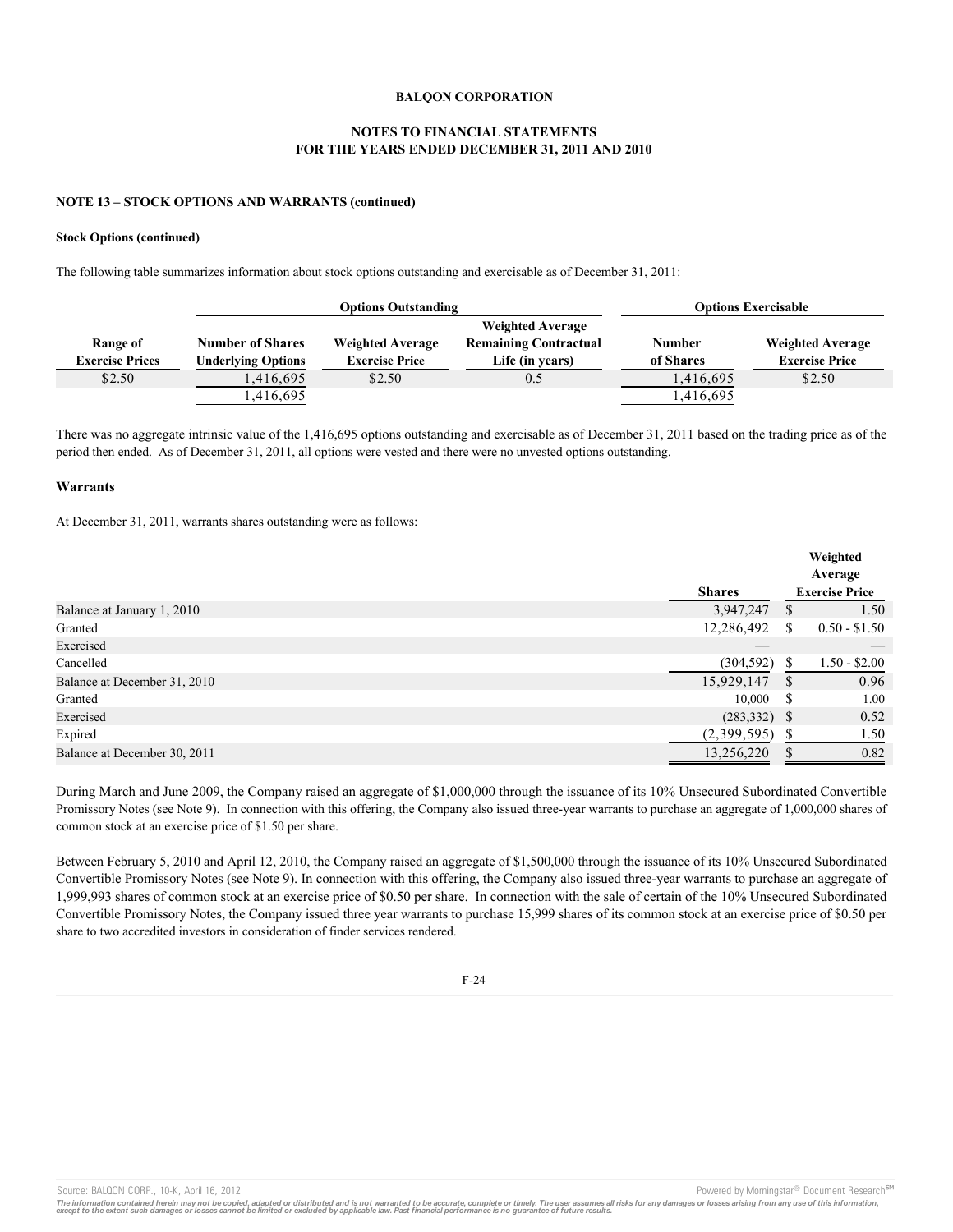## **NOTES TO FINANCIAL STATEMENTS FOR THE YEARS ENDED DECEMBER 31, 2011 AND 2010**

## **NOTE 13 – STOCK OPTIONS AND WARRANTS (continued)**

#### **Warrants (continued)**

On March 18, 2011, the Company terminated its agreement with a third-party under which the third-party provided financial public relations services for the Company. Under that agreement, the Company may have been obligated to issue three-year warrants to purchase an indeterminate number of shares of the Company's common stock at an exercise price of \$1.00 per share based upon certain performance based benchmarks. During the year ended December 31, 2011, the Company issued warrants to acquire 10,000 shares of its common stock pursuant to this agreement. At termination, the Company had issued warrants to purchase an aggregate of 50,000 shares of its common stock pursuant to this agreement.

Between July 29, 2010, and December 2, 2010, the Company raised an aggregate of \$850,000 through the issuance of its 10% Senior Secured Convertible Debentures (see Note 9). In connection with this offering, the Company also issued to the investors five year warrants to purchase an aggregate of 850,000 shares of the Company's common stock at an exercise price of \$0.75 per share, subject to adjustment. The Company also issued five-year placement agent warrants to purchase an aggregate of 68,000 shares of the Company's common stock at an exercise price of \$0.75 per share in connection with the offering.

In December 2010, in connection with the sale of common stock and warrants for cash, the Company issued a six year warrant to purchase up to 7,812,500 shares of the Company's common stock at \$0.64 per share.

In December 2010, in connection with the Distribution Agreement, the Company issued a five year warrant to purchase up to 1,500,000 shares of the Company's common stock at \$1.50 per share.

During the year ended December 31, 2011, the Company issued 283,332 shares of its common stock upon the exercise of outstanding warrants resulting in cash proceeds of \$148,666 to the Company.

The following table summarizes information about stock warrants outstanding and exercisable as of December 31, 2011:

|                        | <b>Warrants Outstanding</b> |                         | <b>Warrants Exercisable</b>          |               |                         |
|------------------------|-----------------------------|-------------------------|--------------------------------------|---------------|-------------------------|
|                        | <b>Number of Shares</b>     |                         | <b>Weighted Average</b><br>Remaining |               |                         |
| Range of               | Underlying                  | <b>Weighted Average</b> | Contractual                          | <b>Number</b> | <b>Weighted Average</b> |
| <b>Exercise Prices</b> | Warrants                    | <b>Exercise Price</b>   | Life (in years)                      | of Shares     | <b>Exercise Price</b>   |
| \$0.50                 | 1,782,660                   | \$0.50                  | 0.7                                  | 1,782,660     | \$0.50                  |
| \$0.64                 | 8,680,500                   | \$0.64                  | 3.9                                  | 8,680,500     | \$0.64                  |
| \$1.00                 | 50,000                      | \$1.00                  | 1.8                                  | 50,000        | \$1.00                  |
| \$1.50                 | 2.500,000                   | \$1.50                  | 0.5                                  | 2.500,000     | \$1.50                  |
| \$2.50                 | 243,060                     | \$2.50                  | 0.3                                  | 243,060       | \$2.50                  |
|                        | 13,256,220                  |                         |                                      | 13,256,220    |                         |

Subsequent to December 31, 2011, the Company negotiated Amendment and Exchange Agreements with holders of \$891,500 of the Company's 10% unsecured convertible notes that matured on March 31, 2012. In connection with these Amendment and Exchange Agreements, the Company is issuing 891,500 of new warrants that will enable the warrant holders to purchase the Company's common stock at an exercise price of \$0.40. These warrants will have a contractual life of three years and expire on March 31, 2015.

F-25

Source: BALQON CORP., 10-K, April 16, 2012 **Provided by April 16, 2012** Powered by Morningstar® Document Research <sup>sw</sup>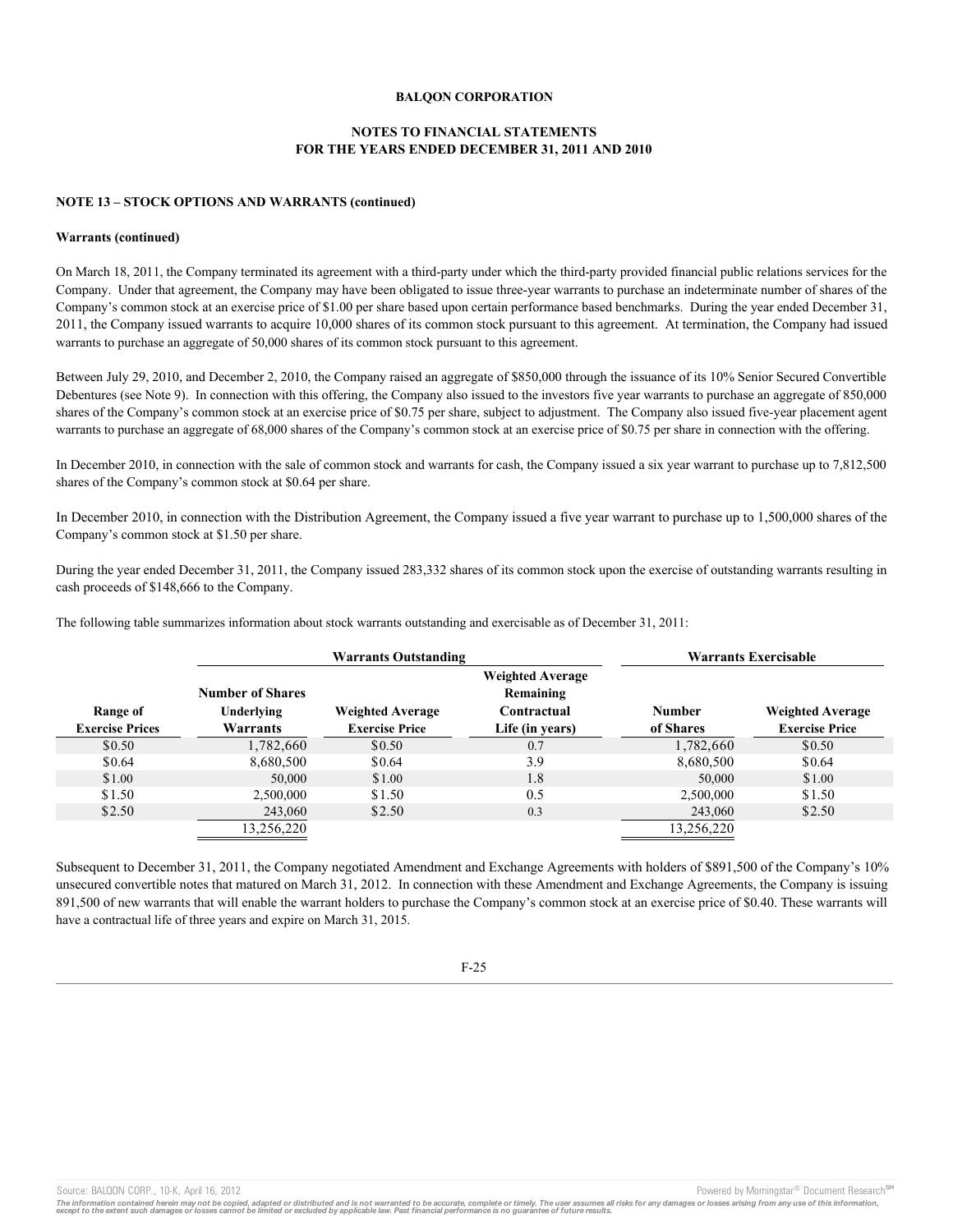## **NOTES TO FINANCIAL STATEMENTS FOR THE YEARS ENDED DECEMBER 31, 2011 AND 2010**

## **NOTE 13 – STOCK OPTIONS AND WARRANTS (continued)**

#### **Warrants (continued)**

As of December 31, 2011,the aggregate intrinsic value of the warrants outstanding and exercisable was \$354,204.

## **NOTE 14 – COMMITMENTS AND CONTINGENCIES**

#### **City of Los Angeles Agreement**

On June 26, 2008, the Company entered into an agreement with the City of Los Angeles to manufacture and deliver 20 electric yard tractors, 5 short-haul electric tractors, and associated equipment including chargers, batteries and controllers for a total of \$5,383,750. As of December 31, 2011, the Company had delivered 14 electric yard tractors and one short-haul electric tractor to the City of Los Angeles. The agreement with the City of Los Angeles terminated on June 26, 2011, and, consequently, the Company does not have an obligation to sell, and the City of Los Angeles does not have an obligation to buy, the remaining 10 vehicles. The Company expects to negotiate an agreement with the City of Los Angeles that will allow the Company to deliver the remaining 6 electric yard tractors, 4 short-haul electric tractors and/or upgrade of existing yard tractors from lead acid batteries to lithium batteries and related associated equipment to the City of Los Angeles. While the Company is confident that such an agreement with the City of Los Angeles will be reached, no assurance that we will in fact enter into such an agreement can be given.

During 2009, under the terms of the Company's agreement with the City of Los Angeles, the Company requested and was issued an advance payment in the amount of \$1,159,601. This advance payment was recorded as a customer deposit. To the extent that the Company cannot successfully negotiate an agreement with the City of Los Angeles to deliver the remaining 6 electric yard tractors and 4 short-haul electric tractors and/or upgrade the existing equipment with new high energy density batteries and related associated equipment to the City of Los Angeles under the same terms as the original agreement, the Company may have to return up to the entire \$1,159,601 to the City of Los Angeles.

Under its agreement with the City of Los Angeles, the Company agreed to move its research and production facilities to the City of Los Angeles and also agreed to pay the City of Los Angeles a royalty fee of \$1,000 per electric vehicle it sells to a purchaser other than the City of Los Angeles or the South Coast Air Quality Management District.

#### **Employment Agreements**

On October 24, 2008, the Company signed an at will employment agreement with its CEO. The employment agreement is effective October 24, 2008 and provides for, among other items, the CEO to receive compensation of \$250,000 per year with an increase to \$300,000 per year after the second anniversary of the effective date of the employment agreement.

On October 24, 2008, the Company signed an at will employment agreement with its Vice President Engineering. The employment agreement is effective October 24, 2008 and provides for, among other items, the Vice President Engineering to receive compensation of \$150,000 per year with an increase to \$175,000 per year after the second anniversary of the effective date of the agreement.



Source: BALQON CORP., 10-K, April 16, 2012 **Powered by Morningstar® Document Research** and the second product and the second product and the second product and the second product and the second product and the second produ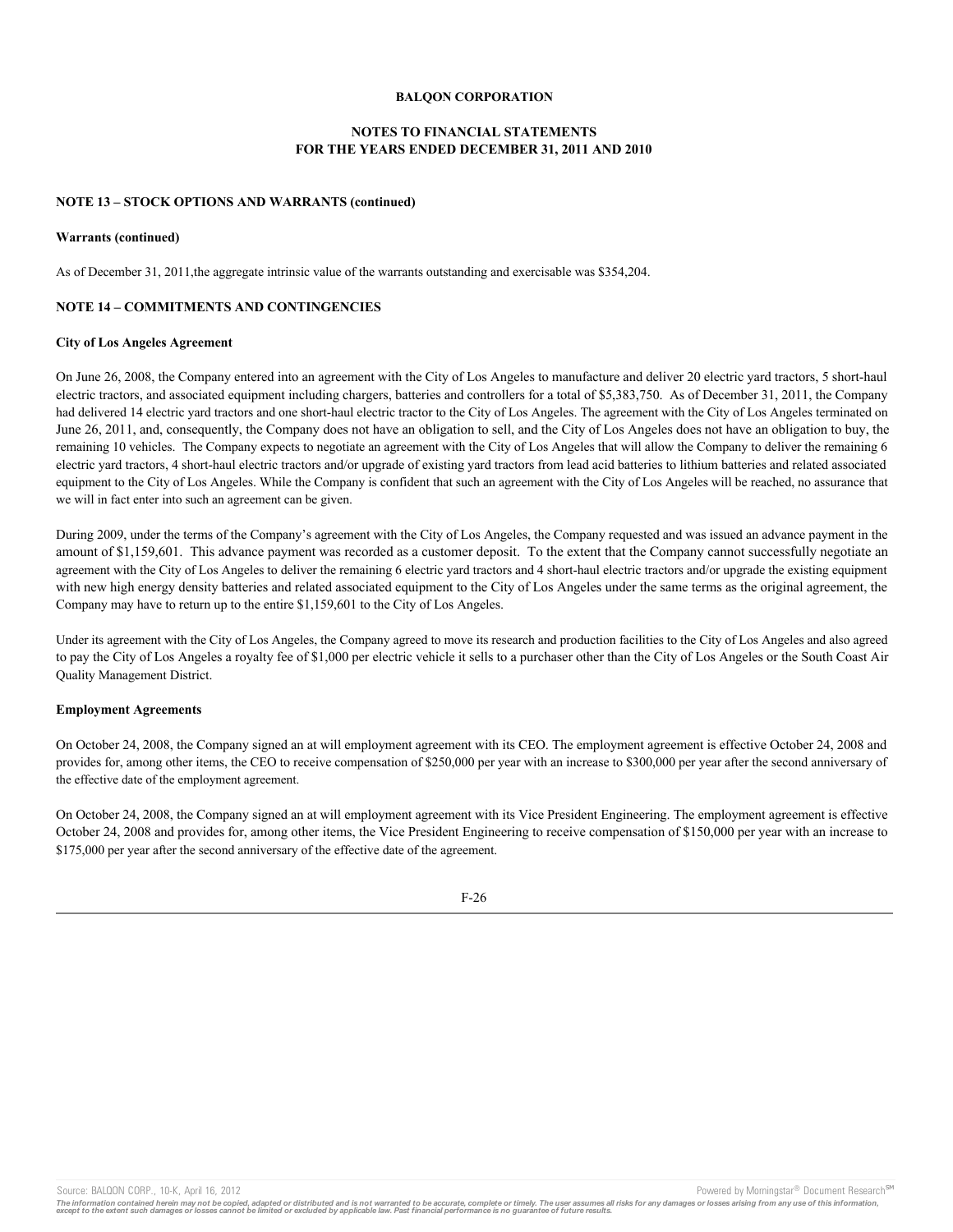## **NOTES TO FINANCIAL STATEMENTS FOR THE YEARS ENDED DECEMBER 31, 2011 AND 2010**

#### **NOTE 14 – COMMITMENTS AND CONTINGENCIES (continued)**

#### **Employment Agreements (continued)**

On March 27, 2009, the Company signed an at will employment agreement with its Vice President Research and Development. The employment agreement is effective October 24, 2008 and provides for, among other items, the Vice President Research and Development to receive compensation of \$150,000 per year with an increase to \$175,000 and \$200,000 per year after the second and third anniversary, respectively, of the effective date of the agreement.

#### **Autocar Agreement**

In 2009, the Company entered into an agreement (the "Autocar Agreement") with Autocar, LLC ("Autocar"), a manufacturer and marketer of severe service heavy-duty trucks, under which the Company agreed with Autocar to collaborate on the development, marketing and sale of on-road Class 7 and Class 8 zero emissions electric trucks to be used in short-haul drayage and trash hauling applications (the "Autocar Truck"). Under the terms of the Autocar Agreement, the Company agreed to purchase Department of Transportation compliant chassis designed for cab-over-engine-heavy-duty vehicles (the "Autocar Chassis") exclusively from Autocar for a period of at least three years. The Autocar Agreement is for an initial term commencing on June 9, 2009 and ending 36 months after the first sale of an Autocar Truck by us to an end user (the "First Sale"). After the initial term, the Autocar Agreement will automatically continue for successive one-year terms until it is terminated at the end of its term by either party giving the other party notice of termination at least 60 days prior to the end of the applicable term. Under the Autocar Agreement, the Company agreed to purchase: a minimum of 50 Autocar Chassis during the first 12-month period after the First Sale (with at least 5 Autocar Chassis being purchased by December 9, 2009), a minimum of 75 Autocar Chassis during the second 12-month period after the First Sale, and a minimum of 112 Autocar Chassis during the third 12-month period after the First Sale. The Company purchased 5 Autocar Chasis prior to December 9, 2009. As of December 31, 2011, the First Sale under the Autocar Agreement had not been made. Due to technical limitations and inability for both companies to jointly meet conformance to DOT standards without incurring unreasonable cost or expense, Company expects to allocate resources to alternate designs to address on-road Class 7 and Class 8 vehicles.

#### **Leases**

The Company previously leased facilities located in Santa Ana, California under a lease that expired on May 31, 2009. At expiration, the lease for the Santa Ana facility had a monthly payment of \$3,206. On July18, 2008, the Company entered into a three-year lease of a manufacturing facility located in Harbor City, California that was to expire on July 31, 2011. As of December 31, 2010, the lease had a base monthly rent of \$10,540.

The lease was amended on February 3, 2011, to increase the amount of space and extend the lease expiration date to July 31, 2012. Effective March 1, 2011, the base monthly rent under the lease increased from \$10,540 to \$14,353.

Rent expense for the years ended December 31, 2011 and 2010 was \$172,956 and \$129,260 , respectively.

The future minimum rental payments required under the non-cancelable operating leases described above as of December 31, 2011 and 2010 are as follows:



Source: BALQON CORP., 10-K, April 16, 2012 **Powered by Morningstar® Document Research** and the second product and the second product and the second product and the second product and the second product and the second produ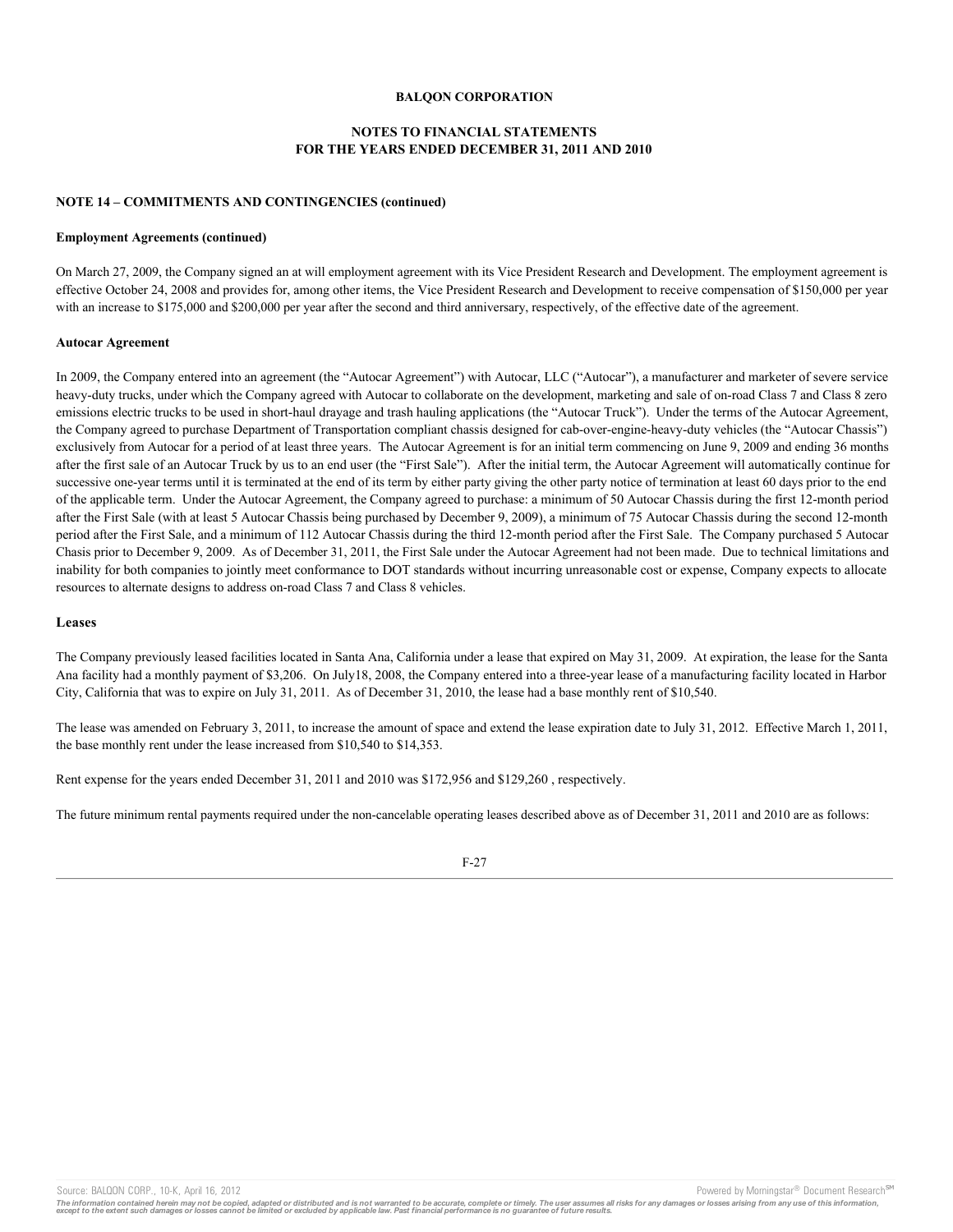## **NOTES TO FINANCIAL STATEMENTS FOR THE YEARS ENDED DECEMBER 31, 2011 AND 2010**

#### **NOTE 14 – COMMITMENTS AND CONTINGENCIES (continued)**

**Leases (continued)**

**Years ending December 31:** 2012 **\$** 100,471

# **Electric Drive System Purchase Order With Related Entity**

On January 25, 2011, the Company entered into an agreement with WGE, a related entity, whereby WGE agreed to purchase 300 electric drive systems from the Company at an aggregate purchase price of \$15.9 million (the "WGE Purchase Order"). Under the terms of the WGE Purchase Order, the Company agreed to deliver the electric drive systems to WGE by July 25, 2012. During the nine months ended September 30, 2011, a significant portion of the Company's production efforts were focused on designing an electric drive system configuration that can be integrated into 14 to 30 passenger mini-buses in connection with the WGE Purchase Order. As of November 11, 2011, the Company has delivered one electric drive system under the WGE Purchase Order and is working with WGE to ensure that it can be integrated into the mini-bus chassis specified by WGE. The Company has experienced delays during the integration process due to chassis limitations and are in the process of redesigning the drive systems to ensure proper integration into the chassis. Once the Company's electric drive system has been integrated into the 14 passenger mini-bus, the mini-bus will be tested. After the initial mini-bus is successfully tested and accepted by WGE, the Company will begin production of the remaining drive systems and begin generating revenues under the agreement with WGE. The Company expects to begin integration and initial testing of the 14 passenger mini-bus that incorporates our medium-duty electric drive system during 2012 and upon successful completion of testing determine schedule for delivery of rest of the drive systems during 2013.

## **NOTE 15 – SUBSEQUENT EVENTS**

As of April 13, 2012, the Company had a backlog of \$16,761,284. The Company's backlog consists primarily of a \$15.9 million order from WGE, an affiliate of our Chairman of the Board, for 300 electric drive systems. Our backlog also includes an order for an aggregate of 19 flux vector motor controllers from customers engaged in manufacturing monorail systems, electric buses and forklifts for use in warehouse applications and our agreement to deliver two additional electric drive systems to Ashok Leyland.

The Company has been, and currently is, actively identifying and obtaining additional financing sources to meet the cash requirements of its activities.

F-28

Source: BALQON CORP., 10-K, April 16, 2012 **Powered by Morningstar® Document Research** in Powered by Morningstar® Document Research in

The information contained herein may not be copied, adapted or distributed and is not warranted to be accurate, complete or timely. The user assumes all risks for any damages or losses arising from any use of this informat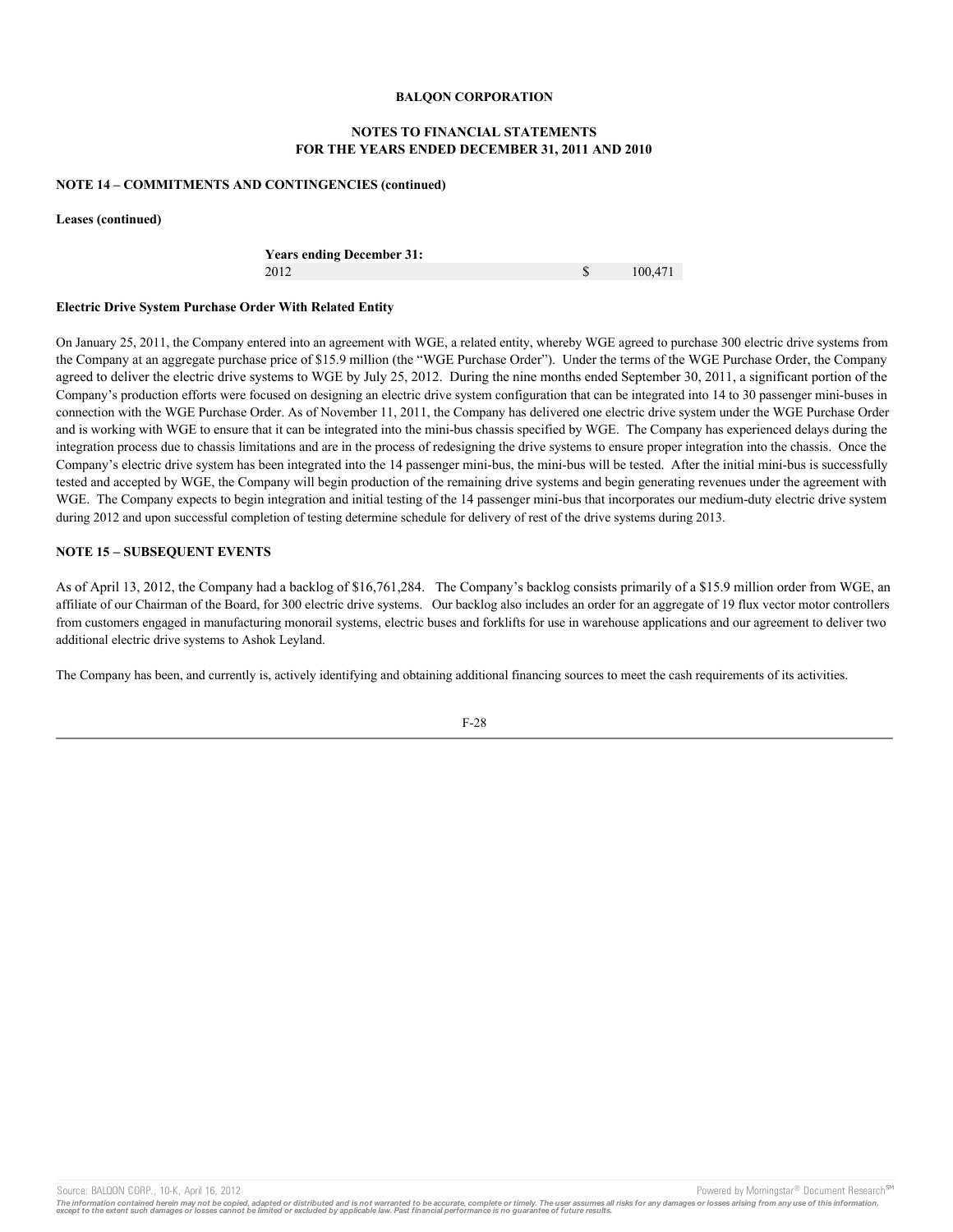## **Signatures**

Pursuant to the requirements of Section 13 or 15(d) the Securities Exchange Act of 1934, the registrant has duly caused this report to be signed on its behalf by the undersigned, thereunto duly authorized on this 16th day of April, 2012.

# **BALQON CORPORATION**

By: /s/ Balwinder Samra

Balwinder Samra, President and Chief Executive Officer (principal executive officer)

By: /s/ Robert Miranda Robert Miranda, Chief Financial Officer (principal financial officer)

Pursuant to the requirements of the Securities Exchange Act of 1934, this report has been signed by the following persons on behalf of the registrant and in the capacities and on the dates indicated.

| Name                | Title                                                   | Date           |
|---------------------|---------------------------------------------------------|----------------|
| /s/ BALWINDER SAMRA | President, Chief Executive Officer and Director         | April 16, 2012 |
| Balwinder Samra     | (principal executive officer)                           |                |
| /s/ ROBERT MIRANDA  | Chief Financial Officer (principal financial<br>officer | April 16, 2012 |
| Robert Miranda      | and principal accounting officer)                       |                |
| /s/ HENRY VELASQUEZ | Director                                                | April 16, 2012 |
| Henry Velasquez     |                                                         |                |
|                     | Chairman of the Board of Directors, Director            | April , 2012   |
| Winston Chung       |                                                         |                |
| $/s/$ ERIK          | Director                                                | April 16, 2012 |
| <b>ROLLAND</b>      |                                                         |                |
| Erik Rolland        |                                                         |                |

Source: BALQON CORP., 10-K, April 16, 2012 **Powered by Morningstar® Document Research** Morningstar® Document Research Morningstar® Document Research Morningstar® Document Research Morningstar® Document Research Morningstar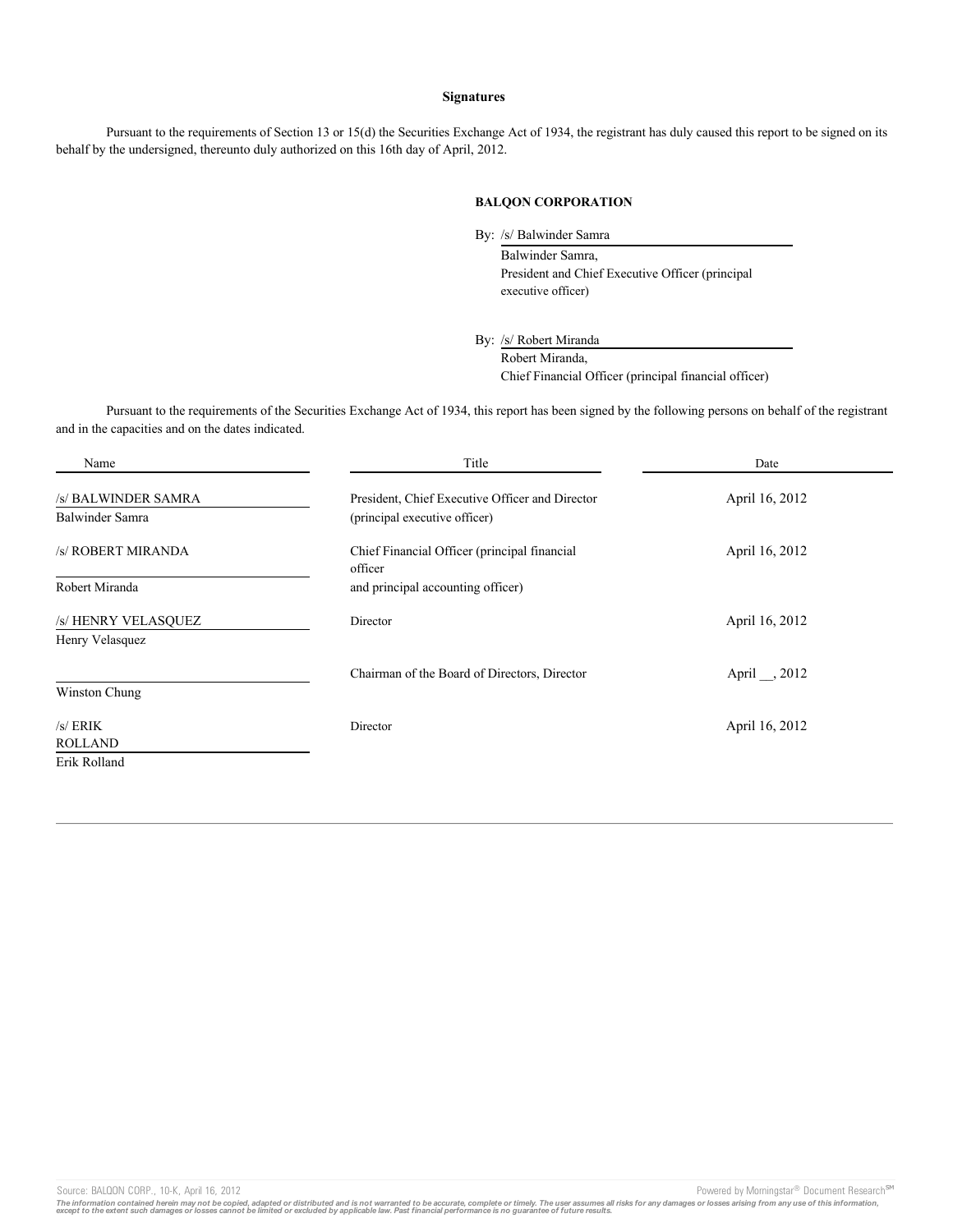# **BALQON CORPORATION EXHIBITS ATTACHED TO THIS REPORT**

| Exhibit       |                                                                                                                                                                                                     |
|---------------|-----------------------------------------------------------------------------------------------------------------------------------------------------------------------------------------------------|
| <b>Number</b> | <b>Description</b>                                                                                                                                                                                  |
| 23.1          | Consent of Independent Registered Public Accounting Firm                                                                                                                                            |
| 31.1          | Certification of Principal Executive Officer required by Rule 13a-14(a) of the Securities Exchange Act of 1934, as amended, as adopted pursuant<br>to Section 302 of the Sarbanes-Oxley Act of 2002 |
| 31.2          | Certification of Principal Financial Officer required by Rule 13a-14(a) of the Securities Exchange Act of 1934, as amended, as adopted pursuant<br>to Section 302 of the Sarbanes-Oxley Act of 2002 |
| 32.1          | Certification of Chief Executive Officer and Chief Executive Officer Pursuant to 18 U.S.C. Section 1350, as Adopted Pursuant to Section 906 of<br>the Sarbanes-Oxley Act of 2002                    |
| 101.INS       | <b>XBRL Instance Document</b>                                                                                                                                                                       |
| 101.SCH       | <b>XBRL Schema Document</b>                                                                                                                                                                         |
| 101.CAL       | <b>XBRL Calculation Linkbase Document</b>                                                                                                                                                           |
| 101.DEF       | <b>XBRL Definition Linkbase Document</b>                                                                                                                                                            |
| 101.LAB       | <b>XBRL Label Linkbase Document</b>                                                                                                                                                                 |
| 101.PRE       | <b>XBRL</b> Presentation Linkbase Document                                                                                                                                                          |

Source: BALQON CORP., 10-K, April 16, 2012<br>The information contained herein may not be copied, adapted or distributed and is not warranted to be accurate, complete or timely. The user assumes all risks for any damages or l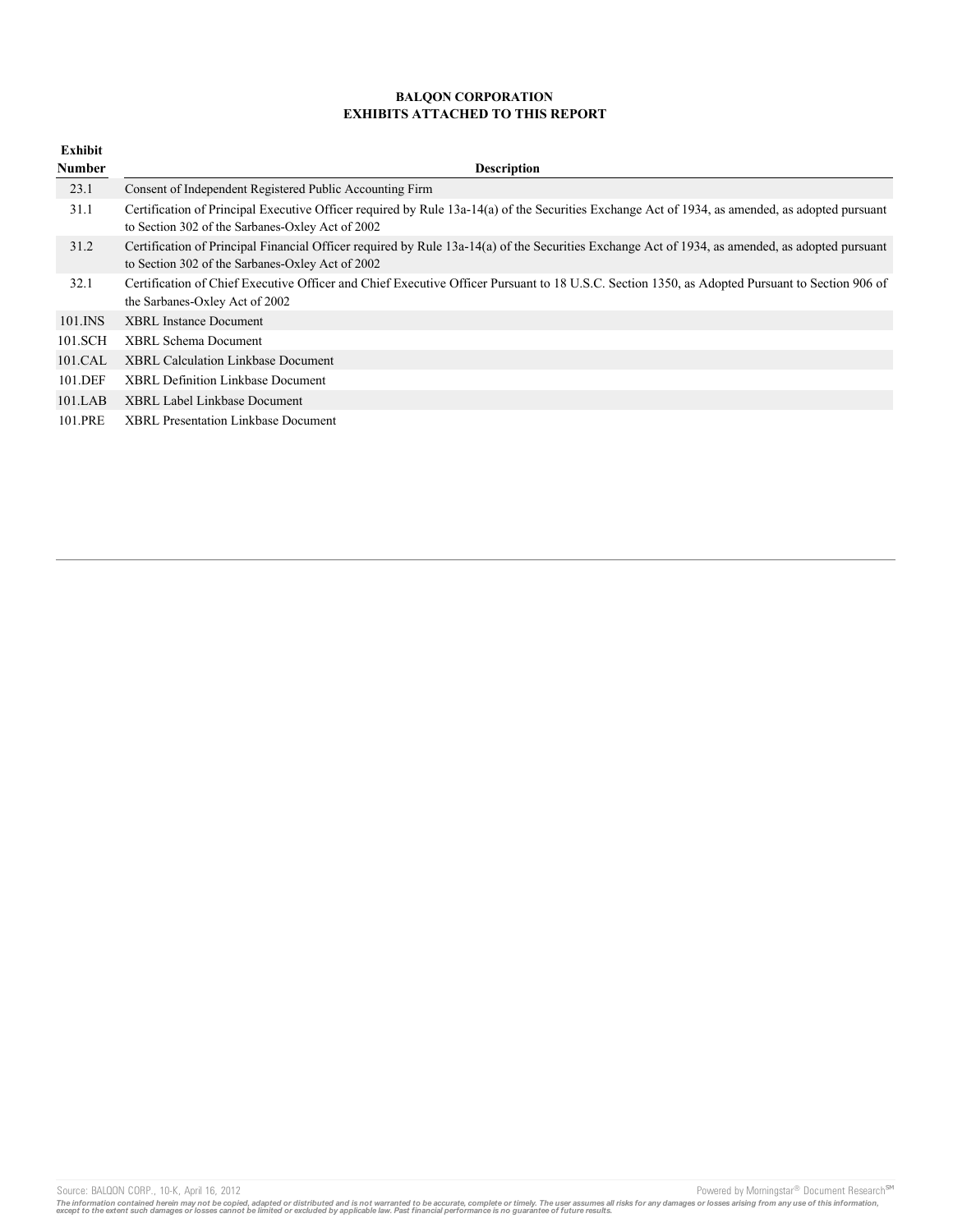## **EXHIBIT 23.1**

## **Consent of Independent Registered Public Accounting Firm**

We consent to the incorporation by reference in the Registration Statement on Form S-8 (No. 333- 164106) pertaining to Balqon Corporation 2008 Stock Incentive Plan of our report dated April 16, 2012, with respect to the financial statements of Balqon Corporation included in this Annual Report (Form 10-K) of Balqon Corporation for the year ended December 31, 2011.

/s/ Weinberg & Company P.A.

Los Angeles, California April 16, 2012

Source: BALQON CORP., 10-K, April 16, 2012 **Powered by Morningstar® Document Research** Morningstar® Document Research Morningstar® Document Research Morningstar® Document Research Morningstar® Document Research Morningstar

The information contained herein may not be copied, adapted or distributed and is not warranted to be accurate, complete or timely. The user assumes all risks for any damages or losses arising from any use of this informat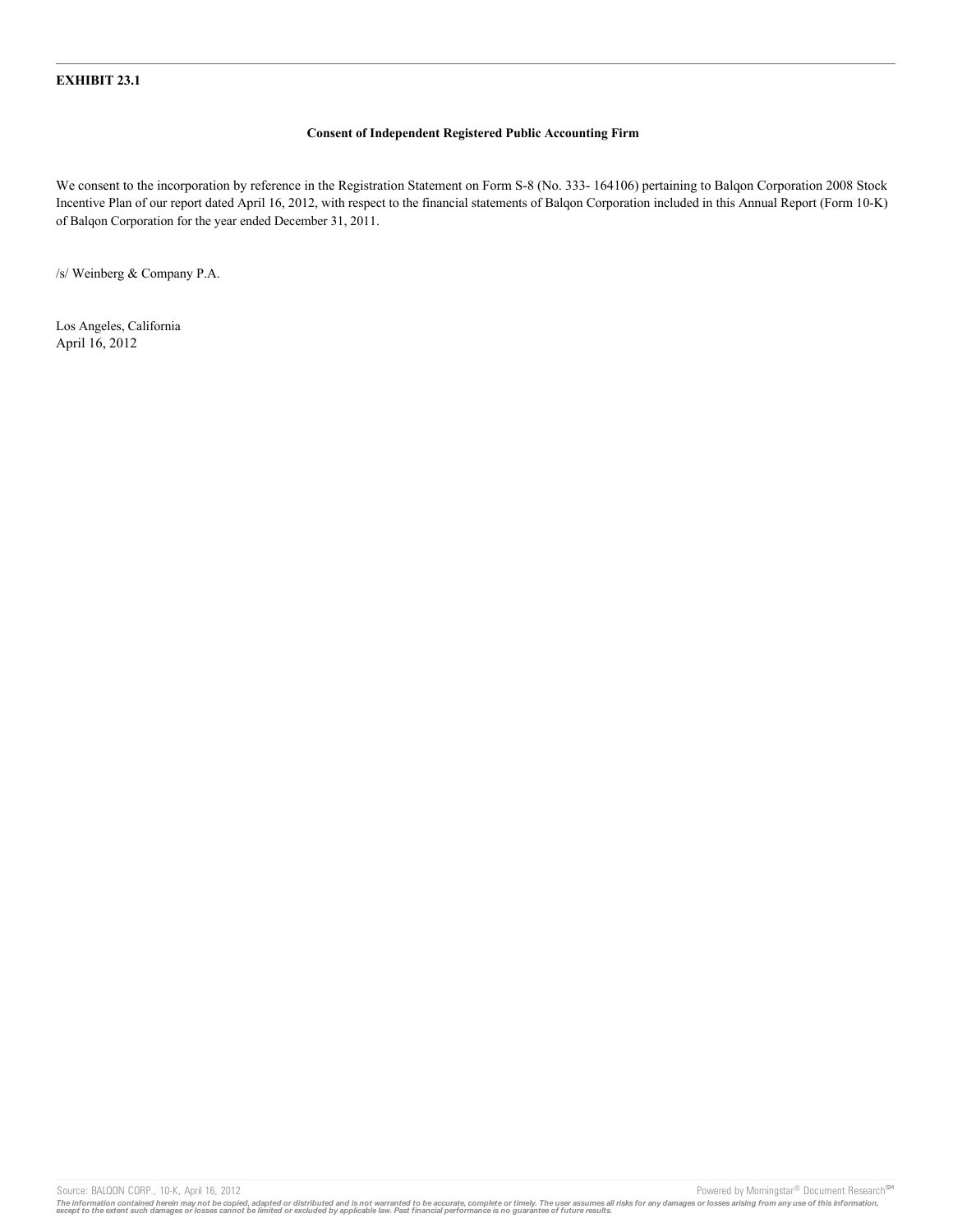## **EXHIBIT 31.1**

# **CERTIFICATION OF PRINCIPAL EXECUTIVE OFFICER REQUIRED BY RULE 13A-14(a) OF THE SECURITIES EXCHANGE ACT OF 1934,**

# **AS AMENDED, AS ADOPTED PURSUANT TO SECTION 302 OF THE SARBANES-OXLEY ACT OF 2002**

I, Balwinder Samra, certify that:

- 1. I have reviewed this Form 10-K of Balqon Corporation;
- 2. Based on my knowledge, this report does not contain any untrue statement of a material fact or omit to state a material fact necessary to make the statements made, in light of the circumstances under which such statements were made, not misleading with respect to the period covered by this report;
- 3. Based on my knowledge, the financial statements, and other financial information included in this report, fairly present in all material respects the financial condition, results of operations and cash flows of the registrant as of, and for, the periods presented in this report;

4. The registrant's other certifying officer(s) and I are responsible for establishing and maintaining disclosure controls and procedures (as defined in Exchange Act Rules 13a-15(e) and 15d-15(e)) and internal control over financial reporting (as defined in Exchange Act Rule 13a-15(f) and 15d-15(f)) for the registrant and have:

(a) Designed such disclosure controls and procedures, or caused such disclosure controls and procedures to be designed under our supervision, to ensure that material information relating to the registrant, including its consolidated subsidiaries, is made known to us by others within those entities, particularly during the period in which this report is being prepared;

(b) Designed such internal control over financial reporting, or caused such internal control over financial reporting to be designed under our supervision, to provide reasonable assurance regarding the reliability of financial reporting and the preparation of financial statements for external purposes in accordance with generally accepted accounting principles;

(c) Evaluated the effectiveness of the registrant's disclosure controls and procedures and presented in this report our conclusions about the effectiveness of the disclosure controls and procedures, as of the end of the period covered by this report based on such evaluation; and

(d) Disclosed in this report any change in the registrant's internal control over financial reporting that occurred during the registrant's most recent fiscal quarter (the registrant's fourth fiscal quarter in the case of an annual report) that has materially affected, or is reasonably likely to materially affect, the registrant's internal control over financial reporting; and

5. The registrant's other certifying officer(s) and I have disclosed, based on our most recent evaluation of internal control over financial reporting, to the registrant's auditors and the audit committee of the registrant's board of directors (or persons performing the equivalent functions):

(a) All significant deficiencies and material weaknesses in the design or operation of internal control over financial reporting which are reasonably likely to adversely affect the registrant's ability to record, process, summarize and report financial information; and

(b) Any fraud, whether or not material, that involves management or other employees who have a significant role in the registrant's internal control over financial reporting.

Date: April 16, 2012

/s/ BALWINDER SAMRA Balwinder Samra Chief Executive Officer (principal executive officer)

Source: BALQON CORP., 10-K, April 16, 2012 **Powered by Morningstar® Document Research** in Powered by Morningstar® Document Research in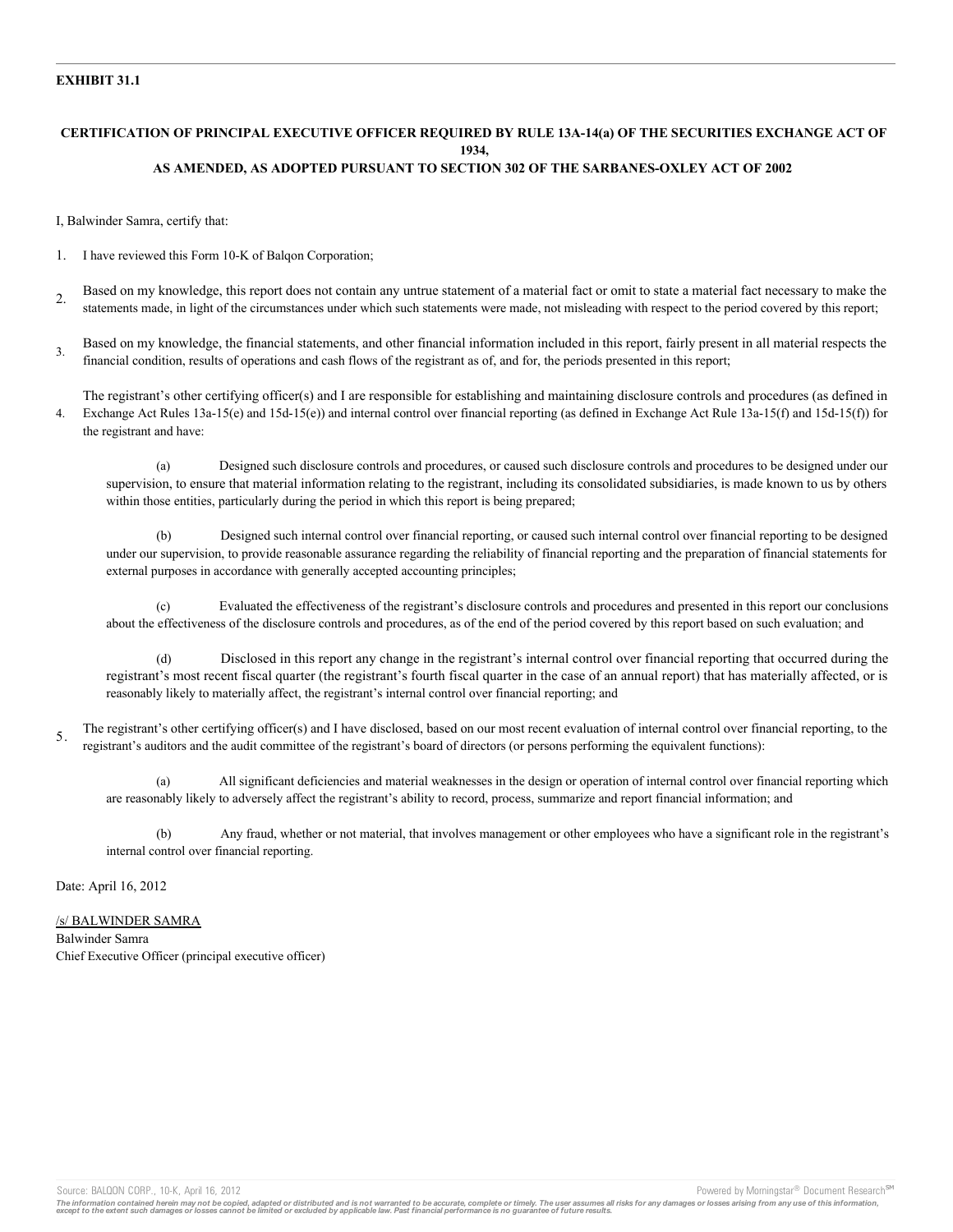## **EXHIBIT 31.2**

# **CERTIFICATION OF PRINCIPAL FINANCIAL OFFICER REQUIRED BY RULE 13A-14(a) OF THE SECURITIES EXCHANGE ACT OF 1934,**

# **AS AMENDED, AS ADOPTED PURSUANT TO SECTION 302 OF THE SARBANES-OXLEY ACT OF 2002**

I, Robert Miranda, certify that:

- 1. I have reviewed this Form 10-K of Balqon Corporation;
- 2. Based on my knowledge, this report does not contain any untrue statement of a material fact or omit to state a material fact necessary to make the statements made, in light of the circumstances under which such statements were made, not misleading with respect to the period covered by this report;
- 3. Based on my knowledge, the financial statements, and other financial information included in this report, fairly present in all material respects the financial condition, results of operations and cash flows of the registrant as of, and for, the periods presented in this report;
- 4. The registrant's other certifying officer(s) and I are responsible for establishing and maintaining disclosure controls and procedures (as defined in Exchange Act Rules 13a-15(e) and 15d-15(e)) and internal control over financial reporting (as defined in Exchange Act Rule 13a-15(f) and 15d-15(f)) for the registrant and have:

(a) Designed such disclosure controls and procedures, or caused such disclosure controls and procedures to be designed under our supervision, to ensure that material information relating to the registrant, including its consolidated subsidiaries, is made known to us by others within those entities, particularly during the period in which this report is being prepared;

(b) Designed such internal control over financial reporting, or caused such internal control over financial reporting to be designed under our supervision, to provide reasonable assurance regarding the reliability of financial reporting and the preparation of financial statements for external purposes in accordance with generally accepted accounting principles;

(c) Evaluated the effectiveness of the registrant's disclosure controls and procedures and presented in this report our conclusions about the effectiveness of the disclosure controls and procedures, as of the end of the period covered by this report based on such evaluation; and

(d) Disclosed in this report any change in the registrant's internal control over financial reporting that occurred during the registrant's most recent fiscal quarter (the registrant's fourth fiscal quarter in the case of an annual report) that has materially affected, or is reasonably likely to materially affect, the registrant's internal control over financial reporting; and

5. The registrant's other certifying officer(s) and I have disclosed, based on our most recent evaluation of internal control over financial reporting, to the registrant's auditors and the audit committee of the registrant's board of directors (or persons performing the equivalent functions):

(a) All significant deficiencies and material weaknesses in the design or operation of internal control over financial reporting which are reasonably likely to adversely affect the registrant's ability to record, process, summarize and report financial information; and

(b) Any fraud, whether or not material, that involves management or other employees who have a significant role in the registrant's internal control over financial reporting.

Date: April 16, 2012

/s/ ROBERT MIRANDA Robert Miranda Chief Financial Officer (principal financial officer)

Source: BALQON CORP., 10-K, April 16, 2012 **Powered by Morningstar® Document Research** in Powered by Morningstar® Document Research in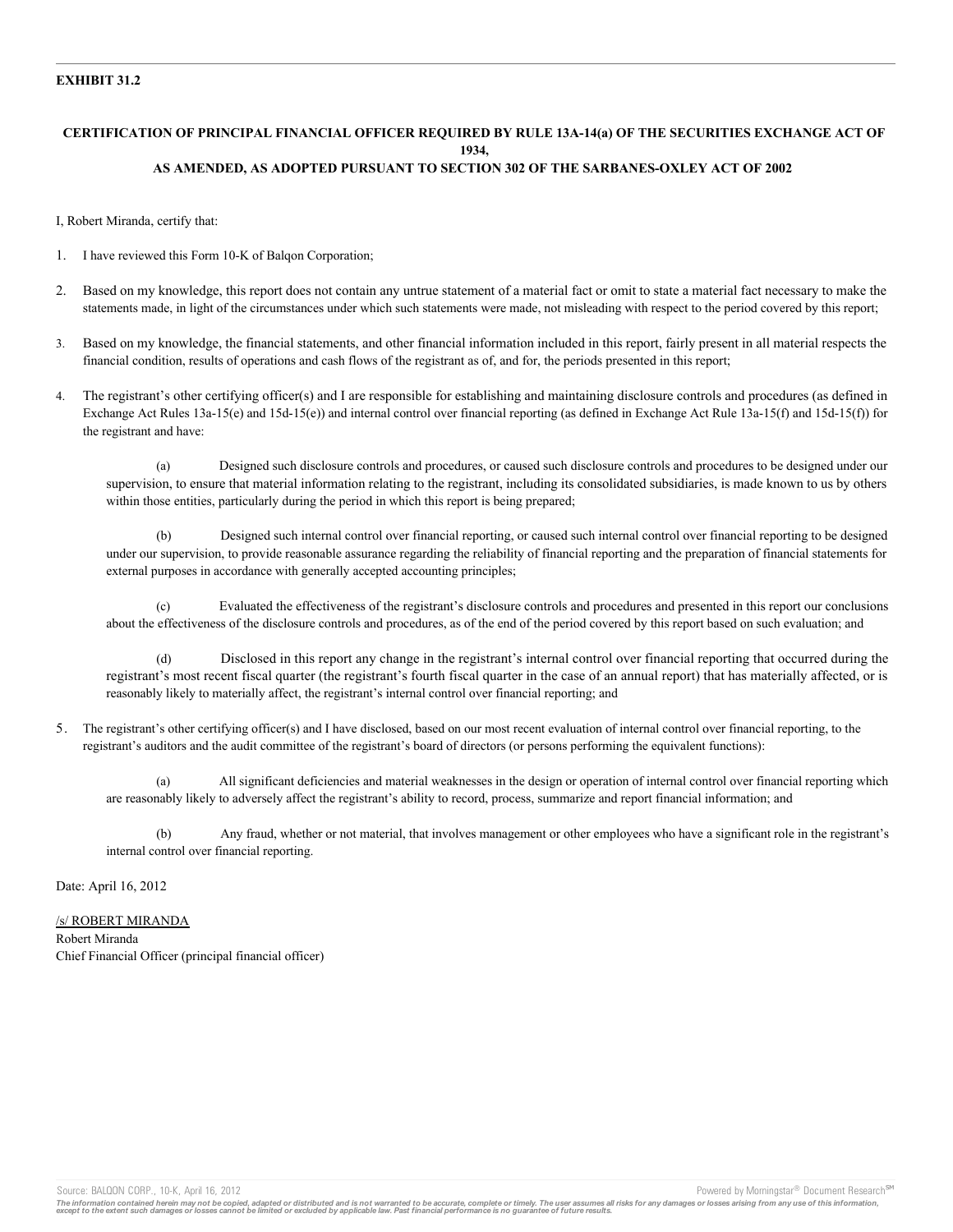# **EXHIBIT 32**

# **CERTIFICATION OF CHIEF EXECUTIVE OFFICER AND CHIEF FINANCIAL OFFICER PURSUANT TO 18 U.S.C. SECTION 1350, AS ADOPTED PURSUANT TO SECTION 906 OF THE SARBANES-OXLEY ACT OF 2002**

In connection with the annual report on Form 10-K of Balqon Corporation (the "Company") for the year ended December 31, 2011 (the "Report"), the undersigned hereby certify in their capacities as Chief Executive Officer and Chief Financial Officer of the Company, respectively, pursuant to 18 U.S.C. section 1350, as adopted pursuant to Section 906 of the Sarbanes-Oxley Act of 2002, that:

1. the Report fully complies with the requirements of Section 13(a) or 15(d) of the Securities Exchange Act of 1934, as amended; and

2. the information contained in the Report fairly presents, in all material respects, the financial condition and results of operations of the Company.

Dated: April 16, 2012 By: /s/ BALWINDER SAMRA

Balwinder Samra Chief Executive Officer (principal executive officer)

Dated: April 16, 2012 By: /s/ ROBERT MIRANDA

Robert Miranda Chief Financial Officer (principal financial officer)

A signed original of this written statement required by Section 906, or other document authenticating, acknowledging, or otherwise adopting the signatures that appear in typed form within the electronic version of this written statement required by Section 906, has been provided to the Company and will be retained by the Company and furnished to the Securities and Exchange Commission or its staff upon request.

Source: BALQON CORP., 10-K, April 16, 2012 **Powered by Morningstar<sup>®</sup> Document Research<sup>sM</sup>**